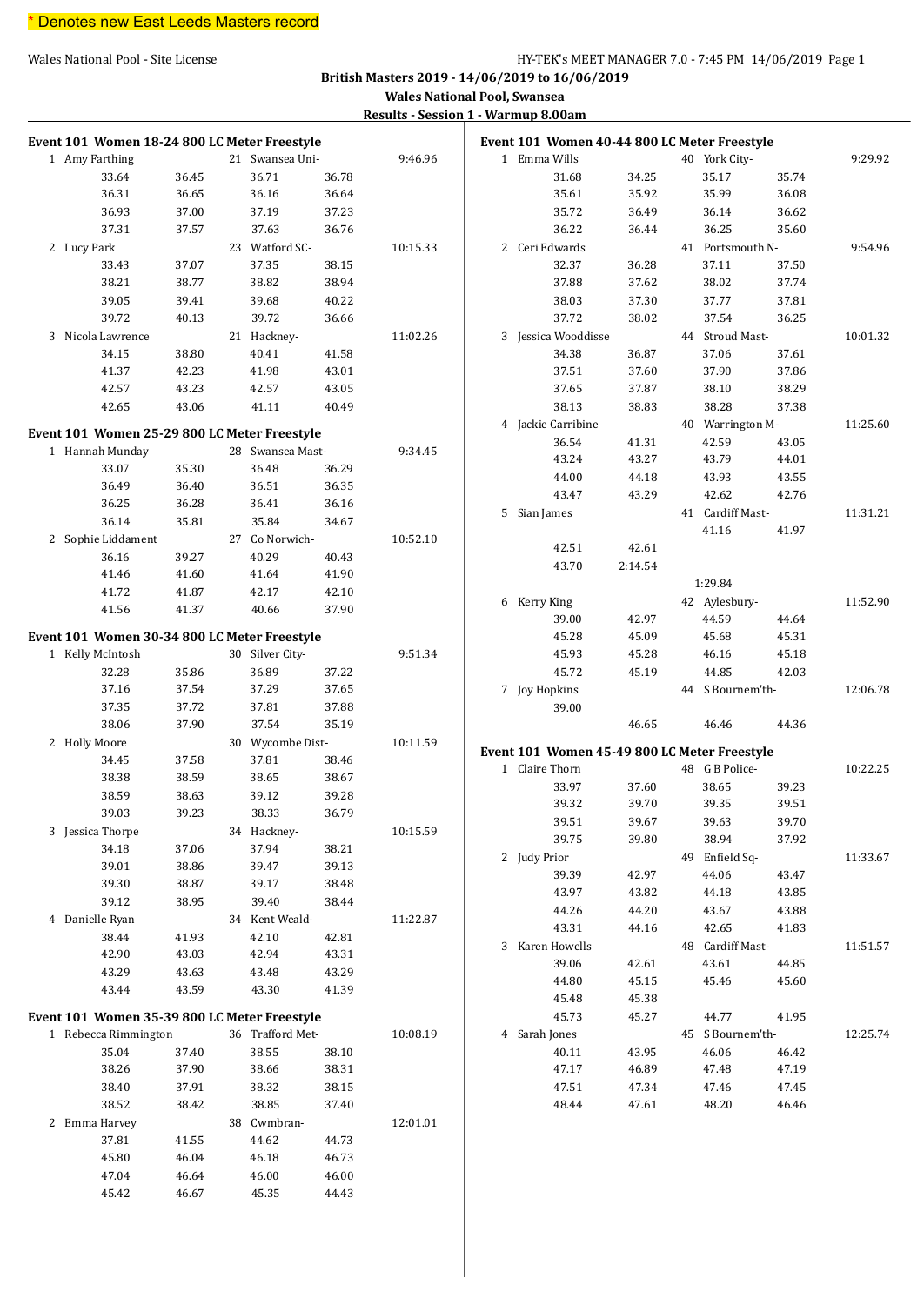#### Wales National Pool - Site License **HY-TEK's MEET MANAGER 7.0 - 7:45 PM 14/06/2019** Page 2

**British Masters 2019 - 14/06/2019 to 16/06/2019**

|                                              |                |                      |                | <u>Results - Session 1 - Warmup 6.00am</u> |                                              |       |                  |                |          |
|----------------------------------------------|----------------|----------------------|----------------|--------------------------------------------|----------------------------------------------|-------|------------------|----------------|----------|
|                                              |                |                      |                |                                            | 5 Heidi Gore                                 |       | 57 Cardiff Mast- |                | 11:52.91 |
| Event 101 Women 50-54 800 LC Meter Freestyle |                |                      |                |                                            | 38.39                                        | 41.92 | 44.36            | 43.94          |          |
| 1 Jane McMenemy                              |                | 51 Otter-            |                | 11:02.42                                   | 44.59                                        | 44.41 | 45.19            | 44.51          |          |
| 35.85<br>42.08                               | 38.73<br>42.08 | 41.07<br>43.01       | 41.21<br>42.03 |                                            | 45.34                                        | 45.18 | 46.11            | 45.36          |          |
| 42.29                                        | 42.31          | 42.76                | 42.23          |                                            | 46.36                                        | 46.45 | 46.61            | 44.19          |          |
| 42.41                                        | 42.14          | 42.00                | 40.22          |                                            | 6 Caroline Madden                            |       | 59 Bracknell-    |                | 13:13.69 |
| 2 Claudia Goldschmidt                        |                |                      |                |                                            | 46.03                                        | 48.36 | 49.63            | 49.84          |          |
|                                              | 43.43          | 52 Spencer-          |                | 11:39.36                                   | 49.64                                        | 50.08 | 49.86            | 50.51          |          |
| 38.33<br>44.57                               | 45.34          | 44.15<br>44.87       | 44.96<br>44.81 |                                            | 49.43                                        | 50.48 | 50.25            | 50.28          |          |
| 44.56                                        | 44.21          | 43.45                | 44.40          |                                            | 49.78                                        | 50.20 | 49.73            | 49.59          |          |
| 44.00                                        | 43.39          | 43.63                | 41.26          |                                            | 7 Gillian Main                               |       | 56 Silver City-  |                | 13:31.13 |
| 3 Alison Findlater                           |                | 53 Silver City-      |                | 11:41.74                                   | 44.18                                        | 48.29 | 50.25            | 49.94          |          |
| 39.33                                        | 43.98          | 46.73                | 46.19          |                                            | 50.98                                        | 50.40 | 51.12            | 51.64          |          |
| 45.48                                        | 44.47          | 45.21                | 44.17          |                                            | 51.96                                        | 52.01 | 52.06            | 51.67          |          |
| 44.36                                        | 43.70          | 44.17                | 43.27          |                                            | 52.43                                        | 53.23 | 51.59            | 49.38          |          |
| 43.77                                        | 43.08          | 43.80                | 40.03          |                                            | 8 Wendy Mellett                              |       | 56 Trafford Met- |                | 14:23.55 |
| 4 Karen Bassett                              |                | 51 Bracknell-        |                | 11:51.69                                   | 43.53                                        | 48.46 | 52.87            | 54.03          |          |
| 37.86                                        | 42.30          | 44.46                | 44.90          |                                            | 54.76                                        | 55.47 | 55.76            | 56.30          |          |
| 45.63                                        | 45.13          | 45.60                | 45.16          |                                            | 56.12                                        | 55.73 | 55.76            | 55.94          |          |
| 45.66                                        | 46.02          | 45.23                | 45.65          |                                            | 55.68                                        | 56.30 | 55.34            | 51.50          |          |
| 46.02                                        | 45.48          | 44.88                | 41.71          |                                            | Event 101 Women 60-64 800 LC Meter Freestyle |       |                  |                |          |
| 5 Suzanne Maidment                           |                | 53 Spencer-          |                | 12:21.09                                   | 1 Joan Edwards                               |       | 61 Gates &whick- |                | 11:10.96 |
| 38.53                                        | 43.13          | 44.86                | 45.62          |                                            | 37.36                                        | 42.16 | 41.50            | 42.57          |          |
| 46.45                                        | 46.74          | 47.50                | 47.33          |                                            | 42.42                                        | 43.18 | 42.21            | 42.86          |          |
| 47.52                                        | 47.69          | 47.72                | 47.44          |                                            | 42.03                                        | 42.35 | 42.49            | 42.61          |          |
| 47.95                                        | 47.75          | 48.07                | 46.79          |                                            | 42.34                                        | 42.43 | 42.69            | 39.76          |          |
| 6 Helen Andrews                              |                | 53 Fareham N'Ds-     |                | 13:01.42                                   | 2 Laura Quye                                 |       | 61 Hastings-     |                | 11:37.78 |
| 42.64                                        | 47.41          | 50.34                | 49.10          |                                            | 38.83                                        |       |                  | 43.95          |          |
| 49.73                                        | 49.52          | 49.61                | 49.31          |                                            | 44.28                                        | 44.57 | 44.62            | 44.51          |          |
| 49.24                                        | 49.04          | 49.47                | 49.61          |                                            | 43.38                                        | 44.45 | 43.92            | 44.36          |          |
| 50.03                                        | 49.52          | 50.24                | 46.61          |                                            | 43.45                                        | 44.60 | 43.45            | 41.92          |          |
| 7 Lynne Dawson                               |                | 52 Chapeltown-       |                | 13:37.27                                   | 3 Verity Dobbie                              |       | 60 Newcastle-    |                | 12:02.55 |
| 45.39                                        | 49.59          | 50.85                | 51.22          |                                            | 39.07                                        | 43.10 | 44.64            | 45.32          |          |
| 51.68                                        | 52.14          | 51.85                | 52.53          |                                            | 45.79                                        | 46.00 | 46.02            | 45.80          |          |
| 52.10                                        | 52.07          | 51.66                | 52.25          |                                            | 45.98                                        | 46.44 | 46.26            | 46.60          |          |
| 51.77                                        | 51.86          | 51.04                | 49.27          |                                            | 45.44                                        | 46.72 | 45.37            | 44.00          |          |
|                                              |                |                      |                |                                            | 4 Catherine Hartle                           |       | 61 Cardiff Mast- |                | 12:21.07 |
| Event 101 Women 55-59 800 LC Meter Freestyle |                |                      |                |                                            | 42.05                                        | 45.73 | 46.63            | 47.39          |          |
| 1 Nuala Muir-Cochrane                        |                | 55 Barnet Copt-      |                | 10:39.20                                   | 47.05                                        | 47.16 | 46.87            | 47.58          |          |
| 35.62                                        | 39.29          | 40.47                | 40.12          |                                            | 46.85                                        | 46.74 | 46.57            | 47.11          |          |
| 40.16                                        | 39.97          | 40.56                | 40.08          |                                            | 46.17                                        | 46.51 | 46.01            | 44.65          |          |
| 40.21                                        | 39.84          | 40.61                | 40.68          |                                            | 5 Sharon McLellan                            |       | 61 Sudbury-      |                | 13:24.12 |
| 40.95                                        | 41.07          | 40.02                | 39.55          |                                            | 45.37                                        | 49.73 | 50.04            | 50.46          |          |
| 2 Dymphna Morris                             |                | 58 Aer Lingus Mast.- |                | 11:08.37                                   | 50.20                                        | 50.87 | 50.76            | 51.32          |          |
| 37.12<br>42.25                               | 40.15          | 41.30<br>41.99       | 42.29          |                                            | 51.06                                        | 51.63 | 51.15            | 51.60          |          |
|                                              | 42.56          |                      | 42.65          |                                            | 50.54                                        | 50.89 | 50.07            | 48.43          |          |
| 42.64                                        | 42.89          | 42.30                | 42.97          |                                            | 6 Ann Gale                                   |       | 63 Mid Sussex-   |                | 14:25.91 |
| 42.51                                        | 42.64          | 41.75                | 40.36          |                                            | 45.94                                        | 53.34 | 54.49            | 54.76          |          |
| 3 June Falconer                              |                | 55 Silver City-      |                | 11:16.47                                   | 55.74                                        | 55.45 | 56.48            | 55.38          |          |
| 39.15                                        | 41.83          | 43.53                | 42.48          |                                            | 56.05                                        | 54.59 | 55.83            | 54.71          |          |
| 43.17                                        | 42.34          | 43.01                | 42.35          |                                            | 54.84                                        | 54.76 | 54.12            | 49.43          |          |
| 43.17                                        | 42.26          | 43.62                | 42.37          |                                            |                                              |       |                  |                |          |
| 42.75                                        | 42.12          | 42.18                | 40.14          |                                            | Event 101 Women 65-69 800 LC Meter Freestyle |       |                  |                |          |
| 4 Elaine Seager                              |                | 56 Loughborough-     |                | 11:43.10                                   | 1 Audrey Cooper                              |       | 65 Silver City-  |                | 11:41.61 |
| 40.93                                        | 44.39          | 44.54                | 44.92          |                                            | 41.13                                        | 42.86 | 44.12            | 43.81          |          |
| 44.39                                        | 44.83          | 44.34                | 45.27          |                                            | 44.46                                        | 43.84 | 44.68            | 43.99          |          |
| 43.57                                        | 44.30          | 44.09                | 44.48          |                                            | 44.65                                        | 44.17 | 44.44            | 43.89<br>42.62 |          |
| 44.26                                        | 44.27          | 43.35                | 41.17          |                                            | 44.79                                        | 44.10 | 44.06            |                |          |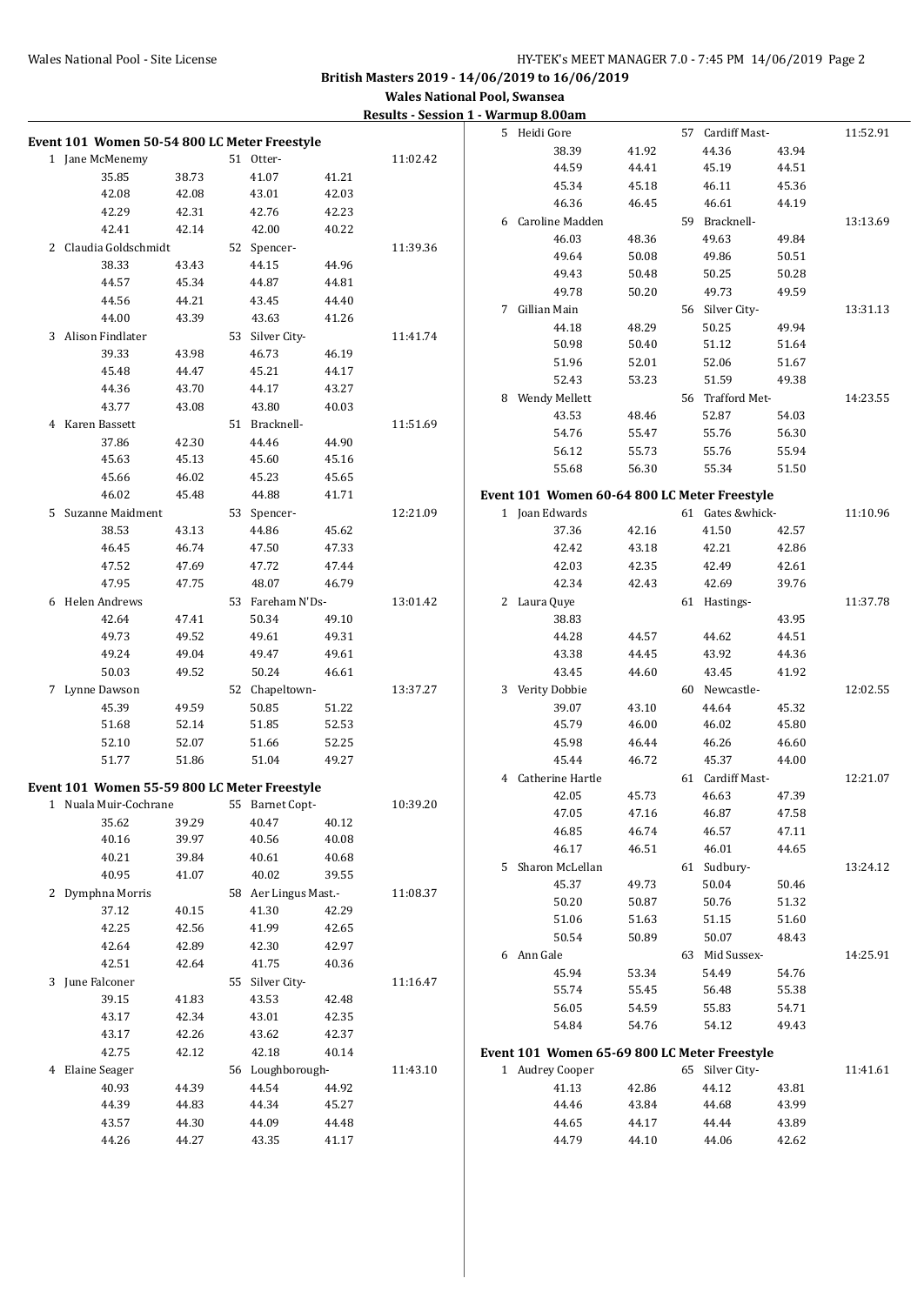| (Event 101 Women 65-69 800 LC Meter Freestyle) |                    |                    |                    |          | 2 Christopher Knight                       |       | 28 Trafford Met- |       | 9:01.32  |
|------------------------------------------------|--------------------|--------------------|--------------------|----------|--------------------------------------------|-------|------------------|-------|----------|
| 2 Anne Bourne                                  |                    | 65 Camphill Ed-    |                    | 11:45.77 | 29.53                                      | 33.02 | 33.85            | 34.05 |          |
| 40.38                                          | 43.75              | 44.35              | 44.31              |          | 34.13                                      | 34.34 | 34.35            | 34.35 |          |
| 44.20                                          | 44.70              | 44.18              | 44.53              |          | 34.38                                      | 34.46 | 34.62            | 34.75 |          |
| 44.46                                          | 44.11              | 44.38              | 44.66              |          | 34.19                                      | 34.35 | 34.00            | 32.95 |          |
| 44.97                                          | 44.74              | 44.75              | 43.30              |          | 3 Adam Warner                              |       | 29 Barnet Copt-  |       | 9:49.16  |
| 3 Teresa Stringer                              |                    | 66 Mid Sussex-     |                    | 13:55.09 | 31.20                                      | 34.55 | 36.68            | 36.43 |          |
| 47.69                                          | 51.32              | 52.44              | 53.77              |          | 37.30                                      | 37.81 | 37.78            | 37.94 |          |
| 52.95                                          | 53.20              | 53.97              | 52.91              |          | 37.16                                      | 37.47 | 38.08            | 38.07 |          |
| 54.17                                          | 53.06              | 52.42              | 52.45              |          | 38.15                                      | 37.61 | 36.75            | 36.18 |          |
| 53.05                                          | 51.91              | 51.55              | 48.23              |          | 4 Jake Plumley                             |       | 26 Swansea Mast- |       | 9:58.12  |
| 4 Shelley Robinson                             |                    | 67 Sevenoaks-      |                    | 15:23.79 | 32.77                                      | 35.99 | 37.06            | 37.47 |          |
| 48.58                                          |                    |                    | 59.20              |          | 37.22                                      | 37.51 | 37.86            | 37.24 |          |
| 59.01                                          | 59.19              | 58.45              | 59.80              |          | 37.71                                      | 37.79 | 37.55            | 38.20 |          |
| 58.46                                          | 59.86              | 57.87              | 59.45              |          | 38.19                                      | 38.58 | 38.37            | 38.61 |          |
| 58.61                                          | 58.15              | 56.96              | 56.20              |          | 5 Calum Winton                             |       | 27 Kent Weald-   |       | 10:35.94 |
| 5 Lorraine Crook                               |                    | 65 Caldicot-       |                    | 18:43.72 | 32.41                                      | 37.93 | 39.22            | 39.01 |          |
| 1:02.45                                        | 1:09.33            | 1:09.55            | 1:09.71            |          | 39.94                                      | 39.57 | 40.55            | 40.51 |          |
| 1:10.60                                        | 1:10.68            | 1:11.24            | 1:10.88            |          | 41.19                                      | 41.01 | 41.25            | 41.07 |          |
| 1:13.13                                        | 1:12.05            | 1:12.15            | 1:11.28            |          | 41.11                                      | 41.58 | 40.61            | 38.98 |          |
| 1:11.46                                        | 1:11.27            | 1:10.38            | 1:07.56            |          | --- Craig Thomas                           |       | 28 Bridgend SC-  |       | X9:08.03 |
| Event 101 Women 70-74 800 LC Meter Freestyle   |                    |                    |                    |          | 30.10                                      | 33.45 | 34.16            | 34.97 |          |
| 1 Rose Dudeney                                 |                    | 72 Mid Sussex-     |                    | 14:07.36 |                                            |       | 35.71            | 35.14 |          |
| 48.65                                          | 52.87              | 53.92              | 54.11              |          | 34.42                                      | 34.57 | 34.01            | 32.36 |          |
| 53.75                                          | 53.45              | 53.34              | 53.64              |          | Event 101 Men 30-34 800 LC Meter Freestyle |       |                  |       |          |
| 53.95                                          | 53.73              | 53.18              | 53.73              |          | 1 Dan John                                 |       | 32 Totnes-       |       | 9:18.89  |
| 53.20                                          | 53.88              | 52.91              | 49.05              |          | 30.95                                      | 34.08 | 34.90            | 35.24 |          |
| 2 Margaret Rouse                               |                    | 71 Littled Mast-   |                    | 14:34.62 | 35.39                                      | 35.69 | 35.23            | 35.34 |          |
| 51.36                                          | 53.91              | 56.24              | 55.70              |          | 35.23                                      | 35.86 | 35.91            | 35.93 |          |
| 55.31                                          | 54.84              | 55.78              | 55.05              |          | 35.66                                      | 35.70 | 35.12            | 32.66 |          |
| 55.31                                          | 55.44              | 55.14              | 54.00              |          | 2 John Wood                                |       | 33 Bristol Hen-  |       | 9:39.57  |
| 55.47                                          | 53.96              | 55.02              | 52.09              |          | 30.31                                      | 34.23 | 34.92            | 35.47 |          |
|                                                |                    |                    |                    |          | 35.73                                      | 36.10 | 36.41            | 36.42 |          |
| Event 101 Women 75-79 800 LC Meter Freestyle   |                    |                    |                    |          | 36.97                                      | 37.29 | 37.34            | 37.69 |          |
| 1 Elizabeth Savidge                            |                    | 75 Kings Corm-     |                    | 15:54.17 | 37.84                                      | 38.32 | 38.17            | 36.36 |          |
|                                                |                    | 1:01.03            | 1:00.37            |          | 3 Ian Lang                                 |       | 31 Exeter City-  |       | 10:53.43 |
| 1:00.82                                        | 1:00.87            | 1:53.07            |                    |          | 36.19                                      | 38.38 | 40.21            | 39.95 |          |
| 2 Elaine Bromwich                              |                    | 77 Birmingham M-   |                    | 19:21.85 | 40.71                                      | 41.18 | 41.24            | 41.04 |          |
| 1:03.35<br>1:13.36                             | 1:12.72<br>1:14.21 | 1:11.44<br>1:15.44 | 1:12.25<br>1:15.02 |          | 42.25                                      | 42.16 | 42.93            | 41.86 |          |
| 1:14.36                                        | 1:13.98            | 1:14.96            | 1:14.59            |          | 42.08                                      | 41.22 | 41.47            | 40.56 |          |
| 1:13.80                                        | 1:13.15            | 1:12.04            | 1:07.18            |          | 4 Christophe Donot                         |       | 33 Out To Swim-  |       | 11:40.57 |
|                                                |                    |                    |                    |          | 35.47                                      | 40.79 | 43.66            | 44.26 |          |
| Event 101 Women 80-84 800 LC Meter Freestyle   |                    |                    |                    |          | 44.98                                      | 44.84 | 45.53            | 45.06 |          |
| 1 Jenny Ball                                   |                    | 81 Camphill Ed-    |                    | 17:21.12 | 45.37                                      | 45.36 | 45.47            | 45.13 |          |
| 56.97                                          | 1:03.62            | 1:04.99            | 1:05.28            |          | 45.66                                      | 44.45 | 44.21            | 40.33 |          |
| 1:06.16                                        | 1:05.62            | 1:05.63            | 1:06.86            |          | Event 101 Men 35-39 800 LC Meter Freestyle |       |                  |       |          |
| 1:06.51                                        | 1:06.80            | 1:05.81            | 1:05.62            |          | 1 Paul Barnard                             |       | 38 Trafford Met- |       | 9:28.28  |
| 1:06.01                                        | 1:06.69            | 1:05.93            | 1:02.62            |          | 30.74                                      | 34.63 | 35.37            | 36.01 |          |
| Event 101 Men 25-29 800 LC Meter Freestyle     |                    |                    |                    |          | 36.55                                      | 36.03 | 36.02            | 36.27 |          |
| 1 William Jolly                                |                    | 28 Newcastle-      |                    | 8:56.24  | 35.89                                      | 35.86 | 35.94            | 36.37 |          |
| 29.87                                          | 33.07              | 33.95              | 34.12              |          | 35.99                                      | 36.79 | 36.50            | 33.32 |          |
| 34.08                                          | 34.33              | 34.37              | 34.31              |          | 2 Pip Bennett                              |       | 38 Otter-        |       | 9:51.08  |
| 34.28                                          | 34.49              | 34.55              | 34.43              |          | 32.93                                      | 36.04 | 36.64            | 37.39 |          |
| 33.87                                          | 33.96              | 33.21              | 29.35              |          | 37.29                                      | 37.93 | 37.86            | 37.91 |          |
|                                                |                    |                    |                    |          | 37.56                                      | 37.93 | 37.92            | 38.34 |          |
|                                                |                    |                    |                    |          | 37.40                                      | 37.39 | 36.85            | 33.70 |          |
|                                                |                    |                    |                    |          |                                            |       |                  |       |          |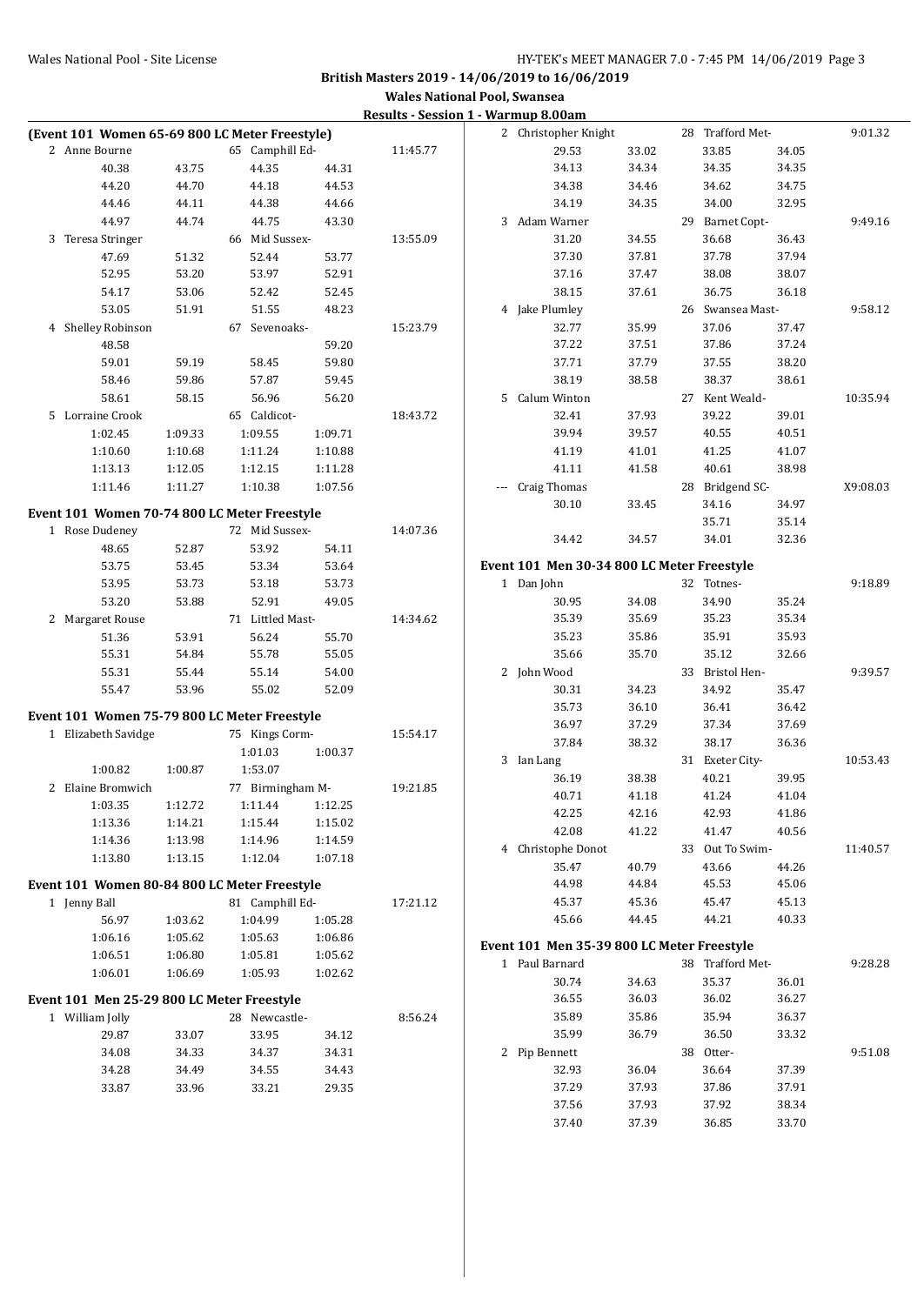| (Event 101 Men 35-39 800 LC Meter Freestyle) |                |                    |       |          | Event 101 Men 50-54 800 LC Meter Freestyle |                |                          |                |          |
|----------------------------------------------|----------------|--------------------|-------|----------|--------------------------------------------|----------------|--------------------------|----------------|----------|
| 3 James Mactavish                            |                | 37 Co South'ton-   |       | 10:08.79 | 1 Peter Dixon                              |                | 51 Tower Hamlet-         |                | 9:20.22  |
| 34.44                                        | 37.31          | 38.98              | 38.79 |          |                                            |                |                          |                |          |
| 38.93                                        | 38.70          | 38.82              | 38.89 |          | 30.43<br>35.40                             | 34.39<br>35.60 | 34.93<br>35.65           | 35.56<br>35.48 |          |
| 38.92                                        | 38.49          | 38.23              | 37.85 |          |                                            |                |                          |                |          |
| 38.38                                        | 38.06          | 37.28              | 36.72 |          | 35.12                                      | 35.75          | 35.54                    | 36.39          |          |
| 4 Ned Gill                                   |                | 39 Swansea Mast-   |       | 10:25.48 | 35.37                                      | 35.77          | 35.37                    | 33.47          |          |
| 34.56                                        | 37.19          |                    |       |          | 2 Paul Hatton                              |                | 50 Caradon-              |                | 10:36.90 |
| 39.62                                        | 38.86          | 38.89              | 39.16 |          | 35.12                                      | 38.28          | 38.63                    | 39.67          |          |
| 39.36                                        | 39.38          | 40.09              | 39.84 |          | 39.32                                      | 39.83          | 39.66                    | 40.56          |          |
| 41.23                                        | 40.86          | 40.99              | 38.05 |          | 40.05                                      | 40.98          | 40.36                    | 41.32          |          |
| 5 Guy Armstrong                              |                | 37 Kent Weald-     |       | 10:41.98 | 40.88                                      | 41.54          | 40.71                    | 39.99          |          |
| 34.56                                        | 38.00          | 39.39              | 40.06 |          | 3 John O'Rourke                            |                | 50 Team Luton-           |                | 11:51.48 |
| 39.80                                        | 40.12          | 40.17              | 41.03 |          | 40.03                                      | 43.12          | 44.21                    | 43.83          |          |
| 41.11                                        | 41.35          | 41.19              | 41.39 |          | 43.74                                      | 44.00          | 43.62                    | 45.12          |          |
| 41.12                                        | 41.58          | 41.53              | 39.58 |          | 44.20                                      | 45.05          | 45.10                    | 46.23          |          |
|                                              |                |                    |       |          | 45.51                                      | 47.24          | 45.94                    | 44.54          |          |
| Event 101 Men 40-44 800 LC Meter Freestyle   |                |                    |       |          | Event 101 Men 55-59 800 LC Meter Freestyle |                |                          |                |          |
| 1 Richard Hope                               |                | 43 Guildford Ct-   |       | 9:27.77  | 1 Sean Kinsey                              |                | 55 Stroud Mast-          |                | 10:01.86 |
| 31.89                                        | 34.85          | 36.02              | 36.01 |          | 33.89                                      | 36.22          | 36.52                    | 37.37          |          |
| 36.01                                        | 35.80          | 35.86              | 35.98 |          | 36.77                                      | 37.50          | 37.76                    | 38.21          |          |
| 36.00                                        | 35.73          | 36.22              | 36.01 |          | 38.02                                      | 38.25          | 38.33                    | 38.68          |          |
| 36.16                                        | 35.43          | 35.18              | 34.62 |          | 38.80                                      | 38.86          | 39.13                    | 37.55          |          |
| 2 Isidoros Pagiavlas                         |                | 42 Olympiacos Sfp- |       | 10:58.11 | 2 Mark Jones                               |                | 59 Warrington M-         |                | 10:13.86 |
| 34.74                                        | 37.90          | 39.11              | 40.09 |          | 35.00                                      | 37.59          | 38.29                    | 38.63          |          |
| 41.72                                        | 41.84          | 43.04              | 42.78 |          | 38.48                                      | 38.83          | 39.52                    | 39.30          |          |
| 42.45                                        | 42.40          | 42.62              | 42.46 |          | 38.20                                      | 38.67          | 39.20                    | 38.86          |          |
| 42.37                                        | 42.17          | 42.04              | 40.38 |          | 39.19                                      | 39.12          | 38.44                    | 36.54          |          |
| Event 101 Men 45-49 800 LC Meter Freestyle   |                |                    |       |          | 3 Boyd Freeman                             |                | 57 Aer Lingus Mast.-     |                | 10:40.59 |
| 1 Christopher Morgan                         |                | 47 Otter-          |       | 10:07.84 | 34.30                                      | 38.07          | 40.28                    | 40.38          |          |
| 32.66                                        | 36.31          | 37.68              | 37.81 |          | 40.68                                      | 40.65          | 41.44                    | 40.82          |          |
| 38.54                                        | 38.49          | 38.92              | 38.86 |          | 41.32                                      | 40.82          | 41.39                    | 40.81          |          |
| 39.28                                        | 39.11          | 38.57              | 39.00 |          | 41.00                                      | 40.59          | 40.76                    | 37.28          |          |
| 38.83                                        | 38.45          | 38.53              | 36.80 |          | 4 Dale Barker                              |                | 57 Team Anglia-          |                | 10:46.31 |
| 2 Ian Wallace                                |                | 49 Brentwood-      |       | 10:10.64 | 37.62                                      | 40.37          | 41.18                    | 40.80          |          |
| 34.53                                        | 37.32          | 38.77              | 38.42 |          | 41.24                                      | 40.85          | 40.85                    | 41.02          |          |
| 38.90                                        | 38.20          | 38.82              | 38.54 |          | 40.87                                      | 40.82          | 41.00                    | 40.56          |          |
| 38.93                                        | 38.69          | 38.53              | 39.25 |          | 40.75                                      | 40.07          | 40.09                    | 38.22          |          |
| 38.82                                        | 38.94          | 38.67              | 35.31 |          | 5 Mark Strakosch                           |                | 58 Hemel Hemp-           |                | 11:04.44 |
| 3 Nick White                                 |                | 48 Loughborough-   |       | 10:38.80 | 35.74                                      | 39.54          | 40.92                    | 41.08          |          |
|                                              |                |                    |       |          | 41.75                                      | 42.41          | 42.57                    | 42.70          |          |
| 35.12<br>40.94                               | 38.67          | 40.14<br>41.13     | 40.57 |          | 42.99                                      | 42.22          |                          | 42.99          |          |
|                                              | 41.49          |                    | 40.73 |          |                                            |                | 42.61                    |                |          |
| 40.46<br>40.25                               | 40.12<br>40.52 | 40.46<br>39.71     | 40.40 |          | 42.62<br>6 Andrew Gristwood                | 42.19          | 42.20<br>55 Cleethorpes- | 39.91          |          |
|                                              |                |                    | 38.09 | 10:39.54 | 37.93                                      |                |                          |                | 11:21.65 |
| 4 Gregory Banham                             |                | 45 Co Chester-     |       |          |                                            |                |                          | 43.23<br>42.94 |          |
| 33.67                                        | 38.52          | 39.09              | 40.49 |          | 43.24                                      | 43.69          | 44.19                    |                |          |
| 40.11                                        | 40.91          | 40.68              | 40.99 |          | 42.72                                      | 43.47          | 43.33                    | 43.09          |          |
| 40.59                                        | 41.19          | 41.10              | 41.34 |          | 42.96                                      | 42.80          | 43.31                    | 39.70          |          |
| 40.97                                        | 41.28          | 40.32              | 38.29 |          | 7 Adam Lelean                              |                | 57 East Anglian-         |                | 11:41.60 |
| 5 Keith Dunnett                              |                | 49 Silver City-    |       | 10:41.62 | 38.20                                      | 42.70          | 43.45                    | 44.42          |          |
| 35.81                                        | 39.22          | 40.59              | 40.51 |          | 44.51                                      |                |                          | 44.64          |          |
| 40.99                                        | 39.92          | 41.29              | 40.17 |          | 45.24                                      | 44.68          | 44.90                    | 45.18          |          |
| 40.71                                        | 39.82          | 41.51              | 40.43 |          | 45.26                                      | 44.45          | 43.37                    | 41.28          |          |
| 41.04                                        | 40.04          | 40.86              | 38.71 |          | 8 Patrick Allen                            |                | 57 Guildford Ct-         |                | 12:14.43 |
| 6 Neville King                               |                | 48 Exeter City-    |       | 10:47.23 |                                            |                | 45.71                    | 46.64          |          |
| 35.57                                        | 38.81          | 40.43              | 40.76 |          | 46.67                                      | 48.01          | 46.12                    | 46.85          |          |
| 41.10                                        | 41.25          | 41.36              | 41.50 |          | 46.33                                      | 46.98          | 46.01                    | 46.69          |          |
| 41.12                                        | 41.35          | 41.46              | 41.15 |          | 46.36                                      | 46.14          | 45.54                    | 44.48          |          |
| 41.06                                        | 40.81          | 40.82              | 38.68 |          |                                            |                |                          |                |          |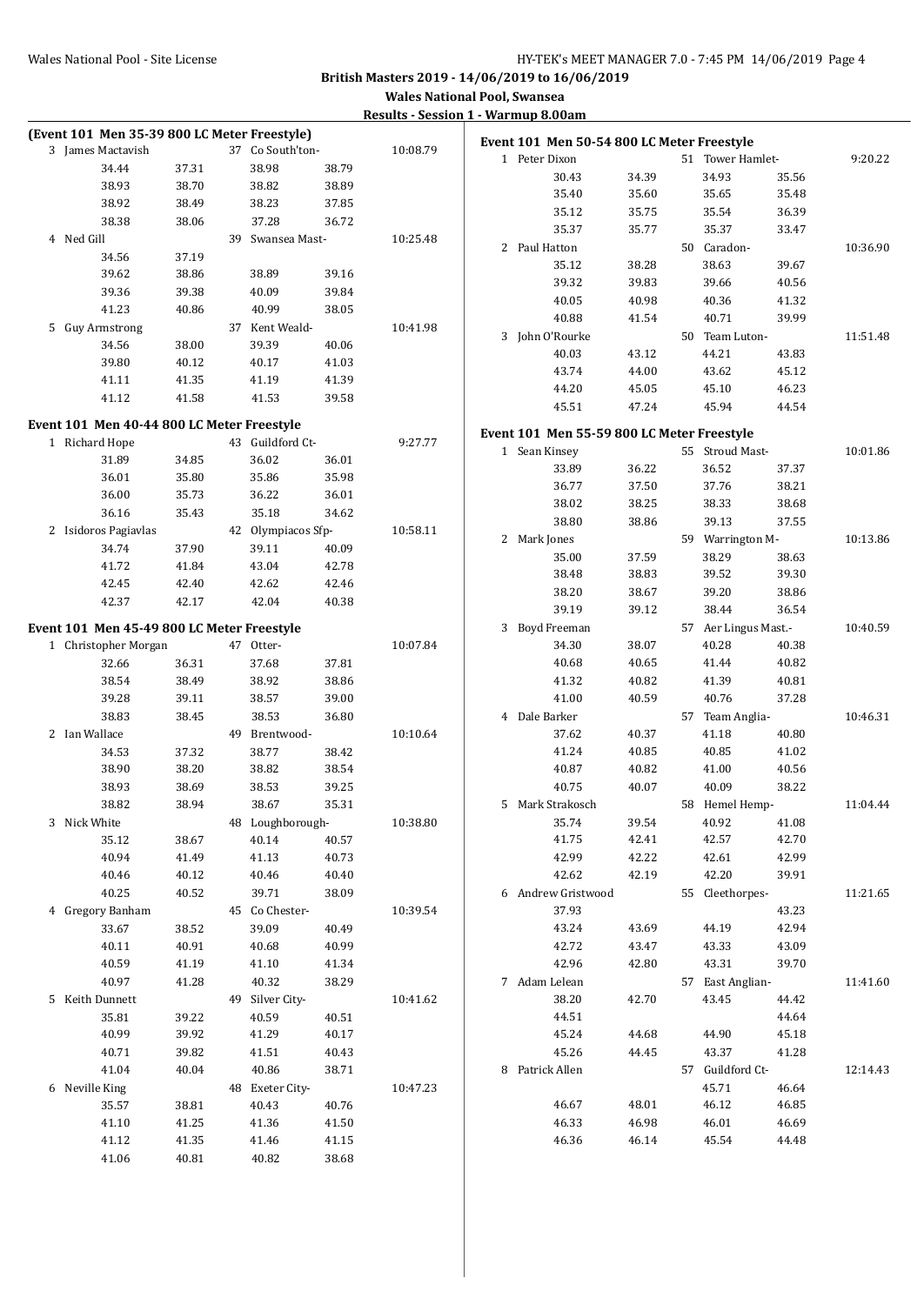#### Wales National Pool - Site License **HY-TEK's MEET MANAGER 7.0 - 7:45 PM 14/06/2019** Page 5

# **British Masters 2019 - 14/06/2019 to 16/06/2019**

**Wales National Pool, Swansea**

## **Results - Session**

|           | Event 101 Men 60-64 800 LC Meter Freestyle |       |    |                  |       |           |
|-----------|--------------------------------------------|-------|----|------------------|-------|-----------|
| $1\,$     | Ian Murray                                 |       | 62 | Flitwick-        |       | 11:28.97  |
|           |                                            |       |    | 43.10            | 44.20 |           |
|           | 44.01                                      | 44.37 |    | 44.24            | 44.36 |           |
|           | 43.52                                      | 43.29 |    | 43.32            | 43.02 |           |
|           | 42.96                                      | 43.78 |    | 42.99            | 41.61 |           |
| 2         | Ian Powell                                 |       |    | 60 Welsh Ind-    |       | 12:56.74  |
|           | 42.26                                      | 47.07 |    | 48.50            | 48.70 |           |
|           | 49.04                                      | 49.09 |    | 49.23            | 50.59 |           |
|           | 49.46                                      | 49.28 |    | 49.35            | 49.07 |           |
|           | 49.07                                      | 49.51 |    | 49.60            | 46.92 |           |
|           | Christopher Goulden                        |       |    | 62 Cardiff Mast- |       | X11:04.59 |
|           | 36.14                                      | 39.09 |    | 40.53            | 41.25 |           |
|           | 41.69                                      | 41.27 |    | 42.10            | 41.94 |           |
|           | 42.38                                      | 42.24 |    | 42.73            | 42.02 |           |
|           | 42.65                                      | 43.03 |    | 43.38            | 42.15 |           |
|           | Event 101 Men 65-69 800 LC Meter Freestyle |       |    |                  |       |           |
| 1         | Eddie Riach                                |       | 66 | Milngavie &B-    |       | 10:51.32  |
|           | 37.90                                      | 40.35 |    | 41.72            | 40.64 |           |
|           | 41.83                                      | 41.22 |    | 41.48            | 40.86 |           |
|           | 41.47                                      | 40.65 |    | 41.51            | 40.92 |           |
|           | 41.25                                      | 40.12 |    | 41.76            | 37.64 |           |
| 2         | Steven Folsom                              |       |    | 66 Teddington-   |       | 11:43.98  |
|           | 38.65                                      | 41.95 |    | 43.50            | 43.94 |           |
|           | 43.51                                      | 44.60 |    | 44.12            | 44.91 |           |
|           | 44.04                                      | 44.72 |    | 44.90            | 45.73 |           |
|           | 45.16                                      | 45.57 |    | 44.90            | 43.78 |           |
| 3         | Nicholas Minns                             |       | 66 | St Felix Sch-    |       | 12:22.12  |
|           | 41.75                                      | 44.89 |    | 47.45            | 47.10 |           |
|           | 47.81                                      | 46.95 |    | 47.75            | 47.30 |           |
|           | 47.12                                      | 46.54 |    | 47.43            | 46.58 |           |
|           | 47.62                                      | 46.01 |    | 46.93            | 42.89 |           |
| 4         | Ian Whyte                                  |       | 65 | Co Sund'land-    |       | 12:58.93  |
|           | 41.79                                      | 47.35 |    | 49.57            | 49.08 |           |
|           | 49.38                                      | 48.92 |    | 50.04            | 49.23 |           |
|           | 49.71                                      | 49.21 |    | 49.82            | 48.84 |           |
|           | 49.74                                      | 49.86 |    | 49.61            | 46.78 |           |
| 5         | Christopher Preston                        |       | 68 | Out To Swim-     |       | 14:15.78  |
|           | 44.79                                      | 51.11 |    | 54.36            | 53.62 |           |
|           | 55.54                                      | 53.70 |    | 55.43            | 55.75 |           |
|           | 54.41                                      | 54.33 |    | 54.31            | 54.58 |           |
|           | 55.23                                      | 53.24 |    | 54.59            | 50.79 |           |
|           | 6 Peter Rank                               |       | 67 | Co Cambridge-    |       | 14:55.69  |
|           | 47.75                                      | 55.49 |    | 57.80            | 59.19 |           |
|           | 57.47                                      | 58.27 |    | 57.55            | 57.89 |           |
|           | 57.18                                      | 57.30 |    | 55.54            | 56.28 |           |
|           | 55.28                                      | 56.59 |    | 53.84            | 52.27 |           |
|           | Event 101 Men 70-74 800 LC Meter Freestyle |       |    |                  |       |           |
| $1 \quad$ | Stuart McLellan                            |       | 70 | Sudbury-         |       | 12:27.94  |
|           | 40.88                                      | 45.55 |    | 47.01            | 47.80 |           |
|           | 46.97                                      | 47.86 |    | 46.56            | 48.08 |           |
|           | 46.73                                      | 48.12 |    | 47.61            | 47.75 |           |
|           | 47.36                                      | 47.57 |    | 46.67            | 45.42 |           |
| 2         | James Pearson                              |       |    | 71 Kent Weald-   |       | 12:31.63  |
|           | 40.17                                      | 46.93 |    | 47.42            | 48.64 |           |
|           | 48.12                                      | 47.86 |    | 48.77            | 48.32 |           |
|           | 47.85                                      | 48.27 |    | 48.06            | 48.25 |           |
|           | 46.72                                      | 47.04 |    | 46.27            | 42.94 |           |

|              | 1 - Warmup 8.00am                          |         |    |                  |         |          |
|--------------|--------------------------------------------|---------|----|------------------|---------|----------|
|              | 3 Peter Stephens                           |         | 72 | Spencer-         |         | 13:30.94 |
|              | 45.39                                      | 49.73   |    | 50.55            | 51.40   |          |
|              | 51.33                                      | 51.06   |    | 51.57            | 51.47   |          |
|              | 51.05                                      | 51.72   |    | 51.99            | 52.18   |          |
|              | 51.65                                      | 51.74   |    | 50.67            | 47.44   |          |
|              | Event 101 Men 75-79 800 LC Meter Freestyle |         |    |                  |         |          |
| $\mathbf{1}$ | Michael Read                               |         | 78 | Brighton-        |         | 14:31.92 |
|              | 48.32                                      | 52.34   |    | 54.09            | 55.52   |          |
|              | 55.29                                      | 56.03   |    | 55.68            | 55.90   |          |
|              | 55.78                                      | 56.43   |    | 55.52            | 55.93   |          |
|              | 55.46                                      | 54.93   |    | 53.85            | 50.85   |          |
|              | Event 101 Men 80-84 800 LC Meter Freestyle |         |    |                  |         |          |
|              | 1 Geoff Stokes                             |         |    | 80 Rushmoor Ryl- |         | 14:03.72 |
|              | 47.47                                      | 52.23   |    | 53.38            | 53.26   |          |
|              | 54.28                                      | 54.25   |    | 55.29            | 54.30   |          |
|              | 54.19                                      | 54.54   |    | 53.90            | 53.39   |          |
|              | 53.17                                      | 52.81   |    | 51.48            | 45.78   |          |
|              | Event 101 Men 90-94 800 LC Meter Freestyle |         |    |                  |         |          |
| $\mathbf{1}$ | Edward Hoy                                 |         |    | 91 Shrewsbury-   |         | 20:07.15 |
|              | 1:01.85                                    | 1:11.02 |    | 1:13.79          | 1:14.70 |          |
|              |                                            |         |    | 1:16.28          | 1:17.76 |          |
|              | 1:17.31                                    | 1:17.66 |    | 1:17.41          | 1:17.60 |          |
|              | 1:17.54                                    | 1:18.26 |    | 1:16.79          | 1:12.45 |          |
|              |                                            |         |    |                  |         |          |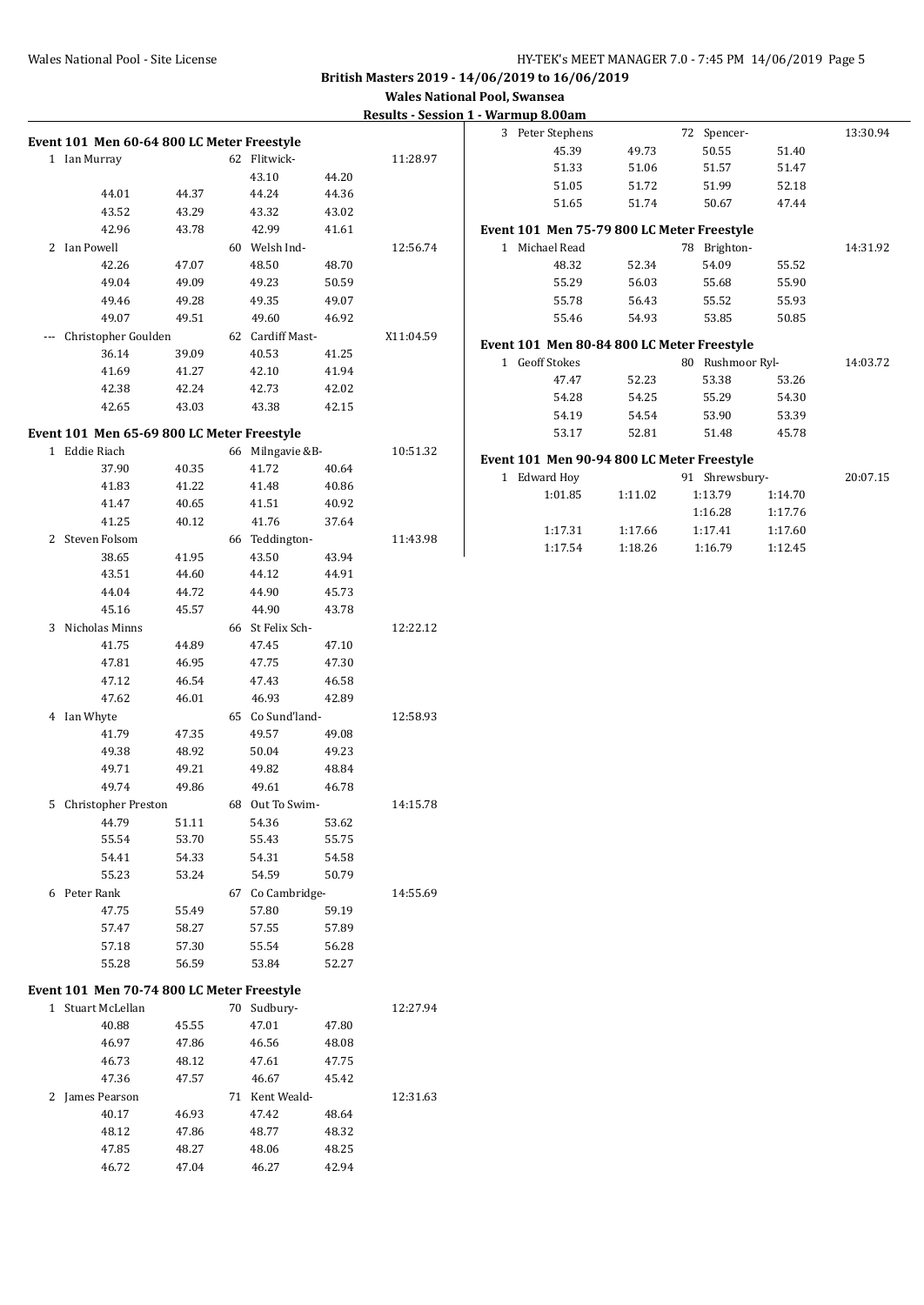| Results - Session Z - Warmup 12.20p |  |  |
|-------------------------------------|--|--|
|                                     |  |  |
|                                     |  |  |

| Event 201 Mixed 72-99 400 LC Meter Medley Relay   |         |       |                         |         |  | Event 201 Mixed 240-279 400 LC Meter Medley Relay |         |  |                   |                            |         |
|---------------------------------------------------|---------|-------|-------------------------|---------|--|---------------------------------------------------|---------|--|-------------------|----------------------------|---------|
| 1 Preston                                         |         | A     |                         | 4:29.14 |  | 1 Spencer                                         |         |  | A                 |                            | 5:20.36 |
| 1) Emily Lawrence W18                             |         |       | 2) Dean Heaps M27       |         |  | 1) Guy Emerson M56                                |         |  | 2) Diane Ford W76 |                            |         |
| 3) Stephen Marshall M24                           |         |       | 4) Rachel Ritchie W23   |         |  | 3) Clive Benson M56                               |         |  |                   | 4) Claudia Goldschmidt W52 |         |
| 35.25                                             | 1:12.32 | 32.68 | 1:11.03                 |         |  | 36.39                                             | 1:16.06 |  | 49.64             | 1:45.44                    |         |
| 29.44                                             | 1:04.26 | 29.27 | 1:01.53                 |         |  | 31.04                                             | 1:07.68 |  | 33.89             | 1:11.18                    |         |
| 2 Kent Weald                                      |         | A     |                         | 4:54.21 |  |                                                   |         |  |                   |                            |         |
| 1) Mariusz Barcikowski M43                        |         |       | 2) Stewart Grant M35    |         |  | Event 202 Women 18-24 100 LC Meter Freestyle      |         |  |                   |                            |         |
| 3) Callie-Ann Warrington W19                      |         |       | 4) Danielle Ryan W34    |         |  | 1 Katie Jepson                                    |         |  | 23 Preston-       |                            | 59.33   |
| 34.99                                             | 1:12.50 | 34.55 | 1:15.06                 |         |  | 29.11                                             | 30.22   |  |                   |                            |         |
| 31.88                                             | 1:16.62 | 31.44 | 1:10.03                 |         |  | 2 Callie-Ann Warrington                           |         |  | 19 Kent Weald-    |                            | 1:00.13 |
|                                                   |         |       |                         |         |  | 29.09                                             | 31.04   |  |                   |                            |         |
| Event 201 Mixed 100-119 400 LC Meter Medley Relay |         |       |                         |         |  | 3 Emily Lawrence                                  |         |  | 18 Preston-       |                            | 1:03.11 |
| 1 Co South'ton                                    |         | A     |                         | 4:54.17 |  | 30.31                                             | 32.80   |  |                   |                            |         |
| 1) Brooke Wilkinson W20                           |         |       | 2) Carl Halford M26     |         |  | 4 Carla Thornewell                                |         |  | 22 Co Hereford-   |                            | 1:03.45 |
| 3) James Mactavish M37                            |         |       | 4) Melissa Dolby W24    |         |  | 30.09                                             | 33.36   |  |                   |                            |         |
| 39.96                                             | 1:23.93 | 36.99 | 1:17.60                 |         |  | 5 Ekaterina Zossimova                             |         |  | 23 Exeter Uni A-  |                            | 1:03.50 |
| 33.15                                             | 1:10.54 | 29.83 | 1:02.10                 |         |  | 30.44                                             | 33.06   |  |                   |                            |         |
|                                                   |         |       |                         |         |  | 6 Georgia Harrod                                  |         |  | 19 DunmowAtlant-  |                            | 1:05.14 |
| Event 201 Mixed 120-159 400 LC Meter Medley Relay |         |       |                         |         |  | 30.65                                             | 34.49   |  |                   |                            |         |
| 1 Otter                                           |         | A     |                         | 4:22.38 |  | 7 Lucy Park                                       |         |  | 23 Watford SC-    |                            | 1:05.36 |
| 1) Hayley Davis W35                               |         |       | 2) Oliver Samy M29      |         |  | 31.17                                             | 34.19   |  |                   |                            |         |
| 3) David Adamson M32                              |         |       | 4) Gina Hobson W42      |         |  | 8 Katie Gaffing                                   |         |  | 22 Preston-       |                            | 1:05.66 |
| 34.90                                             | 1:10.97 | 32.68 | 1:10.57                 |         |  | 31.40                                             | 34.26   |  |                   |                            |         |
| 26.75                                             | 58.98   | 29.12 | 1:01.86                 |         |  | 9 Helen St John-Mosse                             |         |  | 22 Portsmouth N-  |                            | 1:05.71 |
| 2 Swansea Mast                                    |         | A     |                         | 4:38.86 |  | 31.53                                             | 34.18   |  |                   |                            |         |
| 1) Andrew Luxton M36                              |         |       | 2) Jordanna Roberts W37 |         |  | 10 Katie Maloney                                  |         |  | 22 East Anglian-  |                            | 1:06.04 |
| 3) David Hanbury M26                              |         |       | 4) Hannah Munday W28    |         |  | 31.61                                             | 34.43   |  |                   |                            |         |
| 32.66                                             | 1:07.83 | 40.72 | 1:27.41                 |         |  | 11 Lucy Gale                                      |         |  | 24 Boldmere-      |                            | 1:06.15 |
| 27.45                                             | 1:00.48 | 30.70 | 1:03.14                 |         |  | 31.17                                             | 34.98   |  |                   |                            |         |
| Event 201 Mixed 160-199 400 LC Meter Medley Relay |         |       |                         |         |  | 12 Jennifer Chaplin                               |         |  | 23 Guildford Ct-  |                            | 1:06.41 |
| 1 Fareham N'Ds                                    |         | A     |                         | 4:21.61 |  | 32.06                                             | 34.35   |  |                   |                            |         |
| 1) Joanna Corben W49                              |         |       | 2) Martin Bennell M42   |         |  | 13 Melissa Eley                                   |         |  | 19 Chelmsford-    |                            | 1:06.63 |
| 3) Noemie Plumridge W33                           |         |       | 4) Johannes Berbers M44 |         |  | 31.29                                             | 35.34   |  |                   |                            |         |
| 33.20                                             | 1:07.04 | 32.06 | 1:10.02                 |         |  | 14 Nicola Lawrence                                |         |  | 21 Hackney-       |                            | 1:07.55 |
| 30.86                                             | 1:07.44 | 27.41 | 57.11                   |         |  | 32.15                                             | 35.40   |  |                   |                            |         |
| 2 Swindon Dolp                                    |         | A     |                         | 4:46.81 |  | 15 Zara Pretious-White                            |         |  | 19 Bishop Stort-  |                            | 1:08.22 |
| 1) Sarah Forbes W48                               |         |       | 2) Nigel Masters M48    |         |  | 32.66                                             | 35.56   |  |                   |                            |         |
| 3) Jonathan Audis M39                             |         |       | 4) Nicola Harris W51    |         |  | 16 Ella Hamza                                     |         |  | 20 Portsmouth N-  |                            | 1:08.90 |
| 39.11                                             | 1:21.46 | 34.14 | 1:15.82                 |         |  | 32.41                                             | 36.49   |  |                   |                            |         |
| 29.06                                             | 1:03.63 | 30.64 | 1:05.90                 |         |  | 17 Laura Joyce                                    |         |  | 23 Preston-       |                            | 1:08.95 |
|                                                   |         |       |                         |         |  | 32.26                                             | 36.69   |  |                   |                            |         |
| Event 201 Mixed 200-239 400 LC Meter Medley Relay |         |       |                         |         |  | 18 Victoria Malcolm                               |         |  | 24 Exe Masters-   |                            | 1:10.47 |
| 1 Guildford Ct                                    |         | A     |                         | 4:38.93 |  | 33.54                                             |         |  |                   |                            |         |
| 1) Lynda Coggins W55                              |         |       | 2) Michael Hodgson M52  |         |  |                                                   | 36.93   |  |                   |                            |         |
| 3) David Bryant M58                               |         |       | 4) Michelle Ware W46    |         |  | 19 Kayleigh Ward                                  |         |  | 19 Chelmsford-    |                            | 1:12.46 |
| 38.32                                             | 1:20.03 | 31.45 | 1:09.79                 |         |  | 33.61                                             | 38.85   |  |                   |                            |         |
| 31.21                                             | 1:07.13 | 28.74 | 1:01.98                 |         |  | 20 Sally-Anne Eckley                              |         |  | 23 Swansea Mast-  |                            | 1:18.18 |
| 2 Spencer                                         |         | A     |                         | 5:13.07 |  | 37.00                                             | 41.18   |  |                   |                            |         |
| 1) Daniel Cotton M45                              |         |       | 2) Amanda Heath W62     |         |  | 21 Rachael Coles                                  |         |  | 20 S Bournem'th-  |                            | 1:18.84 |
| 3) Abba Newbery W46                               |         |       | 4) Godfrey Admans M65   |         |  | 39.66                                             | 39.18   |  |                   |                            |         |
| 30.33                                             | 1:02.50 | 43.20 | 1:31.20                 |         |  | Event 202 Women 25-29 100 LC Meter Freestyle      |         |  |                   |                            |         |
| 40.48                                             | 1:24.34 | 35.14 | 1:15.03                 |         |  | 1 Jennifer Jones                                  |         |  | 29 Cardiff Mast-  |                            | 1:01.04 |
| 3 Aer Lingus Mast.                                |         | A     |                         | 5:26.15 |  | 29.26                                             | 31.78   |  |                   |                            |         |
| 1) Dymphna Morris W58                             |         |       | 2) Patricia Reilly W59  |         |  | 2 Becky Wilkinson                                 |         |  | 26 Spencer-       |                            | 1:03.68 |
| 3) Peter Conway M56                               |         |       | 4) Csaba Egly M36       |         |  | 29.84                                             | 33.84   |  |                   |                            |         |
| 42.00                                             |         |       |                         |         |  | 3 Caroline Saxon                                  |         |  | 28 Birmingham M-  |                            | 1:04.26 |
| 33.30                                             | 1:15.87 | 29.20 | 1:01.83                 |         |  | 30.77                                             | 33.49   |  |                   |                            |         |
|                                                   |         |       |                         |         |  | 4 Emily Aust                                      |         |  | 29 Loughborough-  |                            | 1:08.79 |
|                                                   |         |       |                         |         |  | 33.17                                             | 35.62   |  |                   |                            |         |
|                                                   |         |       |                         |         |  |                                                   |         |  |                   |                            |         |

|              | 3) Clive Benson M56                        |         |    |                      | 4) Claudia Goldschmidt W52 |         |
|--------------|--------------------------------------------|---------|----|----------------------|----------------------------|---------|
|              | 36.39                                      | 1:16.06 |    | 49.64                | 1:45.44                    |         |
|              | 31.04                                      | 1:07.68 |    | 33.89                | 1:11.18                    |         |
|              | ent 202 Women 18-24 100 LC Meter Freestyle |         |    |                      |                            |         |
|              | 1 Katie Jepson                             |         |    | 23 Preston-          |                            | 59.33   |
|              | 29.11                                      | 30.22   |    |                      |                            |         |
|              | 2 Callie-Ann Warrington                    |         |    | 19 Kent Weald-       |                            | 1:00.13 |
|              | 29.09                                      | 31.04   |    |                      |                            |         |
| 3            | <b>Emily Lawrence</b>                      |         |    | 18 Preston-          |                            | 1:03.11 |
|              | 30.31                                      | 32.80   |    |                      |                            |         |
|              | 4 Carla Thornewell                         |         |    | 22 Co Hereford-      |                            | 1:03.45 |
|              | 30.09                                      | 33.36   |    |                      |                            |         |
| 5            | Ekaterina Zossimova                        |         |    | 23 Exeter Uni A-     |                            | 1:03.50 |
|              | 30.44                                      | 33.06   |    |                      |                            |         |
|              | 6 Georgia Harrod                           |         |    | 19 DunmowAtlant-     |                            | 1:05.14 |
|              | 30.65                                      | 34.49   |    |                      |                            |         |
| 7            | <b>Lucy Park</b>                           |         |    | 23 Watford SC-       |                            | 1:05.36 |
|              | 31.17                                      | 34.19   |    |                      |                            |         |
|              | Katie Gaffing                              |         |    | 22 Preston-          |                            |         |
| 8            |                                            |         |    |                      |                            | 1:05.66 |
|              | 31.40                                      | 34.26   |    |                      |                            |         |
| 9            | Helen St John-Mosse<br>31.53               |         | 22 | Portsmouth N-        |                            | 1:05.71 |
|              |                                            | 34.18   |    |                      |                            |         |
|              | 10 Katie Maloney                           |         | 22 | East Anglian-        |                            | 1:06.04 |
|              | 31.61                                      | 34.43   |    |                      |                            |         |
| 11           | Lucy Gale                                  |         |    | 24 Boldmere-         |                            | 1:06.15 |
|              | 31.17                                      | 34.98   |    |                      |                            |         |
| 12           | Jennifer Chaplin                           |         |    | 23 Guildford Ct-     |                            | 1:06.41 |
|              | 32.06                                      | 34.35   |    |                      |                            |         |
| 13           | Melissa Eley                               |         | 19 | Chelmsford-          |                            | 1:06.63 |
|              | 31.29                                      | 35.34   |    |                      |                            |         |
| 14           | Nicola Lawrence                            |         | 21 | Hackney-             |                            | 1:07.55 |
|              | 32.15                                      | 35.40   |    |                      |                            |         |
| 15           | Zara Pretious-White                        |         | 19 | <b>Bishop Stort-</b> |                            | 1:08.22 |
|              | 32.66                                      | 35.56   |    |                      |                            |         |
| 16           | Ella Hamza                                 |         |    | 20 Portsmouth N-     |                            | 1:08.90 |
|              | 32.41                                      | 36.49   |    |                      |                            |         |
|              | 17 Laura Joyce                             |         | 23 | Preston-             |                            | 1:08.95 |
|              | 32.26                                      | 36.69   |    |                      |                            |         |
|              | 18 Victoria Malcolm                        |         |    | 24 Exe Masters-      |                            | 1:10.47 |
|              | 33.54                                      | 36.93   |    |                      |                            |         |
| 19           | Kayleigh Ward                              |         | 19 | Chelmsford-          |                            | 1:12.46 |
|              | 33.61                                      | 38.85   |    |                      |                            |         |
| 20           | Sally-Anne Eckley                          |         | 23 | Swansea Mast-        |                            | 1:18.18 |
|              | 37.00                                      | 41.18   |    |                      |                            |         |
| 21           | Rachael Coles                              |         | 20 | S Bournem'th-        |                            | 1:18.84 |
|              | 39.66                                      | 39.18   |    |                      |                            |         |
|              | ent 202 Women 25-29 100 LC Meter Freestyle |         |    |                      |                            |         |
| $\mathbf{1}$ | Jennifer Jones                             |         | 29 | Cardiff Mast-        |                            | 1:01.04 |
|              | 29.26                                      | 31.78   |    |                      |                            |         |
| 2            | Becky Wilkinson                            |         | 26 | Spencer-             |                            | 1:03.68 |
|              | 29.84                                      | 33.84   |    |                      |                            |         |
| 3            | Caroline Saxon                             |         | 28 | Birmingham M-        |                            | 1:04.26 |
|              | 30.77                                      | 33.49   |    |                      |                            |         |
| 4            | <b>Emily Aust</b>                          |         | 29 | Loughborough-        |                            | 1:08.79 |
|              |                                            |         |    |                      |                            |         |
|              | 33.17                                      | 35.62   |    |                      |                            |         |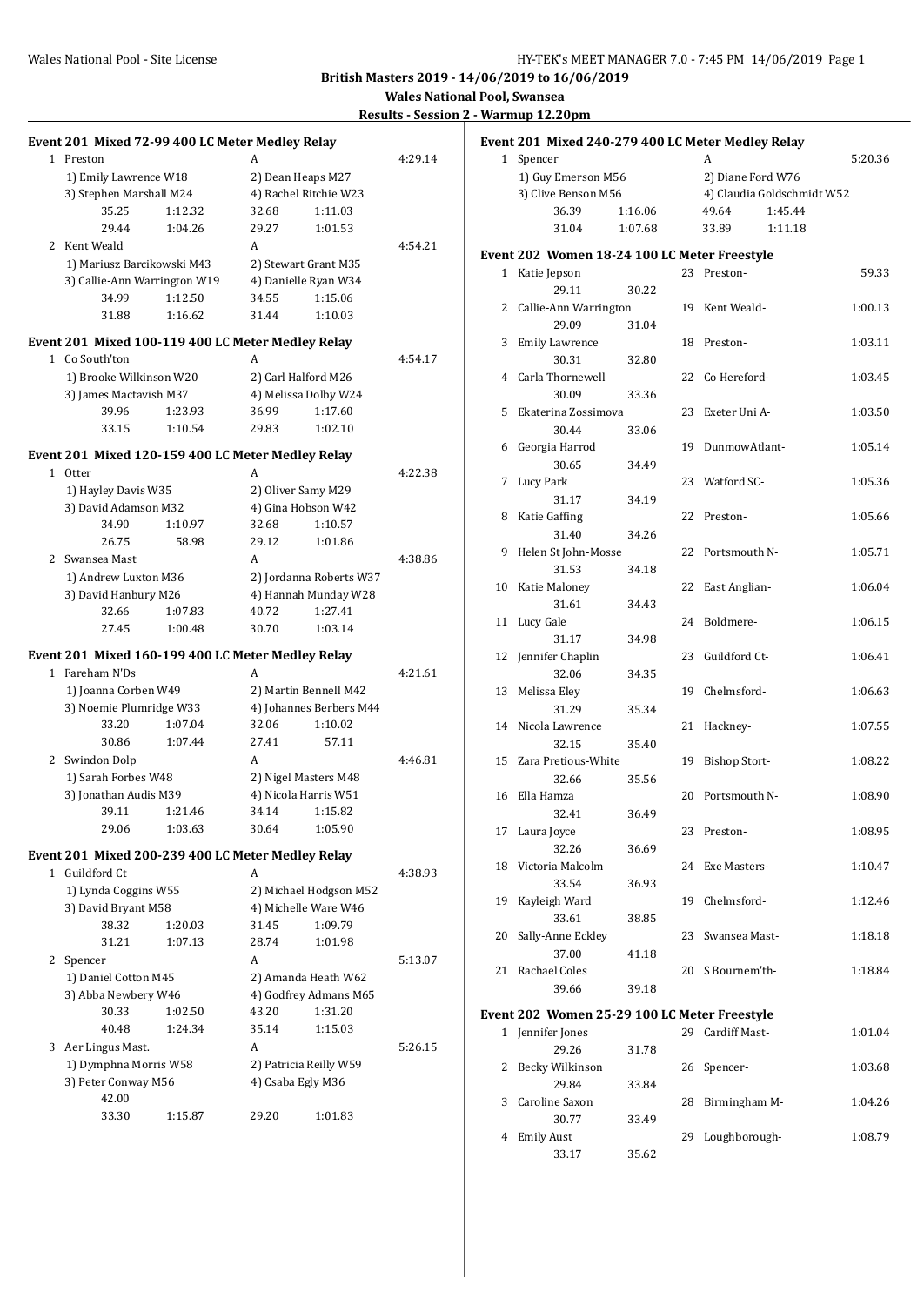**Wales National Pool, Swansea Results - Session 2 - Warmup 12.20pm**

|              | (Event 202 Women 25-29 100 LC Meter Freestyle) |       |    |                  |         |
|--------------|------------------------------------------------|-------|----|------------------|---------|
| 5.           | E Budzynski-Seymour                            |       | 25 | Basingstoke-     | 1:09.53 |
|              | 33.01                                          | 36.52 |    |                  |         |
| 6            | Harriet Smith                                  |       |    | 25 Co Sheffield- | 1:11.83 |
|              | 34.02                                          | 37.81 |    |                  |         |
| 7            | <b>Holly McGee</b>                             |       |    | 26 Cardiff Mast- | 1:12.57 |
|              | 33.97                                          | 38.60 |    |                  |         |
| 8            | Samantha Crosby                                |       |    | 29 Caradon-      | 1:12.82 |
|              | 35.31                                          | 37.51 |    |                  |         |
| 9            | Leona Hinds                                    |       | 28 | NottmLeander-    | 1:14.61 |
|              | 35.81                                          | 38.80 |    |                  |         |
|              | Event 202 Women 30-34 100 LC Meter Freestyle   |       |    |                  |         |
|              | 1 Justine Clark                                |       | 31 | Birmingham M-    | 59.95   |
|              | 28.54                                          | 31.41 |    |                  |         |
| 2            | Katie Walker-Stabeler                          |       | 30 | Birmingham M-    | 1:01.02 |
|              | 29.46                                          | 31.56 |    |                  |         |
| 3            | Alice Lane                                     |       | 32 | Birmingham M-    | 1:01.89 |
|              | 29.98                                          | 31.91 |    |                  |         |
| 4            | Noemie Plumridge                               |       | 33 | Fareham N'Ds-    | 1:05.02 |
|              | 30.74                                          | 34.28 |    |                  |         |
| 5            | Sarah Edwards                                  |       | 33 | DunmowAtlant-    | 1:05.06 |
|              | 30.51                                          | 34.55 |    |                  |         |
| 6            | Jessica Thorpe                                 |       | 34 | Hackney-         | 1:08.36 |
|              | 32.75                                          | 35.61 |    |                  |         |
| 7            | Megan Pardoe                                   |       | 30 | Bristol Nor-     | 1:08.97 |
|              | 33.16                                          | 35.81 |    |                  |         |
| 8            | Carrie Power                                   |       | 31 | British Army-    | 1:10.73 |
|              | 32.90<br>9 Kate McCormack                      | 37.83 |    |                  | 1:12.14 |
|              | 34.88                                          | 37.26 |    | 30 East Anglian- |         |
|              |                                                |       |    |                  |         |
|              | Event 202 Women 35-39 100 LC Meter Freestyle   |       |    |                  |         |
| $\mathbf{1}$ | Georgina Heyn                                  |       | 35 | Teddington-      | 1:01.15 |
|              | 29.49                                          | 31.66 |    |                  |         |
| $\mathbf{2}$ | Aimee Ramm                                     |       |    | 37 G B Police-   | 1:01.99 |
|              | 30.14                                          | 31.85 |    |                  |         |
| 3            | Fiona Kinsella                                 |       | 35 | Trojan-          | 1:02.92 |
|              | 30.16                                          | 32.76 |    |                  |         |
|              | 4 Catherine Markwell                           |       | 38 | East Anglian-    | 1:05.17 |
|              | 31.23<br>5 Rebecca Rimmington                  | 33.94 |    | 36 Trafford Met- | 1:05.38 |
|              | 31.49                                          |       |    |                  |         |
| 6            | Sarah Kerr                                     | 33.89 | 35 | Trojan-          | 1:07.16 |
|              | 32.57                                          | 34.59 |    |                  |         |
| 7            | Lucy Gruner                                    |       | 37 | Fareham N'Ds-    | 1:09.84 |
|              | 33.90                                          | 35.94 |    |                  |         |
| 8            | Emma Harvey                                    |       |    | 38 Cwmbran-      | 1:10.07 |
|              | 33.44                                          | 36.63 |    |                  |         |
| 9            | Jodie Cox                                      |       | 38 | Guildford Ct-    | 1:10.78 |
|              | 33.04                                          | 37.74 |    |                  |         |
| 10           | Hayley Brown                                   |       | 36 | Witham Dolph-    | 1:11.50 |
|              | 34.09                                          | 37.41 |    |                  |         |
| 11           | Sasha Forster                                  |       | 35 | Bracknell-       | 1:16.41 |
|              | 36.72                                          | 39.69 |    |                  |         |
|              | Event 202 Women 40-44 100 LC Meter Freestyle   |       |    |                  |         |
|              | 1 Emma Wills                                   |       |    | 40 York City-    | 1:02.16 |
|              | 30.17                                          | 31.99 |    |                  |         |
| 2            | Rebecca Smith                                  |       | 40 | BradfordAvon-    | 1:02.37 |
|              | 29.94                                          | 32.43 |    |                  |         |
|              |                                                |       |    |                  |         |

| 3              | Gina Hobson                                  |       | 42 | Otter-              | 1:02.61 |
|----------------|----------------------------------------------|-------|----|---------------------|---------|
|                | 29.86                                        | 32.75 |    |                     |         |
| 4              | Fleur Parker                                 |       | 43 | Basingstoke-        | 1:02.79 |
|                | 30.20                                        | 32.59 |    |                     |         |
| 5              | Charlotte Reid                               |       | 40 | Aer Lingus Mast.-   | 1:03.28 |
|                | 31.48                                        | 31.80 |    |                     |         |
| 6              | Ceri Edwards                                 |       | 41 | Portsmouth N-       | 1:05.31 |
|                | 31.03                                        | 34.28 |    |                     |         |
| 7              | Tara Stroud                                  |       | 40 | DunmowAtlant-       | 1:05.51 |
| 8              | 31.62<br>Sarah Hempenstall                   | 33.89 | 41 | G B Police-         | 1:06.41 |
|                | 31.16                                        | 35.25 |    |                     |         |
| 9              | <b>Joy Ravenhall</b>                         |       | 40 | Co Coventry-        | 1:06.89 |
|                | 32.23                                        | 34.66 |    |                     |         |
| 10             | Lisa Dawson                                  |       | 41 | <b>Barnet Copt-</b> | 1:07.16 |
|                | 32.54                                        | 34.62 |    |                     |         |
| 11             | Sorcha Kennedy                               |       | 43 | Cardiff Mast-       | 1:08.98 |
|                | 32.28                                        | 36.70 |    |                     |         |
| 12             | Caroline Jubb                                |       | 41 | Wycombe Dist-       | 1:10.46 |
|                | 33.78                                        | 36.68 |    |                     |         |
| 13             | Joy Hopkins                                  |       |    | 44 S Bournem'th-    | 1:12.23 |
|                | 33.81                                        | 38.42 |    |                     |         |
| 14             | Heather Fowler                               |       | 44 | Aylesbury-          | 1:15.69 |
|                | 37.26                                        | 38.43 |    |                     |         |
| 15             | <b>Bronwyn Cummings</b>                      |       | 41 | Aer Lingus Mast.-   | 1:16.57 |
|                | 36.99                                        | 39.58 |    |                     |         |
|                | 16 Joanne Sparks                             |       |    | 44 Godalming-       | 1:23.02 |
|                | 39.61                                        | 43.41 |    |                     |         |
|                | Event 202 Women 45-49 100 LC Meter Freestyle |       |    |                     |         |
| $\mathbf{1}$   | Michelle Ware                                |       |    | 46 Guildford Ct-    | 1:02.12 |
|                | 29.48                                        | 32.64 |    |                     |         |
| $\overline{2}$ | Susan Geill                                  |       | 48 | Co Coventry-        | 1:09.84 |
|                | 33.59                                        | 36.25 |    |                     |         |
| 3              | Sophie Matthews                              |       | 45 | Co Coventry-        | 1:09.94 |
|                | 33.88                                        | 36.06 |    | B C & P Mast-       |         |
|                | 4 Sharon Evans<br>33.93                      | 36.91 | 47 |                     | 1:10.84 |
|                | 5 Abba Newbery                               |       |    | 46 Spencer-         | 1:12.61 |
|                | 36.14                                        | 36.47 |    |                     |         |
|                | 6 Karen Howells                              |       | 48 | Cardiff Mast-       | 1:14.10 |
|                | 35.36                                        | 38.74 |    |                     |         |
| 7              | Catherine Freeman                            |       | 47 | Co St Albans-       | 1:14.64 |
|                | 34.66                                        | 39.98 |    |                     |         |
| 8              | Sarah Jones                                  |       | 45 | S Bournem'th-       | 1:17.60 |
|                | 37.54                                        | 40.06 |    |                     |         |
| 9              | Rhian Evans                                  |       |    | 46 Heads Valley-    | 1:21.51 |
|                | 37.01                                        | 44.50 |    |                     |         |
|                | Event 202 Women 50-54 100 LC Meter Freestyle |       |    |                     |         |
|                | 1 Nicola Harris                              |       | 51 | Swindon Dolp-       | 1:04.75 |
|                | 30.68                                        | 34.07 |    |                     |         |
| 2              | Elizabeth Woolner                            |       | 52 | Team Anglia-        | 1:06.61 |
|                | 31.98                                        | 34.63 |    |                     |         |
| 3              | Claire Tagg                                  |       | 50 | Fareham N'Ds-       | 1:11.96 |
|                | 34.66                                        | 37.30 |    |                     |         |
| 4              | Claudia Goldschmidt                          |       | 52 | Spencer-            | 1:12.15 |
|                | 34.89                                        | 37.26 |    |                     |         |
| 5              | Jill Rocky<br>35.76                          | 39.00 | 54 | Mid Sussex-         | 1:14.76 |
| 6              | Elizabeth Shaw                               |       | 53 | Otter-              | 1:15.60 |
|                | 36.59                                        | 39.01 |    |                     |         |
|                |                                              |       |    |                     |         |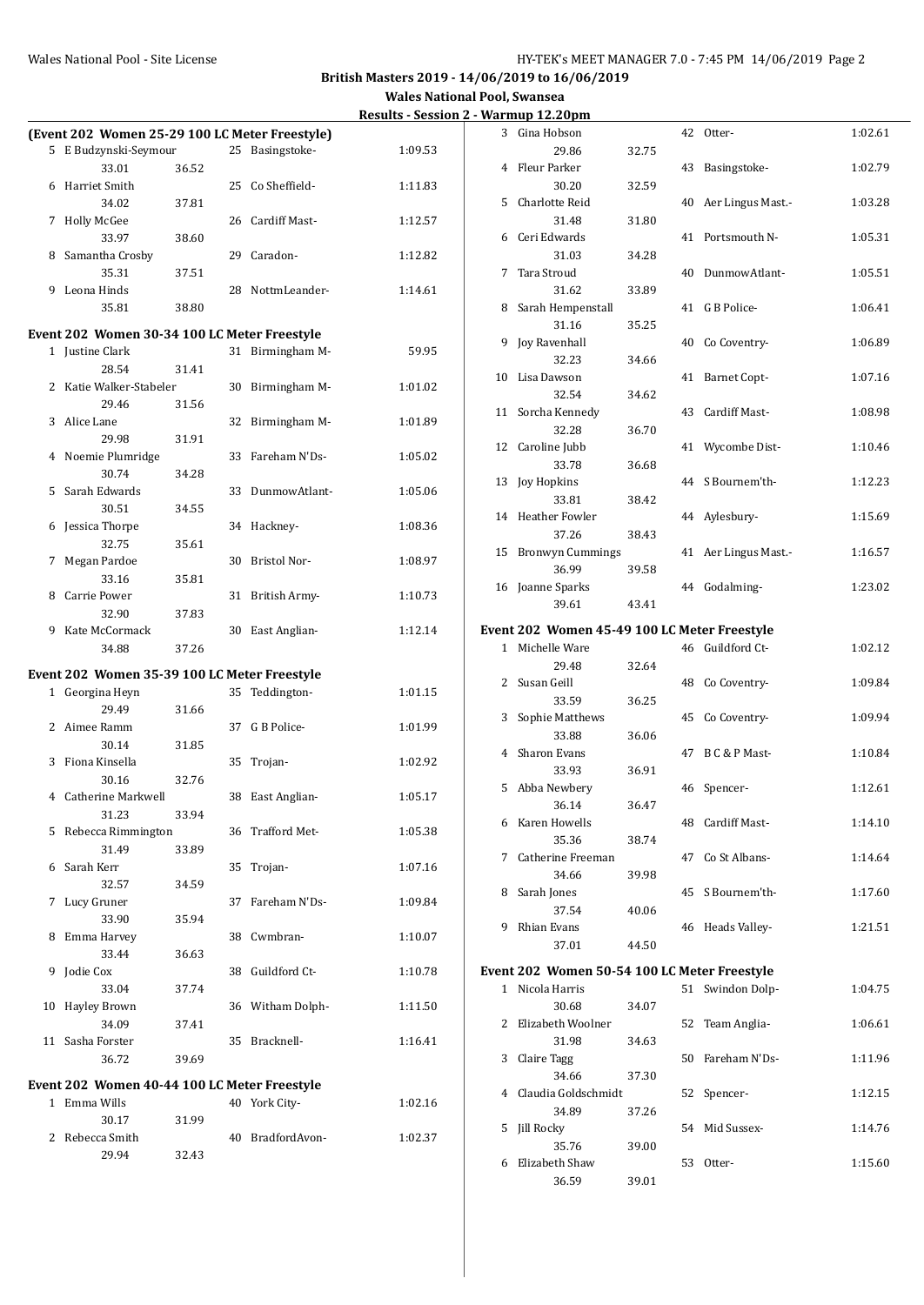|    |                                                |       |    |                     | <u>Results - Jessit</u> |
|----|------------------------------------------------|-------|----|---------------------|-------------------------|
|    | (Event 202 Women 50-54 100 LC Meter Freestyle) |       |    |                     |                         |
|    | 7 Linden Jack                                  |       |    | 53 St Neot Swan-    | 1:15.70                 |
|    | 36.18                                          | 39.52 |    |                     |                         |
|    | 8 Suzanne Maidment                             |       | 53 | Spencer-            | 1:16.14                 |
|    | 35.93                                          | 40.21 |    |                     |                         |
|    | 9 Alison Findlater                             |       | 53 | Silver City-        | 1:17.34                 |
|    | 36.87                                          | 40.47 |    |                     |                         |
| 10 | Kate King                                      |       | 51 | Aylesbury-          | 1:18.28                 |
|    | 36.63                                          | 41.65 |    |                     |                         |
| 11 | Lynne Dawson                                   |       | 52 | Chapeltown-         | 1:23.96                 |
|    | 39.60                                          | 44.36 |    |                     |                         |
|    | 12 Helen Andrews                               |       | 53 | Fareham N'Ds-       | 1:25.80                 |
|    | 40.66                                          | 45.14 |    |                     |                         |
|    |                                                |       |    |                     |                         |
|    | Event 202 Women 55-59 100 LC Meter Freestyle   |       | 55 |                     |                         |
|    | 1 Cate Jackson                                 |       |    | <b>Barnet Copt-</b> | 1:04.86                 |
| 2  | 31.58                                          | 33.28 |    |                     | 1:06.44                 |
|    | <b>Hayley Bettinson</b>                        |       | 56 | Birmingham M-       |                         |
|    | 30.97                                          | 35.47 |    |                     |                         |
| 3  | Judy Brown                                     |       | 55 | Warrington M-       | 1:07.45                 |
|    | 32.85                                          | 34.60 |    |                     |                         |
| 4  | Philippa Williams                              |       | 57 | Wycombe Dist-       | 1:09.80                 |
|    | 33.09                                          | 36.71 |    |                     |                         |
| 5  | <b>Debbie Matless</b>                          |       | 56 | East Anglian-       | 1:10.14                 |
|    | 33.95                                          | 36.19 |    |                     |                         |
| 6  | Heidi Gore                                     |       | 57 | Cardiff Mast-       | 1:16.89                 |
|    | 36.44                                          | 40.45 |    |                     |                         |
| 7  | Wendy Mellett                                  |       | 56 | Trafford Met-       | 1:23.26                 |
|    | 38.31                                          | 44.95 |    |                     |                         |
| 8  | Jayne Spencer                                  |       | 56 | Godalming-          | 1:24.02                 |
|    | 39.18                                          | 44.84 |    |                     |                         |
| 9  | Diane Braid                                    |       | 57 | Mid Sussex-         | 1:25.55                 |
|    | 41.11                                          | 44.44 |    |                     |                         |
| 10 | Gillian Main<br>41.08                          | 45.30 | 56 | Silver City-        | 1:26.38                 |
|    | Cherie Crozier                                 |       | 55 | Frome-              |                         |
| 11 | 44.17                                          | 52.68 |    |                     | 1:36.85                 |
|    | Jacqueline Patel                               |       | 59 |                     | 1:43.54                 |
| 12 | 48.36                                          | 55.18 |    | Kings Corm-         |                         |
|    |                                                |       |    |                     |                         |
|    | Event 202 Women 60-64 100 LC Meter Freestyle   |       |    |                     |                         |
|    | 1 Lindsey Gowland                              |       |    | 62 B C & P Mast-    | 1:11.65                 |
|    | 34.85                                          | 36.80 |    |                     |                         |
|    | 2 Joan Edwards                                 |       | 61 | Gates &whick-       | 1:14.19                 |
|    | 35.57                                          | 38.62 |    |                     |                         |
|    | 3 Laura Quye                                   |       | 61 | Hastings-           | 1:14.49                 |
|    | 36.16                                          | 38.33 |    |                     |                         |
|    | 4 Verity Dobbie                                |       | 60 | Newcastle-          | 1:15.67                 |
|    | 36.02                                          | 39.65 |    |                     |                         |
| 5  | Julia Buchanan                                 |       | 62 | Caldicot-           | 1:20.28                 |
|    | 38.03                                          | 42.25 |    |                     |                         |
| 6  | Catherine Hartle                               |       | 61 | Cardiff Mast-       | 1:21.65                 |
|    | 38.52                                          | 43.13 |    |                     |                         |
| 7  | Pauline Hogg                                   |       | 62 | Guernsey-           | 1:25.21                 |
|    | 40.80                                          | 44.41 |    |                     |                         |
|    | 8 Frances Wilson                               |       | 61 | Croydon Amph-       | 1:36.81                 |
|    | 47.37                                          | 49.44 |    |                     |                         |
|    | Event 202 Women 65-69 100 LC Meter Freestyle   |       |    |                     |                         |
|    | 1 Jayne Stephenson                             |       |    | 65 Gloucester M-    | 1:15.14                 |
|    | 35.75                                          | 39.39 |    |                     |                         |
|    |                                                |       |    |                     |                         |

|   | $5 - 1 - 0$ pm                               |         |    |                  |         |
|---|----------------------------------------------|---------|----|------------------|---------|
|   | 2 Kathleen Tunnicliffe                       |         | 67 | B C & P Mast-    | 1:16.59 |
|   | 38.50                                        | 38.09   |    |                  |         |
| 3 | Marianne Davey                               |         | 66 | Crawley-         | 1:38.80 |
| 4 | 48.59<br>Shelley Robinson                    | 50.21   | 67 | Sevenoaks-       | 1:39.29 |
|   | 46.99                                        | 52.30   |    |                  |         |
| 5 | Vicki Buck                                   |         |    | 69 Caradon-      | 1:44.68 |
|   | 52.26                                        | 52.42   |    |                  |         |
|   | 6 Alison Varley                              |         | 67 | Cardiff Mast-    | 1:47.06 |
|   | 50.44                                        | 56.62   |    |                  |         |
|   | Event 202 Women 70-74 100 LC Meter Freestyle |         |    |                  |         |
|   | 1 Alison Gwynn                               |         |    | 71 Mid Sussex-   | 1:21.51 |
|   | 39.52                                        | 41.99   |    |                  |         |
|   | 2 Diana Groat<br>46.48                       | 49.80   |    | 70 Aylesbury-    | 1:36.28 |
|   |                                              |         |    |                  |         |
|   | Event 202 Women 75-79 100 LC Meter Freestyle |         |    |                  |         |
|   | 1 Jean Howard-Jones<br>42.61                 | 51.68   |    | 76 Spencer-      | 1:34.29 |
|   | 2 Elizabeth Savidge                          |         | 75 | Kings Corm-      | 1:34.87 |
|   | 47.73                                        | 47.14   |    |                  |         |
|   | 3 Elaine Bromwich                            |         |    | 77 Birmingham M- | 2:08.06 |
|   | 1:00.59                                      | 1:07.47 |    |                  |         |
|   | Event 202 Women 80-84 100 LC Meter Freestyle |         |    |                  |         |
|   | 1 Jenny Ball                                 |         |    | 81 Camphill Ed-  | 1:54.31 |
|   | 54.91                                        | 59.40   |    |                  |         |
|   | Event 202 Women 85-89 100 LC Meter Freestyle |         |    |                  |         |
|   | 1 Jane Asher                                 |         |    | 88 Kings Corm-   | 1:37.83 |
|   | 48.08                                        | 49.75   |    |                  |         |
|   | Event 203 Men 18-24 100 LC Meter Freestyle   |         |    |                  |         |
|   | 1 George Wilson                              |         |    | 24 Staines-      | 54.42   |
|   | 26.58                                        | 27.84   |    |                  |         |
|   | 2 Liam Jefferies                             |         |    | 22 Swindon Dolp- | 54.60   |
|   | 26.09                                        | 28.51   |    |                  |         |
|   | 3 Seb Leather                                |         | 24 | Elmbridge-       | 56.12   |
| 4 | 26.71<br>Patrick Hill                        | 29.41   | 21 | Preston-         | 56.35   |
|   | 26.84                                        | 29.51   |    |                  |         |
| 5 | Stephen Marshall                             |         |    | 24 Preston-      | 57.62   |
|   | 27.97                                        | 29.65   |    |                  |         |
| 6 | Ryan Kelly                                   |         | 20 | Chelmsford-      | 57.99   |
|   | 26.69                                        | 31.30   |    |                  |         |
| 7 | Callum Morris<br>29.14                       | 30.42   | 24 | Cardiff Mast-    | 59.56   |
| 8 | Daniel Thomas                                |         | 22 | Pembs Cty-       | 1:00.17 |
|   | 28.71                                        | 31.46   |    |                  |         |
|   | 9 Ethan Fielding                             |         | 21 | Preston-         | 1:04.69 |
|   | 29.91                                        | 34.78   |    |                  |         |
|   | Event 203 Men 25-29 100 LC Meter Freestyle   |         |    |                  |         |
|   | 1 Luke Pool                                  |         |    | 25 Preston-      | 52.44   |
|   | 24.68                                        | 27.76   |    |                  |         |
| 2 | Miroslav Coicici                             |         | 28 | Gcross Taper-    | 53.47   |
|   | 25.32                                        | 28.15   |    |                  |         |
| 3 | Christopher Knight                           | 28.75   | 28 | Trafford Met-    | 55.12   |
| 4 |                                              |         |    |                  |         |
|   | 26.37<br>Glen Melson                         |         | 25 |                  |         |
|   | 26.47                                        | 28.73   |    | Elmbridge-       | 55.20   |
| 5 | Kalon Veale                                  |         | 28 | Totnes-          | 55.30   |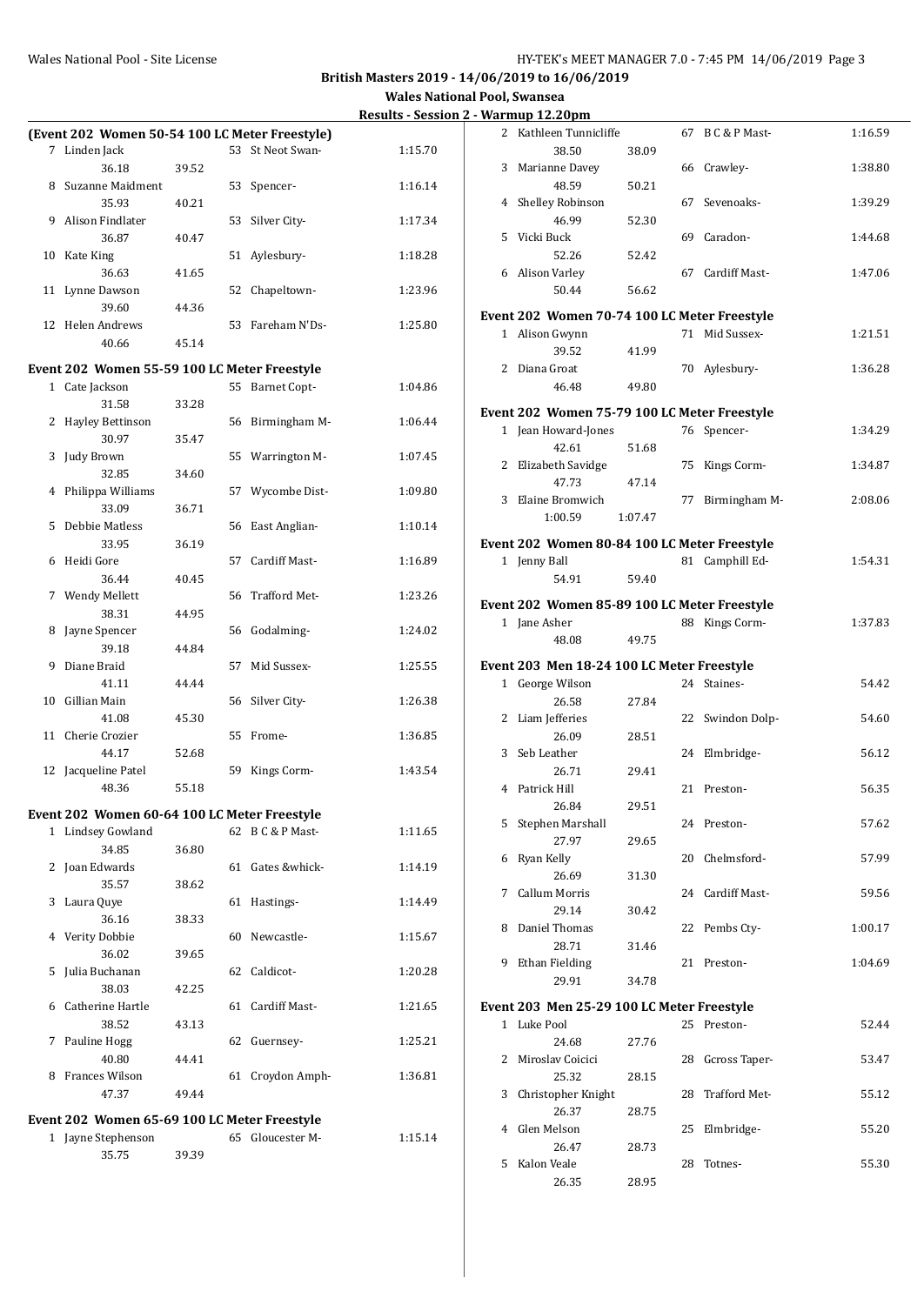#### Wales National Pool - Site License **HY-TEK's MEET MANAGER 7.0 - 7:45 PM 14/06/2019** Page 4

**British Masters 2019 - 14/06/2019 to 16/06/2019**

**Wales National Pool, Swansea Results - Session 2 - Warmup 12.20pm**<br>8 Matthew Hockin

|              |                                              |       |                 |                    | ncəunə<br>JLJJIUI |
|--------------|----------------------------------------------|-------|-----------------|--------------------|-------------------|
|              | (Event 203 Men 25-29 100 LC Meter Freestyle) |       |                 |                    |                   |
|              | 6 Michael Procter                            |       |                 | 26 Bicester-       | 55.41             |
|              | 26.19                                        | 29.22 |                 |                    |                   |
| 7            | Ryan Borthwick                               |       | 25              | Co Sheffield-      | 55.75             |
|              | 26.86                                        | 28.89 |                 |                    |                   |
| 8            | Craig Thomas                                 |       | 28              | Bridgend SC-       | 56.91             |
|              | 27.71                                        | 29.20 |                 |                    |                   |
| 9            | David Booth                                  |       | 28              | Cardiff Mast-      | 58.21             |
|              | 27.63                                        | 30.58 |                 |                    |                   |
| 10           | Paul Gray                                    |       | 29              | Out To Swim-       | 58.32             |
|              | 28.30                                        | 30.02 |                 |                    |                   |
| 11           | <b>Martin Sartorius</b>                      |       | 27              | Otter-             | 58.41             |
|              | 28.01                                        | 30.40 |                 |                    |                   |
| 12           | Matthew McLaughlin                           |       | 26              | DunmowAtlant-      | 59.15             |
|              | 28.64                                        | 30.51 |                 |                    |                   |
| 13           | Cameron Kelly                                |       | 26              | Serpentine-        | 59.96             |
|              | 29.12                                        | 30.84 |                 |                    |                   |
| 14           | Matthew Crackell                             |       | 28              | Loughborough-      | 1:00.13           |
|              | 28.02                                        | 32.11 |                 |                    |                   |
| 15           | Stephen McQuilliam                           |       | 26              | Co Liverpool-      | 1:02.59           |
|              | 29.67                                        | 32.92 |                 |                    |                   |
| 16           | James Haining                                |       | 27              | Out To Swim-       | 1:05.48           |
|              | 30.70                                        | 34.78 |                 |                    |                   |
| 17           | Calum Winton                                 |       | 27              | Kent Weald-        | 1:05.69           |
|              | 30.72                                        | 34.97 |                 |                    |                   |
|              |                                              |       |                 |                    |                   |
|              | Event 203 Men 30-34 100 LC Meter Freestyle   |       |                 |                    |                   |
| $\mathbf{1}$ | David Adamson                                |       |                 | 32 Otter-          | 54.96             |
|              | 25.89                                        | 29.07 |                 |                    |                   |
| 2            | John Wood                                    |       | 33              | Bristol Hen-       | 56.07             |
|              | 27.23                                        | 28.84 |                 |                    |                   |
| 3            | Daniel Korcz                                 |       | 30              | Trafford Met-      | 56.15             |
|              | 26.46                                        | 29.69 |                 |                    |                   |
| 4            | Robert Doran                                 |       | 34              | Guildford Ct-      | 56.19             |
|              | 26.98                                        | 29.21 |                 |                    |                   |
| 5            | Andrew Benson                                |       | 30              | Out To Swim-       | 58.47             |
|              | 27.51                                        | 30.96 |                 |                    |                   |
| 6            | Olegas Petrikas                              |       | 31              | Spencer-           | 1:00.13           |
|              | 28.08                                        | 32.05 |                 |                    |                   |
| 7            | Felix Ng                                     |       | 34              | Loughborough-      | 1:04.81           |
|              | 31.72                                        | 33.09 |                 |                    |                   |
| 8            | Steven Clark                                 |       | 31              | Exeter City-       | 1:05.84           |
|              | 31.41                                        | 34.43 |                 |                    |                   |
| 9            | Stuart Reid                                  |       | 31              | Aylesbury-         | 1:07.43           |
|              | 31.51                                        | 35.92 |                 |                    |                   |
|              | Event 203 Men 35-39 100 LC Meter Freestyle   |       |                 |                    |                   |
|              | 1 Oliver Espinasse                           |       | 35              | Basingstoke-       | 58.17             |
|              | 27.44                                        | 30.73 |                 |                    |                   |
| 2            | Ryan Clay                                    |       | 39              | Portsmouth N-      | 58.46             |
|              | 27.92                                        | 30.54 |                 |                    |                   |
| 3            | <b>James Barwick</b>                         |       | 37 <sup>°</sup> | <b>East Leeds-</b> | 58.74             |
|              | 27.51                                        | 31.23 |                 |                    |                   |
| 4            | Chris Ferguson                               |       | 37              | Silver City-       | 58.78             |
|              | 27.99                                        | 30.79 |                 |                    |                   |
| 5            | Enrico Hahn                                  |       | 38              | Otter-             | 1:01.65           |
|              | 29.50                                        | 32.15 |                 |                    |                   |
| 6            | Csaba Egly                                   |       | 36              | Aer Lingus Mast.-  | 1:02.09           |
|              | 30.01                                        | 32.08 |                 |                    |                   |
| 7            | James Grigg                                  |       | 38              | Rochford-          | 1:02.81           |
|              | 29.59                                        | 33.22 |                 |                    |                   |
|              |                                              |       |                 |                    |                   |

| 8     | Matthew Hockin                                              |       | 35 | Exeter City-         | 1:06.96 |
|-------|-------------------------------------------------------------|-------|----|----------------------|---------|
|       | 31.98                                                       | 34.98 |    |                      |         |
|       | Event 203 Men 40-44 100 LC Meter Freestyle                  |       |    |                      |         |
|       | 1 Martin Bennell                                            |       |    | 42 Fareham N'Ds-     | 56.58   |
|       | 27.02                                                       | 29.56 |    |                      |         |
| 2     | Grant Cooper                                                |       | 44 | Kent Weald-          | 58.03   |
|       | 27.09                                                       | 30.94 |    |                      |         |
| 3     | Robert Macey<br>27.79                                       | 32.35 | 40 | Exe Masters-         | 1:00.14 |
| 4     | Dean Blackman                                               |       | 44 | Elmbridge-           | 1:00.20 |
|       | 28.62                                                       | 31.58 |    |                      |         |
| 5     | John Smith                                                  |       | 43 | Co Coventry-         | 1:00.23 |
|       | 28.92                                                       | 31.31 |    |                      |         |
| 6     | Matt Leach                                                  |       | 43 | NottmLeander-        | 1:01.02 |
|       | 29.22                                                       | 31.80 |    |                      |         |
| 7     | Richard Hope                                                |       | 43 | Guildford Ct-        | 1:01.06 |
|       | 29.47                                                       | 31.59 |    |                      |         |
| 8     | Steven Hurley<br>30.24                                      |       | 44 | Exeter City-         | 1:01.74 |
| 9     | Mariusz Barcikowski                                         | 31.50 | 43 | Kent Weald-          | 1:03.05 |
|       | 30.51                                                       | 32.54 |    |                      |         |
| 10    | Jamie Page                                                  |       | 42 | Exe Masters-         | 1:03.48 |
|       | 29.01                                                       | 34.47 |    |                      |         |
| $*11$ | <b>Chris Knee</b>                                           |       | 40 | <b>East Leeds-</b>   | 1:04.88 |
|       | 25.25                                                       | 39.63 |    |                      |         |
| $*11$ | Ben Harkin                                                  |       | 41 | Warrington M-        | 1:04.88 |
|       | 24.90                                                       | 39.98 |    |                      |         |
| 13    | Noel Quigley<br>31.17                                       | 35.38 | 42 | Alton & Dist-        | 1:06.55 |
| 14    | Michael Devlin                                              |       | 42 | Out To Swim-         | 1:06.77 |
|       | 31.65                                                       | 35.12 |    |                      |         |
|       |                                                             |       |    |                      |         |
| 1     | Event 203 Men 45-49 100 LC Meter Freestyle<br>Craig Bransby |       | 45 | Enfield Sq-          | 57.05   |
|       | 27.28                                                       | 29.77 |    |                      |         |
|       | 2 Daniel Cotton                                             |       | 45 | Spencer-             | 57.10   |
|       | 27.73                                                       | 29.37 |    |                      |         |
| 3     | John Cunningham                                             |       | 49 | Aer Lingus Mast.-    | 57.63   |
|       | 27.76                                                       | 29.87 |    |                      |         |
|       | 4 Paul Allen                                                |       |    | 47 Boston-           | 58.96   |
|       | 28.01                                                       | 30.95 |    |                      |         |
| 5     | Jerry O'Riordan<br>28.51                                    |       | 45 | Guildford Ct-        | 1:00.14 |
| 6     | Jason Kenney                                                | 31.63 | 49 | Warrender Ba-        | 1:00.50 |
|       | 28.50                                                       | 32.00 |    |                      |         |
| 7     | Mike Poole                                                  |       | 47 | Thornaby-            | 1:00.99 |
|       | 29.36                                                       | 31.63 |    |                      |         |
| 8     | Olivier Geleoc                                              |       | 45 | Spencer-             | 1:02.40 |
|       | 29.35                                                       | 33.05 |    |                      |         |
| 9     | Fabian Bull                                                 |       | 47 | <b>Brighton Dol-</b> | 1:05.52 |
|       | 30.68                                                       | 34.84 |    |                      |         |
| 10    | Stuart Gibbs<br>31.87                                       | 34.66 | 46 | Swindon Dolp-        | 1:06.53 |
| 11    | Luca Milana                                                 |       | 47 | Spencer-             | 1:07.43 |
|       | 32.38                                                       | 35.05 |    |                      |         |
| 12    | Ashley Raines                                               |       | 48 | Aylesbury-           | 1:07.95 |
|       | 32.63                                                       | 35.32 |    |                      |         |
|       | Event 203 Men 50-54 100 LC Meter Freestyle                  |       |    |                      |         |

1 Spencer Turner 50 Basingstoke- 58.06

28.16 29.90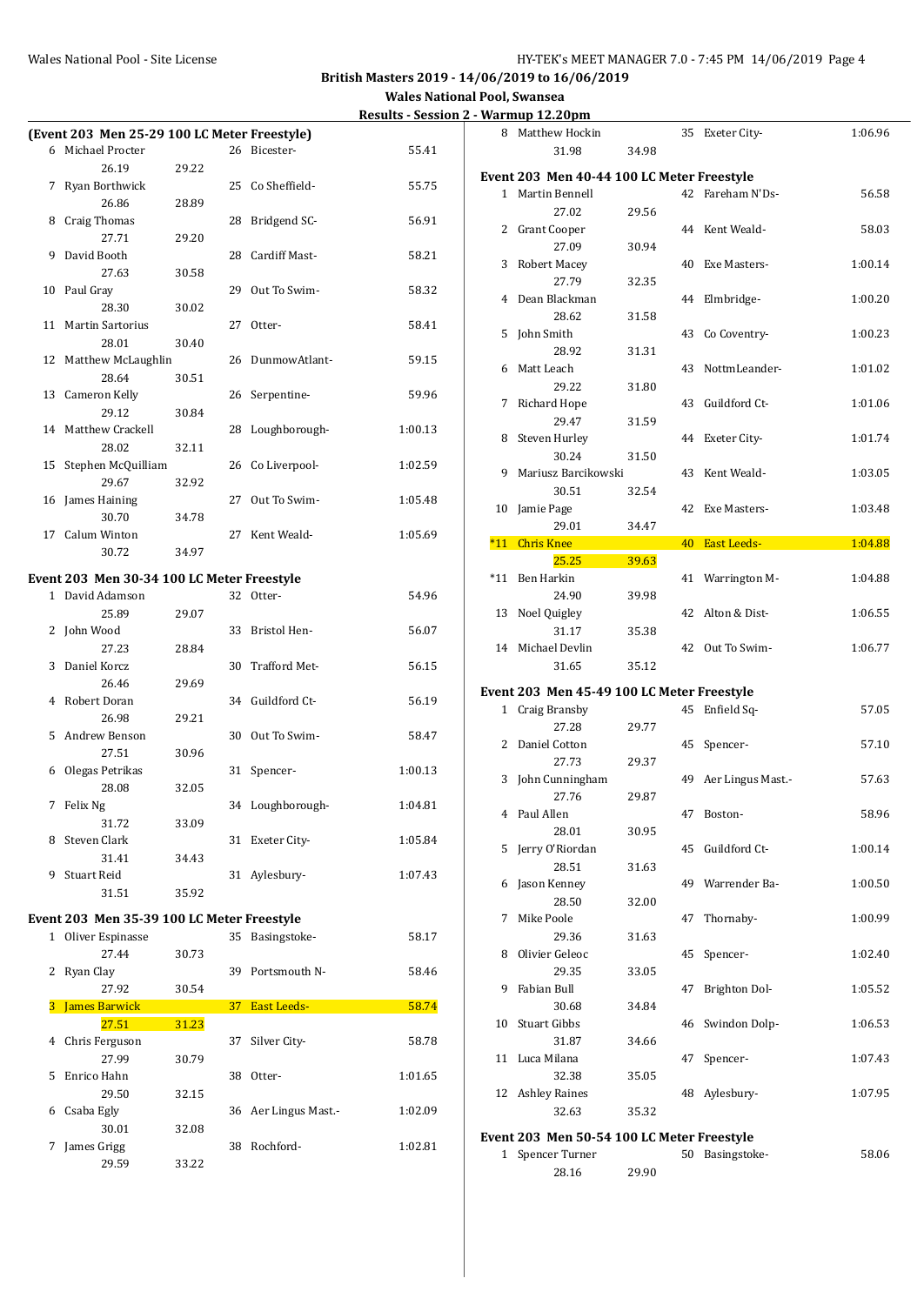|              |                                              |       |    |                     | <u>Results - Jessit</u> |
|--------------|----------------------------------------------|-------|----|---------------------|-------------------------|
|              | (Event 203 Men 50-54 100 LC Meter Freestyle) |       |    |                     |                         |
|              | 2 Peter Dixon                                |       |    | 51 Tower Hamlet-    | 59.17                   |
|              | 28.15                                        | 31.02 |    |                     |                         |
| 3            | Patrick Gore                                 |       |    | 51 Cardiff Mast-    | 59.79                   |
|              | 29.19                                        | 30.60 |    |                     |                         |
| 4            | Ian Wilkes                                   |       |    | 52 Loughborough-    | 1:00.03                 |
|              | 28.60                                        | 31.43 |    |                     |                         |
| 5            | Sean McQuaid                                 |       |    | 51 Barnet Copt-     | 1:00.37                 |
|              | 29.00                                        | 31.37 |    |                     |                         |
| 6            | <b>Richard Stock</b>                         |       |    | 52 Leic Peng-       | 1:02.93                 |
|              | 29.96                                        | 32.97 |    |                     |                         |
| 7            | Glen Isaacs                                  |       |    | 54 Kent Weald-      | 1:03.06                 |
|              | 30.67                                        | 32.39 |    |                     |                         |
| 8            | <b>Philip Bradley</b>                        |       |    | 51 Kent Weald-      | 1:03.12                 |
|              | 30.26                                        | 32.86 |    |                     |                         |
| 9            | Alex Metcalfe                                |       |    | 52 Preston-         | 1:03.76                 |
|              | 30.41                                        | 33.35 |    |                     |                         |
| 10           | Jonathan Saunders                            |       | 53 | Co Sheffield-       | 1:04.95                 |
|              | 31.00                                        | 33.95 |    |                     |                         |
| 11           | <b>Robert Frize</b>                          |       | 52 | Aer Lingus Mast.-   | 1:05.55                 |
|              | 31.81                                        | 33.74 |    |                     |                         |
| 12           | Philip Croxall                               |       | 50 | Colne-              | 1:07.19                 |
|              | 32.49                                        | 34.70 |    |                     |                         |
| 13           | Matthew Conrad-Jones                         |       |    | 52 Wycombe Dist-    | 1:11.07                 |
|              | 33.20                                        | 37.87 |    |                     |                         |
|              | 14 Anthony Palmer                            |       | 51 | Godalming-          | 1:11.74                 |
|              | 34.54                                        | 37.20 |    |                     |                         |
|              |                                              |       |    |                     |                         |
|              | Event 203 Men 55-59 100 LC Meter Freestyle   |       |    |                     |                         |
| $\mathbf{1}$ | Colin Robbins                                |       |    | 55 NottmLeander-    | 1:01.55                 |
|              | 29.36                                        | 32.19 |    |                     |                         |
| 2            | Andrew Bennett                               |       |    | 55 Warrington M-    | 1:02.03                 |
|              | 29.36                                        | 32.67 |    |                     |                         |
| 3            | Michael Brett                                |       |    | 56 NottmLeander-    | 1:02.31                 |
|              | 29.99                                        | 32.32 |    |                     |                         |
| 4            | Clive Benson                                 |       | 56 | Spencer-            | 1:03.55                 |
|              | 30.63                                        | 32.92 |    |                     |                         |
| 5            | <b>Adrian Morris</b>                         |       | 57 | Cardiff Mast-       | 1:03.75                 |
|              | 30.80                                        | 32.95 |    |                     |                         |
| 6            | Peter Long                                   |       | 56 | Silver City-        | 1:04.43                 |
|              | 30.88                                        | 33.55 |    |                     |                         |
| 7            | Boyd Freeman                                 |       | 57 | Aer Lingus Mast.-   | 1:05.59                 |
|              | 31.44                                        | 34.15 |    |                     |                         |
| 8            | Philip Carpenter                             |       | 55 | B C & P Mast-       | 1:05.75                 |
|              | 30.98                                        | 34.77 |    |                     |                         |
| 9            | Ross Donaldson                               |       | 57 | Jersey-             | 1:06.39                 |
|              | 31.58                                        | 34.81 |    |                     |                         |
| 10           | Mark Strakosch                               |       | 58 | Hemel Hemp-         | 1:10.16                 |
|              | 33.75                                        | 36.41 |    |                     |                         |
| 11           | Michael Barnett                              |       | 56 | Spencer-            | 1:10.48                 |
|              | 35.27                                        | 35.21 |    |                     |                         |
| 12           | Mark Partridge                               |       | 56 | <b>Stroud Mast-</b> | 1:10.85                 |
|              | 32.39                                        | 38.46 |    |                     |                         |
| 13           | Martyn Fresher                               |       | 57 | Team Anglia-        | 1:11.74                 |
|              | 32.91                                        | 38.83 |    |                     |                         |
| 14           | Shaun Cairns                                 |       | 55 | Chippenham-         | 1:16.45                 |
|              | 37.01                                        | 39.44 |    |                     |                         |
| 15           | Patrick Allen                                |       | 57 | Guildford Ct-       | 1:18.26                 |
|              | 36.54                                        | 41.72 |    |                     |                         |
| ---          | Mark Reynolds                                |       | 56 | <b>Barnet Copt-</b> | DQ                      |

|                | Event 203 Men 60-64 100 LC Meter Freestyle |         |    |                     |       |           |
|----------------|--------------------------------------------|---------|----|---------------------|-------|-----------|
| $\mathbf{1}$   | David Pirrie                               |         | 62 | Hemel Hemp-         |       | 1:10.18   |
|                | 32.80                                      | 37.38   |    |                     |       |           |
| 2              | John Anderson                              |         | 60 | Gloucester M-       |       | 1:10.42   |
|                | 33.19                                      | 37.23   |    |                     |       |           |
| 3              | Ian Powell                                 |         | 60 | Welsh Ind-          |       | 1:11.83   |
|                | 33.97                                      | 37.86   |    |                     |       |           |
| 4              | Chris Orchard                              |         | 60 | Deepings-           |       | 1:18.18   |
|                | 37.40                                      | 40.78   |    |                     |       |           |
| ---            | Graham Perry                               |         | 60 | Swindon Dolp-       |       | <b>DQ</b> |
|                | Event 203 Men 65-69 100 LC Meter Freestyle |         |    |                     |       |           |
|                | 1 Stephen Braine                           |         | 65 | Otter-              |       | 1:06.51   |
|                | 32.65                                      | 33.86   |    |                     |       |           |
| $\overline{2}$ | Graeme Milne                               |         | 65 | Truro City-         |       | 1:08.00   |
|                | 33.26                                      | 34.74   |    |                     |       |           |
| 3              | <b>Trevor Clark</b>                        |         | 65 | Birmingham M-       |       | 1:10.10   |
|                | 32.24                                      | 37.86   |    |                     |       |           |
| 4              | Steven Folsom                              |         | 66 | Teddington-         |       | 1:11.27   |
|                | 33.84                                      | 37.43   |    |                     |       |           |
| 5              | Ian Woollard                               |         | 65 | <b>Barnet Copt-</b> |       | 1:13.20   |
|                | 33.82                                      | 39.38   |    |                     |       |           |
|                | 6 Anthony Meek                             |         | 69 | Kent Weald-         |       | 1:13.50   |
|                | 35.26                                      | 38.24   |    |                     |       |           |
|                | 7 Alan Mcmullan                            |         | 66 | Bangor (Ni)-        |       | 1:15.13   |
|                | 35.49                                      | 39.64   |    |                     |       |           |
| 8              | Peter Rae                                  |         | 66 | Otter-              |       | 1:16.90   |
|                | 36.67                                      | 40.23   |    |                     |       |           |
| 9              | Stephen Baker                              |         | 65 | Spencer-            |       | 1:19.12   |
| 10             | <b>Christopher Preston</b>                 |         | 68 | Out To Swim-        |       | 1:26.65   |
|                | 39.47                                      | 47.18   |    |                     |       |           |
|                | 11 Peter Rank                              |         | 67 | Co Cambridge-       |       | 1:30.15   |
|                | 41.98                                      | 48.17   |    |                     |       |           |
|                |                                            |         |    |                     |       |           |
|                | Event 203 Men 70-74 100 LC Meter Freestyle |         |    |                     |       |           |
|                | 1 James Pearson                            |         |    | 71 Kent Weald-      |       | 1:15.39   |
|                | 34.64                                      | 40.75   |    |                     |       |           |
|                | Event 203 Men 75-79 100 LC Meter Freestyle |         |    |                     |       |           |
| $\mathbf{1}$   | Tony Cherrington                           |         |    | 77 Gloucester M-    |       | 1:22.66   |
|                | 38.58                                      | 44.08   |    |                     |       |           |
|                | 2 Graham Ling                              |         | 75 | Hythe-              |       | 1:30.01   |
|                | 40.59                                      | 49.42   |    |                     |       |           |
|                | 3 Anthony Ray                              |         | 75 | Otter-              |       | 1:37.28   |
|                | 45.68                                      | 51.60   |    |                     |       |           |
|                | Event 203 Men 80-84 100 LC Meter Freestyle |         |    |                     |       |           |
|                | 1 Geoff Stokes                             |         |    | 80 Rushmoor Ryl-    |       | 1:27.26   |
|                | 42.74                                      | 44.52   |    |                     |       |           |
|                |                                            |         |    |                     |       |           |
|                | Event 203 Men 90-94 100 LC Meter Freestyle |         |    |                     |       |           |
|                | 1 Edward Hoy                               |         |    | 91 Shrewsbury-      |       | 2:06.14   |
|                | 57.83                                      | 1:08.31 |    |                     |       |           |
|                | Event 204 Women 18-24 400 LC Meter IM      |         |    |                     |       |           |
|                | 1 Amy Farthing                             |         |    | 21 Swansea Uni-     |       | 5:17.35   |
|                | 33.21                                      | 37.96   |    | 39.65               | 39.99 |           |
|                | 45.15                                      | 46.15   |    | 38.20               | 37.04 |           |
|                | 2 Samantha Girle                           |         |    | 19 Basingstoke-     |       | 5:40.14   |
|                | 34.88                                      | 41.40   |    | 43.79               | 42.95 |           |
|                | 48.03                                      | 49.71   |    | 40.25               | 39.13 |           |
|                |                                            |         |    |                     |       |           |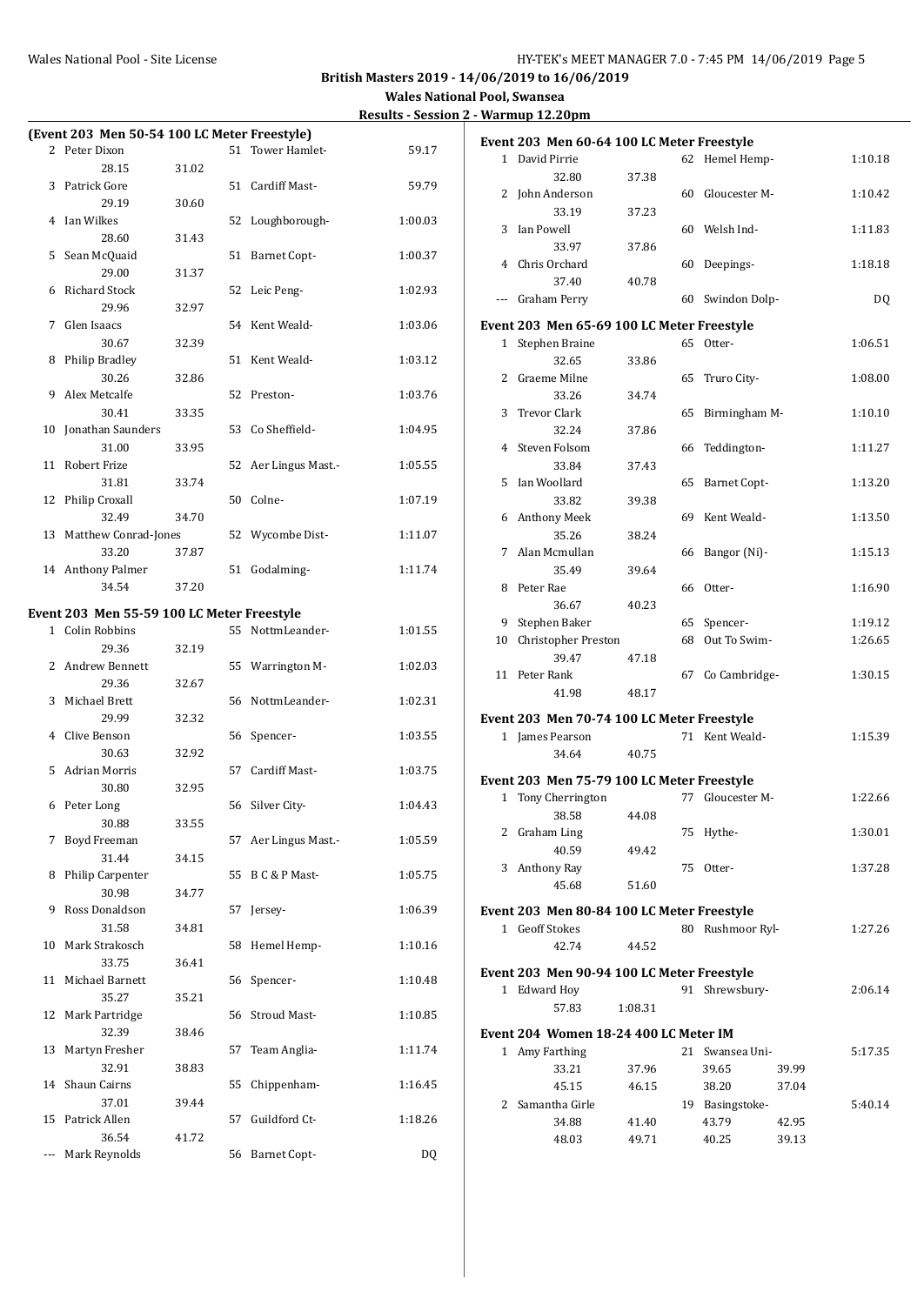$5:51.66$ 

 $6:41.85$ 

 $5:55.43$ 

 $8:48.55\,$ 

 $6:41.06$ 

 $10:04.20$ 

8:25.88

**British Masters 2019 - 14/06/2019 to 16/06/2019**

| (Event 204 Women 18-24 400 LC Meter IM) |         |                  |       |         | Event 204 Women 50-54 400 LC Meter IM |                |                  |                |          |
|-----------------------------------------|---------|------------------|-------|---------|---------------------------------------|----------------|------------------|----------------|----------|
| 3 Rose Stride                           |         | 19 Crawley-      |       | 5:55.84 |                                       |                |                  |                |          |
| 35.95                                   | 43.11   | 47.96            | 47.54 |         | 1 Allie Price                         |                | 54 Cardiff Mast- |                | 5:51.66  |
| 49.67                                   | 51.60   | 40.99            | 39.02 |         | 34.77<br>50.65                        | 41.70          | 45.10            | 45.10<br>40.69 |          |
| 4 Jade Burton                           |         | 21 Sborne Storm- |       | 5:57.58 |                                       | 52.48          | 41.17            |                |          |
| 37.39                                   | 44.42   | 44.35            | 45.13 |         | 2 Adele Parham                        |                | 52 Wincanton-    |                | 6:22.35  |
| 50.64                                   | 54.27   | 41.24            | 40.14 |         | 39.66                                 | 45.65          | 52.28            | 51.34          |          |
| 5 Alexandra Dobell                      |         | 22 Co Coventry-  |       | 6:08.83 | 52.66                                 | 52.76          | 44.52            | 43.48          |          |
| 36.95                                   | 46.58   | 48.19            | 45.67 |         | 3 Karen Bassett                       |                | 51 Bracknell-    |                | 6:41.85  |
| 52.56                                   | 53.66   | 43.33            | 41.89 |         | 41.91                                 | 50.63          | 54.29            | 52.76          |          |
| 6 Melissa Eley                          |         | 19 Chelmsford-   |       | 6:09.12 | 55.51                                 | 59.89          | 44.62            | 42.24          |          |
| 35.49                                   | 47.50   | 45.41            | 44.16 |         | Event 204 Women 55-59 400 LC Meter IM |                |                  |                |          |
| 55.11                                   | 56.38   | 43.11            | 41.96 |         | 1 Judy Brown                          |                | 55 Warrington M- |                | 5:55.43  |
|                                         |         |                  |       |         | 36.77                                 | 42.70          | 45.13            | 41.66          |          |
| Event 204 Women 30-34 400 LC Meter IM   |         |                  |       |         | 53.36                                 | 54.13          | 41.97            | 39.71          |          |
| 1 Laura Molyneaux                       |         | 32 Fareham N'Ds- |       | 5:21.60 | 2 June Falconer                       |                | 55 Silver City-  |                | 6:31.15  |
| 33.49                                   | 39.18   | 40.59            | 40.02 |         | 39.38                                 | 45.36          | 53.60            | 50.07          |          |
| 47.18                                   | 47.07   | 37.78            | 36.29 |         | 58.88                                 | 58.80          | 43.08            | 41.98          |          |
| 2 Kelly McIntosh                        |         | 30 Silver City-  |       | 5:29.55 | 3 Elaine Seager                       |                | 56 Loughborough- |                | 6:41.22  |
| 35.18                                   | 42.82   | 42.17            | 40.26 |         | 44.04                                 |                |                  | 50.35          |          |
| 48.63                                   | 48.72   | 36.19            | 35.58 |         | 58.77                                 | 59.49          | 43.58            | 41.95          |          |
| 3 Camille Vrain                         |         | 31 Otter-        |       | 6:03.89 | 4 Frances Baker                       |                | 59 Spencer-      |                | 7:03.37  |
| 39.67                                   | 46.69   | 48.18            | 46.65 |         | 44.35                                 | 57.65          | 54.46            | 53.44          |          |
| 49.96                                   | 50.66   | 41.98            | 40.10 |         | 1:02.75                               | 1:02.27        | 43.71            | 44.74          |          |
| Event 204 Women 35-39 400 LC Meter IM   |         |                  |       |         | 5 Jacqueline Patel                    |                | 59 Kings Corm-   |                | 8:48.55  |
| 1 Hayley Davis                          |         | 35 Otter-        |       | 5:30.68 | 1:00.16                               | 1:11.37        | 1:12.70          | 1:12.14        |          |
| 34.35                                   | 39.07   | 42.20            | 41.43 |         | 1:07.25                               | 1:08.13        | 58.24            | 58.56          |          |
| 47.64                                   | 47.78   | 39.35            | 38.86 |         |                                       |                |                  |                |          |
|                                         |         |                  |       |         | Event 204 Women 60-64 400 LC Meter IM |                |                  |                |          |
| 2 Hoda Elridi                           |         | 38 Spencer-      |       | 6:30.77 | 1 Helen Kula-Przezwanski              |                | 60 Caradon-      |                | 6:28.11  |
| 40.04                                   | 50.87   | 51.85            | 49.42 |         | 38.78                                 | 47.18          | 47.96            | 48.47          |          |
| 53.39                                   | 54.21   | 45.54            | 45.45 |         | 58.93                                 | 58.57          | 45.70            | 42.52          |          |
| Event 204 Women 40-44 400 LC Meter IM   |         |                  |       |         | 2 Amanda Heath                        |                | 62 Spencer-      |                | 6:41.06  |
| 1 Jessica Wooddisse                     |         | 44 Stroud Mast-  |       | 5:40.46 | 43.16                                 | 55.42          | 53.57            | 52.32          |          |
| 36.05                                   | 41.51   | 44.48            | 44.46 |         | 52.32                                 | 52.81          | 46.91            | 44.55          |          |
| 49.03                                   | 49.45   | 38.09            | 37.39 |         |                                       |                |                  |                |          |
| 2 Jackie Carribine                      |         | 40 Warrington M- |       | 5:58.87 | Event 204 Women 65-69 400 LC Meter IM |                |                  |                |          |
| 38.06                                   | 48.63   | 47.04            | 46.11 |         | 1 Audrey Cooper                       |                | 65 Silver City-  |                | 6:34.02  |
| 49.46                                   | 49.00   | 41.07            | 39.50 |         | 45.96                                 | 51.68          | 51.67            | 50.31          |          |
|                                         |         |                  |       |         | 52.06                                 | 53.04          | 45.46            | 43.84          |          |
| Event 204 Women 45-49 400 LC Meter IM   |         |                  |       |         | 2 Lorraine Crook                      |                | 65 Caldicot-     |                | 10:04.20 |
| 1 Nicola Latty                          |         | 48 Holywell-     |       | 5:35.52 | 1:05.11                               | 1:14.49        | 1:20.34          | 1:20.06        |          |
| 35.53                                   | 38.91   | 46.09            | 44.64 |         | 1:21.39                               | 1:25.73        | 1:09.74          | 1:07.34        |          |
| 47.90                                   | 48.64   | 37.83            | 35.98 |         | Event 204 Women 70-74 400 LC Meter IM |                |                  |                |          |
| 2 Melanie Sayed                         |         | 45 Co Liverpool- |       | 6:16.05 | 1 Patricia Jackson                    |                | 72 East Anglian- |                | 8:25.88  |
| 37.74                                   | 45.30   | 51.55            | 49.45 |         | 54.52                                 | 1:04.20        | 1:07.78          | 1:06.51        |          |
| 53.14                                   | 53.37   | 43.39            | 42.11 |         | 1:08.64                               | 1:09.59        | 58.17            | 56.47          |          |
| 3 Karen Mackenzie                       |         | 46 Team Luton-   |       | 6:27.81 |                                       |                |                  |                |          |
| 37.64                                   | 49.77   | 47.88            | 47.16 |         | Event 205 Men 18-24 400 LC Meter IM   |                |                  |                |          |
| 57.49                                   | 58.71   | 44.94            | 44.22 |         | 1 Ryan Kelly                          |                | 20 Chelmsford-   |                | 5:01.81  |
| 4 Judy Prior                            |         | 49 Enfield Sq-   |       | 6:36.13 | 30.01                                 | 35.15          | 38.37            | 37.25          |          |
| 43.79                                   | 52.00   | 48.66            | 49.07 |         | 45.51                                 | 46.28          | 35.61            | 33.63          |          |
| 58.49                                   | 57.56   | 44.56            | 42.00 |         | --- Rhys Davies                       |                | 18 PembrokeDist- |                | DQ       |
| 5 Judith McGregor-Harper                |         | 49 Exe Masters-  |       | 7:05.77 | 30.61                                 | 36.23          | 37.12            | 35.66          |          |
| 42.42                                   | 51.61   | 59.94            | 58.22 |         | 44.07                                 | 44.48          | 35.13            | 34.68          |          |
| 59.81                                   | 1:00.85 | 47.78            | 45.14 |         | Event 205 Men 25-29 400 LC Meter IM   |                |                  |                |          |
| 6 Deryn Creasy                          |         | 48 Aylesbury-    |       | 7:06.48 | 1 David Hanbury                       |                | 26 Swansea Mast- |                | 4:58.51  |
| 45.00                                   | 57.98   |                  |       |         |                                       |                |                  |                |          |
| 53.75                                   | 55.03   | 49.54            | 46.11 |         | 29.97<br>43.78                        | 34.60<br>44.38 | 38.01<br>35.19   | 37.76<br>34.82 |          |
|                                         |         |                  |       |         |                                       |                |                  |                |          |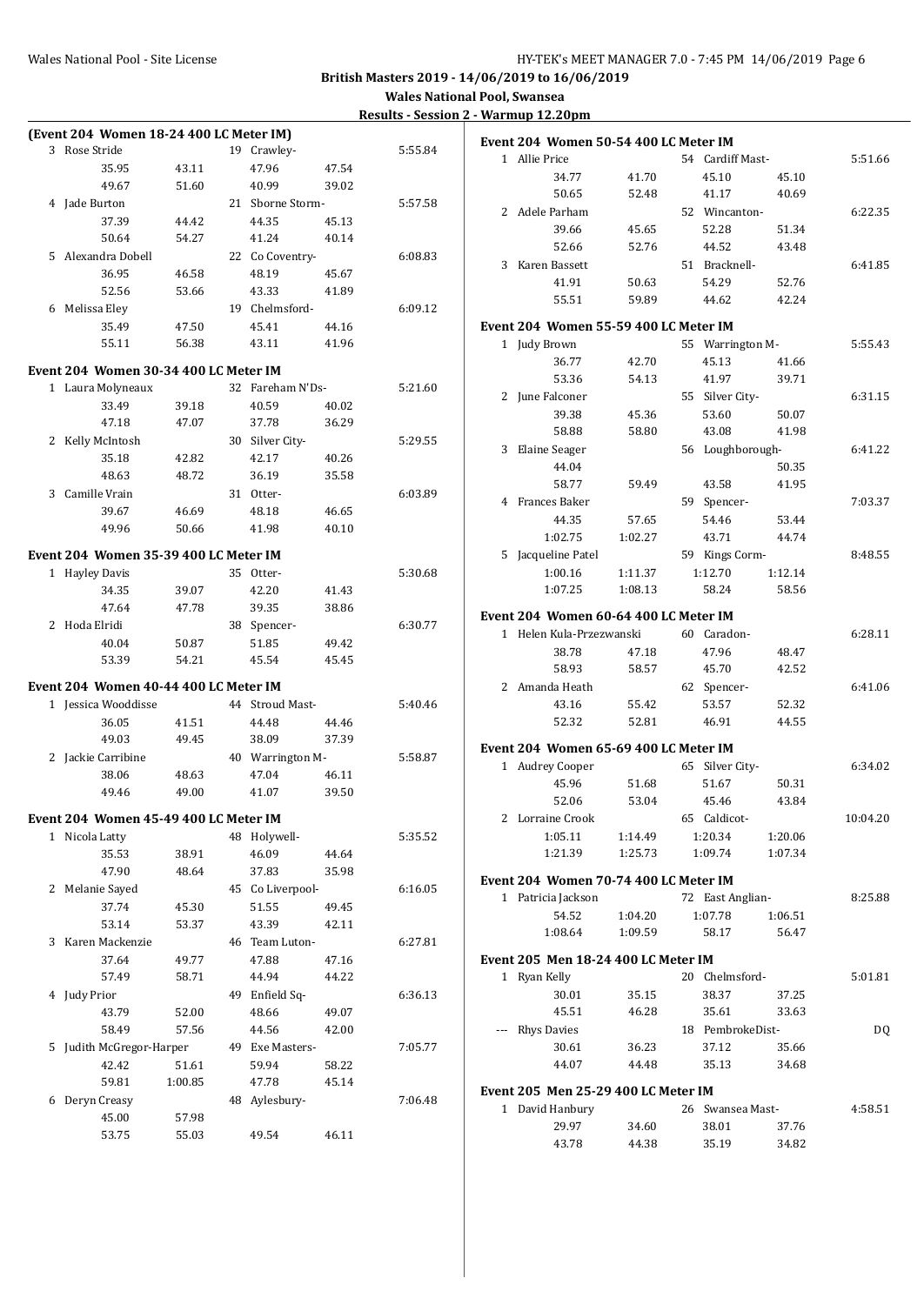| <b>Event 205 Men 30-34 400 LC Meter IM</b> |         |                  |       |         | <b>Event 2</b>     |
|--------------------------------------------|---------|------------------|-------|---------|--------------------|
| 1 John Molyneaux                           |         | 31 G B Police-   |       | 4:53.50 | 1 S                |
| 29.38                                      | 35.38   | 36.84            | 36.48 |         |                    |
| 44.07                                      | 43.95   | 34.52            | 32.88 |         |                    |
| 2 Matt Wan                                 |         | 34 Out To Swim-  |       | 5:24.28 | 2 <sub>D</sub>     |
| 32.09                                      | 38.02   | 42.34            | 42.05 |         |                    |
| 45.51                                      | 46.41   | 39.04            | 38.82 |         |                    |
| 3 Stefano Rigoni                           |         | 33 Out To Swim-  |       | 5:40.64 | 3 M                |
| 35.05                                      | 41.10   | 45.29            | 44.11 |         |                    |
| 47.84                                      | 49.53   | 39.10            | 38.62 |         |                    |
| 4 Douglas Alexander                        |         | 33 Swindon Dolp- |       | 6:00.84 | 4 A                |
| 34.55                                      | 41.54   | 50.92            | 49.10 |         |                    |
| 49.70                                      | 51.40   | 41.58            | 42.05 |         |                    |
|                                            |         |                  |       |         |                    |
| Event 205 Men 35-39 400 LC Meter IM        |         |                  |       |         | Event <sub>2</sub> |
| 1 Pip Bennett                              |         | 38 Otter-        |       | 5:23.19 | 1 Si               |
| 33.12                                      | 40.37   | 42.09            | 41.64 |         |                    |
| 45.64                                      | 47.50   | 36.86            | 35.97 |         |                    |
| 2 Phillip Burchell                         |         | 39 Holywell-     |       | 5:46.58 | 2 M                |
| 36.09                                      | 41.38   | 48.79            | 48.34 |         |                    |
| 43.85                                      | 45.38   | 42.15            | 40.60 |         |                    |
| 3 Guy Armstrong                            |         | 37 Kent Weald-   |       | 5:51.60 | 3 <sup>C</sup>     |
| 34.93                                      | 41.39   | 47.84            | 46.97 |         |                    |
| 50.73                                      | 51.65   | 40.57            | 37.52 |         |                    |
| Event 205 Men 40-44 400 LC Meter IM        |         |                  |       |         | Event <sub>2</sub> |
| 1 Johannes Berbers                         |         | 44 Fareham N'Ds- |       | 5:11.10 | 1 E                |
| 31.66                                      | 37.34   | 41.52            | 40.49 |         |                    |
| 44.84                                      | 46.91   | 33.95            | 34.39 |         |                    |
| 2 David Bower                              |         | 41 BelperMarlin- |       | 5:27.39 | 2 <sub>T</sub>     |
| 32.27                                      | 38.59   | 42.49            | 42.20 |         |                    |
| 46.93                                      | 46.94   | 39.42            | 38.55 |         |                    |
| 3 Adam Acland                              |         | 43 Teddington-   |       | 5:30.14 |                    |
| 32.41                                      | 38.31   | 42.82            | 42.68 |         | <b>Event 2</b>     |
| 48.83                                      | 49.10   | 38.50            | 37.49 |         | 1 S1               |
| 4 Mariusz Barcikowski                      |         | 43 Kent Weald-   |       | 5:45.01 |                    |
| 35.13                                      | 42.85   | 46.30            | 44.55 |         |                    |
| 47.97                                      | 48.89   | 40.04            | 39.28 |         | Event <sub>2</sub> |
|                                            |         |                  |       |         | 1 D                |
| Event 205 Men 45-49 400 LC Meter IM        |         |                  |       |         |                    |
| 1 Christopher Morgan                       |         | 47 Otter-        |       | 5:33.52 |                    |
| 34.42                                      | 38.51   | 47.38            | 45.11 |         | 2 M                |
| 46.53                                      | 45.96   | 39.16            | 36.45 |         |                    |
| 2 Keith Dunnett                            |         | 49 Silver City-  |       | 5:56.23 |                    |
| 39.14                                      | 49.42   | 47.55            | 45.20 |         |                    |
| 47.69                                      | 47.98   | 40.14            | 39.11 |         | Event <sub>2</sub> |
| 3 Nick White                               |         | 48 Loughborough- |       | 5:56.52 | $1\quad D$         |
| 38.36                                      | 46.91   | 49.35            | 47.20 |         |                    |
| 48.27                                      | 49.04   | 39.43            | 37.96 |         |                    |
| Event 205 Men 50-54 400 LC Meter IM        |         |                  |       |         | <b>Event 2</b>     |
| 1 Erlend Alstad                            |         | 52 ILVarg-       |       | 5:32.06 | $1 \quad P$        |
| 32.98                                      | 38.55   | 45.56            | 43.38 |         | $\mathbf{1}$       |
| 48.49                                      | 49.04   | 37.60            | 36.46 |         | $3^{\circ}$        |
| 2 Anthony Palmer                           |         | 51 Godalming-    |       | 7:08.81 |                    |
| 43.67                                      |         | 58.24            | 56.18 |         | 2 D                |
|                                            | 53.23   |                  |       |         | $\mathbf{1}$       |
| 1:05.20                                    | 1:05.80 | 42.74            | 43.75 |         | $3^{\circ}$        |
| 3 John O'Rourke                            |         | 50 Team Luton-   |       | 7:20.78 |                    |
| 49.42                                      | 59.89   | 59.50            | 56.62 |         |                    |
| 1:02.92                                    | 1:02.40 | 46.21            | 43.82 |         |                    |

|   | Event 205 Men 55-59 400 LC Meter IM                |                  |                  |                       |         |
|---|----------------------------------------------------|------------------|------------------|-----------------------|---------|
|   | 1 Sean Kinsey                                      |                  | 55 Stroud Mast-  |                       | 5:21.70 |
|   | 34.09                                              | 38.36            | 43.22            | 41.12                 |         |
|   | 45.54                                              | 46.72            | 37.24            | 35.41                 |         |
|   | 2 David Bryant                                     |                  | 58 Guildford Ct- |                       | 5:33.93 |
|   | 34.30                                              | 38.85            | 47.21            | 45.38                 |         |
|   | 45.10                                              | 46.63            | 39.03            | 37.43                 |         |
| 3 | Mark Jones                                         |                  | 59 Warrington M- |                       | 5:53.02 |
|   | 38.60                                              | 44.57            | 48.43            | 45.57                 |         |
|   | 49.37                                              | 49.86            | 39.36            | 37.26                 |         |
|   | 4 Alastair Gibb                                    |                  | 59 Team Luton-   |                       | 6:45.36 |
|   | 38.43                                              | 51.74            | 51.53            | 51.21                 |         |
|   | 58.11                                              | 58.74            | 1:35.60          |                       |         |
|   | Event 205 Men 60-64 400 LC Meter IM                |                  |                  |                       |         |
|   | 1 Simon Veale                                      |                  | 63 Totnes-       |                       | 6:07.31 |
|   |                                                    |                  |                  |                       |         |
|   | 35.48<br>55.05                                     | 42.47            | 49.39            | 49.56                 |         |
|   |                                                    | 54.57            | 41.84            | 38.95                 |         |
|   | 2 Malcolm Barton<br>46.54                          |                  | 64 Team Luton-   |                       | 7:31.92 |
|   |                                                    | 53.85            | 1:07.69          | 1:06.82               |         |
|   | 54.79<br>Chris Orchard                             | 56.39            | 52.07            | 53.77                 |         |
| 3 |                                                    |                  | 60 Deepings-     |                       | 7:32.57 |
|   | 52.18<br>59.40                                     | 1:04.37<br>59.49 | 1:04.59<br>44.12 | 1:02.32<br>46.10      |         |
|   |                                                    |                  |                  |                       |         |
|   | Event 205 Men 65-69 400 LC Meter IM                |                  |                  |                       |         |
|   | 1 Eddie Riach                                      |                  | 66 Milngavie &B- |                       | 6:14.91 |
|   | 38.65                                              | 45.60            | 49.06            | 46.60                 |         |
|   | 56.49                                              | 56.04            | 42.05            | 40.42                 |         |
| 2 | <b>Trevor Clark</b>                                |                  | 65 Birmingham M- |                       | 6:32.54 |
|   | 39.11                                              | 52.36            | 52.91            | 50.23                 |         |
|   | 52.31                                              | 54.50            | 45.97            | 45.15                 |         |
|   | Event 205 Men 70-74 400 LC Meter IM                |                  |                  |                       |         |
|   | 1 Stuart McLellan                                  |                  | 70 Sudbury-      |                       | 7:11.14 |
|   | 47.22                                              | 54.65            | 56.68            | 54.77                 |         |
|   | 1:02.05                                            | 1:01.67          | 47.47            | 46.63                 |         |
|   | Event 205 Men 75-79 400 LC Meter IM                |                  |                  |                       |         |
|   | 1 Derek Parr                                       |                  | 75 Otter-        |                       | 7:15.18 |
|   | 41.53                                              | 47.54            | 1:03.02          | 1:02.19               |         |
|   | 1:01.56                                            | 1:02.27          | 50.12            | 46.95                 |         |
| 2 | Michael Read                                       |                  | 78 Brighton-     |                       | 8:48.68 |
|   | 1:03.08                                            | 1:16.88          | 1:06.96          | 1:07.92               |         |
|   | 1:15.90                                            | 1:16.60          | 51.28            | 50.06                 |         |
|   |                                                    |                  |                  |                       |         |
|   | Event 205 Men 80-84 400 LC Meter IM                |                  |                  |                       |         |
| 1 | David Cumming                                      |                  | 81 Eastbourne-   |                       | 8:00.61 |
|   | 50.42                                              | 1:01.10          | 1:03.12          | 1:01.99               |         |
|   | 1:08.01                                            | 1:07.98          | 54.09            | 53.90                 |         |
|   | Event 206 Women 72-99 200 LC Meter Freestyle Relay |                  |                  |                       |         |
|   | 1 Preston                                          |                  | A                |                       | 1:52.50 |
|   | 1) Rachel Ritchie W23                              |                  |                  | 2) Emily Lawrence W18 |         |
|   | 3) Katie Gaffing W22                               |                  |                  | 4) Katie Jepson W23   |         |
|   | 28.13                                              | 27.46            | 29.67            | 27.24                 |         |
| 2 | DunmowAtlant                                       |                  | A                |                       | 1:57.68 |
|   | 1) Tara Stroud W40                                 |                  |                  | 2) Georgia Harrod W19 |         |
|   | 3) Abigail Hart W20                                |                  |                  | 4) Sarah Edwards W33  |         |
|   | 29.99                                              | 29.22            | 29.32            | 29.15                 |         |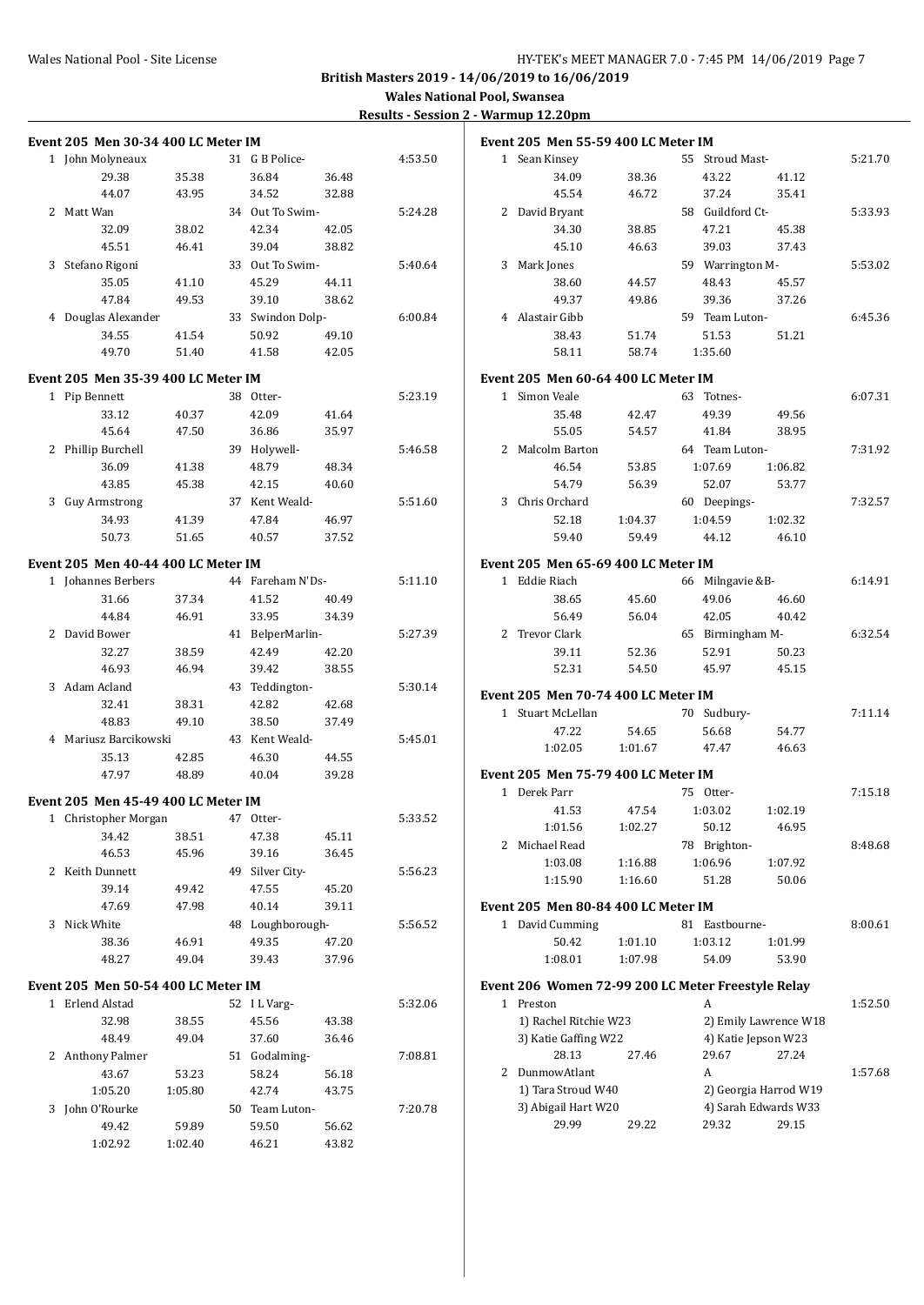**Wales National Pool, Swansea**

#### **Results - Session 2 - Warmup 12.20pm**

| (Event 206 Women 72-99 200 LC Meter Freestyle Relay) |                                         | 2 Kings Corm<br>A                                                                |
|------------------------------------------------------|-----------------------------------------|----------------------------------------------------------------------------------|
| 3 Otter                                              | 2:00.44<br>А                            | 1) Elizabeth Savidge W75<br>2) Jacqueline Patel W5                               |
| 1) Amy Barton W24                                    | 2) Camille Vrain W31                    | 3) Christine Goodair W62<br>4) Jane Asher W88                                    |
| 3) Jane McMenemy W51                                 | 4) Hayley Davis W35                     | 43.90<br>44.78<br>44.01<br>37.67                                                 |
| 30.71<br>29.90                                       | 30.89<br>28.94                          | Event 206 Women 320-359 200 LC Meter Freestyle Rela                              |
| 4 Co Coventry                                        | 2:04.71<br>A                            | 1 Spencer<br>A                                                                   |
| 1) Alexandra Dobell W22                              | 2) Susan Geill W48                      | 1) Diane Ford W76                                                                |
| 3) Sophie Matthews W45                               | 4) Joy Ravenhall W40                    | 2) Muriel Hitchcock W                                                            |
| 31.11<br>31.90                                       | 31.69<br>30.01                          | 3) Grace Isaac W87<br>4) Jean Howard-Jones<br>43.17<br>59.75<br>40.26<br>1:08.56 |
| 5 East Anglian                                       | 2:34.63<br>A                            |                                                                                  |
| 1) Kate McCormack W30                                | 2) Katie Maloney W22                    | Event 207 Men 72-99 200 LC Meter Freestyle Relay                                 |
| 3) Sally Lelean W68                                  | 4) Catherine Markwell W38               | A<br>1 Exeter Uni A                                                              |
| 34.89<br>30.28                                       | 33.39<br>56.07                          | 1) Dominic Wooldridge M24<br>2) Peter Lewis M24                                  |
| --- G B Police                                       | A<br>X2:00.12                           | 3) Alexander Cameron M24<br>4) Joseph Massey M25                                 |
| 1) Claire Thorn W48                                  | 2) Sarah Hempenstall W41                | 25.06<br>24.51<br>23.53<br>24.10                                                 |
|                                                      | 4) Aimee Ramm W37                       | 2 Preston<br>A                                                                   |
| 29.95<br>30.31                                       | 31.24<br>28.62                          | 1) Patrick Hill M21<br>2) Stephen Marshall M                                     |
| Event 206 Women 100-119 200 LC Meter Freestyle Relay |                                         | 4) Luke Pool M25<br>3) Ethan Fielding M21                                        |
| 1 Basingstoke                                        | A<br>1:58.74                            | 25.59<br>25.50<br>28.15<br>24.08                                                 |
| 1) Samantha Girle W19                                | 2) E Budzynski-Seymour W25              | Event 207 Men 100-119 200 LC Meter Freestyle Relay                               |
| 3) Keone Crockwell W22                               | 4) Fleur Parker W43                     | 1 Out To Swim<br>A                                                               |
| 29.95<br>31.16                                       | 29.69<br>27.94                          | 1) Stephen Clark M29<br>2) James Haining M27                                     |
|                                                      |                                         | 3) Connor Creeley M25<br>4) Christopher Unswo                                    |
| Event 206 Women 120-159 200 LC Meter Freestyle Relay |                                         | 27.71<br>28.92<br>29.40<br>27.52                                                 |
| 1 Birmingham M                                       | A<br>1:51.47                            |                                                                                  |
| 1) Katie Walker-Stabeler W30                         | 2) Alice Lane W32                       | Event 207 Men 120-159 200 LC Meter Freestyle Relay                               |
| 3) Caroline Saxon W28                                | 4) Justine Clark W31                    | A<br>1 Otter                                                                     |
| 28.59<br>27.63                                       | 26.95<br>28.30                          | 2) Oliver Samy M29<br>1) Pip Bennett M38                                         |
| Event 206 Women 160-199 200 LC Meter Freestyle Relay |                                         | 4) David Adamson M3<br>3) Enrico Hahn M38                                        |
| 1 Swindon Dolp                                       | 2:07.43<br>A                            | 28.64<br>26.75<br>24.54<br>26.03                                                 |
| 1) Nicola Harris W51                                 | 2) Alison Nye W62                       | 2 Out To Swim<br>A                                                               |
| 3) Sarah Forbes W48                                  | 4) Joanne Blount W34                    | 1) Christophe Donot M33<br>2) Stefano Rigoni M33                                 |
| 28.58<br>34.41                                       | 32.04<br>32.40                          | 4) Stephen Lue M35<br>3) Michael Devlin M42                                      |
|                                                      |                                         | 28.54<br>26.93<br>26.78<br>25.54                                                 |
| Event 206 Women 200-239 200 LC Meter Freestyle Relay |                                         | 3 Kent Weald<br>A                                                                |
| 1 Spencer                                            | 2:14.26<br>A                            | 1) Stewart Grant M35<br>2) Mariusz Barcikowsł                                    |
| 1) Claudia Goldschmidt W52                           | 2) Frances Baker W59                    | 4) Calum Winton M27<br>3) Guy Armstrong M37                                      |
| 3) Abba Newbery W46                                  | 4) Suzanne Maidment W53                 | 27.73<br>27.92<br>27.73<br>29.28                                                 |
| 31.74<br>35.51                                       | 32.22<br>34.79                          | 4 Exeter City<br>A                                                               |
| 2 Aylesbury                                          | А<br>2:26.35                            | 1) Steven Clark M31<br>2) Neville King M48                                       |
| 1) Heather Fowler W44                                | 2) Diana Groat W70                      | 3) Matthew Hockin M35<br>4) Steven Hurley M44<br>29.73<br>29.14<br>28.33         |
| 3) Kerry King W42<br>35.41<br>41.17                  | 4) Kate King W51<br>36.06<br>33.71      | 29.31                                                                            |
| 3 Aer Lingus Mast.                                   | 2:27.45<br>A                            | Event 207 Men 160-199 200 LC Meter Freestyle Relay                               |
| 1) Geraldine Thompson W57                            | 2) Patricia Reilly W59                  | 1 Exe Masters<br>A                                                               |
|                                                      |                                         | 2) Nigel Travers-Griffi<br>1) Jamie Page M42                                     |
| 3) Bronwyn Cummings W41<br>45.25<br>35.69            | 4) Dymphna Morris W58<br>32.13<br>34.38 | 4) Robert Macey M40<br>3) Graham Cridland M51                                    |
|                                                      |                                         | 27.89<br>28.22<br>27.34<br>26.17                                                 |
| Event 206 Women 240-279 200 LC Meter Freestyle Relay |                                         | 2 Swindon Dolp<br>A                                                              |
| 1 Mid Sussex                                         | 2:32.44<br>A                            | 1) Douglas Alexander M33<br>2) Nigel Masters M48                                 |
| 1) Diane Braid W57                                   | 2) Rose Dudeney W72                     | 3) Stuart Gibbs M46<br>4) Jonathan Audis M39                                     |
| 3) Ann Gale W63                                      | 4) Jill Rocky W54                       | 30.57<br>27.68<br>28.63<br>25.81                                                 |
| 37.14<br>43.17                                       | 38.99<br>33.14                          | 3 Loughborough<br>A                                                              |
| Event 206 Women 280-319 200 LC Meter Freestyle Relay |                                         | 1) Ian Wilkes M52<br>2) Felix Ng M34                                             |
| 1 Mid Sussex                                         | 2:32.03<br>A                            | 3) Nick White M48<br>4) Matthew Crackell M                                       |
| 1) Alison Gwynn W71                                  | 2) Jennifer Dean W76                    | 27.39<br>27.93<br>32.05<br>25.86                                                 |
| 3) Mary Johnson W69                                  | 4) Sally Mills W64                      | 4 Aylesbury<br>A                                                                 |
| 36.17<br>44.32                                       | 36.78<br>34.76                          | 1) Michael Whitehead M62<br>2) Ashley Raines M48                                 |
|                                                      |                                         | 3) Stuart Reid M31<br>4) Daniel Morgan M25                                       |
|                                                      |                                         | 31.64<br>30.18<br>30.52<br>24.29                                                 |

|              | 2 Kings Corm                                          |       | A                                |                              | 2:50.36 |
|--------------|-------------------------------------------------------|-------|----------------------------------|------------------------------|---------|
|              | 1) Elizabeth Savidge W75                              |       | 2) Jacqueline Patel W59          |                              |         |
|              | 3) Christine Goodair W62                              |       | 4) Jane Asher W88                |                              |         |
|              | 44.78                                                 | 44.01 | 37.67                            | 43.90                        |         |
|              | Event 206  Women 320-359 200 LC Meter Freestyle Relay |       |                                  |                              |         |
| $\mathbf{1}$ | Spencer                                               |       |                                  |                              | 3:31.74 |
|              | 1) Diane Ford W76                                     |       | 2) Muriel Hitchcock W81          |                              |         |
|              | 3) Grace Isaac W87                                    |       |                                  | 4) Jean Howard-Jones W76     |         |
|              | 43.17                                                 | 59.75 | 1:08.56                          | 40.26                        |         |
|              | Event 207 Men 72-99 200 LC Meter Freestyle Relay      |       |                                  |                              |         |
|              | 1 Exeter Uni A                                        |       | A                                |                              | 1:37.20 |
|              | 1) Dominic Wooldridge M24                             |       | 2) Peter Lewis M24               |                              |         |
|              | 3) Alexander Cameron M24                              |       | 4) Joseph Massey M25             |                              |         |
|              | 25.06                                                 | 24.51 | 23.53                            | 24.10                        |         |
|              | 2 Preston                                             |       | A                                |                              | 1:43.32 |
|              | 1) Patrick Hill M21                                   |       | 2) Stephen Marshall M24          |                              |         |
|              | 3) Ethan Fielding M21                                 |       | 4) Luke Pool M25                 |                              |         |
|              | 25.59                                                 | 25.50 | 28.15                            | 24.08                        |         |
|              |                                                       |       |                                  |                              |         |
|              | Event 207 Men 100-119 200 LC Meter Freestyle Relay    |       |                                  |                              |         |
|              | 1 Out To Swim                                         |       | A                                |                              | 1:53.55 |
|              | 1) Stephen Clark M29                                  |       | 2) James Haining M27             |                              |         |
|              | 3) Connor Creeley M25                                 |       |                                  | 4) Christopher Unsworth M28  |         |
|              | 27.71                                                 | 28.92 | 29.40                            | 27.52                        |         |
|              | Event 207 Men 120-159 200 LC Meter Freestyle Relay    |       |                                  |                              |         |
|              | 1 Otter                                               |       | A                                |                              | 1:45.96 |
|              | 1) Pip Bennett M38                                    |       | 2) Oliver Samy M29               |                              |         |
|              | 3) Enrico Hahn M38                                    |       | 4) David Adamson M32             |                              |         |
|              | 28.64                                                 | 26.03 | 26.75                            | 24.54                        |         |
|              | 2 Out To Swim                                         |       | A                                |                              | 1:47.79 |
|              | 1) Christophe Donot M33                               |       | 2) Stefano Rigoni M33            |                              |         |
|              | 3) Michael Devlin M42                                 |       |                                  |                              |         |
|              | 26.93                                                 | 26.78 | 4) Stephen Lue M35<br>28.54      | 25.54                        |         |
|              |                                                       |       |                                  |                              |         |
| 3            | Kent Weald                                            |       | A                                |                              | 1:52.66 |
|              | 1) Stewart Grant M35                                  |       |                                  | 2) Mariusz Barcikowski M43   |         |
|              | 3) Guy Armstrong M37                                  |       | 4) Calum Winton M27              |                              |         |
|              | 27.73                                                 | 27.92 | 27.73                            | 29.28                        |         |
|              | 4 Exeter City                                         |       | A                                |                              | 1:56.51 |
|              | 1) Steven Clark M31                                   |       | 2) Neville King M48              |                              |         |
|              | 3) Matthew Hockin M35                                 |       | 4) Steven Hurley M44             |                              |         |
|              | 29.73                                                 | 29.31 | 29.14                            | 28.33                        |         |
|              | Event 207 Men 160-199 200 LC Meter Freestyle Relay    |       |                                  |                              |         |
|              | 1 Exe Masters                                         |       | A                                |                              | 1:49.62 |
|              | 1) Jamie Page M42                                     |       |                                  | 2) Nigel Travers-Griffin M50 |         |
|              | 3) Graham Cridland M51                                |       | 4) Robert Macey M40              |                              |         |
|              | 27.89                                                 | 27.34 | 28.22                            | 26.17                        |         |
|              | 2 Swindon Dolp                                        |       | A                                |                              | 1:52.69 |
|              | 1) Douglas Alexander M33                              |       | 2) Nigel Masters M48             |                              |         |
|              | 3) Stuart Gibbs M46                                   |       | 4) Jonathan Audis M39            |                              |         |
|              | 30.57                                                 | 27.68 | 28.63                            | 25.81                        |         |
| 3            | Loughborough                                          |       | A                                |                              | 1:53.23 |
|              | 1) Ian Wilkes M52                                     |       | 2) Felix Ng M34                  |                              |         |
|              |                                                       |       |                                  |                              |         |
|              | 3) Nick White M48<br>27.39                            |       | 4) Matthew Crackell M28<br>32.05 | 25.86                        |         |
|              |                                                       | 27.93 |                                  |                              |         |
| 4            | Aylesbury                                             |       | A                                |                              | 1:56.63 |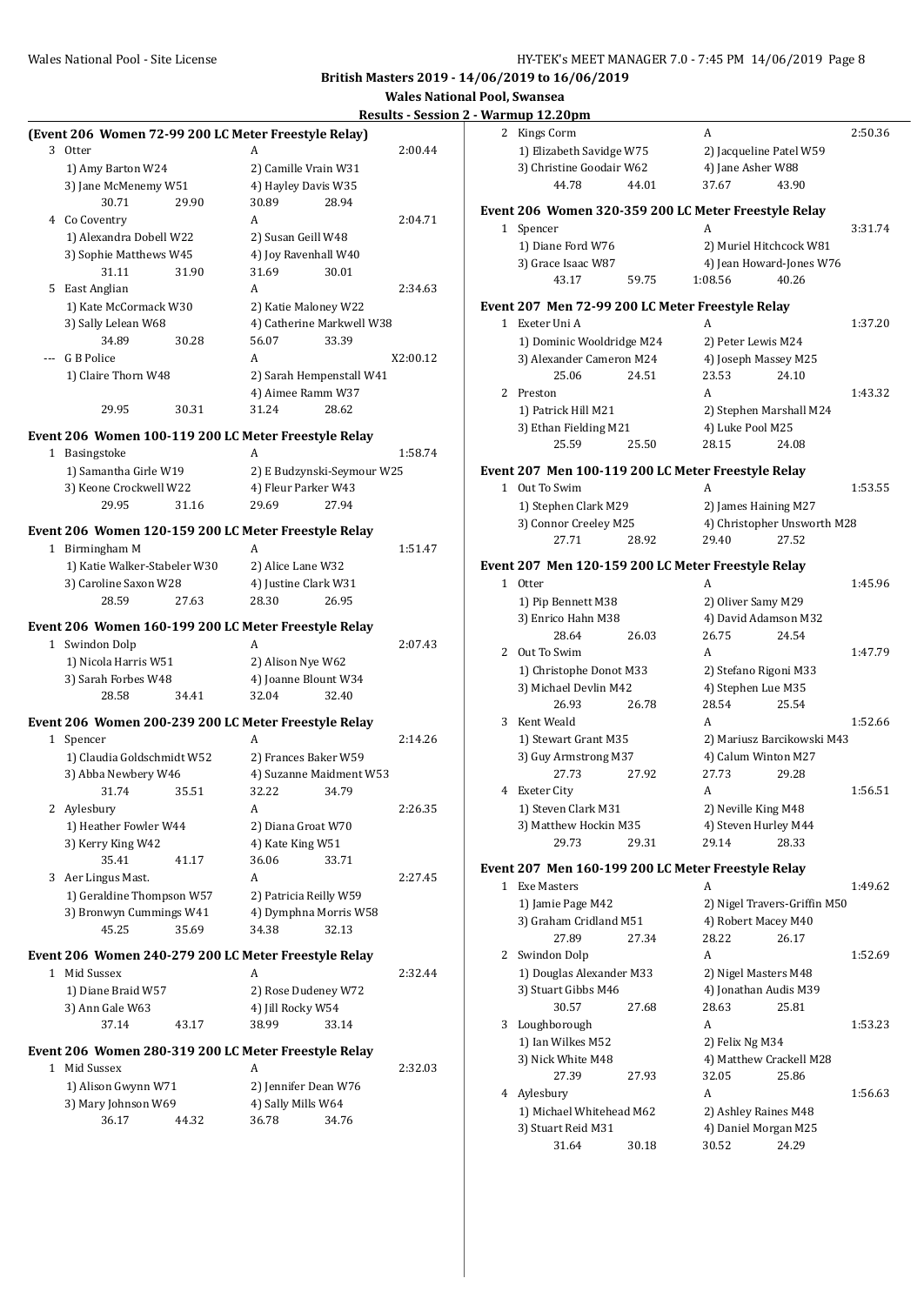**Results - Session 2 - Warmup 12.20pm**

|                         |       | (Event 207 Men 160-199 200 LC Meter Freestyle Relay) |         |
|-------------------------|-------|------------------------------------------------------|---------|
| --- Guildford Ct        |       | A                                                    | DQ      |
| 1) Michael Hodgson M52  |       | 2) Jerry O'Riordan M45                               |         |
| 3) Richard Hope M43     |       | 4) Robert Doran M34                                  |         |
| 25.47                   | 26.35 | 25.42<br>27.43                                       |         |
|                         |       | Event 207 Men 200-239 200 LC Meter Freestyle Relay   |         |
| 1 Spencer               |       | A                                                    | 1:48.34 |
| 1) Greg Kahn M49        |       | 2) Daniel Cotton M45                                 |         |
| 3) Guy Emerson M56      |       | 4) Clive Benson M56                                  |         |
| 26.68                   | 25.40 | 28.87<br>27.39                                       |         |
| 2 Warrender Ba          |       | A                                                    | 1:48.67 |
| 1) Jonathan Borland M33 |       | 2) Jason Kenney M49                                  |         |
| 3) Ian McKay M63        |       | 4) Mark Jones M56                                    |         |
| 26.76                   | 26.69 | 27.80<br>27.42                                       |         |
| 3 Kent Weald            |       | A                                                    | 1:50.12 |
| 1) Grant Cooper M44     |       | 2) Alan Burrows M51                                  |         |
| 3) Philip Bradley M51   |       | 4) Glen Isaacs M54                                   |         |
| 26.25                   | 27.73 | 27.69<br>28.45                                       |         |
| 4 Aer Lingus Mast.      |       | A                                                    | 1:51.45 |
| 1) Robert Frize M52     |       | 2) Peter Conway M56                                  |         |
| 3) Boyd Freeman M57     |       | 4) John Cunningham M49                               |         |
| 29.35                   | 27.15 | 29.66<br>25.29                                       |         |
| 5 Cardiff Mast          |       | A                                                    | 1:52.72 |
| 1) Patrick Gore M51     |       | 2) Adrian Morris M57                                 |         |
| 3) Malcolm Wilson M66   |       | 4) Kiroless Saba M29                                 |         |
| 27.56                   | 28.72 | 31.91<br>24.53                                       |         |
|                         |       | Event 207 Men 240-279 200 LC Meter Freestyle Relay   |         |
| 1 Otter                 |       | A                                                    | 2:07.53 |
| 1) David Warren M48     |       | 2) Stephen Braine M65                                |         |
| 3) Peter Rae M66        |       | 4) Roger Sharpley M68                                |         |
| 26.46                   | 29.86 | 36.22<br>34.99                                       |         |
|                         |       | Event 207 Men 280-319 200 LC Meter Freestyle Relay   |         |
| 1 Spencer               |       | A                                                    | 2:23.88 |
| 1) Godfrey Admans M65   |       | 2) Peter Stephens M72                                |         |
| 3) Stephen Baker M65    |       | 4) Nigel Salsbury M79                                |         |
| 33.05                   |       | 39.80                                                |         |
| 2 Otter                 |       | A                                                    | 2:36.42 |
| 1) Robert Thomas M76    |       | 2) Peter Vider M73                                   |         |
| 3) Anthony Ray M75      |       | 4) Charles Stewart M76                               |         |
| 38.40                   | 36.61 | 41.45<br>39.96                                       |         |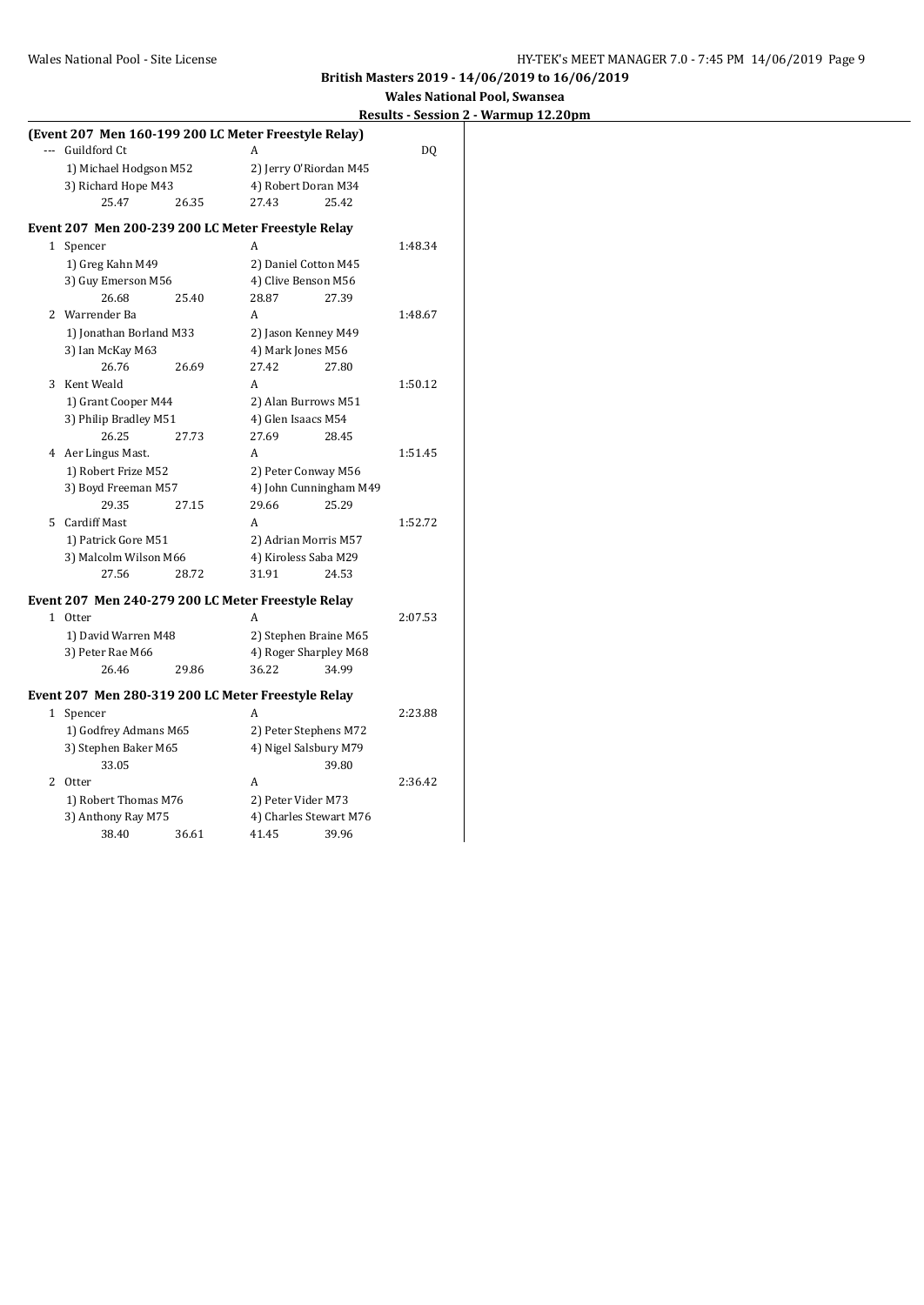**Wales National Pool, Swansea**

| <b>Results - Session 3 - Warmup 4.45pm</b> |
|--------------------------------------------|
|                                            |

|              |                                                 |         |    |                      |       | Results - Sess |
|--------------|-------------------------------------------------|---------|----|----------------------|-------|----------------|
|              | Event 301 Women 18-24 200 LC Meter Breaststroke |         |    |                      |       |                |
|              | 1 Lucy Park                                     |         |    | 23 Watford SC-       |       | 2:50.73        |
|              | 39.54                                           | 42.86   |    | 44.27                | 44.06 |                |
| 2            | Rebecca Beal                                    |         |    | 24 South Dorset-     |       | 2:54.25        |
|              |                                                 |         |    |                      |       |                |
|              | 39.62                                           | 44.37   |    | 45.45                | 44.81 |                |
| 3            | <b>Emily Gordon</b>                             |         | 23 | Solihull-            |       | 2:55.49        |
|              | 38.71                                           | 44.84   |    | 45.80                | 46.14 |                |
| 4            | Rose Stride                                     |         |    | 19 Crawley-          |       | 3:09.52        |
|              | 43.53                                           | 48.12   |    | 49.83                | 48.04 |                |
| 5            | Sarah Procter                                   |         |    | 23 Barnet Copt-      |       | 3:12.63        |
|              | 43.42                                           | 48.45   |    | 50.37                | 50.39 |                |
| 6            | Sophie Beckingham                               |         |    | 21 Birm'ham Uni-     |       | 3:14.22        |
|              | 43.44                                           | 49.05   |    | 50.43                | 51.30 |                |
| 7            | Jade Burton                                     |         |    | 21 Sborne Storm-     |       | 3:17.26        |
|              | 43.71                                           | 49.40   |    | 51.57                | 52.58 |                |
| 8            | Kayleigh Ward                                   |         |    | 19 Chelmsford-       |       | 3:30.42        |
|              | 45.38                                           | 52.44   |    | 55.67                | 56.93 |                |
|              |                                                 |         |    |                      |       |                |
|              | Event 301 Women 25-29 200 LC Meter Breaststroke |         |    |                      |       |                |
|              | 1 E Budzynski-Seymour                           |         |    | 25 Basingstoke-      |       | 3:09.15        |
|              | 42.28                                           | 47.48   |    | 49.30                | 50.09 |                |
| 2            | Zuzana Manhartova                               |         |    | 27 Out To Swim-      |       | 3:11.19        |
|              | 42.44                                           | 48.39   |    | 49.57                | 50.79 |                |
| 3            | <b>Emily Aust</b>                               |         |    | 29 Loughborough-     |       | 3:13.86        |
|              | 44.34                                           | 48.54   |    | 50.15                | 50.83 |                |
|              | Event 301 Women 30-34 200 LC Meter Breaststroke |         |    |                      |       |                |
|              | 1 Jessica Thorpe                                |         |    | 34 Hackney-          |       | 2:58.89        |
|              | 41.90                                           | 45.33   |    | 45.83                | 45.83 |                |
|              |                                                 |         |    |                      |       |                |
|              | 2 Camille Vrain                                 |         |    | 31 Otter-            |       | 2:58.96        |
|              | 41.44                                           | 45.56   |    | 46.11                | 45.85 |                |
| 3            | Kimberley Durno                                 |         |    | 32 Camden Swiss-     |       | 3:10.11        |
|              | 42.22                                           | 47.75   |    | 49.73                | 50.41 |                |
| 4            | Joanne Blount                                   |         |    | 34 Swindon Dolp-     |       | 3:23.16        |
|              | 47.58                                           | 52.75   |    | 54.06                | 48.77 |                |
|              | Event 301 Women 35-39 200 LC Meter Breaststroke |         |    |                      |       |                |
| $\mathbf{1}$ | Georgina Heyn                                   |         | 35 | Teddington-          |       | 2:50.46        |
|              | 39.60                                           | 44.81   |    | 44.68                | 41.37 |                |
| 2            | Lucy Hall                                       |         | 37 | Hackney-             |       | 3:04.03        |
|              | 40.73                                           | 46.13   |    | 47.89                | 49.28 |                |
| 3            | Kirsty Johnson                                  |         |    | 38 Bracknell-        |       | 3:04.61        |
|              | 40.60                                           | 47.45   |    | 48.52                | 48.04 |                |
| 4            | Kathleen Craig                                  |         |    | 36 Sudbury-          |       | 3:08.48        |
|              | 42.31                                           | 47.59   |    | 49.72                | 48.86 |                |
| 5            | Rhiannon Berrill                                |         |    | 39 Cardiff Mast-     |       | 3:38.56        |
|              |                                                 |         |    |                      |       |                |
|              | 49.64                                           | 55.71   |    | 57.41                | 55.80 |                |
| 6            | Katherine Hodkinson                             |         |    | 35 Newbury-          |       | 3:43.07        |
|              | 51.14                                           | 56.46   |    | 58.27                | 57.20 |                |
|              | 7 Lisa Mills                                    |         |    | 39 Mid Sussex-       |       | 3:46.95        |
|              | 52.40                                           | 1:00.21 |    | 57.57                | 56.77 |                |
|              | Event 301 Women 40-44 200 LC Meter Breaststroke |         |    |                      |       |                |
|              | 1 Charlotte Reid                                |         |    | 40 Aer Lingus Mast.- |       | 3:01.11        |
|              | 41.07                                           | 46.07   |    | 47.63                | 46.34 |                |
| 2            | Jackie Carribine                                |         |    | 40 Warrington M-     |       | 3:08.65        |
|              | 43.00                                           | 48.09   |    | 49.26                | 48.30 |                |
| 3            | Jessica Wooddisse                               |         |    | 44 Stroud Mast-      |       | 3:13.50        |
|              | 45.63                                           | 49.04   |    | 49.46                | 49.37 |                |
|              |                                                 |         |    |                      |       |                |
|              | Event 301 Women 45-49 200 LC Meter Breaststroke |         |    |                      |       |                |
|              | 1 Claire Thorn                                  |         |    | 48 G B Police-       |       | 3:02.12        |
|              | 41.61                                           | 46.47   |    | 47.50                | 46.54 |                |
|              |                                                 |         |    |                      |       |                |

| 2                     | Melanie Sayed                |         | 45 Co Liverpool-                                | 3:17.81 |
|-----------------------|------------------------------|---------|-------------------------------------------------|---------|
|                       | 45.78                        | 50.50   | 51.32<br>50.21                                  |         |
| 3                     | Joanna Powell                |         | 46 Bridgend SC-                                 | 3:20.28 |
|                       | 43.11                        | 49.08   | 53.53<br>54.56                                  |         |
| 4                     | Deryn Creasy                 |         | 48 Aylesbury-                                   | 3:25.39 |
|                       | 46.69                        | 52.34   | 53.15<br>53.21                                  |         |
| 5                     | Judith McGregor-Harper       |         | 49 Exe Masters-                                 | 3:41.55 |
|                       | 51.98                        | 56.23   | 57.84<br>55.50                                  |         |
| 6                     | Sarah Jones                  |         | 45 S Bournem'th-                                | 3:42.73 |
|                       | 49.97                        | 56.90   | 58.29<br>57.57                                  |         |
|                       |                              |         | Event 301 Women 50-54 200 LC Meter Breaststroke |         |
|                       | 1 Philippa O'Grady           |         | 50 Wincanton-                                   | 3:08.71 |
|                       | 41.84                        | 47.95   | 49.51<br>49.41                                  |         |
|                       | Ali Skirvin<br>$\mathbf{2}$  |         | 50 Strat Sharks-                                | 3:16.90 |
|                       | 43.88                        |         |                                                 |         |
| 3                     | Elizabeth Shaw               | 49.33   | 51.71<br>51.98<br>53 Otter-                     | 3:24.96 |
|                       | 46.38                        | 51.96   | 53.46<br>53.16                                  |         |
| 4                     | <b>Tracey Hull</b>           |         | 54 Lisburn City-                                | 3:32.53 |
|                       | 48.68                        | 55.53   | 56.31<br>52.01                                  |         |
|                       |                              |         |                                                 |         |
|                       |                              |         | Event 301 Women 55-59 200 LC Meter Breaststroke |         |
|                       | 1 Lynda Coggins              |         | Guildford Ct-<br>55                             | 3:11.14 |
|                       | 44.44                        | 48.93   | 49.24<br>48.53                                  |         |
| $\mathbf{2}^{\prime}$ | Hannah Ueckermann            |         | 56 Witham Dolph-                                | 3:14.83 |
|                       | 44.61                        | 48.60   | 50.25<br>51.37                                  |         |
| 3                     | Kathleen Raymond             |         | 56 Kent Weald-                                  | 3:34.86 |
|                       | 48.45                        | 55.93   | 56.19<br>54.29                                  |         |
| 4                     | Patricia Reilly              |         | 59 Aer Lingus Mast.-                            | 3:43.32 |
|                       | 52.00                        | 57.71   | 59.65<br>53.96                                  |         |
| 5                     | Michele Romain               |         | 56 DunmowAtlant-                                | 3:49.89 |
|                       | 52.00                        | 59.37   | 1:00.02<br>58.50                                |         |
| 6                     | Heather Patrick              |         | 57 South Beds-                                  | 4:08.38 |
|                       | 55.14                        | 1:02.30 | 1:05.53<br>1:05.41                              |         |
|                       | Geraldine Thompson<br>7      |         | 57 Aer Lingus Mast.-                            | 4:09.11 |
|                       | 57.76                        | 1:04.23 | 1:05.33<br>1:01.79                              |         |
| 8                     | Jacqueline Patel             |         | 59 Kings Corm-                                  | 4:18.26 |
|                       | 1:00.64                      | 1:05.47 | 1:07.06<br>1:05.09                              |         |
|                       |                              |         | Event 301 Women 60-64 200 LC Meter Breaststroke |         |
|                       | 1 Amanda Heath               |         | 62 Spencer-                                     | 3:15.63 |
|                       | 45.17                        | 50.17   | 49.91<br>50.38                                  |         |
|                       | 2 Verity Dobbie              |         | 60 Newcastle-                                   | 3:28.67 |
|                       | 46.77                        | 52.31   | 55.25<br>54.34                                  |         |
| 3                     | Susan Procter                |         | 63 Barnet Copt-                                 | 3:50.49 |
|                       | 52.19                        | 58.54   | 59.75<br>1:00.01                                |         |
|                       |                              |         | Event 301 Women 65-69 200 LC Meter Breaststroke |         |
|                       | Christine Ayers<br>1         |         | 66 South Beds-                                  | 3:55.84 |
|                       | 50.86                        | 1:00.55 | 1:04.40<br>1:00.03                              |         |
| 2                     | Teresa Stringer              |         | 66 Mid Sussex-                                  | 4:09.19 |
|                       | 57.08                        | 1:04.17 | 1:06.28<br>1:01.66                              |         |
| 3                     | Sally Lelean                 |         | 68 East Anglian-                                | 4:20.78 |
|                       | 59.80                        | 1:07.19 | 1:07.46<br>1:06.33                              |         |
|                       |                              |         |                                                 |         |
|                       |                              |         | Event 301 Women 70-74 200 LC Meter Breaststroke |         |
|                       | Frances Jenkins<br>$1 \quad$ |         | Southport-<br>73                                | 4:05.84 |
|                       | 55.43                        | 1:02.39 | 1:02.92<br>1:05.10                              |         |
| 2                     | Patricia Jackson             |         | 72 East Anglian-                                | 4:13.80 |
|                       | 57.89                        | 1:05.99 | 1:04.67<br>1:05.25                              |         |
| 3                     | Marilyn Dinsdale             |         | 73 Heads Valley-                                | 4:46.86 |
|                       | 1:03.95                      | 1:13.12 | 1:15.92<br>1:13.87                              |         |
|                       |                              |         |                                                 |         |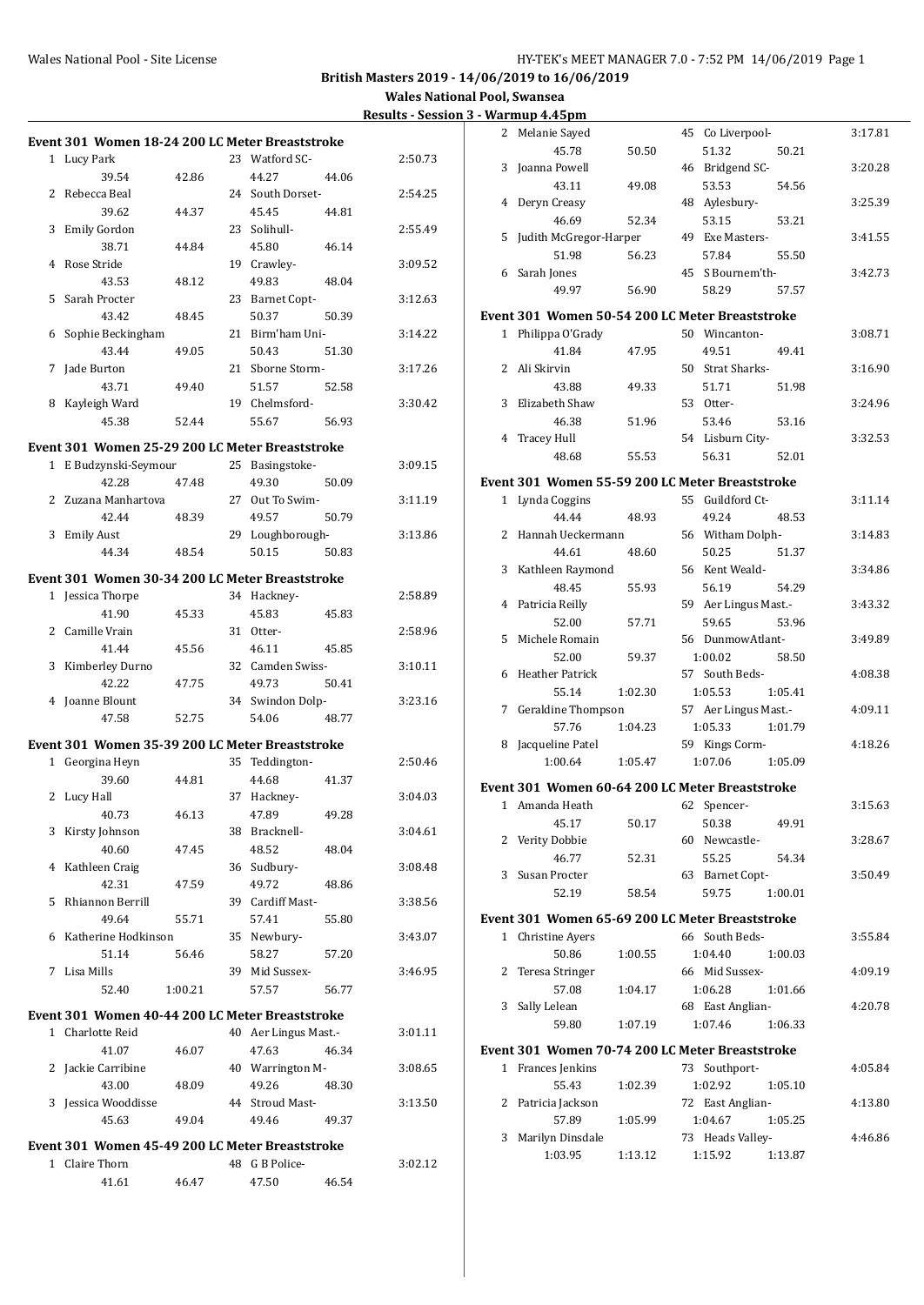**Wales National Pool, Swansea**<br>sults - Session 3 - Warmun 4 45

| <b>Results - Session 3 - Warmup 4.45pm</b> |
|--------------------------------------------|
|                                            |

| Event 301 Women 75-79 200 LC Meter Breaststroke |         |                          |         |         | 3 Christopher Morgan                          |         | 47 Otter-        |         | 2:57.48 |
|-------------------------------------------------|---------|--------------------------|---------|---------|-----------------------------------------------|---------|------------------|---------|---------|
| 1 Diane Ford                                    |         | 76 Spencer-              |         | 3:50.18 | 40.76                                         | 46.05   | 46.29            | 44.38   |         |
| 51.84                                           | 59.95   | 1:01.50                  | 56.89   |         | 4 Nick White                                  |         | 48 Loughborough- |         | 2:59.52 |
| 2 Elaine Bromwich                               |         | 77 Birmingham M-         |         | 5:26.80 | 42.32                                         | 47.09   | 46.65            | 43.46   |         |
| 1:13.61                                         | 1:25.37 | 1:26.89                  | 1:20.93 |         | 5 Keith Dunnett                               |         | 49 Silver City-  |         | 3:01.94 |
|                                                 |         |                          |         |         | 41.08                                         | 46.84   | 48.09            | 45.93   |         |
| Event 301 Women 80-84 200 LC Meter Breaststroke |         |                          |         |         | 6 Neville King                                |         | 48 Exeter City-  |         | 3:06.54 |
| 1 Muriel Hitchcock                              |         | 81 Spencer-              |         | 5:05.62 | 42.62                                         | 47.44   | 48.31            | 48.17   |         |
| 1:08.81                                         | 1:16.77 | 1:20.88                  | 1:19.16 |         | 7 Ashley Raines                               |         | 48 Aylesbury-    |         | 3:10.00 |
| Event 302 Men 18-24 200 LC Meter Breaststroke   |         |                          |         |         | 42.17                                         | 48.76   | 49.71            | 49.36   |         |
| 1 Ryan Kelly                                    |         | 20 Chelmsford-           |         | 2:45.26 | Event 302 Men 50-54 200 LC Meter Breaststroke |         |                  |         |         |
| 36.68                                           | 42.53   | 43.74                    | 42.31   |         | 1 Philip Bradley                              |         | 51 Kent Weald-   |         | 2:58.02 |
| Event 302 Men 25-29 200 LC Meter Breaststroke   |         |                          |         |         | 39.96                                         | 46.16   | 47.48            | 44.42   |         |
| 1 Dean Heaps                                    |         | 27 Preston-              |         | 2:34.72 | 2 Philip Croxall                              |         | 50 Colne-        |         | 3:12.08 |
| 35.51                                           | 40.07   | 40.03                    | 39.11   |         | 43.75                                         | 50.72   | 49.57            | 48.04   |         |
| 2 Christopher Unsworth                          |         | 28 Out To Swim-          |         | 2:40.69 | 3 Michael Wilks                               |         | 50 Kenilworth M- |         | 3:14.24 |
| 34.59                                           | 41.36   | 42.31                    | 42.43   |         | 42.75                                         | 50.13   | 51.82            | 49.54   |         |
| 3 Calum Winton                                  |         | 27 Kent Weald-           |         | 2:57.45 | Event 302 Men 55-59 200 LC Meter Breaststroke |         |                  |         |         |
| 36.28                                           | 44.27   | 47.96                    | 48.94   |         | 1 David Bryant                                |         | 58 Guildford Ct- |         | 2:53.62 |
| 4 Christopher May                               |         | 27 Ealing-               |         | 3:08.10 | 41.28                                         | 45.79   | 44.71            | 41.84   |         |
| 40.06                                           | 48.00   | 49.69                    | 50.35   |         | 2 Mark Jones                                  |         | 56 Warrender Ba- |         | 2:59.61 |
|                                                 |         |                          |         |         | 41.25                                         | 46.67   | 47.22            | 44.47   |         |
| Event 302 Men 30-34 200 LC Meter Breaststroke   |         |                          |         |         | 3 Mark Jones                                  |         | 59 Warrington M- |         | 3:09.61 |
| 1 Gregory Du Tertre                             |         | 30 Wycombe Dist-         |         | 2:36.02 | 43.10                                         | 49.15   | 49.06            | 48.30   |         |
| 35.92                                           | 40.77   | 38.85                    | 40.48   |         | 4 Martyn Fresher                              |         | 57 Team Anglia-  |         | 3:18.39 |
| 2 Matt Wan                                      |         | 34 Out To Swim-          |         | 2:46.63 | 41.63                                         | 50.85   | 53.11            | 52.80   |         |
| 36.46<br>3 Andrew Benson                        | 41.91   | 43.74<br>30 Out To Swim- | 44.52   |         | 5 Mark Partridge                              |         | 56 Stroud Mast-  |         | 3:19.91 |
| 37.28                                           | 42.33   | 43.89                    | 43.73   | 2:47.23 | 43.81                                         | 50.73   | 53.22            | 52.15   |         |
| 4 Christopher Street                            |         | 30 Bristol Nor-          |         | 2:54.18 | 6 Colin Robbins                               |         | 55 NottmLeander- |         | 3:20.52 |
| 40.13                                           | 44.34   | 45.96                    | 43.75   |         | 45.62                                         | 52.45   | 53.39            | 49.06   |         |
| 5 Ian Lang                                      |         | 31 Exeter City-          |         | 3:00.28 | 7 Adam Lelean                                 |         | 57 East Anglian- |         | 3:28.75 |
| 41.30                                           | 46.87   | 46.73                    | 45.38   |         | 46.26                                         | 52.80   | 54.89            | 54.80   |         |
| 6 Steven Clark                                  |         | 31 Exeter City-          |         | 3:02.21 | 8 Mark Strakosch                              |         | 58 Hemel Hemp-   |         | 3:35.15 |
| 42.42                                           | 47.73   | 46.85                    | 45.21   |         | 48.46                                         | 55.13   | 56.63            | 54.93   |         |
| 7 Douglas Alexander                             |         | 33 Swindon Dolp-         |         | 3:03.49 | 9 Russell Simpson                             |         | 57 Amersham-     |         | 3:37.69 |
| 39.85                                           | 46.46   | 48.61                    | 48.57   |         | 45.72                                         | 55.41   | 58.26            | 58.30   |         |
|                                                 |         |                          |         |         | Event 302 Men 60-64 200 LC Meter Breaststroke |         |                  |         |         |
| Event 302 Men 35-39 200 LC Meter Breaststroke   |         |                          |         |         | 1 Walter Syrett                               |         | 60 Heads Valley- |         | 2:59.68 |
| 1 Stewart Grant                                 |         | 35 Kent Weald-           |         | 2:43.67 | 41.01                                         | 46.46   | 48.14            | 44.07   |         |
| 36.10                                           | 42.51   | 43.09                    | 41.97   |         | 2 David Pirrie                                |         | 62 Hemel Hemp-   |         | 3:09.24 |
| 2 Phillip Burchell<br>37.59                     |         | 39 Holywell-<br>43.10    | 42.24   | 2:45.34 | 41.86                                         | 48.29   | 49.85            | 49.24   |         |
| 3 Enrico Hahn                                   | 42.41   | 38 Otter-                |         | 2:45.93 | 3 Malcolm Barton                              |         | 64 Team Luton-   |         | 3:20.73 |
| 36.60                                           | 41.61   | 42.83                    | 44.89   |         | 45.49                                         | 52.17   | 53.02            | 50.05   |         |
| 4 James Mactavish                               |         | 37 Co South'ton-         |         | 3:03.54 | 4 David Burchell                              |         | 64 Mold-         |         | 3:26.16 |
| 42.57                                           | 46.67   | 47.64                    | 46.66   |         | 46.49                                         | 52.97   | 54.24            | 52.46   |         |
|                                                 |         |                          |         |         | Event 302 Men 65-69 200 LC Meter Breaststroke |         |                  |         |         |
| Event 302 Men 40-44 200 LC Meter Breaststroke   |         |                          |         |         | 1 John Anderson                               |         | 66 Wincanton-    |         | 3:17.78 |
| 1 David Bower                                   |         | 41 BelperMarlin-         |         | 2:50.59 | 44.21                                         | 49.40   | 51.90            | 52.27   |         |
| 37.83                                           | 43.48   | 44.80                    | 44.48   |         |                                               |         |                  |         |         |
| 2 Mariusz Barcikowski                           |         | 43 Kent Weald-           |         | 2:50.94 | Event 302 Men 70-74 200 LC Meter Breaststroke |         |                  |         |         |
| 37.40                                           | 43.14   | 45.35                    | 45.05   |         | 1 J Macpherson-Stewart                        |         | 70 Free Style-   |         | 3:34.57 |
| 3 Isidoros Pagiavlas                            |         | 42 Olympiacos Sfp-       |         | 2:56.62 | 47.83                                         | 55.68   | 56.56            | 54.50   |         |
| 38.28                                           | 43.69   | 46.69                    | 47.96   |         | Event 302 Men 75-79 200 LC Meter Breaststroke |         |                  |         |         |
| Event 302 Men 45-49 200 LC Meter Breaststroke   |         |                          |         |         | 1 Keith Ingram                                |         | 79 Birmingham M- |         | 3:58.67 |
| 1 Geoff Boddie                                  |         | 46 G B Police-           |         | 2:43.64 | 51.79                                         | 1:01.08 | 1:03.94          | 1:01.86 |         |
| 35.77                                           | 40.85   | 42.53                    | 44.49   |         | 2 Dudley Lloyd-Evans                          |         | 77 Poole-        |         | 4:13.17 |
| 2 Nigel Masters                                 |         | 48 Swindon Dolp-         |         | 2:44.63 | 58.60                                         | 1:04.24 | 1:05.19          | 1:05.14 |         |
| 36.45                                           | 41.67   | 43.44                    | 43.07   |         |                                               |         |                  |         |         |
|                                                 |         |                          |         |         |                                               |         |                  |         |         |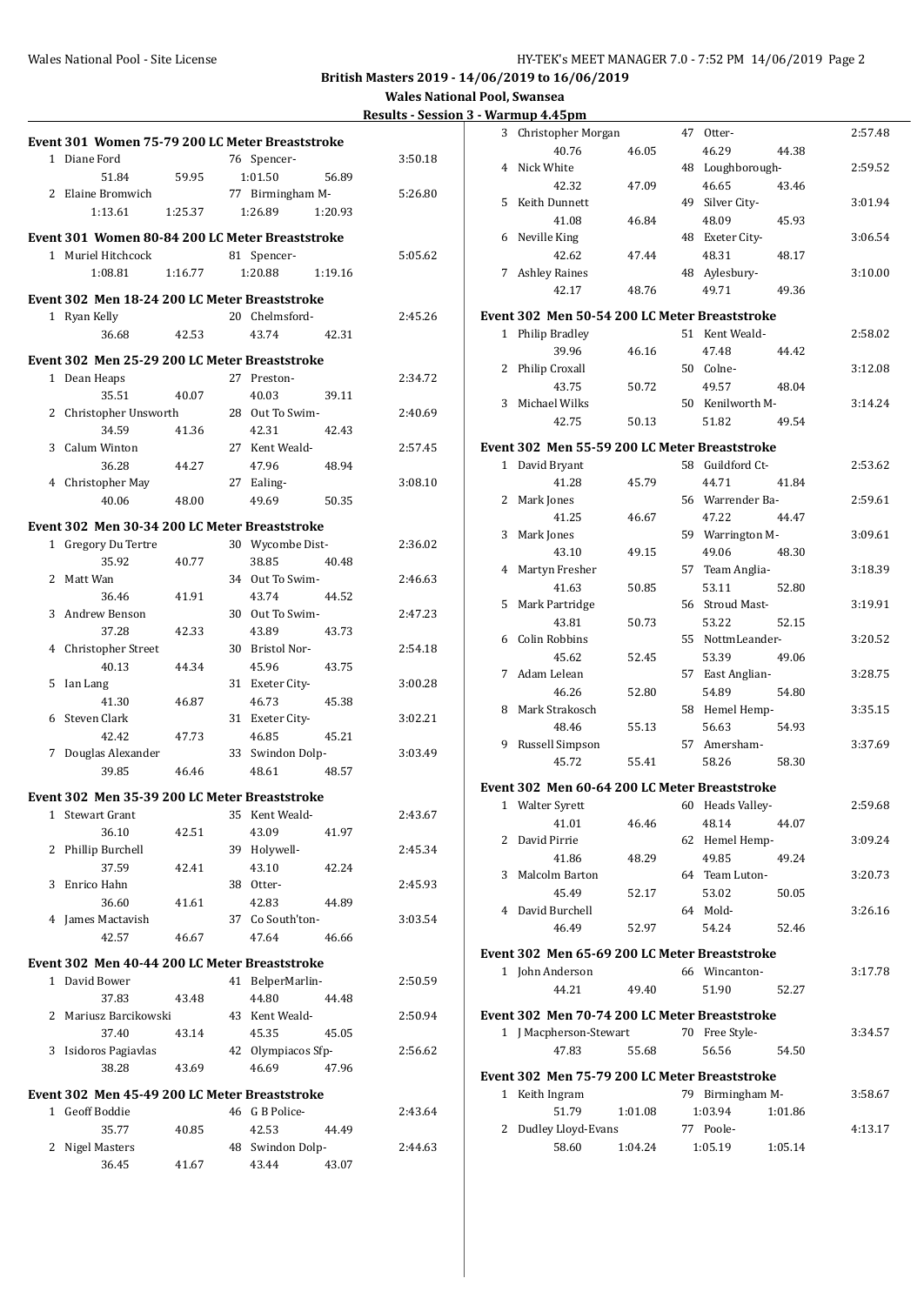#### Wales National Pool - Site License **HY-TEK's MEET MANAGER 7.0 - 7:52 PM 14/06/2019** Page 3

**British Masters 2019 - 14/06/2019 to 16/06/2019**

**Wales National Pool, Swansea**

## **Results - Session 3 - Warmup 4.45pm**

|                | Event 303 Women 18-24 50 LC Meter Backstroke  |    |                      |       |
|----------------|-----------------------------------------------|----|----------------------|-------|
| 1              | <b>Emily Lawrence</b>                         |    | 18 Preston-          | 32.27 |
| 2              | Ellie Westoby                                 |    | 19 Swansea Uni-      | 32.42 |
| 3              | Ekaterina Zossimova                           |    | 23 Exeter Uni A-     | 33.10 |
|                | 4 Callie-Ann Warrington                       |    | 19 Kent Weald-       | 33.34 |
|                | 5 Samantha Girle                              |    | 19 Basingstoke-      | 34.27 |
|                | 6 Georgia Harrod                              | 19 | DunmowAtlant-        | 34.61 |
|                | 7 Zara Pretious-White                         |    | 19 Bishop Stort-     | 34.64 |
| 8              | Amy Barton                                    |    | 24 Otter-            | 34.98 |
|                | 9 Katie Maloney                               |    | 22 East Anglian-     | 35.49 |
|                | 10 Melissa Eley                               |    | 19 Chelmsford-       | 35.96 |
|                | 11 Nicola Lawrence                            |    | 21 Hackney-          | 36.06 |
|                | 12 Emily Gordon                               |    | 23 Solihull-         | 36.21 |
| 13             | Laura Joyce                                   |    | 23 Preston-          | 36.46 |
|                | 14 Jade Burton                                |    | 21 Sborne Storm-     | 36.84 |
|                | 15 Abigail Morrison                           |    | 20 Birm'ham Uni-     | 36.93 |
|                | 16 Victoria Malcolm                           |    | 24 Exe Masters-      | 38.09 |
|                | 17 Rachael Coles                              |    | 20 S Bournem'th-     | 40.12 |
|                | Event 303  Women 25-29 50 LC Meter Backstroke |    |                      |       |
| 1              | Sophie Clarke                                 | 28 | Portsmouth N-        | 33.23 |
| 2              | Harriet Smith                                 | 25 | Co Sheffield-        | 38.25 |
|                | Event 303 Women 30-34 50 LC Meter Backstroke  |    |                      |       |
|                | 1 Alice Lane                                  |    | 32 Birmingham M-     | 33.58 |
|                | 2 Kelly McIntosh                              | 30 | Silver City-         | 34.40 |
|                | 3 Sarah Edwards                               | 33 | DunmowAtlant-        | 35.48 |
|                | 4 Megan Pardoe                                |    | 30 Bristol Nor-      | 37.50 |
|                | 5 Kate McCormack                              | 30 | East Anglian-        | 39.40 |
|                | Event 303  Women 35-39 50 LC Meter Backstroke |    |                      |       |
| *1             | <b>Hayley Davis</b>                           |    | 35 Otter-            | 32.77 |
|                | *1 Kirsty Johnson                             |    | 38 Bracknell-        | 32.77 |
| 3              | Susan Przywara                                | 36 | Scw Eshborn-         | 33.17 |
|                | Event 303 Women 40-44 50 LC Meter Backstroke  |    |                      |       |
|                | 1 Rebecca Smith                               |    | 40 BradfordAvon-     | 33.70 |
|                | 2 Ceri Edwards                                |    | 41 Portsmouth N-     | 34.56 |
|                | 3 Charlotte Reid                              |    | 40 Aer Lingus Mast.- | 34.77 |
|                | 4 Tara Stroud                                 |    | 40 DunmowAtlant-     | 35.91 |
|                | 5 Gina Hobson                                 |    | 42 Otter-            | 35.97 |
| 6              | Lisa Dawson                                   | 41 | <b>Barnet Copt-</b>  | 36.31 |
| 7              | Joy Ravenhall                                 | 40 | Co Coventry-         | 36.71 |
|                | Event 303 Women 45-49 50 LC Meter Backstroke  |    |                      |       |
| 1              | Michelle Ware                                 |    | 46 Guildford Ct-     | 32.10 |
|                | 2 Joanna Corben                               |    | 49 Fareham N'Ds-     | 32.36 |
|                | 3 Gail Henry                                  | 45 | Portsmouth N-        | 36.10 |
|                | 4 Karen Mackenzie                             |    | 46 Team Luton-       | 36.98 |
|                | 5 Sarah Forbes                                | 48 | Swindon Dolp-        | 37.10 |
| 6              | Rhona Courtier                                | 48 | Larkfield-           | 37.14 |
|                | Event 303  Women 50-54 50 LC Meter Backstroke |    |                      |       |
|                | 1 Nicola Harris                               | 51 | Swindon Dolp-        | 34.69 |
| 2              | Lydia Anne Lock                               |    | 50 Leic Peng-        | 34.89 |
| 3              | Elizabeth Woolner                             |    | 52 Team Anglia-      | 35.94 |
| $\overline{4}$ | Jennifer Powell                               |    | 51 B C & P Mast-     | 38.89 |
| 5              | <b>Jill Rocky</b>                             |    | 54 Mid Sussex-       | 42.18 |
| 6              | Ali Skirvin                                   |    | 50 Strat Sharks-     | 42.36 |
| 7              | <b>Hilary Coulson</b>                         |    | 52 Hemel Hemp-       | 42.67 |
| 8<br>*9        | Denise Humphries                              |    | 52 Godalming-        | 43.39 |
| *9             | Lynne Dawson                                  | 52 | Chapeltown-          | 44.33 |
|                | Kate King                                     | 51 | Aylesbury-           | 44.33 |

|             | Event 303 Women 55-59 50 LC Meter Backstroke                   |    |                  |         |
|-------------|----------------------------------------------------------------|----|------------------|---------|
|             | 1 Lynda Coggins                                                | 55 | Guildford Ct-    | 37.14   |
| 2           | Hayley Bettinson                                               |    | 56 Birmingham M- | 37.37   |
|             | 3 Philippa Williams                                            |    | 57 Wycombe Dist- | 37.62   |
|             | 4 Caroline Jupp                                                |    | 57 Swansea Mast- | 38.88   |
|             | 5 Carolyn Irvine                                               |    | 56 Bo Kirklees-  | 40.17   |
|             | 6 Heidi Gore                                                   |    | 57 Cardiff Mast- | 42.33   |
|             | 7 Frances Baker                                                | 59 | Spencer-         | 43.02   |
| 8           | Jayne Spencer                                                  | 56 | Godalming-       | 43.49   |
|             | Event 303 Women 60-64 50 LC Meter Backstroke                   |    |                  |         |
|             | 1 Helen Kula-Przezwanski                                       |    | 60 Caradon-      | 37.75   |
|             | 2 Kathy Bidnall                                                |    | 64 Mid Sussex-   | 40.85   |
|             | 3 Pauline Hogg                                                 |    | 62 Guernsey-     | 43.02   |
| 4           | Julia Buchanan                                                 |    | 62 Caldicot-     | 43.87   |
| 5           | Ann Gale                                                       |    | 63 Mid Sussex-   | 45.66   |
|             | 6 Christine Goodair                                            |    | 62 Kings Corm-   | 46.84   |
| 7           | Julia Hodgson                                                  |    | 64 Bracknell-    | 48.44   |
|             | Event 303 Women 65-69 50 LC Meter Backstroke                   |    |                  |         |
|             | 1 Kathleen Tunnicliffe                                         |    | 67 B C & P Mast- | 40.63   |
|             | 2 Wendy Offord                                                 |    | 65 Bo Kirklees-  | 42.88   |
| 3           | Mary Johnson                                                   |    | 69 Mid Sussex-   | 43.71   |
|             | 4 Marianne Davey                                               |    | 66 Crawley-      | 50.99   |
|             | 5 Shelley Robinson                                             | 67 | Sevenoaks-       | 52.71   |
|             | 6 Vicki Buck                                                   |    | 69 Caradon-      | 53.72   |
| $7^{\circ}$ | Alison Varley                                                  | 67 | Cardiff Mast-    | 59.01   |
|             | 8 Sally Lelean                                                 | 68 | East Anglian-    | 1:01.15 |
|             | Event 303 Women 70-74 50 LC Meter Backstroke                   |    |                  |         |
|             | 1 Alison Gwynn                                                 |    | 71 Mid Sussex-   | 43.80   |
|             | 2 Helen Trippe                                                 |    | 73 Spencer-      | 45.55   |
|             | 3 Frances Jenkins                                              |    | 73 Southport-    | 47.00   |
|             | 4 Lynne Tanner                                                 |    | 72 Witney-       | 49.20   |
|             | 5 Susan Dewar                                                  | 73 | Havant & Wat-    | 53.84   |
|             |                                                                |    |                  |         |
|             | Event 303 Women 75-79 50 LC Meter Backstroke                   | 79 | South Beds-      | 52.95   |
|             | 1 Janet Masters                                                |    |                  |         |
|             | Event 303 Women 80-84 50 LC Meter Backstroke                   |    |                  |         |
|             | 1 Jenny Ball                                                   |    | 81 Camphill Ed-  | 57.78   |
|             | Event 303 Women 85-89 50 LC Meter Backstroke                   |    |                  |         |
|             | 1 Jane Asher                                                   |    | 88 Kings Corm-   | 55.44   |
| 2           | Grace Isaac                                                    | 87 | Spencer-         | 1:15.13 |
|             | Event 304 Men 18-24 50 LC Meter Backstroke                     |    |                  |         |
|             | 1 Ryan Kelly                                                   |    | 20 Chelmsford-   | 28.76   |
|             | 2 Joel Green                                                   |    | 19 Hemel Hemp-   | 29.93   |
|             | 3 Seb Leather                                                  |    | 24 Elmbridge-    | 30.59   |
|             | 4 Daniel Thomas                                                |    | 22 Pembs Cty-    | 31.09   |
|             | 5 Callum Morris                                                |    | 24 Cardiff Mast- | 31.47   |
|             | --- Charlie Madden                                             |    | 22 Bracknell-    | DQ      |
|             | Event 304 Men 25-29 50 LC Meter Backstroke                     |    |                  |         |
|             | 1 Daniel Morgan                                                |    | 25 Aylesbury-    | 27.60   |
|             | 2 Kalon Veale                                                  | 28 | Totnes-          | 28.12   |
| 3           | Martin Sartorius                                               |    | 27 Otter-        | 30.69   |
|             | 4 David Booth                                                  |    | 28 Cardiff Mast- | 31.31   |
|             | 5 Paul Gray                                                    |    | 29 Out To Swim-  | 31.83   |
|             | 6 Stephen McQuilliam                                           |    | 26 Co Liverpool- | 32.65   |
| 7           | Craig Booth                                                    |    | 26 Arfon-        | 37.79   |
|             |                                                                |    |                  |         |
|             | Event 304 Men 30-34 50 LC Meter Backstroke<br>1 John Molyneaux | 31 | G B Police-      | 28.27   |
|             |                                                                |    |                  |         |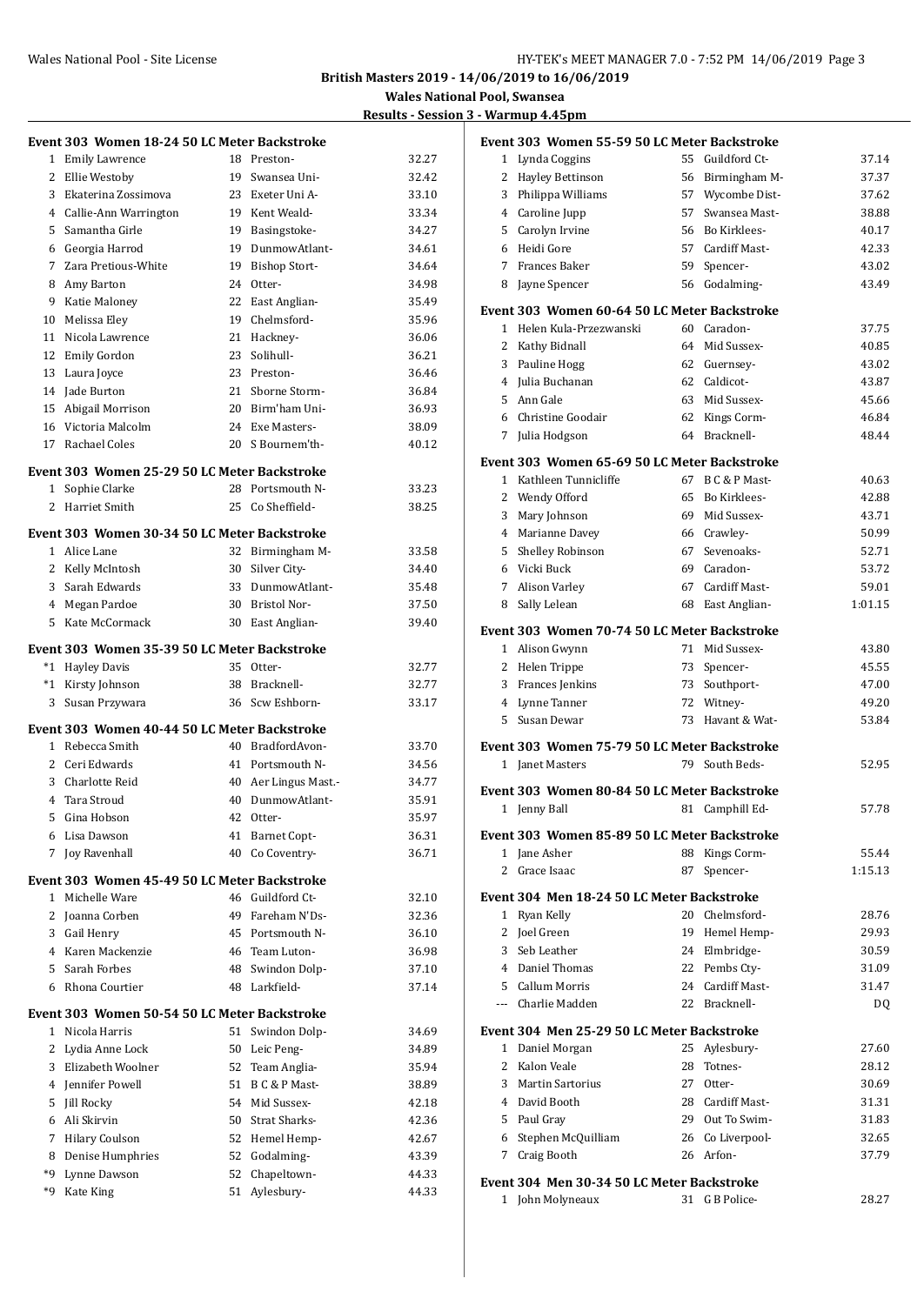|                |                                                               |          |                                | <u>Results - ses</u> |
|----------------|---------------------------------------------------------------|----------|--------------------------------|----------------------|
|                | (Event 304 Men 30-34 50 LC Meter Backstroke)                  |          |                                |                      |
| 2              | Daniel Korcz                                                  |          | 30 Trafford Met-               | 29.92                |
| 3              | Olegas Petrikas                                               | 31       | Spencer-                       | 31.86                |
|                | 4 Richard Hill                                                |          | 31 Bridgwater-                 | 32.16                |
|                | 5 Stuart Reid                                                 |          | 31 Aylesbury-                  | 37.10                |
|                | Event 304 Men 35-39 50 LC Meter Backstroke                    |          |                                |                      |
|                | 1 Jonathan Audis                                              | 39       | Swindon Dolp-                  | 29.88                |
|                | 2 Oliver Espinasse                                            |          | 35 Basingstoke-                | 29.91                |
| 3              | Nicholas Hope                                                 |          | 35 Wigan-                      | 31.08                |
|                | 4 Andrew Luxton                                               |          | 36 Swansea Mast-               | 31.25                |
| 5              | Douglas Flockhart                                             |          | 36 Out To Swim-                | 31.39                |
|                | 6 Gye Whitlam                                                 |          | 38 DerbyPhoenix-               | 31.53                |
|                | 7 James Barwick                                               |          | 37 East Leeds-                 | 31.85                |
| 8              | James Grigg                                                   |          | 38 Rochford-                   | 33.34                |
| 9              | Ryan Clay                                                     |          | 39 Portsmouth N-               | 34.51                |
|                | Event 304  Men 40-44 50 LC Meter Backstroke                   |          |                                |                      |
|                | 1 Ben Harkin                                                  | 41       | Warrington M-                  | 28.62                |
|                | 2 Robert Macey                                                |          | 40 Exe Masters-                | 31.31                |
| 3              | Dean Blackman                                                 |          | 44 Elmbridge-                  | 33.03                |
| 4              | Mariusz Barcikowski                                           |          | 43 Kent Weald-                 | 33.09                |
|                |                                                               |          |                                |                      |
|                | Event 304 Men 45-49 50 LC Meter Backstroke<br>1 Daniel Cotton | 45       | Spencer-                       | 29.43                |
|                | 2 Greg Kahn                                                   | 49       | Spencer-                       | 29.75                |
| 3              | Paul Allen                                                    |          | 47 Boston-                     | 31.73                |
|                |                                                               |          |                                |                      |
|                | Event 304  Men 50-54 50 LC Meter Backstroke                   |          |                                |                      |
|                | 1 Michael Hodgson                                             | 52       | Guildford Ct-                  | 30.38                |
|                | 2 Patrick Gore                                                |          | 51 Cardiff Mast-               | 31.90                |
| 3              | Ian Wilkes                                                    |          | 52 Loughborough-               | 33.45                |
|                | 4 Stephen Beal                                                |          | 50 DunmowAtlant-               | 33.59                |
|                | 5 Alan Burrows                                                |          | 51 Kent Weald-                 | 33.80                |
| 6              | Richard Stock                                                 |          | 52 Leic Peng-                  | 35.06                |
| 7              | Phil Attwood                                                  | 54       | Godalming-                     | 37.28                |
| 8              | Matthew Conrad-Jones                                          |          | 52 Wycombe Dist-               | 38.80                |
|                | Event 304  Men 55-59 50 LC Meter Backstroke                   |          |                                |                      |
| $\mathbf{1}$   | Michael Brett                                                 |          | 56 NottmLeander-               | 32.74                |
| $\mathbf{2}$   | Guy Emerson<br><b>Stephen Allen</b>                           | 56       | Spencer-<br><b>East Leeds-</b> | 34.10<br>34.22       |
| 3<br>4         | Ross Donaldson                                                | 59<br>57 |                                | 35.37                |
| 5              | Colin Robbins                                                 | 55       | Jersey-<br>NottmLeander-       | 35.44                |
| 6              | Dale Barker                                                   | 57       | Team Anglia-                   | 36.30                |
| 7              | Alastair Gibb                                                 | 59       | Team Luton-                    | 39.52                |
| 8              | Shaun Cairns                                                  | 55       | Chippenham-                    | 45.16                |
|                |                                                               |          |                                |                      |
|                | Event 304  Men 60-64 50 LC Meter Backstroke                   |          |                                |                      |
| $\mathbf{1}$   | Robert Guy                                                    | 61       | Bristol Nor-                   | 33.57                |
| $\overline{2}$ | Simon Veale                                                   | 63       | Totnes-                        | 35.44                |
| 3              | Michael Whitehead                                             | 62       | Aylesbury-                     | 35.99                |
| 4              | Graham Perry                                                  | 60       | Swindon Dolp-                  | 37.33                |
|                | Event 304  Men 65-69 50 LC Meter Backstroke                   |          |                                |                      |
| 1              | Graeme Milne                                                  | 65       | Truro City-                    | 35.29                |
| 2              | <b>Trevor Clark</b>                                           | 65       | Birmingham M-                  | 35.47                |
| 3              | Eddie Riach                                                   | 66       | Milngavie &B-                  | 35.66                |
| 4              | Alan Mcmullan                                                 | 66       | Bangor (Ni)-                   | 37.89                |
| 5              | Nigel Foster                                                  |          | 69 Littled Mast-               | 38.47                |
| 6              | Ian Woollard                                                  | 65       | Barnet Copt-                   | 38.86                |
| 7              | <b>Godfrey Admans</b>                                         | 65       | Spencer-                       | 38.97                |
| 8              | Anthony Meek                                                  | 69       | Kent Weald-                    | 40.06                |

| 9  | <b>Christopher Preston</b>                           |                    | 68 | Out To Swim-                             |                         | 43.91    |
|----|------------------------------------------------------|--------------------|----|------------------------------------------|-------------------------|----------|
|    | Event 304 Men 70-74 50 LC Meter Backstroke           |                    |    |                                          |                         |          |
|    | 1 Lee Curtis                                         |                    | 74 | Brighton Dol-                            |                         | 48.36    |
|    | 2 Peter Stephens                                     |                    | 72 | Spencer-                                 |                         | 49.75    |
|    | Event 304 Men 75-79 50 LC Meter Backstroke           |                    |    |                                          |                         |          |
| 1  | Roger Billing                                        |                    |    | 76 Guildford Ct-                         |                         | 40.24    |
| 2  | Robert Thomas                                        |                    | 76 | Gold Coast Masts-                        |                         | 43.77    |
| 3  | Tony Cherrington                                     |                    | 77 | Gloucester M-                            |                         | 45.20    |
|    | 4 Nigel Salsbury                                     |                    |    | 79 Spencer-                              |                         | 49.19    |
|    | 5 Graham Ling                                        |                    | 75 | Hythe-                                   |                         | 53.27    |
|    | Event 305 Mixed 72-99 800 LC Meter Freestyle Relay   |                    |    |                                          |                         |          |
|    | 1 Preston                                            |                    |    | А                                        |                         | 9:18.65  |
|    | 1) Patrick Hill M21                                  |                    |    | 2) Katie Gaffing W22                     |                         |          |
|    | 3) Laura Joyce W23                                   |                    |    |                                          | 4) Stephen Marshall M24 |          |
|    | 29.24                                                | 1:01.43            |    | 1:35.39                                  | 2:08.34                 |          |
|    | 32.78                                                | 1:10.13            |    | 1:49.37                                  | 2:27.40                 |          |
|    | 32.90<br>29.77                                       | 1:10.90<br>1:03.64 |    | 1:50.87<br>1:38.94                       | 2:29.71<br>2:13.20      |          |
| 2  | Kent Weald                                           |                    |    | A                                        |                         | 9:46.80  |
|    | 1) Callie-Ann Warrington W19                         |                    |    |                                          | 2) Guy Armstrong M37    |          |
|    | 3) Calum Winton M27                                  |                    |    | 4) Danielle Ryan W34                     |                         |          |
|    | 31.35                                                | 1:06.61            |    | 1:43.97                                  | 2:21.08                 |          |
|    | 32.18                                                | 1:08.69            |    | 1:47.05                                  | 2:23.71                 |          |
|    | 30.43                                                | 1:06.86            |    | 1:46.55                                  | 2:24.57                 |          |
|    | 36.35                                                | 1:16.51            |    | 1:57.43                                  | 2:37.44                 |          |
| 3  | <b>Exe Masters</b>                                   |                    |    | A                                        |                         | 10:31.57 |
|    | 1) Graham Cridland M51                               |                    |    |                                          | 2) Victoria Malcolm W24 |          |
|    | 3) Judith McGregor-Harper W49                        |                    |    | 4) Jamie Page M42                        |                         |          |
|    | 32.77                                                | 1:09.37            |    | 1:48.65                                  | 2:26.65                 |          |
|    | 36.71                                                | 1:20.65            |    | 2:05.58                                  | 2:46.18                 |          |
|    | 36.96<br>33.19                                       | 1:20.01<br>1:11.18 |    | 2:05.15<br>1:50.53                       | 2:48.54<br>2:30.20      |          |
|    |                                                      |                    |    |                                          |                         |          |
|    | Event 305 Mixed 120-159 800 LC Meter Freestyle Relay |                    |    |                                          |                         |          |
| 1  | Loughborough<br>1) Felix Ng M34                      |                    |    | A                                        |                         | 11:17.88 |
|    | 3) Nick White M48                                    |                    |    | 2) Fiona Conway W29<br>4) Emily Aust W29 |                         |          |
|    | 33.89                                                | 1:14.08            |    | 1:56.45                                  | 2:38.04                 |          |
|    | 46.19                                                | 1:36.94            |    | 2:30.68                                  | 3:24.60                 |          |
|    | 35.06                                                | 1:14.88            |    | 1:55.42                                  | 2:33.87                 |          |
|    | 35.18                                                | 1:15.59            |    | 1:58.70                                  | 2:41.37                 |          |
|    | Event 305 Mixed 160-199 800 LC Meter Freestyle Relay |                    |    |                                          |                         |          |
| 1. | Fareham N'Ds                                         |                    |    | А                                        |                         | 8:55.63  |
|    | 1) Laura Molyneaux W32                               |                    |    | 2) Martin Bennell M42                    |                         |          |
|    | 3) Johannes Berbers M44                              |                    |    | 4) Joanna Corben W49                     |                         |          |
|    | 31.61                                                | 1:05.77            |    | 1:40.74                                  | 2:15.76                 |          |
|    | 29.02                                                | 1:01.54            |    | 1:35.22                                  | 2:08.56                 |          |
|    | 29.05                                                | 1:01.43            |    | 1:34.37                                  | 2:06.42                 |          |
|    | 33.80                                                | 1:11.15            |    | 1:48.83                                  | 2:24.89                 |          |
| 2  | <b>Cardiff Mast</b>                                  |                    |    | A                                        |                         | 10:17.52 |
|    | 1) Scott Tancock M37                                 |                    |    | 2) Karen Howells W48                     |                         |          |
|    | 3) Sorcha Kennedy W43                                |                    |    | 4) Adrian Morris M57                     |                         |          |
|    | 32.79<br>38.06                                       | 1:09.52            |    | 1:47.67<br>2:03.10                       | 2:26.17<br>2:45.66      |          |
|    | 34.51                                                | 1:19.38<br>1:14.08 |    | 1:55.54                                  | 2:37.43                 |          |
|    | 33.78                                                | 1:11.09            |    | 1:49.98                                  | 2:28.26                 |          |
|    |                                                      |                    |    |                                          |                         |          |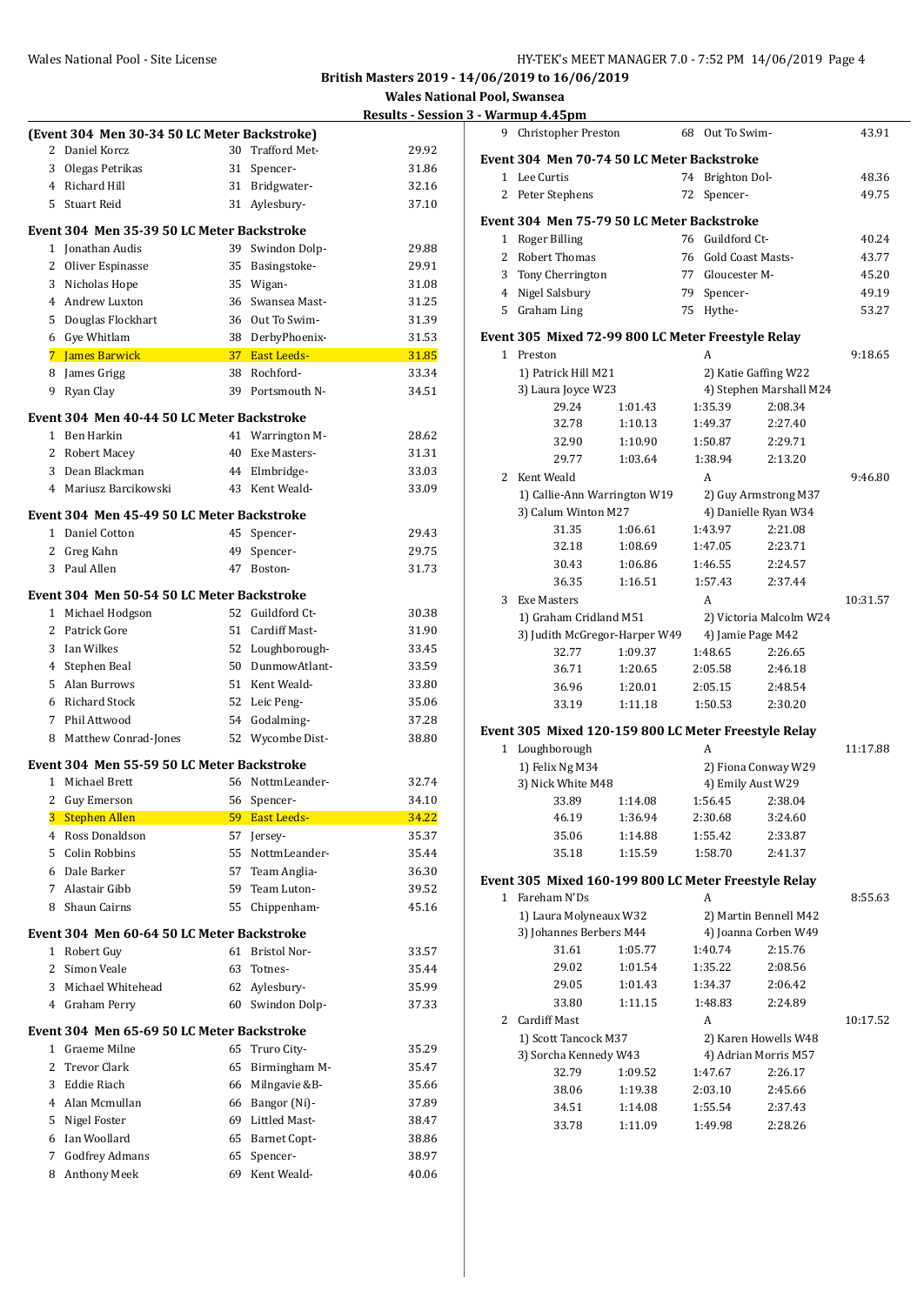#### **Wales National Pool, Swansea Results - Session 3 - Warmup 4.45pm**

#### **Event 305 Mixed 200-239 800 LC Meter Freestyle Relay**

| Spencer               |         | А                       |         | 11:20.19 |
|-----------------------|---------|-------------------------|---------|----------|
| 1) Laura Kerrigan W34 |         | 2) Suzanne Maidment W53 |         |          |
| 3) Stephen Baker M65  |         | 4) Michael Barnett M56  |         |          |
| 36.74                 | 1:18.25 | 2:00.59                 | 2:43.54 |          |
| 36.76                 | 1:19.03 | 2:03.99                 | 2:49.31 |          |
| 42.83                 | 3:03.82 | 3:41.05                 | 4:23.58 |          |
| 44.04                 | 1:23.76 |                         |         |          |

#### **Event 305 Mixed 240-279 800 LC Meter Freestyle Relay**

| 1 | Spencer           |         | А       |                      | 10:46.27 |  |
|---|-------------------|---------|---------|----------------------|----------|--|
|   | 1) Greg Kahn M49  |         |         | 2) Clive Benson M56  |          |  |
|   | 3) Diane Ford W76 |         |         | 4) Esther Iseppi W61 |          |  |
|   | 31.78             | 1:06.17 | 1:41.17 | 2:14.49              |          |  |
|   | 31.86             | 1:09.62 | 1:49.48 | 2:26.25              |          |  |
|   | 43.89             | 1:35.21 | 2:27.49 | 3:19.70              |          |  |
|   | 35.46             | 1:17.74 | 2:01.14 | 2:45.83              |          |  |
|   |                   |         |         |                      |          |  |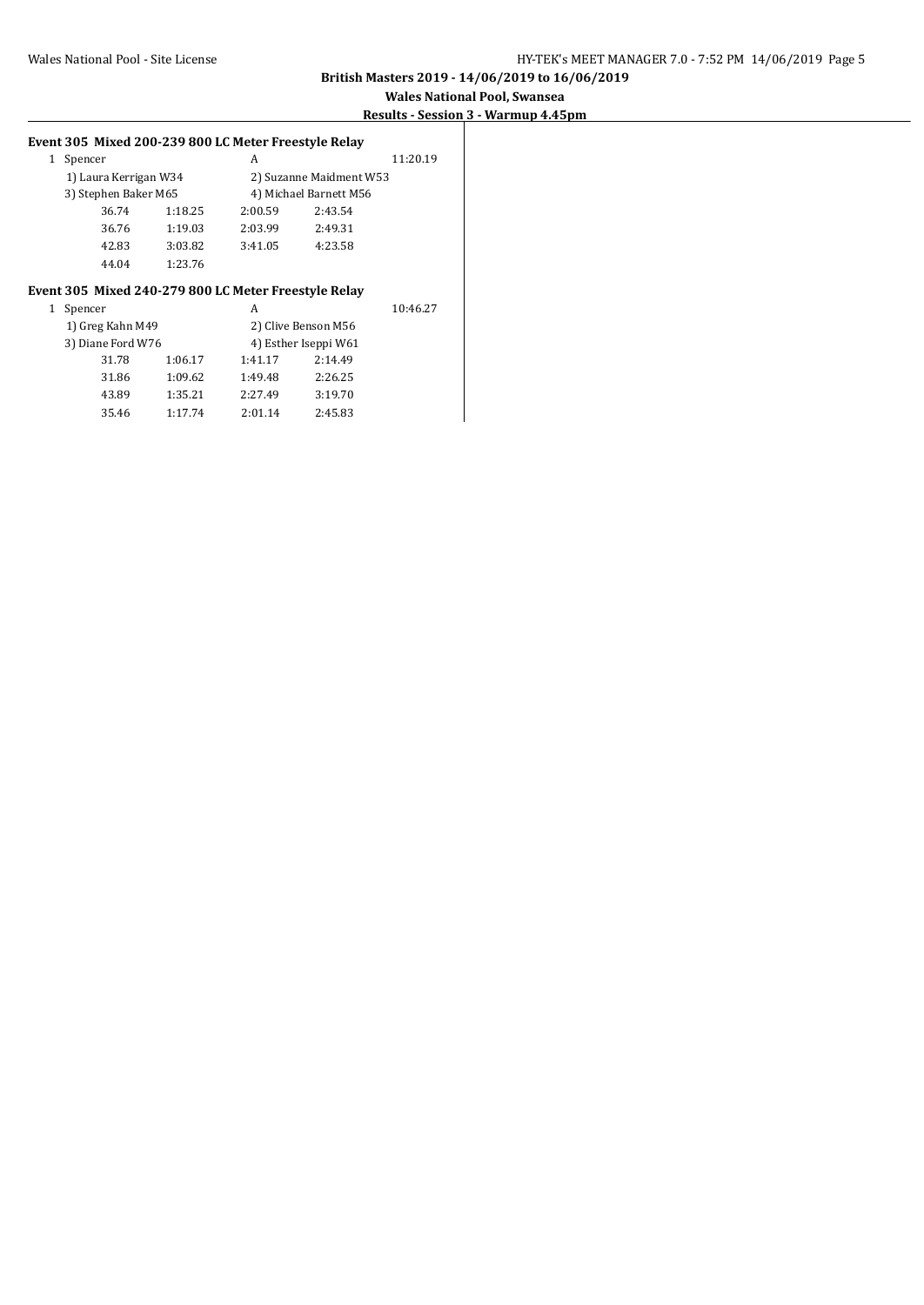10:30.76

X9:55.16

 $11:23.20$ 

 $13\mathord{:}21.10$ 

**British Masters 2019 - 14/06/2019 to 16/06/2019**

**Wales National Pool, Swansea**

**Results - Session 4 - Warmup 8.00am**

| Event 401 Men 72-99 800 LC Meter Freestyle Relay   |         |                  |                           |          | Event 402 Women 72-99 800 LC Meter Freestyle Relay   |         |         |                         |          |
|----------------------------------------------------|---------|------------------|---------------------------|----------|------------------------------------------------------|---------|---------|-------------------------|----------|
| 1 Preston                                          |         | A                |                           | 9:03.75  | 1 Co Coventry                                        |         | A       |                         | 10:30.76 |
| 1) Patrick Hill M21                                |         |                  | 2) Alex Metcalfe M52      |          | 1) Alexandra Dobell W22                              |         |         | 2) Rebecca Ewers W28    |          |
| 3) Dean Heaps M27                                  |         | 4) Luke Pool M25 |                           |          | 3) Sophie Matthews W45                               |         |         | 4) Susan Geill W48      |          |
| 29.13                                              | 1:01.29 | 1:34.12          | 2:06.81                   |          | 34.89                                                | 1:14.20 | 1:54.69 | 2:34.37                 |          |
| 32.16                                              | 1:09.06 | 1:49.75          | 2:28.90                   |          | 37.42                                                | 1:19.38 | 2:02.48 | 2:45.86                 |          |
| 31.77                                              | 1:07.38 | 1:44.90          | 2:21.68                   |          | 35.43                                                | 1:15.07 | 1:55.86 | 2:35.95                 |          |
| 28.76                                              | 1:00.84 | 1:33.94          | 2:06.36                   |          | 35.38                                                | 1:14.53 | 1:54.41 | 2:34.58                 |          |
|                                                    |         |                  |                           |          | G B Police                                           |         | A       |                         | X9:55.16 |
| Event 401 Men 120-159 800 LC Meter Freestyle Relay |         |                  |                           |          | 1) Sarah Hempenstall W41                             |         |         | 2) Claire Thorn W48     |          |
| 1 Trafford Met                                     |         | A                |                           | 8:15.19  |                                                      |         |         | 4) Aimee Ramm W37       |          |
| 1) Christopher Knight M28                          |         |                  | 2) Daniel Korcz M30       |          | 33.41                                                | 1:09.90 | 1:47.80 | 2:23.94                 |          |
| 3) Thomas Mills M26                                |         |                  | 4) Paul Barnard M38       |          | 32.85                                                | 1:10.14 | 1:48.89 | 2:26.90                 |          |
| 28.17                                              | 59.63   | 1:31.53          | 2:02.73                   |          | 31.85                                                | 1:08.99 | 1:48.01 | 2:26.49                 |          |
| 30.77                                              | 1:05.21 | 1:39.71          | 2:10.77                   |          | 35.97                                                | 1:16.14 | 1:57.18 | 2:37.83                 |          |
| 27.92                                              | 59.22   | 1:30.77          | 2:01.73                   |          |                                                      |         |         |                         |          |
| 28.42                                              | 59.27   | 1:30.30          | 1:59.96                   |          | Event 402 Women 120-159 800 LC Meter Freestyle Relay |         |         |                         |          |
| 2 Exeter City                                      |         | A                |                           | 9:38.30  | 1 Birmingham M                                       |         | A       |                         | 9:11.39  |
| 1) Steven Clark M31                                |         | 2) Ian Lang M31  |                           |          | 1) Katie Walker-Stabeler W30                         |         |         | 2) Alice Lane W32       |          |
| 3) Neville King M48                                |         |                  | 4) Steven Hurley M44      |          | 3) Caroline Saxon W28                                |         |         | 4) Justine Clark W31    |          |
| 32.24                                              | 1:08.83 | 1:48.05          | 2:26.56                   |          | 30.27                                                | 1:04.10 | 1:39.87 | 2:14.68                 |          |
| 32.75                                              | 1:09.94 | 1:48.46          | 2:27.18                   |          |                                                      | 16.66   | 30.90   | 1:06.90                 |          |
| 33.38                                              | 1:10.68 | 1:49.91          | 2:28.02                   |          | 37.81                                                | 1:13.56 | 1:44.70 | 2:21.65                 |          |
| 32.16                                              | 1:07.24 | 1:42.16          | 2:16.54                   |          | 38.61                                                | 1:15.65 | 2:54.87 | 3:28.16                 |          |
| Event 401 Men 160-199 800 LC Meter Freestyle Relay |         |                  |                           |          | Event 402 Women 200-239 800 LC Meter Freestyle Relay |         |         |                         |          |
| 1 Otter                                            |         | A                |                           | 9:17.47  | 1 Spencer                                            |         | A       |                         | 11:23.20 |
| 1) Pip Bennett M38                                 |         |                  | 2) Christopher Morgan M47 |          | 1) Hoda Elridi W38                                   |         |         | 2) Abba Newbery W46     |          |
| 3) Oliver Samy M29                                 |         |                  | 4) David Warren M48       |          | 3) Frances Baker W59                                 |         |         | 4) Esther Iseppi W61    |          |
| 32.09                                              | 1:07.20 | 1:44.22          | 2:20.58                   |          | 38.43                                                | 1:20.11 | 2:04.92 | 2:50.00                 |          |
| 32.30                                              | 1:08.50 | 1:46.10          | 2:22.26                   |          | 37.75                                                | 1:19.84 | 2:03.99 | 2:44.89                 |          |
| 32.46                                              | 1:09.58 | 1:48.34          | 2:27.30                   |          | 40.18                                                | 1:24.08 | 2:10.62 | 2:56.40                 |          |
| 29.38                                              | 1:01.49 | 1:34.65          | 2:07.33                   |          | 38.49                                                | 1:21.84 | 2:06.60 | 2:51.91                 |          |
|                                                    |         |                  |                           |          | 2 Cardiff Mast                                       |         | A       |                         | 12:33.83 |
| Event 401 Men 200-239 800 LC Meter Freestyle Relay |         |                  |                           |          | 1) Sarah Hyde W47                                    |         |         | 2) Catherine Hartle W61 |          |
| 1 Kent Weald                                       |         | A                |                           | 9:13.09  | 3) Alison Varley W67                                 |         |         | 4) Sorcha Kennedy W43   |          |
| 1) Grant Cooper M44                                |         |                  | 2) Alan Burrows M51       |          | 37.30                                                | 1:19.67 | 2:05.25 | 2:48.98                 |          |
| 3) Philip Bradley M51                              |         |                  | 4) Glen Isaacs M54        |          | 40.54                                                | 1:24.29 | 2:10.46 | 2:55.31                 |          |
| 28.67                                              | 1:00.74 | 1:34.89          | 2:09.79                   |          | 55.01                                                | 1:59.91 | 3:09.33 | 4:10.67                 |          |
| 30.89                                              | 1:04.61 | 1:40.59          | 2:16.43                   |          |                                                      | 21.86   | 35.07   | 2:38.87                 |          |
| 32.41                                              | 1:09.29 | 1:47.78          | 2:23.50                   |          | 3 Mid Sussex                                         |         | A       |                         | 13:21.10 |
| 32.77                                              | 1:09.91 | 1:48.27          | 2:23.37                   |          | 1) Lisa Mills W39                                    |         |         | 2) Rose Dudeney W72     |          |
| Event 401 Men 240-279 800 LC Meter Freestyle Relay |         |                  |                           |          | 3) Teresa Stringer W66                               |         |         | 4) Diane Braid W57      |          |
| 1 Spencer                                          |         | A                |                           | 11:32.65 | 44.72                                                | 1:33.68 | 2:24.62 | 3:11.57                 |          |
| 1) Guy Emerson M56                                 |         |                  | 2) Michael Barnett M56    |          |                                                      | 17.38   | 45.55   | 1:37.29                 |          |
| 3) Peter Stephens M72                              |         |                  | 4) Stephen Baker M65      |          | 52.90                                                | 1:44.21 | 2:31.12 | 3:21.90                 |          |
| 32.54                                              | 1:10.25 | 1:50.66          |                           |          | 51.78                                                | 1:40.37 | 2:25.49 | 5:10.34                 |          |
| 2 Otter                                            |         | A                |                           | 12:29.62 |                                                      |         |         |                         |          |
| 1) Peter Rae M66                                   |         |                  | 2) Simon Williams M56     |          | Event 402 Women 240-279 800 LC Meter Freestyle Relay |         |         |                         |          |
| 3) Charles Stewart M76                             |         |                  | 4) Roger Sharpley M68     |          | 1 Caldicot                                           |         | A       |                         | 15:38.69 |
| 38.99                                              | 1:22.45 | 2:08.45          | 2:53.05                   |          | 1) Denise Cuer W51                                   |         |         | 2) Margaret Weare W75   |          |
| 35.17                                              | 1:16.32 | 2:03.49          | 2:50.35                   |          | 3) Lorraine Crook W65                                |         |         | 4) Julia Buchanan W62   |          |
| 44.49                                              | 1:37.49 | 2:31.94          | 3:23.85                   |          | 45.26                                                | 1:38.50 | 2:34.56 | 3:26.22                 |          |
| 42.02                                              | 1:30.95 | 2:26.69          | 3:22.37                   |          | 1:01.15                                              | 2:13.08 | 3:23.29 | 4:32.42                 |          |
|                                                    |         |                  |                           |          | 1:05.22                                              | 2:15.88 | 3:26.34 | 4:32.92                 |          |
|                                                    |         |                  |                           |          | 42.26                                                | 1:29.68 | 2:17.98 | 3:07.13                 |          |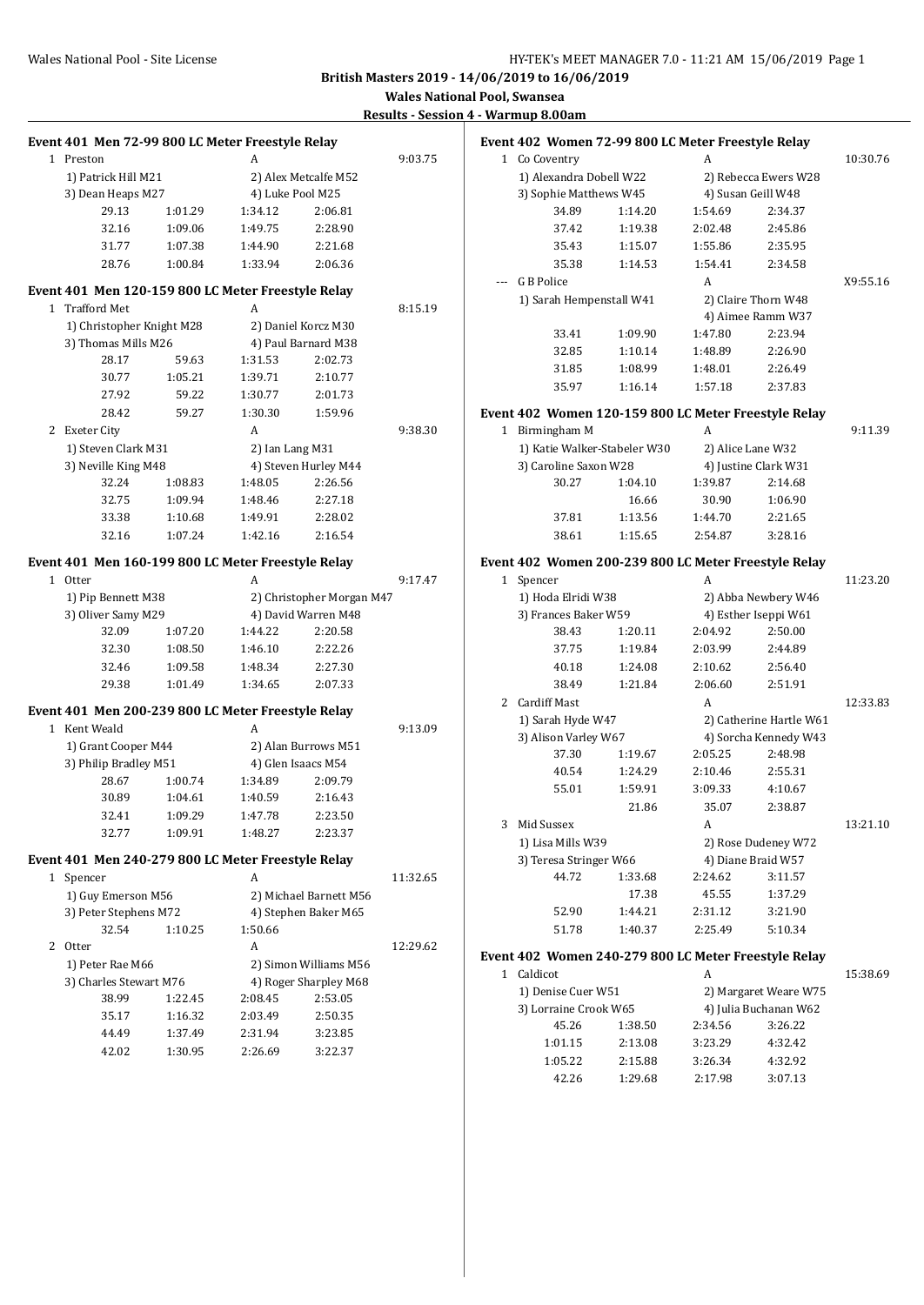**Wales National Pool, Swansea**

|  | <b>Results - Session 4 - Warmup 8.00am</b> |  |
|--|--------------------------------------------|--|
|  |                                            |  |

|                                                      |         |                               |                      | Results - Session 4 - Warmup o.uvam |                                            |       |                      |         |
|------------------------------------------------------|---------|-------------------------------|----------------------|-------------------------------------|--------------------------------------------|-------|----------------------|---------|
| Event 402 Women 280-319 800 LC Meter Freestyle Relay |         |                               |                      |                                     | 5 Jonathan Grundy                          |       | 37 Preston-          | 1:08.71 |
|                                                      |         |                               |                      |                                     | 31.68                                      | 37.03 |                      |         |
| 1 Mid Sussex                                         |         | A                             |                      | 12:44.57                            | 6 Guy Armstrong                            |       | 37 Kent Weald-       | 1:11.12 |
| 1) Alison Gwynn W71                                  |         |                               | 2) Jennifer Dean W76 |                                     | 33.30                                      | 37.82 |                      |         |
| 3) Mary Johnson W69<br>42.00                         | 1:29.25 | 4) Sally Mills W64<br>2:17.10 | 3:02.14              |                                     | Event 403 Men 40-44 100 LC Meter Butterfly |       |                      |         |
|                                                      |         |                               |                      |                                     |                                            |       |                      |         |
| 48.64                                                | 1:46.28 | 2:46.41                       | 3:45.96              |                                     | 1 Martin Bennell                           |       | 42 Fareham N'Ds-     | 1:02.23 |
| 40.96                                                | 1:27.68 | 2:16.84                       | 3:05.38              |                                     | 28.90                                      | 33.33 |                      |         |
| 37.56                                                | 1:21.64 | 2:06.72                       | 2:51.09              |                                     | 2 Grant Cooper                             |       | 44 Kent Weald-       | 1:04.97 |
| Event 403 Men 18-24 100 LC Meter Butterfly           |         |                               |                      |                                     | 29.35                                      | 35.62 |                      |         |
| 1 George Wilson                                      |         | 24 Staines-                   |                      | 1:00.71                             | 3 Adam Acland                              |       | 43 Teddington-       | 1:06.24 |
| 28.57                                                | 32.14   |                               |                      |                                     | 30.66                                      | 35.58 |                      |         |
| 2 Liam Jefferies                                     |         | 22 Swindon Dolp-              |                      | 1:02.38                             | 4 Dean Blackman                            |       | 44 Elmbridge-        | 1:06.45 |
| 28.71                                                | 33.67   |                               |                      |                                     | 30.85                                      | 35.60 |                      |         |
| 3 Joel Green                                         |         | 19 Hemel Hemp-                |                      | 1:02.47                             | 5 David Bower                              |       | 41 BelperMarlin-     | 1:11.05 |
| 29.90                                                | 32.57   |                               |                      |                                     | 32.28                                      | 38.77 |                      |         |
| 4 Jack Endersby                                      |         | 19 Reading-                   |                      | 1:02.66                             | 6 John Smith                               |       | 43 Co Coventry-      | 1:11.75 |
| 29.10                                                | 33.56   |                               |                      |                                     | 31.17                                      | 40.58 |                      |         |
| 5 Daniel Thomas                                      |         | 22 Pembs Cty-                 |                      | 1:03.02                             | Event 403 Men 45-49 100 LC Meter Butterfly |       |                      |         |
| 29.16                                                | 33.86   |                               |                      |                                     | 1 Greg Kahn                                |       | 49 Spencer-          | 1:01.73 |
| 6 Stephen Marshall                                   |         | 24 Preston-                   |                      | 1:04.26                             | 28.74                                      | 32.99 |                      |         |
| 29.65                                                | 34.61   |                               |                      |                                     | 2 John Cunningham                          |       | 49 Aer Lingus Mast.- | 1:01.77 |
| 7 Rhys Davies                                        |         | 18 PembrokeDist-              |                      | 1:04.77                             | 28.53                                      | 33.24 |                      |         |
| 29.36                                                | 35.41   |                               |                      |                                     | 3 Michael Watkins                          |       | 49 Torfaen D-        | 1:04.54 |
|                                                      |         |                               |                      |                                     | 30.02                                      | 34.52 |                      |         |
| Event 403 Men 25-29 100 LC Meter Butterfly           |         |                               |                      |                                     | 4 Stuart Dyble                             |       | 48 Norfolk Vikg-     | 1:05.30 |
| 1 Peter Smith                                        |         | 28 Preston-                   |                      | 59.95                               | 30.29                                      | 35.01 |                      |         |
| 27.27                                                | 32.68   |                               |                      |                                     | 5 Ian Wallace                              |       | 49 Brentwood-        | 1:09.19 |
| 2 Fraser Peh                                         |         | 29 Otter-                     |                      | 1:01.00                             | 32.94                                      | 36.25 |                      |         |
| 28.27                                                | 32.73   |                               |                      |                                     | 6 Dean Anscombe                            |       | 47 NottmLeander-     | 1:09.55 |
| 3 Neal Thomson                                       |         | 28 Out To Swim-               |                      | 1:01.30                             | 32.25                                      | 37.30 |                      |         |
| 28.13                                                | 33.17   |                               |                      |                                     | 7 Olivier Geleoc                           |       | 45 Spencer-          | 1:12.25 |
| 4 Michael Procter                                    |         | 26 Bicester-                  |                      | 1:01.40                             | 34.72                                      | 37.53 |                      |         |
| 27.70                                                | 33.70   |                               |                      |                                     | 8 Fabian Bull                              |       | 47 Brighton Dol-     | 1:15.70 |
| 5 Ryan Borthwick                                     |         | 25 Co Sheffield-              |                      | 1:01.51                             | 34.27                                      | 41.43 |                      |         |
| 28.32                                                | 33.19   |                               |                      |                                     |                                            |       |                      |         |
| 6 Glen Melson                                        |         | 25 Elmbridge-                 |                      | 1:02.08                             | Event 403 Men 50-54 100 LC Meter Butterfly |       |                      |         |
| 28.76                                                | 33.32   |                               |                      |                                     | 1 Michael Hodgson                          |       | 52 Guildford Ct-     | 1:02.67 |
| 7 Gareth Allen                                       |         | 27 Billingham-                |                      | 1:02.36                             | 28.18                                      | 34.49 |                      |         |
| 28.70                                                | 33.66   |                               |                      |                                     | 2 Ian Wilkes                               |       | 52 Loughborough-     | 1:06.99 |
| 8 Matthew Crackell                                   |         | 28 Loughborough-              |                      | 1:10.57                             | 30.75                                      | 36.24 |                      |         |
| 31.41                                                | 39.16   |                               |                      |                                     | 3 Stephen Atherley                         |       | 53 Leic Peng-        | 1:07.17 |
| 9 James Haining                                      |         | 27 Out To Swim-               |                      | 1:22.05                             | 30.84                                      | 36.33 |                      |         |
| 34.74                                                | 47.31   |                               |                      |                                     | 4 Anthony Wylie                            |       | 52 Co Liverpool-     | 1:11.75 |
| Event 403 Men 30-34 100 LC Meter Butterfly           |         |                               |                      |                                     | 32.78                                      | 38.97 |                      |         |
| 1 John Wood                                          |         | 33 Bristol Hen-               |                      | 58.57                               | 5 Richard Stock                            |       | 52 Leic Peng-        | 1:12.84 |
| 27.39                                                | 31.18   |                               |                      |                                     | 34.73                                      | 38.11 |                      |         |
| 2 Dan John                                           |         | 32 Totnes-                    |                      | 1:03.57                             | 6 Robert Frize                             |       | 52 Aer Lingus Mast.- | 1:13.10 |
| 29.82                                                | 33.75   |                               |                      |                                     | 33.57                                      | 39.53 |                      |         |
| 3 Richard Hill                                       |         | 31 Bridgwater-                |                      | 1:04.95                             | 7 Charles Wilson                           |       | 51 Wycombe Dist-     | 1:13.64 |
| 29.46                                                | 35.49   |                               |                      |                                     | 33.39                                      | 40.25 |                      |         |
|                                                      |         |                               |                      |                                     | Event 403 Men 55-59 100 LC Meter Butterfly |       |                      |         |
| Event 403 Men 35-39 100 LC Meter Butterfly           |         |                               |                      |                                     | 1 Clive Benson                             |       | 56 Spencer-          | 1:08.86 |
| 1 Craig Steenhoff                                    |         | 37 Hailsham-                  |                      | 1:00.70                             | 31.43                                      | 37.43 |                      |         |
| 28.43                                                | 32.27   |                               |                      |                                     | 2 David Bryant                             |       | 58 Guildford Ct-     | 1:10.51 |
| 2 Jonathan Audis                                     |         | 39 Swindon Dolp-              |                      | 1:03.37                             | 32.57                                      | 37.94 |                      |         |
| 29.97                                                | 33.40   |                               |                      |                                     | 3 Mark Jones                               |       | 59 Warrington M-     | 1:20.86 |
| 3 Douglas Flockhart                                  |         | 36 Out To Swim-               |                      | 1:04.50                             | 38.41                                      | 42.45 |                      |         |
| 29.62                                                | 34.88   |                               |                      |                                     | 4 Antony Corben                            |       | 57 Fareham N'Ds-     | 1:26.63 |
| 4 Csaba Egly                                         |         | 36 Aer Lingus Mast.-          |                      | 1:08.68                             | 39.34                                      | 47.29 |                      |         |
| 31.78                                                | 36.90   |                               |                      |                                     |                                            |       |                      |         |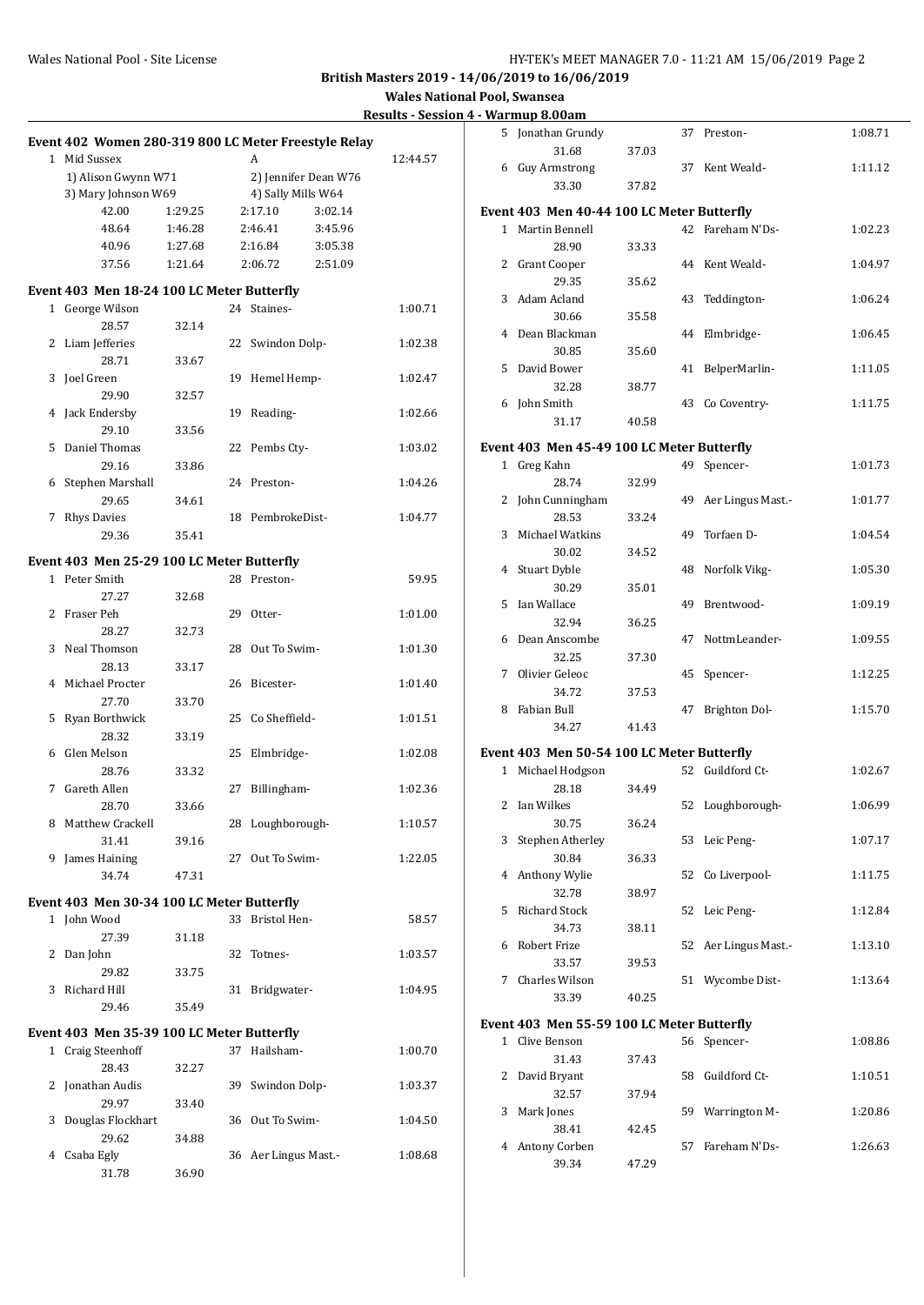#### Wales National Pool - Site License **HY-TEK's MEET MANAGER 7.0 - 11:21 AM 15/06/2019** Page 3

**British Masters 2019 - 14/06/2019 to 16/06/2019**

|              |                                              |         |    |                     | <u>Results - Sessi</u> |
|--------------|----------------------------------------------|---------|----|---------------------|------------------------|
|              | Event 403 Men 60-64 100 LC Meter Butterfly   |         |    |                     |                        |
|              | 1 Simon Veale                                |         | 63 | Totnes-             | 1:16.80                |
|              | 34.29                                        | 42.51   |    |                     |                        |
|              | Event 403 Men 65-69 100 LC Meter Butterfly   |         |    |                     |                        |
| $\mathbf{1}$ | Graeme Milne                                 |         | 65 | Truro City-         | 1:10.81                |
|              | 33.42                                        | 37.39   |    |                     |                        |
| 2            | Stephen Braine                               |         | 65 | Otter-              | 1:15.17                |
|              | 35.39                                        | 39.78   |    |                     |                        |
| 3            | Steven Folsom                                |         | 66 | Teddington-         | 1:23.25                |
|              | 37.06                                        | 46.19   |    |                     |                        |
|              | Event 403 Men 75-79 100 LC Meter Butterfly   |         |    |                     |                        |
|              | 1 Derek Parr                                 |         | 75 | Otter-              | 1:24.28                |
|              | 38.50                                        | 45.78   |    |                     |                        |
|              | 2 Michael Read                               |         |    | 78 Brighton-        | 2:15.49                |
|              | 1:00.78                                      | 1:14.71 |    |                     |                        |
|              |                                              |         |    |                     |                        |
|              | Event 403 Men 80-84 100 LC Meter Butterfly   |         |    |                     |                        |
|              | 1 David Cumming                              |         |    | 81 Eastbourne-      | 1:47.93                |
|              | 48.69                                        | 59.24   |    |                     |                        |
|              | Event 404 Women 18-24 100 LC Meter Butterfly |         |    |                     |                        |
|              | 1 Lauren Pate                                |         | 22 | Cosacss-            | 1:06.53                |
|              | 31.58                                        | 34.95   |    |                     |                        |
| 2            | Amy Farthing                                 |         |    | 21 Swansea Uni-     | 1:06.87                |
|              | 31.49                                        | 35.38   |    |                     |                        |
| 3            | Helen St John-Mosse                          |         |    | 22 Portsmouth N-    | 1:08.35                |
|              | 31.99                                        | 36.36   |    |                     |                        |
|              | 4 Katie Maloney                              |         | 22 | East Anglian-       | 1:10.46                |
|              | 32.71                                        | 37.75   |    |                     |                        |
| 5            | Sarah Procter                                |         | 23 | <b>Barnet Copt-</b> | 1:11.10                |
|              | 32.58                                        | 38.52   |    |                     |                        |
| 6            | Katie Gaffing                                |         |    | 22 Preston-         | 1:11.13                |
|              | 32.56                                        | 38.57   |    |                     | 1:11.56                |
| 7            | Elissa Gornall                               |         |    | 19 Preston-         |                        |
| 8            | 32.32<br>Georgia Harrod                      | 39.24   |    | 19 DunmowAtlant-    | 1:18.88                |
|              | 33.72                                        | 45.16   |    |                     |                        |
|              |                                              |         |    |                     |                        |
|              | Event 404 Women 25-29 100 LC Meter Butterfly |         |    |                     |                        |
|              | 1 Samantha Crosby                            |         |    | 29 Caradon-         | 1:20.37                |
|              | 36.57                                        | 43.80   |    |                     |                        |
|              | 2 Zuzana Manhartova                          |         | 27 | Out To Swim-        | 1:28.23                |
|              | 38.82                                        | 49.41   |    |                     |                        |
|              | Event 404 Women 30-34 100 LC Meter Butterfly |         |    |                     |                        |
|              | 1 Justine Clark                              |         | 31 | Birmingham M-       | 1:06.05                |
|              | 30.48                                        | 35.57   |    |                     |                        |
|              | 2 Noemie Plumridge                           |         | 33 | Fareham N'Ds-       | 1:08.13                |
|              | 31.94                                        | 36.19   |    |                     |                        |
|              | 3 Sian Dallimore                             |         | 33 | Carm Masters-       | 1:12.14                |
|              | 33.10                                        | 39.04   |    |                     |                        |
|              | 4 Heather Rogers                             |         |    | 34 Chippenham-      | 1:30.47                |
|              | 40.69                                        | 49.78   |    |                     |                        |
|              | Event 404 Women 35-39 100 LC Meter Butterfly |         |    |                     |                        |
|              | 1 Aimee Ramm                                 |         | 37 | G B Police-         | 1:09.84                |
|              | 32.43                                        | 37.41   |    |                     |                        |
| *2           | Kirsty Johnson                               |         | 38 | Bracknell-          | 1:15.33                |
|              | 35.17                                        | 40.16   |    |                     |                        |
| $*_{2}$      | <b>Hayley Brown</b>                          |         |    | 36 Witham Dolph-    | 1:15.33                |
|              | 35.41                                        | 39.92   |    |                     |                        |

|                | <u>- warmup o.vvam</u>                       |         |    |                  |         |
|----------------|----------------------------------------------|---------|----|------------------|---------|
| 4              | Sasha Forster<br>43.23                       | 49.98   | 35 | Bracknell-       | 1:33.21 |
|                | 5 Sarah Funderburk                           |         |    | 37 Out To Swim-  | 1:36.66 |
|                | 41.17                                        | 55.49   |    |                  |         |
|                | Event 404 Women 40-44 100 LC Meter Butterfly |         |    |                  |         |
|                | 1 Joy Ravenhall                              |         | 40 | Co Coventry-     | 1:11.93 |
| $\overline{2}$ | 33.33<br>Rebecca Smith                       | 38.60   |    | 40 BradfordAvon- | 1:14.48 |
|                | 33.87                                        | 40.61   |    |                  |         |
| 3              | Tracy Van Deventer<br>37.24                  | 44.29   |    | 44 Berkhamsted-  | 1:21.53 |
|                | 4 Heather Fowler                             |         |    | 44 Aylesbury-    | 1:39.50 |
|                | 43.72                                        | 55.78   |    |                  |         |
|                | Event 404 Women 45-49 100 LC Meter Butterfly |         |    |                  |         |
|                | 1 Michelle Ware<br>32.12                     | 37.93   |    | 46 Guildford Ct- | 1:10.05 |
|                | 2 Jeanne Petit                               |         |    | 49 Leic Peng-    | 1:11.95 |
| 3              | 33.50<br>Nicola Latty                        | 38.45   | 48 | Holywell-        | 1:12.41 |
|                | 34.02                                        | 38.39   |    |                  |         |
|                | 4 Karen Howells<br>39.02                     | 45.61   | 48 | Cardiff Mast-    | 1:24.63 |
|                | 5 Abba Newbery                               |         |    | 46 Spencer-      | 1:26.05 |
|                | 41.98                                        | 44.07   |    |                  |         |
|                | Event 404 Women 50-54 100 LC Meter Butterfly |         |    |                  |         |
|                | 1 Elizabeth Woolner<br>33.23                 | 38.50   | 52 | Team Anglia-     | 1:11.73 |
| 2              | Philippa O'Grady                             |         |    | 50 Wincanton-    | 1:12.91 |
| 3              | 34.11<br>Karen Bassett                       | 38.80   |    | 51 Bracknell-    | 1:28.99 |
|                | 40.75                                        | 48.24   |    |                  |         |
|                | 4 Denise Humphries<br>45.48                  | 59.10   |    | 52 Godalming-    | 1:44.58 |
|                | Event 404 Women 55-59 100 LC Meter Butterfly |         |    |                  |         |
|                | 1 Debbie Matless                             |         |    | 56 East Anglian- | 1:19.87 |
|                | 37.69                                        | 42.18   |    |                  |         |
|                | 2 June Falconer<br>38.81                     | 46.53   |    | 55 Silver City-  | 1:25.34 |
|                | 3 Frances Baker                              |         |    | 59 Spencer-      | 1:40.80 |
|                | 45.92                                        | 54.88   |    |                  |         |
|                | Event 404 Women 60-64 100 LC Meter Butterfly |         |    |                  |         |
|                | 1 Sally Mills<br>38.65                       | 46.72   |    | 64 Mid Sussex-   | 1:25.37 |
|                | 2 Susan Procter                              |         |    | 63 Barnet Copt-  | 1:50.63 |
|                | 50.75                                        | 59.88   |    |                  |         |
|                | Event 404 Women 65-69 100 LC Meter Butterfly |         |    |                  |         |
|                | 1 Christina Victor<br>41.13                  | 54.64   |    | 65 Guildford Ct- | 1:35.77 |
|                | 2 Jayne Stephenson                           |         |    | 65 Gloucester M- | 1:36.96 |
| 3              | 44.00<br>Lorraine Crook                      | 52.96   |    | 65 Caldicot-     | 2:18.58 |
|                | 1:05.79                                      | 1:12.79 |    |                  |         |
|                | Event 404 Women 70-74 100 LC Meter Butterfly |         |    |                  |         |
|                |                                              |         |    |                  |         |
|                | 1 Patricia Jackson<br>56.00                  | 1:03.08 |    | 72 East Anglian- | 1:59.08 |
|                |                                              |         |    |                  |         |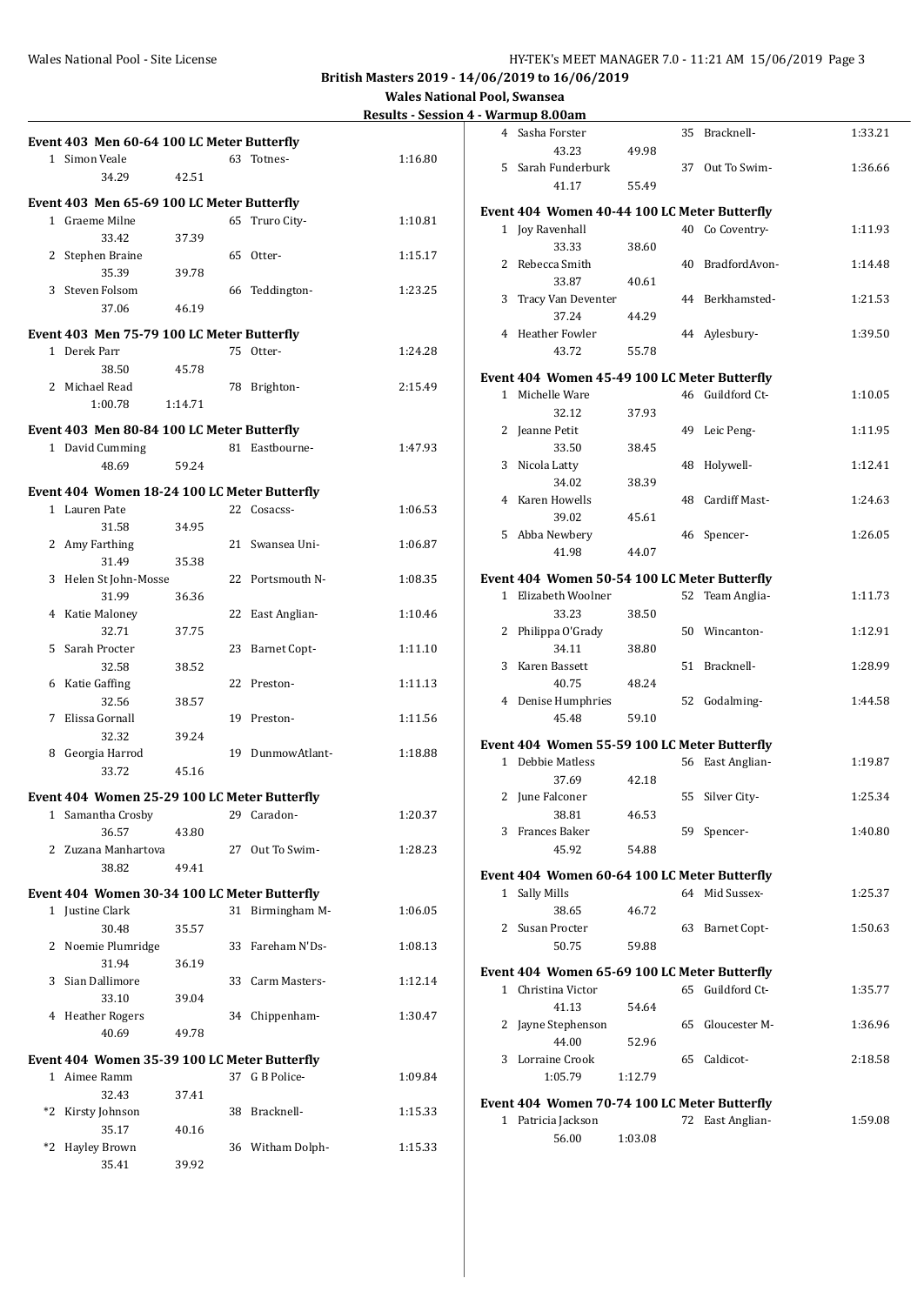**Wales National Pool, Swansea**

| <b>Results - Session 4 - Warmup 8.00am</b> |  |
|--------------------------------------------|--|
|                                            |  |

|                | Event 404 Women 75-79 100 LC Meter Butterfly |         |    |                  |       |            |
|----------------|----------------------------------------------|---------|----|------------------|-------|------------|
|                | 1 Margaret Weare                             |         | 75 | Caldicot-        |       | 2:48.17    |
|                | 1:17.13                                      | 1:31.04 |    |                  |       |            |
|                | Event 405 Men 18-24 200 LC Meter Backstroke  |         |    |                  |       |            |
| 1              | Ryan Kelly                                   |         |    | 20 Chelmsford-   |       | 2:13.37    |
|                | 31.53                                        | 34.52   |    | 35.19            | 32.13 |            |
| 2              | Joel Green                                   |         |    | 19 Hemel Hemp-   |       | 2:25.05    |
|                | 35.78                                        | 37.72   |    | 37.36            | 34.19 |            |
| 3              | Daniel Thomas                                |         |    | 22 Pembs Cty-    |       | 2:34.62    |
|                | 34.37                                        | 39.13   |    | 40.82            | 40.30 |            |
|                |                                              |         |    |                  |       |            |
|                | Event 405 Men 25-29 200 LC Meter Backstroke  |         |    |                  |       |            |
| 1              | Kalon Veale                                  |         |    | 28 Totnes-       |       | 2:13.61    |
|                | 30.77                                        | 33.86   |    | 34.90            | 34.08 |            |
| 2              | Christopher Unsworth<br>34.71                |         |    | 28 Out To Swim-  |       | 2:31.54    |
| 3              |                                              | 38.38   |    | 39.54            | 38.91 |            |
|                | David Booth<br>35.01                         | 38.33   |    | 28 Cardiff Mast- | 41.74 | 2:36.07    |
|                |                                              |         |    | 40.99            |       |            |
|                | Event 405 Men 30-34 200 LC Meter Backstroke  |         |    |                  |       |            |
|                | 1 John Molyneaux                             |         |    | 31 G B Police-   |       | 2:13.49    |
|                | 31.01                                        | 34.21   |    | 34.67            | 33.60 |            |
|                | 2 Christopher Street                         |         |    | 30 Bristol Nor-  |       | 2:45.29    |
|                | 39.48                                        | 41.94   |    | 42.13            | 41.74 |            |
|                | Event 405 Men 35-39 200 LC Meter Backstroke  |         |    |                  |       |            |
| 1              | Jonathan Audis                               |         | 39 | Swindon Dolp-    |       | 2:24.28    |
|                | 32.20                                        | 36.19   |    | 38.02            | 37.87 |            |
| 2              | Nicholas Hope                                |         | 35 | Wigan-           |       | 2:25.42    |
|                | 33.60                                        | 36.98   |    | 38.18            | 36.66 |            |
|                |                                              |         |    |                  |       |            |
| 3              | James Barwick                                |         |    | 37 East Leeds-   |       | $2:32.36*$ |
|                | 35.11                                        | 37.59   |    | 39.71            | 39.95 |            |
| $\overline{4}$ | Gye Whitlam                                  |         | 38 | DerbyPhoenix-    |       | 2:33.23    |
|                | 34.44                                        | 38.30   |    | 40.24            | 40.25 |            |
| 5              | Pip Bennett                                  |         |    | 38 Otter-        |       | 2:35.65    |
|                | 36.91                                        | 39.20   |    | 40.15            | 39.39 |            |
| 6              | James Grigg                                  |         |    | 38 Rochford-     |       | 2:35.89    |
|                | 35.87                                        | 39.27   |    | 40.36            | 40.39 |            |
|                |                                              |         |    |                  |       |            |
|                | Event 405 Men 40-44 200 LC Meter Backstroke  |         |    |                  |       |            |
|                | 1 Johannes Berbers                           |         |    | 44 Fareham N'Ds- |       | 2:25.28    |
|                | 34.54                                        | 37.71   |    | 37.48            | 35.55 |            |
|                | 2 Richard Hope                               |         |    | 43 Guildford Ct- |       | 2:28.78    |
|                | 34.56                                        | 38.65   |    | 38.43            | 37.14 |            |
|                | Event 405 Men 45-49 200 LC Meter Backstroke  |         |    |                  |       |            |
|                | 1 Daniel Cotton                              |         | 45 | Spencer-         |       | 2:16.76    |
|                | 32.74                                        | 34.51   |    | 34.68            | 34.83 |            |
| 2              | Greg Kahn                                    |         |    | 49 Spencer-      |       | 2:22.83    |
|                | 34.97                                        | 36.82   |    | 37.28            | 33.76 |            |
| 3              | Keith Dunnett                                |         |    | 49 Silver City-  |       | 2:46.77    |
|                | 40.87                                        | 42.64   |    | 42.54            | 40.72 |            |
|                | Event 405 Men 50-54 200 LC Meter Backstroke  |         |    |                  |       |            |
|                | 1 Patrick Gore                               |         |    | 51 Cardiff Mast- |       | 2:31.08    |
|                | 34.97                                        | 38.22   |    | 39.60            | 38.29 |            |
| 2              | Erlend Alstad                                |         |    | 52 I L Varg-     |       | 2:38.26    |
|                | 37.75                                        | 39.56   |    | 40.50            | 40.45 |            |
| 3              | Stephen Beal                                 |         |    | 50 DunmowAtlant- |       | 2:45.70    |
|                |                                              |         |    | 43.92            | 42.56 |            |

| Event 405 Men 55-59 200 LC Meter Backstroke |                                               |         |  |                      |         |            |
|---------------------------------------------|-----------------------------------------------|---------|--|----------------------|---------|------------|
|                                             | 1 Stephen Allen                               |         |  | 59 East Leeds-       |         | $2:43.21*$ |
|                                             | 38.10                                         | 41.87   |  | 42.95                | 40.29   |            |
| 2                                           | Ross Donaldson                                |         |  | 57 Jersey-           |         | 2:47.54    |
|                                             | 39.77                                         | 42.32   |  | 43.95                | 41.50   |            |
| 3                                           | Mark Jones                                    |         |  | 59 Warrington M-     |         | 2:51.06    |
|                                             | 41.49                                         | 43.78   |  | 43.68                | 42.11   |            |
|                                             | 4 Boyd Freeman                                |         |  | 57 Aer Lingus Mast.- |         | 2:56.14    |
|                                             | 39.55                                         | 44.68   |  | 47.46                | 44.45   |            |
| 5                                           | Mark Strakosch                                |         |  | 58 Hemel Hemp-       |         | 3:05.97    |
|                                             | 44.00                                         | 47.04   |  | 49.41                | 45.52   |            |
|                                             | 6 Alastair Gibb                               |         |  | 59 Team Luton-       |         | 3:08.02    |
|                                             | 43.70                                         | 49.12   |  | 48.46                | 46.74   |            |
| 7                                           | Adam Lelean                                   |         |  | 57 East Anglian-     |         | 3:19.83    |
|                                             | 47.04                                         | 50.55   |  | 1:42.24              |         |            |
|                                             |                                               |         |  |                      |         |            |
|                                             | Event 405 Men 60-64 200 LC Meter Backstroke   |         |  |                      |         |            |
|                                             | 1 Robert Guy                                  |         |  | 61 Bristol Nor-      |         | 2:41.00    |
|                                             | 37.00                                         | 41.24   |  | 42.34                | 40.42   |            |
|                                             | 2 Michael Whitehead                           |         |  | 62 Aylesbury-        |         | 3:01.62    |
|                                             | 40.97                                         | 47.51   |  | 48.93                | 44.21   |            |
|                                             |                                               |         |  |                      |         |            |
|                                             | Event 405 Men 65-69 200 LC Meter Backstroke   |         |  |                      |         |            |
|                                             | 1 Eddie Riach                                 |         |  | 66 Milngavie &B-     |         | 2:48.38    |
|                                             | 40.40                                         | 42.74   |  | 43.51                | 41.73   |            |
|                                             | 2 Mike Foskett                                |         |  | 67 Hemel Hemp-       |         | 2:49.79    |
|                                             | 39.00                                         | 43.17   |  | 44.59                | 43.03   |            |
| 3                                           | Trevor Clark                                  |         |  | 65 Birmingham M-     |         | 3:01.14    |
|                                             | 42.05                                         | 46.95   |  | 47.01                | 45.13   |            |
| 4                                           | Nigel Foster                                  |         |  | 69 Littled Mast-     |         | 3:03.87    |
|                                             | 42.23                                         | 46.18   |  | 47.94                | 47.52   |            |
| 5                                           | Godfrey Admans                                |         |  | 65 Spencer-          |         | 3:14.35    |
|                                             | 45.28                                         | 50.05   |  | 50.01                | 49.01   |            |
| 6                                           | Christopher Preston                           |         |  | 68 Out To Swim-      |         | 3:45.70    |
|                                             | 51.94                                         | 58.60   |  | 58.87                | 56.29   |            |
|                                             |                                               |         |  |                      |         |            |
|                                             | Event 405 Men 70-74 200 LC Meter Backstroke   |         |  |                      |         |            |
|                                             | 1 Stuart McLellan                             |         |  | 70 Sudbury-          |         | 3:20.72    |
|                                             |                                               |         |  | 52.96                | 50.73   |            |
| 2                                           | Peter Stephens                                |         |  | 72 Spencer-          |         | 4:03.22    |
|                                             | 56.44                                         | 1:03.44 |  | 1:03.88              | 59.46   |            |
|                                             | 3 Paul Partington                             |         |  | 71 Wincanton-        |         | 4:13.33    |
|                                             | 59.02                                         | 1:07.77 |  | 1:06.19              | 1:00.35 |            |
|                                             |                                               |         |  |                      |         |            |
|                                             | Event 406 Women 18-24 200 LC Meter Backstroke |         |  |                      |         |            |
|                                             | 1 Ellie Westoby                               |         |  | 19 Swansea Uni-      |         | 2:30.03    |
|                                             | 34.35                                         | 37.60   |  | 39.10                | 38.98   |            |
|                                             | 2 Ekaterina Zossimova                         |         |  | 23 Exeter Uni A-     |         | 2:35.86    |
|                                             | 35.83                                         | 38.78   |  | 40.42                | 40.83   |            |
|                                             | 3 Samantha Girle                              |         |  | 19 Basingstoke-      |         | 2:36.69    |
|                                             | 35.55                                         | 39.37   |  | 40.90                | 40.87   |            |
|                                             | 4 Hannah Osborne                              |         |  | 21 Winchester-       |         | 2:38.26    |
|                                             | 37.18                                         | 40.38   |  | 40.45                | 40.25   |            |
|                                             | 5 Nicola Lawrence                             |         |  | 21 Hackney-          |         | 2:43.64    |
|                                             | 37.82                                         | 40.73   |  | 42.70                | 42.39   |            |
|                                             | 6 Aoife Power                                 |         |  | 18 Royston-          |         | 2:59.54    |
|                                             | 39.60                                         | 44.43   |  | 47.53                | 47.98   |            |
|                                             |                                               |         |  |                      |         |            |
|                                             | Event 406 Women 25-29 200 LC Meter Backstroke |         |  |                      |         |            |
|                                             | 1 Sophie Clarke                               |         |  | 28 Portsmouth N-     |         | 2:34.85    |
|                                             | 35.73                                         | 38.32   |  | 40.23                | 40.57   |            |
| 2                                           | Sophie Liddament                              |         |  | 27 Co Norwich-       |         | 2:49.94    |
|                                             | 40.78                                         | 42.59   |  | 43.98                | 42.59   |            |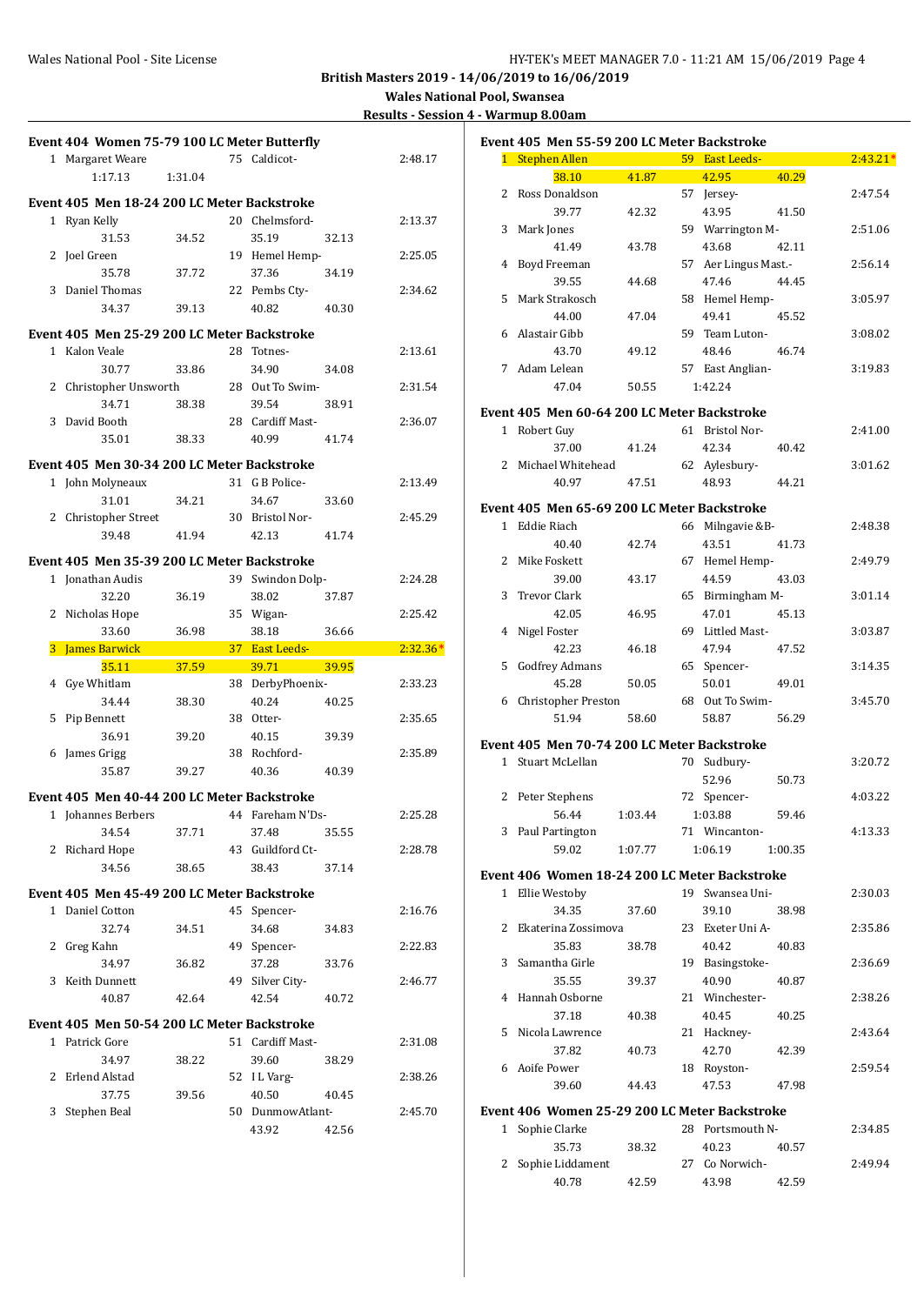|              |                                                 |       |    |                  |       | <b>Results - Sess</b> |
|--------------|-------------------------------------------------|-------|----|------------------|-------|-----------------------|
|              | (Event 406 Women 25-29 200 LC Meter Backstroke) |       |    |                  |       |                       |
| 3            | Melanie Thomas                                  |       |    | 25 Spencer-      |       | 2:53.72               |
|              | 41.63                                           | 44.13 |    | 44.53            | 43.43 |                       |
|              | Event 406 Women 30-34 200 LC Meter Backstroke   |       |    |                  |       |                       |
|              | 1 Laura Molyneaux                               |       |    | 32 Fareham N'Ds- |       | 2:32.22               |
|              | 35.22                                           | 38.06 |    | 39.46            | 39.48 |                       |
|              | Event 406 Women 35-39 200 LC Meter Backstroke   |       |    |                  |       |                       |
|              | 1 Hayley Davis                                  |       |    | 35 Otter-        |       | 2:33.23               |
|              | 36.03                                           | 38.74 |    | 39.31            | 39.15 |                       |
|              | 2 Susan Przywara                                |       |    | 36 Scw Eshborn-  |       | 2:36.01               |
|              | 35.38                                           | 39.01 |    | 40.63            | 40.99 |                       |
|              | Event 406 Women 40-44 200 LC Meter Backstroke   |       |    |                  |       |                       |
| $\mathbf{1}$ | Emma Wills                                      |       |    | 40 York City-    |       | 2:32.55               |
|              | 36.16                                           | 38.01 |    | 39.19            | 39.19 |                       |
| 2            | Lisa Dawson                                     |       |    | 41 Barnet Copt-  |       | 2:47.69               |
|              | 39.15                                           | 42.05 |    | 43.47            | 43.02 |                       |
| 3            | Jackie Carribine                                |       |    | 40 Warrington M- |       | 2:56.44               |
|              | 40.17                                           | 44.80 |    | 45.27            | 46.20 |                       |
| 4            | Victoria Davies                                 |       |    | 44 Mid Sussex-   |       | 3:20.03               |
|              | 45.58                                           | 50.52 |    | 52.35            | 51.58 |                       |
| 5            | Joanne Sparks                                   |       |    | 44 Godalming-    |       | 3:20.13               |
|              | 48.91                                           |       |    |                  | 49.31 |                       |
|              | Event 406 Women 45-49 200 LC Meter Backstroke   |       |    |                  |       |                       |
|              | 1 Joanna Corben                                 |       |    | 49 Fareham N'Ds- |       | 2:26.95               |
|              | 34.32                                           | 37.11 |    | 37.99            | 37.53 |                       |
| 2            | Rhona Courtier                                  |       |    | 48 Larkfield-    |       | 2:53.96               |
|              | 40.28                                           | 44.09 |    | 45.28            | 44.31 |                       |
|              | 3 Sarah Jones                                   |       |    | 45 S Bournem'th- |       | 3:23.94               |
|              | 48.38                                           | 50.51 |    | 52.38            | 52.67 |                       |
|              | Event 406 Women 50-54 200 LC Meter Backstroke   |       |    |                  |       |                       |
|              | 1 Allie Price                                   |       |    | 54 Cardiff Mast- |       | 2:43.33               |
|              | 37.92                                           | 40.43 |    | 42.82            | 42.16 |                       |
|              | 2 Lydia Anne Lock                               |       |    | 50 Leic Peng-    |       | 2:47.37               |
|              | 38.56                                           | 43.68 |    | 44.24            | 40.89 |                       |
| 3            | Jennifer Powell                                 |       |    | 51 B C & P Mast- |       | 3:09.54               |
|              | 43.84                                           | 47.65 |    | 49.76            | 48.29 |                       |
| 4            | Alison Findlater                                |       |    | 53 Silver City-  |       | 3:19.44               |
|              | 48.11                                           | 50.71 |    | 52.14            | 48.48 |                       |
| 5            | <b>Hilary Coulson</b>                           |       |    | 52 Hemel Hemp-   |       | 3:21.50               |
|              | 45.39                                           | 48.99 |    | 52.59            | 54.53 |                       |
| 6            | Lynne Dawson                                    |       |    | 52 Chapeltown-   |       | 3:36.31               |
|              | 52.23                                           | 54.33 |    | 56.01            | 53.74 |                       |
|              | 7 Denise Humphries                              |       | 52 | Godalming-       |       | 3:36.83               |
|              | 49.74                                           | 56.24 |    | 57.73            | 53.12 |                       |
|              | Event 406 Women 55-59 200 LC Meter Backstroke   |       |    |                  |       |                       |
|              | 1 Judy Brown                                    |       |    | 55 Warrington M- |       | 2:43.81               |
|              | 38.96                                           | 40.66 |    | 42.21            | 41.98 |                       |
| 2            | Lynda Coggins                                   |       |    | 55 Guildford Ct- |       | 3:00.94               |
|              | 41.78                                           | 45.55 |    | 47.47            | 46.14 |                       |
| 3            | Carolyn Irvine                                  |       |    | 56 Bo Kirklees-  |       | 3:14.25               |
|              | 43.43                                           |       |    |                  | 50.38 |                       |
| 4            | Elaine Seager                                   |       | 56 | Loughborough-    |       | 3:15.66               |
|              | 48.00                                           | 49.92 |    | 49.72            | 48.02 |                       |
| 5            | Alison Cox                                      |       |    | 59 Y Swim-       |       | 3:26.90               |
|              | 49.88                                           | 52.58 |    | 52.76            | 51.68 |                       |
|              |                                                 |       |    |                  |       |                       |

|              |                          |         | Event 406 Women 60-64 200 LC Meter Backstroke   |         |
|--------------|--------------------------|---------|-------------------------------------------------|---------|
|              | 1 Helen Kula-Przezwanski |         | 60 Caradon-                                     | 2:56.98 |
|              | 40.70                    | 44.53   | 46.33<br>45.42                                  |         |
|              | 2 Kathy Bidnall          |         | 64 Mid Sussex-                                  | 3:16.93 |
|              | 46.11                    | 48.84   | 52.53<br>49.45                                  |         |
| 3            | Pauline Hogg             |         | 62 Guernsey-                                    | 3:25.12 |
|              | 48.49                    | 52.70   | 53.60<br>50.33                                  |         |
| 4            | Julia Buchanan           |         | 62 Caldicot-                                    | 3:33.89 |
|              | 48.38                    | 53.86   | 56.46<br>55.19                                  |         |
| 5            | Christine Goodair        |         | 62 Kings Corm-                                  | 3:48.03 |
|              | 53.24                    | 57.56   | 1:00.20<br>57.03                                |         |
|              |                          |         |                                                 |         |
|              |                          |         | Event 406 Women 65-69 200 LC Meter Backstroke   |         |
|              | 1 Audrey Cooper          |         | 65 Silver City-                                 | 3:17.93 |
|              | 48.74                    | 49.11   | 50.59<br>49.49                                  |         |
|              | 2 Marianne Davey         |         | 66 Crawley-                                     | 4:00.01 |
|              | 55.49                    | 1:01.25 | 1:02.21<br>1:01.06                              |         |
| 3            | Shelley Robinson         |         | 67 Sevenoaks-                                   | 4:02.28 |
|              | 57.51                    | 1:01.84 | 1:03.15<br>59.78                                |         |
| 4            | Vicki Buck               |         | 69 Caradon-                                     | 4:06.41 |
|              | 57.92                    | 1:03.23 | 1:03.94<br>1:01.32                              |         |
| 5            | Sally Lelean             |         | 68 East Anglian-                                | 4:22.02 |
|              | 1:04.79                  | 1:06.32 | 1:06.09<br>1:04.82                              |         |
|              |                          |         | Event 406 Women 70-74 200 LC Meter Backstroke   |         |
|              | 1 Frances Jenkins        |         | 73 Southport-                                   | 3:39.32 |
|              | 50.25                    | 56.09   | 56.77<br>56.21                                  |         |
|              | 2 Helen Trippe           |         | 73 Spencer-                                     | 3:44.47 |
|              | 53.97                    |         | 57.47                                           |         |
|              |                          | 58.43   | 54.60                                           |         |
| 3            | Rose Dudeney             |         | 72 Mid Sussex-                                  | 3:52.27 |
|              | 56.59                    | 1:00.67 | 59.81<br>55.20                                  |         |
| 4            | Lynne Tanner             |         | 72 Witney-                                      | 3:58.32 |
|              | 53.86                    | 1:00.97 | 1:03.17<br>1:00.32                              |         |
|              | 5 Susan Dewar            |         | 73 Havant & Wat-                                | 4:23.58 |
|              | 1:02.74                  | 1:09.23 | 2:11.61                                         |         |
|              |                          |         | Event 406 Women 75-79 200 LC Meter Backstroke   |         |
|              | 1 Janet Masters          |         | 79 South Beds-                                  | 4:04.75 |
|              | 56.18                    | 1:01.91 | 1:03.86<br>1:02.80                              |         |
|              |                          |         |                                                 |         |
|              |                          |         | Event 406 Women 85-89 200 LC Meter Backstroke   |         |
|              | 1 Grace Isaac            |         | 87 Spencer-                                     | 5:42.81 |
|              | 1:21.09                  | 1:30.88 | 1:28.50<br>1:22.34                              |         |
|              | --- Jane Asher           |         | 88 Kings Corm-                                  | DQ      |
|              | 1:04.76                  | 1:14.81 | 1:08.24<br>1:05.84                              |         |
|              |                          |         | Event 407 Mixed 72-99 200 LC Meter Medley Relay |         |
| $\mathbf{1}$ | Preston                  |         | A                                               | 1:57.71 |
|              | 1) Emily Lawrence W18    |         | 2) Dean Heaps M27                               |         |
|              | 3) Peter Smith M28       |         | 4) Katie Jepson W23                             |         |
|              | 32.56                    | 31.55   | 26.46<br>27.14                                  |         |
| 2            | Basingstoke              |         | A                                               | 2:04.99 |
|              | 1) Samantha Girle W19    |         | 2) Spencer Turner M50                           |         |
|              | 3) Oliver Espinasse M35  |         | 4) Fleur Parker W43                             |         |
|              | 33.78                    | 35.53   | 27.53<br>28.15                                  |         |
| 3            | Otter                    |         | A                                               | 2:05.63 |
|              | 1) Amy Barton W24        |         | 2) Enrico Hahn M38                              |         |
|              | 3) Utku Bozkurt M24      |         | 4) Camille Vrain W31                            |         |
|              | 35.65                    | 34.28   | 25.81<br>29.89                                  |         |
|              | 4 Aylesbury              |         | A                                               | 2:07.69 |
|              | 1) Daniel Morgan M25     |         | 2) Ashley Raines M48                            |         |
|              | 3) Sian Morgan W20       |         | 4) Kate King W51                                |         |
|              | 27.60                    | 35.69   | 30.80<br>33.60                                  |         |
|              |                          |         |                                                 |         |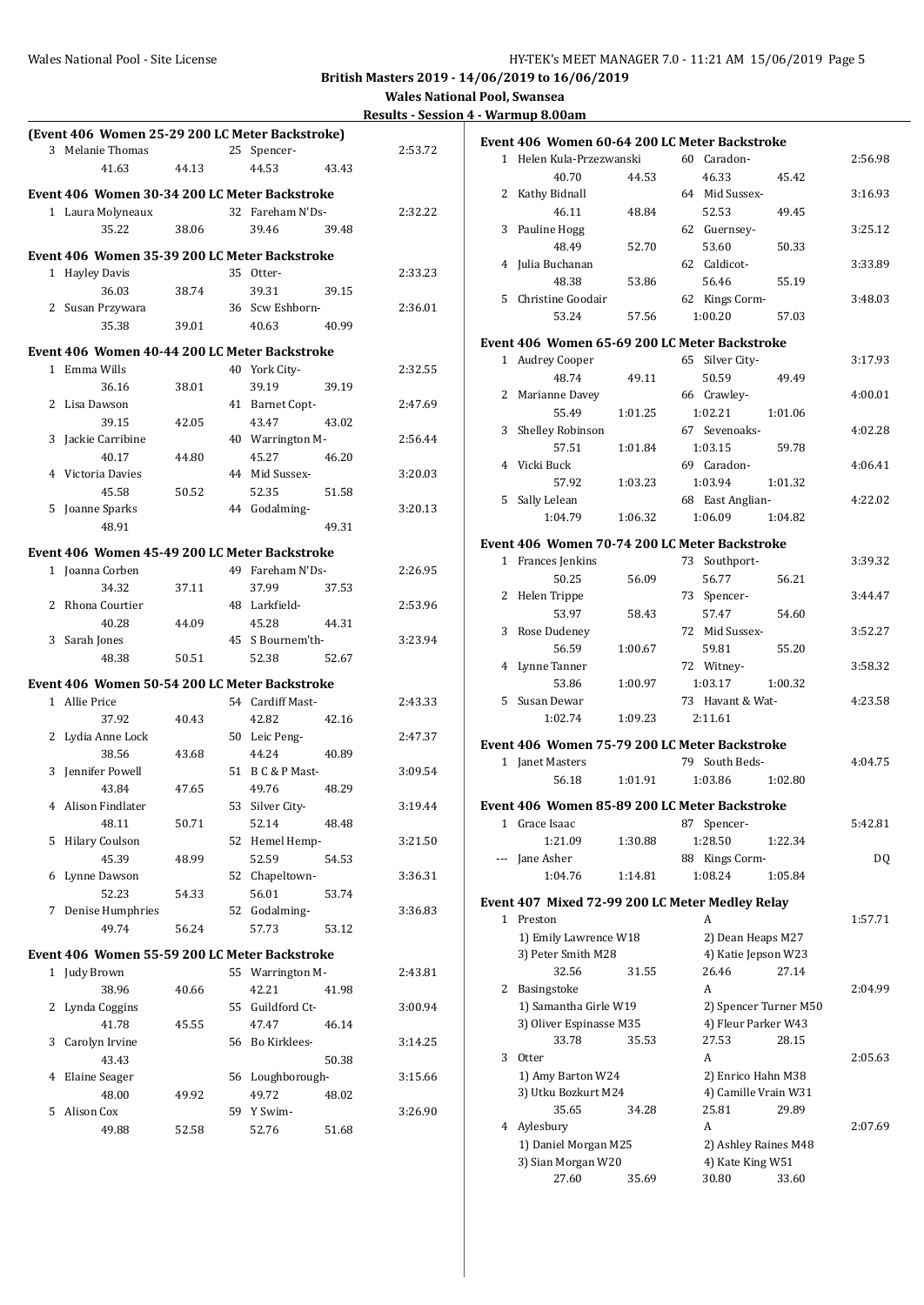#### Wales National Pool - Site License **HY-TEK's MEET MANAGER 7.0 - 11:21 AM 15/06/2019** Page 6

**British Masters 2019 - 14/06/2019 to 16/06/2019**

|    | (Event 407 Mixed 72-99 200 LC Meter Medley Relay) |       |                          |                             |         |
|----|---------------------------------------------------|-------|--------------------------|-----------------------------|---------|
| 5. | Preston                                           |       | R                        | 2:08.72                     |         |
|    | 1) Byron Hall M29                                 |       | 2) Rachel Ritchie W23    |                             |         |
|    | 3) Ethan Fielding M21                             |       | 4) Laura Joyce W23       |                             |         |
|    | 31.07                                             | 34.70 | 32.09                    | 30.86                       |         |
|    | 6 Kent Weald                                      |       | A                        |                             | 2:10.22 |
|    | 1) Mariusz Barcikowski M43                        |       | 2) Stewart Grant M35     |                             |         |
|    | 3) Callie-Ann Warrington W19                      |       | 4) Danielle Ryan W34     |                             |         |
|    | 33.42                                             | 32.27 | 31.25                    | 33.28                       |         |
|    |                                                   |       |                          |                             |         |
|    | Event 407 Mixed 120-159 200 LC Meter Medley Relay |       |                          |                             |         |
|    | 1 Otter                                           |       | A                        |                             | 1:59.80 |
|    | 1) Hayley Davis W35                               |       | 2) Oliver Samy M29       |                             |         |
|    | 3) David Adamson M32                              |       | 4) Gina Hobson W42       |                             |         |
|    | 33.58                                             | 32.12 | 25.74                    | 28.36                       |         |
|    | 2 Cardiff Mast                                    |       | A                        |                             | 2:00.67 |
|    | 1) David Booth M28                                |       | 2) Kiroless Saba M29     |                             |         |
|    | 3) Allie Price W54                                |       | 4) Jennifer Jones W29    |                             |         |
|    | 30.75                                             | 29.66 | 33.03                    | 27.23                       |         |
| 3  | Spencer                                           |       | A                        |                             | 2:17.45 |
|    | 1) Olegas Petrikas M31                            |       | 2) Olivier Geleoc M45    |                             |         |
|    | 3) Hoda Elridi W38                                |       | 4) Georgina Quayle W25   |                             |         |
|    | 31.71                                             | 38.60 | 37.50                    | 29.64                       |         |
|    | 4 Out To Swim                                     |       | A                        |                             | 2:28.74 |
|    | 1) Sarah Funderburk W37                           |       |                          | 2) Zuzana Manhartova W27    |         |
|    | 3) Jaime Irurzun M33                              |       |                          | 4) Aitor Rey-Echevarria M34 |         |
|    | 46.93                                             | 41.73 | 32.00                    | 28.08                       |         |
|    | Event 407 Mixed 160-199 200 LC Meter Medley Relay |       |                          |                             |         |
|    | 1 Fareham N'Ds                                    |       | A                        |                             | 2:00.42 |
|    | 1) Joanna Corben W49                              |       | 2) Martin Bennell M42    |                             |         |
|    | 3) Noemie Plumridge W33                           |       | 4) Johannes Berbers M44  |                             |         |
|    | 33.00                                             | 30.70 | 30.42                    | 26.30                       |         |
|    | 2 Wycombe Dist                                    |       | A                        |                             | 2:10.25 |
|    | 1) Caroline Jubb W41                              |       | 2) Gregory Du Tertre M30 |                             |         |
|    | 3) Charles Wilson M51                             |       | 4) Philippa Williams W57 |                             |         |
|    | 37.44                                             | 31.09 | 31.21                    | 30.51                       |         |
| 3  | Co Sheffield                                      |       | A                        |                             | 2:11.92 |
|    | 1) Ryan Borthwick M25                             |       | 2) Harriet Smith W25     |                             |         |
|    | 3) Jonathan Saunders M53                          |       | 4) Lindsey Gaywood W58   |                             |         |
|    | 30.90                                             | 40.44 | 30.82                    | 29.76                       |         |
|    | 4 Loughborough                                    |       | A                        |                             | 2:18.69 |
|    | 1) Ian Wilkes M52                                 |       | 2) Emily Aust W29        |                             |         |
|    | 3) Matthew Crackell M28                           |       | 4) Elaine Seager W56     |                             |         |
|    | 33.48                                             | 40.42 | 29.00                    | 35.79                       |         |
|    | Event 407 Mixed 200-239 200 LC Meter Medley Relay |       |                          |                             |         |
|    | 1 Guildford Ct                                    |       | A                        |                             | 2:05.84 |
|    | 1) Michelle Ware W46                              |       | 2) David Bryant M58      |                             |         |
|    | 3) Michael Hodgson M52                            |       | 4) Lynda Coggins W55     |                             |         |
|    | 33.06                                             | 33.76 | 26.66                    | 32.36                       |         |
|    | 2 Leic Peng                                       |       | A                        |                             | 2:09.58 |
|    | 1) Lydia Anne Lock W50                            |       | 2) Hayley Bird W51       |                             |         |
|    | 3) Stephen Atherley M53                           |       | 4) Richard Stock M52     |                             |         |
|    | 34.60                                             | 38.47 | 28.87                    | 27.64                       |         |
| 3  | Spencer                                           |       | A                        |                             | 2:17.90 |
|    | 1) Greg Kahn M49                                  |       | 2) Suzanne Maidment W53  |                             |         |
|    | 3) Abba Newbery W46                               |       | 4) Michael Barnett M56   |                             |         |
|    | 29.68                                             | 44.63 | 34.51                    | 29.08                       |         |
|    |                                                   |       |                          |                             |         |

|              | 4 - warinup o.vvam                                |       |                          |                       |         |  |
|--------------|---------------------------------------------------|-------|--------------------------|-----------------------|---------|--|
|              | 4 Silver City                                     |       | A                        |                       | 2:28.15 |  |
|              | 1) Audrey Cooper W65                              |       |                          | 2) Peter Long M56     |         |  |
|              | 3) Alison Findlater W53                           |       |                          | 4) Chris Ferguson M37 |         |  |
|              | 48.87                                             | 36.04 | 37.48                    | 25.76                 |         |  |
|              | 5 Aylesbury                                       |       | A                        |                       | 2:38.21 |  |
|              | 1) Michael Whitehead M62                          |       |                          | 2) Deryn Creasy W48   |         |  |
|              | 3) Stuart Reid M31                                |       | 4) Diana Groat W70       |                       |         |  |
|              | 35.96                                             | 44.39 | 34.37                    | 43.49                 |         |  |
|              | Event 407 Mixed 240-279 200 LC Meter Medley Relay |       |                          |                       |         |  |
| $\mathbf{1}$ | <b>Cardiff Mast</b>                               |       | A                        |                       | 2:29.27 |  |
|              | 1) Malcolm Wilson M66                             |       | 2) Michael Battersby M61 |                       |         |  |
|              | 3) Heidi Gore W57                                 |       | 4) Catherine Hartle W61  |                       |         |  |
|              | 38.24                                             | 40.61 | 35.10                    | 35.32                 |         |  |
|              | 2 Spencer                                         |       | A                        |                       | 2:32.25 |  |
|              | 1) Guy Emerson M56                                |       |                          | 2) Esther Iseppi W61  |         |  |
|              | 3) Frances Baker W59                              |       |                          | 4) Stephen Baker M65  |         |  |
|              | 34.42                                             | 42.82 | 40.55                    | 34.46                 |         |  |
|              | Event 407 Mixed 280-319 200 LC Meter Medley Relay |       |                          |                       |         |  |
| 1            | Spencer                                           |       | A                        |                       | 2:59.61 |  |
|              |                                                   |       |                          |                       |         |  |

|  | 1 Spencer                                    |       | А     |                         | 2:59.61 |  |
|--|----------------------------------------------|-------|-------|-------------------------|---------|--|
|  | 1) Godfrey Admans M65<br>3) Amanda Heath W62 |       |       | 2) Muriel Hitchcock W81 |         |  |
|  |                                              |       |       | 4) Peter Stephens M72   |         |  |
|  | 40.71                                        | 59.04 | 40.06 | 39.80                   |         |  |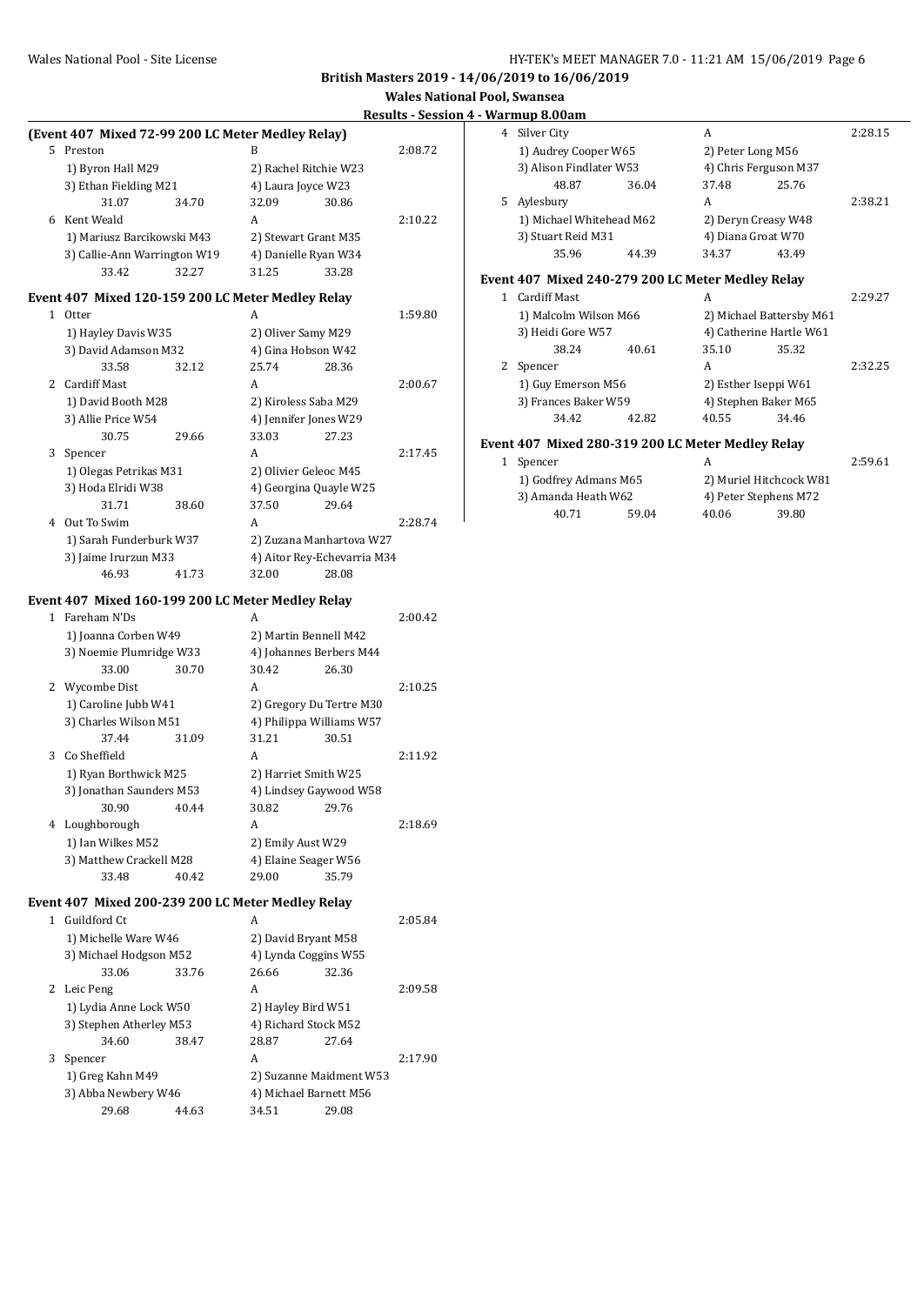**Results - Session 5 - Warmup 11.35am**

## **Event 501 Men 18-24 200 LC Meter Freestyle**

| Name                                       |       | Age Team            | <b>Seed Time</b> | <b>Finals Time</b> |  |
|--------------------------------------------|-------|---------------------|------------------|--------------------|--|
| 1 Liam Jefferies                           |       | 22 Swindon Dolp-    | 2:02.71          | 2:03.26            |  |
| 27.53<br>31.63                             | 32.42 | 31.68               |                  |                    |  |
| 2 Patrick Hill                             |       | 21 Preston-         | 2:04.20          | 2:06.42            |  |
| 29.30<br>32.00                             | 33.05 | 32.07               |                  |                    |  |
| 3 Ryan Kelly                               |       | 20 Chelmsford-      | 2:06.53          | 2:08.71            |  |
| 28.62<br>33.62                             | 33.76 | 32.71               |                  |                    |  |
| 4 Seb Leather                              |       | 24 Elmbridge-       | 2:05.30          | 2:11.20            |  |
| 28.93<br>32.20                             | 34.47 | 35.60               |                  |                    |  |
| 5 Rhys Davies                              |       | 18 PembrokeDist-    | 2:04.37          | 2:12.44            |  |
| 29.70<br>33.30                             | 34.96 | 34.48               |                  |                    |  |
|                                            |       |                     |                  |                    |  |
| Event 501 Men 25-29 200 LC Meter Freestyle |       |                     |                  |                    |  |
| 1 Miroslav Coicici                         |       | 28 Gcross Taper-    | 1:59.88          | 1:58.56            |  |
| 27.29<br>29.90                             | 30.28 | 31.09               |                  |                    |  |
| 2 William Jolly                            |       | 28 Newcastle-       | 2:00.05          | 2:00.67            |  |
| 28.52<br>30.61                             | 32.23 | 29.31               |                  |                    |  |
| 3 Christopher Knight                       |       | 28 Trafford Met-    | 2:00.70          | 2:01.83            |  |
| 27.45<br>30.62                             | 31.76 | 32.00               |                  |                    |  |
| 4 Kalon Veale                              |       | 28 Totnes-          | 1:57.70          | 2:03.38            |  |
| 27.56<br>30.62                             | 32.17 | 33.03               |                  |                    |  |
| 5 Ryan Borthwick                           |       | 25 Co Sheffield-    | 2:04.70          | 2:06.01            |  |
| 28.50<br>31.28                             | 33.67 | 32.56               |                  |                    |  |
| 6 Paul Gray                                |       | 29 Out To Swim-     | 2:06.80          | 2:10.22            |  |
| 28.75<br>32.30                             | 34.32 | 34.85               |                  |                    |  |
| 7 Adam Warner                              |       | 29 Barnet Copt-     | 2:10.10          | 2:11.40            |  |
| 30.25<br>33.31                             | 33.78 | 34.06               |                  |                    |  |
| 8 Jake Plumley                             |       | 26 Swansea Masters- | 2:13.52          | 2:13.44            |  |
| 30.92<br>33.30                             | 35.05 | 34.17               |                  |                    |  |
| 9 Cameron Kelly                            |       | 26 Serpentine-      | 2:17.90          | 2:16.44            |  |
| 31.37<br>33.89                             | 34.82 | 36.36               |                  |                    |  |
| 10 Christopher May                         |       | 27 Ealing-          | 2:27.44          | 2:26.59            |  |
| 32.51<br>37.72                             | 39.05 | 37.31               |                  |                    |  |
| Event 501 Men 30-34 200 LC Meter Freestyle |       |                     |                  |                    |  |
| 1 Robert Doran                             |       | 34 Guildford Ct-    | 2:05.28          | 2:02.93            |  |
| 28.09<br>30.71                             | 32.08 | 32.05               |                  |                    |  |
| 2 James Wardle                             |       | 34 Kenilworth M-    | 1:59.40          | 2:02.97            |  |
| 27.91<br>30.64                             | 31.70 | 32.72               |                  |                    |  |
| 3 Dan John                                 |       | 32 Totnes-          | 2:01.40          | 2:03.96            |  |
| 29.12<br>31.20                             | 32.08 | 31.56               |                  |                    |  |
| 4 Bradley Dotson                           |       | 32 Camden Swiss-    | 2:11.70          | 2:09.75            |  |
| 29.21<br>32.16                             | 34.02 | 34.36               |                  |                    |  |
|                                            |       | 31 Exeter City-     |                  | 2:26.41            |  |
| 5 Ian Lang<br>34.66<br>37.19               | 38.37 | 36.19               | 2:21.10          |                    |  |
|                                            |       |                     |                  |                    |  |
| Event 501 Men 35-39 200 LC Meter Freestyle |       |                     |                  |                    |  |
| 1 Craig Steenhoff                          |       | 37 Hailsham-        | 2:06.93          | 2:08.98            |  |
| 29.38<br>32.75                             | 34.26 | 32.59               |                  |                    |  |
| 2 Nicholas Hope                            |       | 35 Wigan-           | 2:11.60          | 2:14.97            |  |
| 30.68<br>33.75                             | 35.91 | 34.63               |                  |                    |  |
| 3 James Barwick                            |       | 37 East Leeds-      | 2:17.46          | 2:17.88            |  |
| 30.75<br>34.43                             | 36.44 | 36.26               |                  |                    |  |
| 4 James Grigg                              |       | 38 Rochford-        | 2:16.60          | 2:18.44            |  |
| 31.08<br>35.22                             | 36.69 | 35.45               |                  |                    |  |
| 5 Ned Gill                                 |       | 39 Swansea Masters- | 2:19.63          | 2:20.80            |  |
| 33.00<br>35.37                             | 36.50 | 35.93               |                  |                    |  |
| 6 Matthew Hockin                           |       | 35 Exeter City-     | 2:26.20          | 2:27.45            |  |
| 34.43<br>37.45                             | 38.82 | 36.75               |                  |                    |  |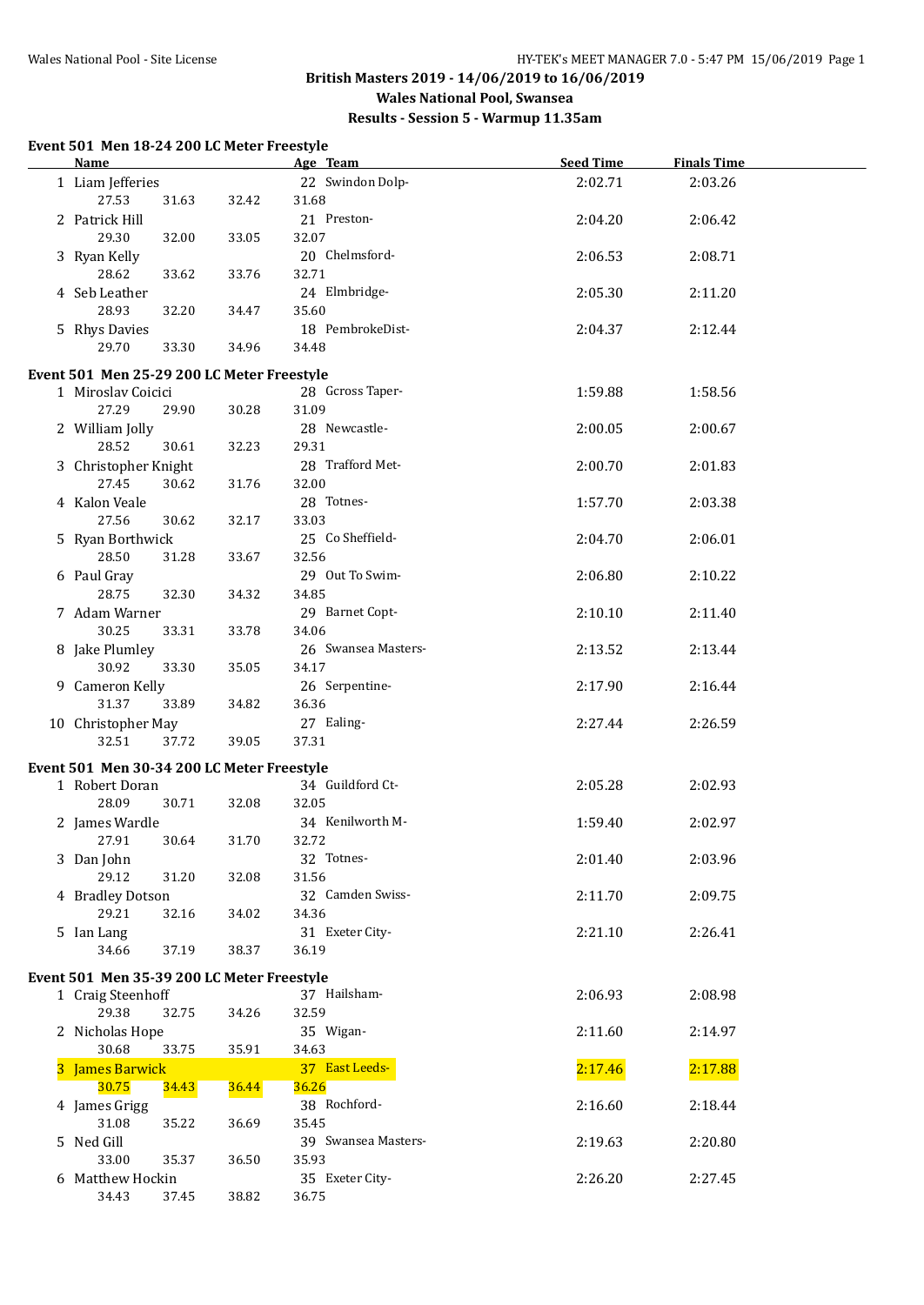## **British Masters 2019 - 14/06/2019 to 16/06/2019 Wales National Pool, Swansea Results - Session 5 - Warmup 11.35am**

|    | Event 501 Men 40-44 200 LC Meter Freestyle |       |       |                                  |         |         |
|----|--------------------------------------------|-------|-------|----------------------------------|---------|---------|
|    | 1 Johannes Berbers                         |       |       | 44 Fareham N'Ds-                 | 2:07.40 | 2:06.64 |
|    | 29.52                                      | 32.54 | 32.84 | 31.74                            |         |         |
|    | 2 Richard Hope                             |       |       | 43 Guildford Ct-                 | 2:09.10 | 2:11.52 |
|    | 31.29                                      | 33.39 | 33.91 | 32.93                            |         |         |
|    | 3 Nigel Gaskin                             |       |       | 42 G B Police-                   | 2:12.00 | 2:12.57 |
|    | 29.66                                      | 35.05 | 34.19 | 33.67                            |         |         |
|    | 4 Steven Hurley                            |       |       |                                  |         |         |
|    | 31.24                                      | 33.78 | 34.28 | 44 Exeter City-                  | 2:12.69 | 2:12.93 |
|    |                                            |       |       | 33.63                            |         |         |
|    | 5 Adam Acland                              |       |       | 43 Teddington-                   | 2:13.10 | 2:13.87 |
|    | 30.99                                      | 34.00 | 35.10 | 33.78                            |         |         |
|    | 6 Matt Leach                               |       |       | 43 Nottingham Leander SC-        | 2:11.93 | 2:16.02 |
|    | 29.94                                      | 34.48 | 35.87 | 35.73                            |         |         |
| 7. | <b>Chris Knee</b>                          |       |       |                                  | 2:06.10 | 2:31.09 |
|    | 25.40                                      | 40.78 | 41.72 | 43.19                            |         |         |
|    | Event 501 Men 45-49 200 LC Meter Freestyle |       |       |                                  |         |         |
|    | 1 Daniel Cotton                            |       |       | 45 Spencer-                      | 2:08.70 | 2:06.33 |
|    | 29.37                                      | 32.48 | 32.68 | 31.80                            |         |         |
|    | 2 Stuart Dyble                             |       |       | 48 Norfolk Vikg-                 | 2:13.10 | 2:14.51 |
|    | 30.86                                      | 34.24 | 34.98 | 34.43                            |         |         |
|    | 3 Mike Poole                               |       |       | 47 Thornaby-                     | 2:22.50 | 2:17.29 |
|    | 32.70                                      | 34.32 | 35.67 | 34.60                            |         |         |
|    |                                            |       |       |                                  |         |         |
|    | 4 Neville King                             |       |       | 48 Exeter City-                  | 2:26.50 | 2:26.43 |
|    | 33.20                                      | 36.79 | 38.34 | 38.10                            |         |         |
|    | 5 Ashley Raines                            |       |       | 48 Aylesbury-                    | 2:27.20 | 2:35.61 |
|    | 35.03                                      | 39.74 | 40.91 | 39.93                            |         |         |
|    | Event 501 Men 50-54 200 LC Meter Freestyle |       |       |                                  |         |         |
|    | 1 Peter Dixon                              |       |       | 51 Tower Hamlet-                 | 2:07.40 | 2:07.55 |
|    | 29.27                                      | 32.55 | 33.33 | 32.40                            |         |         |
|    | 2 Patrick Gore                             |       |       | 51 Cardiff Mast-                 | 2:15.00 | 2:12.71 |
|    | 31.71                                      | 34.15 | 34.28 | 32.57                            |         |         |
|    | 3 Sean McQuaid                             |       |       | 51 Barnet Copt-                  | 2:14.81 | 2:16.17 |
|    | 31.53                                      | 34.50 | 34.80 | 35.34                            |         |         |
|    | 4 Spencer Turner                           |       |       | 50 Basingstoke-                  | 2:08.64 | 2:16.20 |
|    | 30.80                                      | 34.36 | 35.09 | 35.95                            |         |         |
|    | 5 Robert Frize                             |       |       | 52 Aer Lingus Masters - Ireland- | 2:21.89 | 2:23.41 |
|    | 33.79                                      | 36.51 | 37.38 | 35.73                            |         |         |
|    | 6 Paul Hatton                              |       |       | 50 Caradon-                      | 2:21.98 | 2:24.11 |
|    | 33.33                                      | 35.84 | 36.81 | 38.13                            |         |         |
|    | 7 Richard Stock                            |       |       | 52 Leic Peng-                    | 2:17.60 | 2:26.33 |
|    |                                            | 37.61 |       |                                  |         |         |
|    | 32.16<br>8 Matthew Conrad-Jones            |       | 39.41 | 37.15<br>52 Wycombe Dist-        | 2:43.11 |         |
|    |                                            |       |       |                                  |         | 2:43.20 |
|    | 36.24                                      | 40.54 | 43.15 | 43.27                            |         |         |
|    | Event 501 Men 55-59 200 LC Meter Freestyle |       |       |                                  |         |         |
|    | 1 Mark Reynolds                            |       |       | 56 Barnet Copt-                  | 2:08.26 | 2:10.21 |
|    | 30.76                                      | 33.51 | 33.46 | 32.48                            |         |         |
|    | 2 Peter Long                               |       |       | 56 Silver City-                  | 2:21.31 | 2:24.95 |
|    | 33.55                                      | 37.69 | 37.41 | 36.30                            |         |         |
|    | 3 Mark Jones                               |       |       | 59 Warrington M-                 | 2:23.81 | 2:24.98 |
|    | 34.75                                      | 36.71 | 37.53 | 35.99                            |         |         |
|    | 4 Andrew Bennett                           |       |       | 55 Warrington M-                 | 2:21.20 | 2:25.06 |
|    | 33.80                                      | 37.60 | 37.93 | 35.73                            |         |         |
|    | 5 Adrian Morris                            |       |       | 57 Cardiff Mast-                 | 2:28.15 | 2:26.83 |
|    | 32.88                                      | 37.40 | 38.98 | 37.57                            |         |         |
|    | 6 Boyd Freeman                             |       |       | 57 Aer Lingus Masters - Ireland- | 2:30.00 | 2:26.85 |
|    | 35.01                                      | 38.28 | 39.30 | 34.26                            |         |         |
|    |                                            |       |       |                                  |         |         |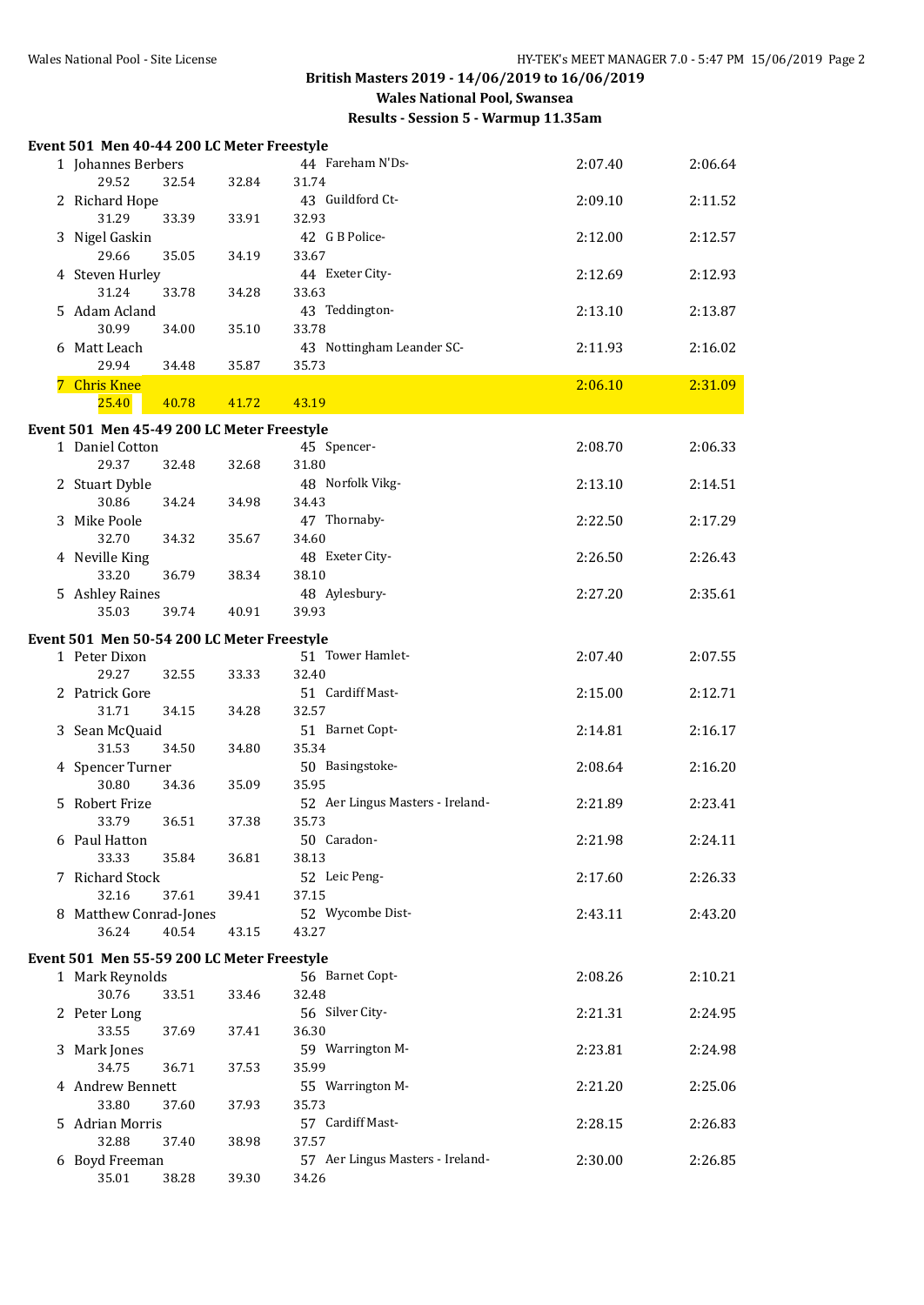| (Event 501 Men 55-59 200 LC Meter Freestyle) |         |                                |         |         |
|----------------------------------------------|---------|--------------------------------|---------|---------|
| 7 Colin Robbins                              |         | 55 Nottingham Leander SC-      | 2:18.62 | 2:27.15 |
| 32.59<br>38.33                               | 39.93   | 36.30                          |         |         |
| 8 Mark Strakosch                             |         | 58 Hemel Hemp-                 | 2:29.28 | 2:33.45 |
| 35.05<br>38.58                               | 41.06   | 38.76                          |         |         |
| 9 Adam Lelean                                |         | 57 East Anglian-               | 2:34.29 | 2:40.07 |
| 36.85<br>40.37                               | 42.03   | 40.82                          |         |         |
| 10 Antony Corben                             |         | 57 Fareham N'Ds-               | 2:44.49 | 2:40.52 |
| 38.12<br>42.71                               | 41.37   | 38.32                          |         |         |
| 11 Brian Armstrong                           |         | 57 Gloucester M-               | 2:37.40 | 2:40.89 |
| 37.32<br>40.76                               | 42.34   | 40.47                          |         |         |
| 12 Andrew Gristwood                          |         | 55 Cleethorpes-                | 2:31.54 | 2:42.32 |
| 36.98<br>41.86                               | 42.06   | 41.42                          |         |         |
| 13 Patrick Allen                             |         | 57 Guildford Ct-               | 2:42.27 | 2:51.61 |
| 38.46<br>44.06                               | 45.16   | 43.93                          |         |         |
| Event 501 Men 60-64 200 LC Meter Freestyle   |         |                                |         |         |
| 1 Simon Veale                                |         | 63 Totnes-                     | 2:25.23 | 2:32.41 |
| 35.27<br>39.11                               | 39.70   | 38.33                          |         |         |
| 2 Ian Murray                                 |         | 62 Flitwick-                   | 2:37.80 | 2:37.17 |
| 37.05<br>40.17                               | 41.09   | 38.86                          |         |         |
| 3 Ian Powell                                 |         | 60 Welsh Ind-                  | 2:37.00 | 2:47.95 |
| 38.96<br>42.94                               | 44.76   | 41.29                          |         |         |
| 4 Chris Orchard                              |         | 60 Deepings-<br>45.24          | 2:52.80 | 2:52.27 |
| 39.55<br>43.00                               | 44.48   |                                |         |         |
| Event 501 Men 65-69 200 LC Meter Freestyle   |         |                                |         |         |
| 1 Eddie Riach                                |         | 66 Milngavie &B-               | 2:28.57 | 2:31.97 |
| 35.81<br>38.21                               | 39.84   | 38.11                          |         |         |
| 2 Alan Mcmullan                              |         | 66 Bangor (Ni) - Swim Ireland- | 2:49.36 | 2:49.23 |
| 36.91<br>42.28<br>3 Nicholas Minns           | 44.68   | 45.36<br>66 St Felix Sch-      | 2:50.91 | 2:50.49 |
| 40.11<br>43.07                               | 45.27   | 42.04                          |         |         |
| 4 Peter Rae                                  |         | 66 Otter-                      | 2:36.04 | 2:50.73 |
| 39.31<br>42.47                               | 44.79   | 44.16                          |         |         |
| 5 Ian Whyte                                  |         | 65 Co Sund'land-               | 3:01.36 | 2:52.20 |
| 39.76<br>44.64                               | 45.23   | 42.57                          |         |         |
| 6 Peter Rank                                 |         | 67 Co Cambridge-               | 3:24.29 | 3:22.01 |
| 44.32<br>50.87                               | 53.97   | 52.85                          |         |         |
| Event 501 Men 70-74 200 LC Meter Freestyle   |         |                                |         |         |
| 1 James Pearson                              |         | 71 Kent Weald-                 | 2:48.04 | 2:45.53 |
| 42.62<br>37.65                               | 43.68   | 41.58                          |         |         |
| 2 Peter Stephens                             |         | 72 Spencer-                    | 3:10.66 | 3:07.79 |
| 43.43<br>49.16                               | 50.66   | 44.54                          |         |         |
| 3 Paul Partington                            |         | 71 Wincanton-                  | 3:42.29 | 4:20.53 |
| 48.82<br>1:13.37                             | 1:18.47 | 59.87                          |         |         |
| Event 501 Men 75-79 200 LC Meter Freestyle   |         |                                |         |         |
| 1 Tony Cherrington                           |         | 77 Gloucester M-               | 3:03.30 | 3:07.69 |
| 42.10<br>48.89                               | 49.17   | 47.53                          |         |         |
| 2 Michael Read                               |         | 78 Brighton-                   | 3:08.77 | 3:10.84 |
| 45.23<br>48.45                               | 49.33   | 47.83                          |         |         |
| 3 Graham Ling                                |         | 75 Hythe-                      | 3:22.45 | 3:21.70 |
| 45.08<br>51.18                               | 54.10   | 51.34                          |         |         |
| Event 501 Men 80-84 200 LC Meter Freestyle   |         |                                |         |         |
| 1 Geoff Stokes                               |         | 80 Rushmoor Ryl-               | 3:03.57 | 3:07.04 |
| 48.69<br>44.17                               | 49.14   | 45.04                          |         |         |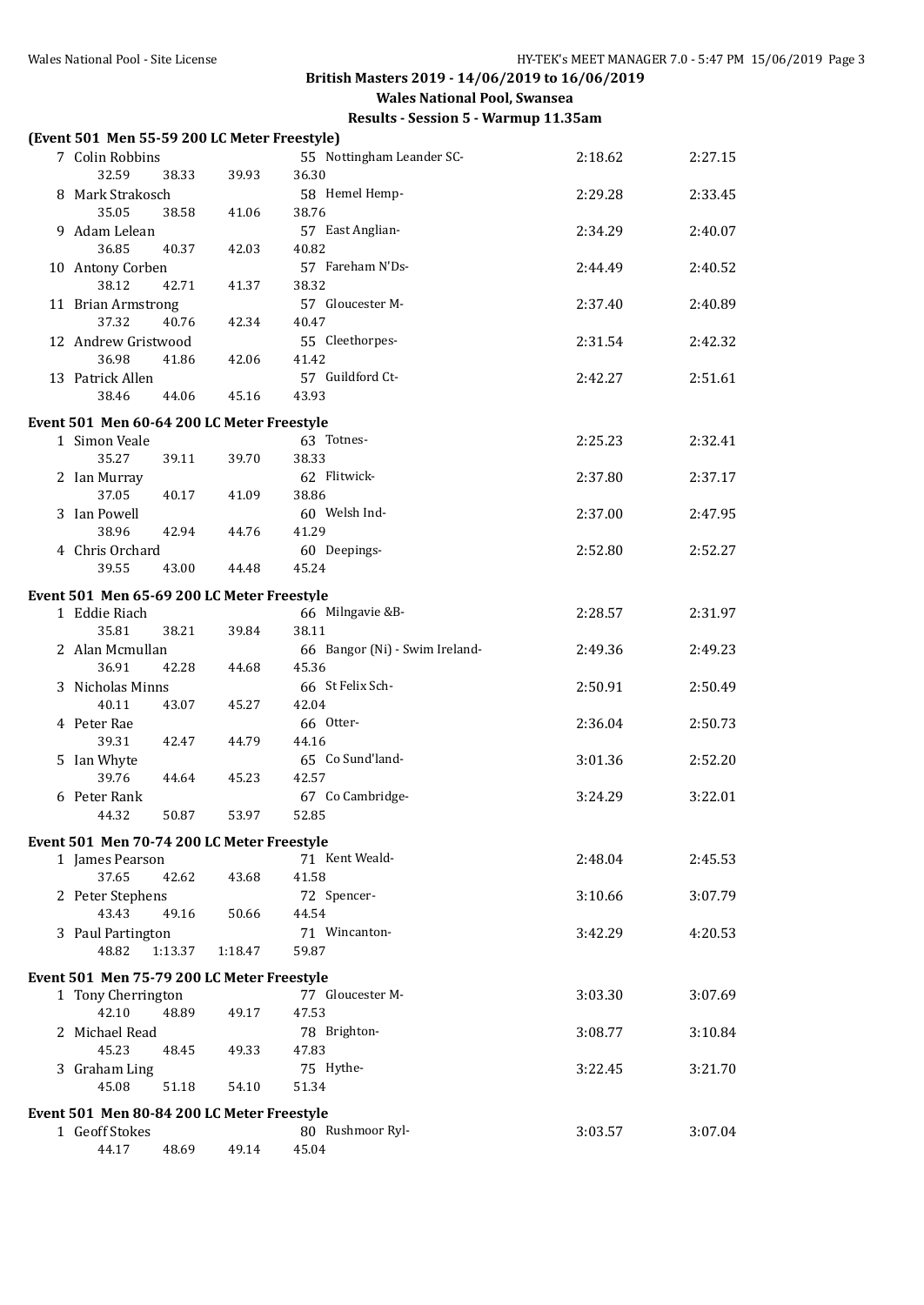**Wales National Pool, Swansea**

| (Event 501 Men 80-84 200 LC Meter Freestyle) |       |       |                           |         |         |
|----------------------------------------------|-------|-------|---------------------------|---------|---------|
| 2 Donald Leatherbarrow                       |       |       | 81 Gloucester M-          | 3:14.78 | 3:09.60 |
| 42.68                                        | 48.90 | 50.04 | 47.98                     |         |         |
| Event 502 Women 18-24 200 LC Meter Freestyle |       |       |                           |         |         |
| 1 Samantha Girle                             |       |       | 19 Basingstoke-           | 2:12.22 | 2:16.13 |
| 31.64                                        | 34.58 | 35.25 | 34.66                     |         |         |
| 2 Katie Maloney                              |       |       | 22 East Anglian-          | 2:22.14 | 2:20.76 |
| 32.42                                        | 36.01 | 36.57 | 35.76<br>24 Otter-        |         |         |
| 3 Amy Barton<br>31.92                        | 35.32 | 36.82 | 36.94                     | 2:22.77 | 2:21.00 |
| 4 Carla Thornewell                           |       |       | 22 Co Hereford-           | 2:16.37 | 2:22.07 |
| 30.69                                        | 35.42 | 38.41 | 37.55                     |         |         |
| 5 Jennifer Chaplin                           |       |       | 23 Guildford Ct-          | 2:25.75 | 2:24.40 |
| 33.78                                        | 36.70 | 37.05 | 36.87                     |         |         |
| 6 Helen St John-Mosse                        |       |       | 22 Portsmouth N-          | 2:18.90 | 2:26.41 |
| 33.10                                        | 37.19 | 37.86 | 38.26                     |         |         |
| 7 Nicola Lawrence                            |       |       | 21 Hackney-               | 2:22.75 | 2:28.39 |
| 33.30<br>8 Alexandra Dobell                  | 36.71 | 39.64 | 38.74<br>22 Co Coventry-  | 2:29.20 | 2:31.30 |
| 34.43                                        | 38.58 | 39.28 | 39.01                     |         |         |
| 9 Kayleigh Ward                              |       |       | 19 Chelmsford-            | 2:31.27 | 2:36.64 |
| 35.25                                        | 38.65 | 40.70 | 42.04                     |         |         |
| 10 Aoife Power                               |       |       | 18 Royston-               | 2:32.40 | 2:51.49 |
| 37.04                                        | 42.54 | 45.22 | 46.69                     |         |         |
| 11 Erin Medcalf                              |       |       | 20 Birm'ham Uni-          | 2:52.24 | 3:03.12 |
| 41.62                                        | 47.04 | 47.70 | 46.76                     |         |         |
| Event 502 Women 25-29 200 LC Meter Freestyle |       |       |                           |         |         |
| 1 Cathryn Thomson                            |       |       | 29 St Ives-               | 2:15.54 | 2:18.35 |
| 31.29                                        | 34.60 | 36.70 | 35.76                     |         |         |
| 2 Caroline Saxon<br>31.86                    | 36.52 | 37.22 | 28 Birmingham M-<br>37.31 | 2:21.90 | 2:22.91 |
| 3 Sophie Liddament                           |       |       | 27 Co Norwich-            | 2:27.48 | 2:30.05 |
| 34.95                                        | 37.86 | 38.90 | 38.34                     |         |         |
| 4 Zuzana Manhartova                          |       |       | 27 Out To Swim-           | 2:32.10 | 2:33.95 |
| 35.17                                        | 39.25 | 40.30 | 39.23                     |         |         |
| 5 Rebecca Ewers                              |       |       | 28 Co Coventry-           | 2:32.79 | 2:42.53 |
| 37.39                                        | 41.02 | 41.97 | 42.15                     |         |         |
| Event 502 Women 30-34 200 LC Meter Freestyle |       |       |                           |         |         |
| 1 Alice Lane                                 |       |       | 32 Birmingham M-          | 2:18.50 | 2:21.37 |
| 31.51                                        | 36.42 | 37.82 | 35.62                     |         |         |
| 2 Jessica Thorpe<br>33.20                    | 36.08 | 37.51 | 34 Hackney-<br>37.70      | 2:22.20 | 2:24.49 |
| 3 Danielle Ryan                              |       |       | 34 Kent Weald-            | 2:36.07 | 2:38.78 |
| 37.65                                        | 40.39 | 41.50 | 39.24                     |         |         |
| 4 Carrie Power                               |       |       | 31 British Army-          | 2:38.20 | 2:39.21 |
| 35.81                                        | 39.94 | 42.02 | 41.44                     |         |         |
| 5 Laura Kerrigan                             |       |       | 34 Spencer-               | 2:42.74 | 2:40.50 |
| 36.81                                        | 40.81 | 41.63 | 41.25                     |         |         |
| Event 502 Women 35-39 200 LC Meter Freestyle |       |       |                           |         |         |
| 1 Fiona Kinsella                             |       |       | 35 Trojan - Swim Ireland- | 2:15.15 | 2:15.52 |
| 31.31                                        | 34.23 | 35.43 | 34.55                     |         |         |
| 2 Rebecca Rimmington                         |       |       | 36 Trafford Met-          | 2:22.80 | 2:19.38 |
| 33.02<br>3 Catherine Markwell                | 35.80 | 36.37 | 34.19<br>38 East Anglian- | 2:23.94 | 2:23.33 |
| 32.88                                        | 36.55 | 37.37 | 36.53                     |         |         |
|                                              |       |       |                           |         |         |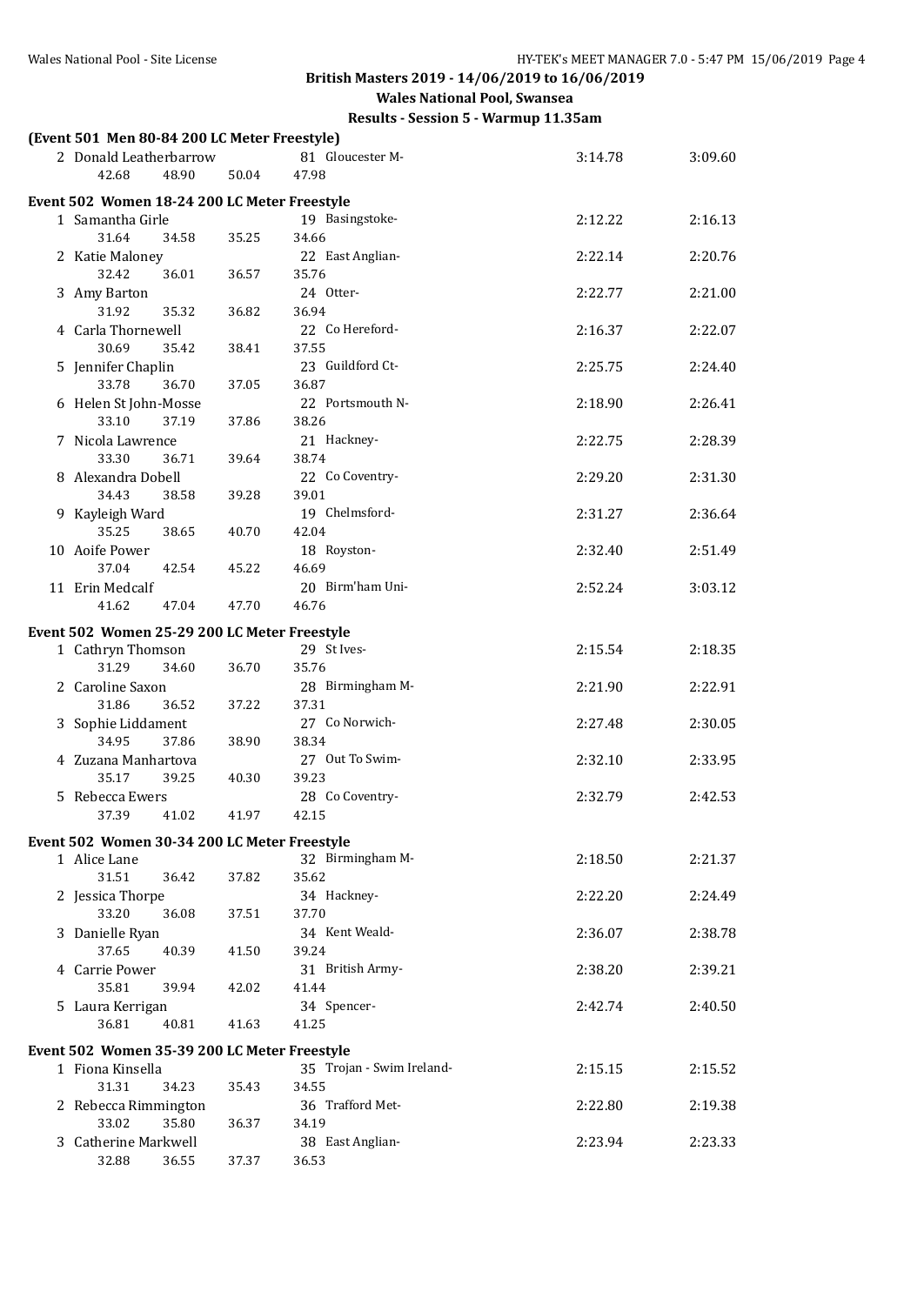| (Event 502 Women 35-39 200 LC Meter Freestyle) |         |                           |         |         |
|------------------------------------------------|---------|---------------------------|---------|---------|
| 4 Sarah Kerr                                   |         | 35 Trojan-                | 2:27.20 | 2:27.71 |
| 33.70<br>37.21                                 | 38.45   | 38.35                     |         |         |
| 5 Lucy Gruner                                  |         | 37 Fareham N'Ds-          | 2:34.18 | 2:30.32 |
| 34.49<br>37.57                                 | 39.62   | 38.64                     |         |         |
| 6 Emma Harvey                                  |         | 38 Cwmbran-               | 2:39.93 | 2:37.86 |
| 35.88<br>39.83<br>7 Jodie Cox                  | 41.88   | 40.27<br>38 Guildford Ct- | 2:32.28 | 2:38.21 |
| 35.47<br>40.24                                 | 41.72   | 40.78                     |         |         |
| 8 Anne Turner                                  |         | 38 B C & P Mast-          | 2:32.90 | 2:43.02 |
| 37.42<br>40.45                                 | 42.02   | 43.13                     |         |         |
| 9 Sasha Forster                                |         | 35 Bracknell-             | 2:44.40 | 3:02.75 |
| 40.73<br>45.24                                 | 47.83   | 48.95                     |         |         |
| Event 502 Women 40-44 200 LC Meter Freestyle   |         |                           |         |         |
| 1 Emma Wills                                   |         | 40 York City-             | 2:14.33 | 2:13.64 |
| 31.49<br>33.86                                 | 33.90   | 34.39                     |         |         |
| 2 Ceri Edwards                                 |         | 41 Portsmouth N-          | 2:18.12 | 2:18.26 |
| 31.59<br>34.87                                 | 36.65   | 35.15                     |         |         |
| 3 Fleur Parker<br>32.13<br>35.71               | 36.37   | 43 Basingstoke-<br>34.77  | 2:19.24 | 2:18.98 |
| 4 Rebecca Smith                                |         | 40 BradfordAvon-          | 2:20.34 | 2:19.00 |
| 31.41<br>34.90                                 | 36.53   | 36.16                     |         |         |
| 5 Lisa Dawson                                  |         | 41 Barnet Copt-           | 2:29.83 | 2:27.85 |
| 35.04<br>38.56                                 | 38.72   | 35.53                     |         |         |
| 6 Alison Browning                              |         | 41 Exeter City-           | 2:29.10 | 2:28.86 |
| 34.70<br>37.52                                 | 38.73   | 37.91                     |         |         |
| 7 Tracy Van Deventer                           |         | 44 Berkhamsted-           | 2:34.90 | 2:34.80 |
| 35.20<br>39.42<br>8 Joy Hopkins                | 40.90   | 39.28<br>44 S Bournem'th- | 2:42.19 | 2:39.98 |
| 36.05<br>39.82                                 | 43.29   | 40.82                     |         |         |
| 9 Joanne Sparks                                |         | 44 Godalming-             | 3:00.24 | 3:00.55 |
|                                                | 1:33.92 |                           |         |         |
| Event 502 Women 45-49 200 LC Meter Freestyle   |         |                           |         |         |
| 1 Nicola Latty                                 |         | 48 Holywell-              | 2:20.76 | 2:22.96 |
| 33.23<br>36.67                                 | 36.66   | 36.40                     |         |         |
| 2 Claire Thorn                                 |         | 48 G B Police-            | 2:23.66 | 2:24.07 |
| 33.03<br>36.58                                 | 37.49   | 36.97                     |         |         |
| 3 Susan Geill<br>35.40<br>38.45                | 38.82   | 48 Co Coventry-<br>39.34  | 2:31.59 | 2:32.01 |
| 4 Sophie Matthews                              |         | 45 Co Coventry-           | 2:32.23 | 2:33.81 |
| 35.08<br>39.02                                 | 40.18   | 39.53                     |         |         |
| 5 Melanie Sayed                                |         | 45 Co Liverpool-          | 2:35.04 | 2:34.36 |
| 34.94<br>38.70                                 | 39.78   | 40.94                     |         |         |
| 6 Karen Howells                                |         | 48 Cardiff Mast-          | 2:41.03 | 2:39.53 |
| 37.11<br>40.82                                 | 41.24   | 40.36                     |         |         |
| 7 Abba Newbery<br>37.70<br>41.40               | 43.88   | 46 Spencer-<br>40.12      | 2:41.73 | 2:43.10 |
|                                                |         |                           |         |         |
| Event 502 Women 50-54 200 LC Meter Freestyle   |         |                           |         |         |
| 1 Jane McMenemy<br>34.14<br>37.24              | 38.95   | 51 Otter-<br>39.20        | 2:28.09 | 2:29.53 |
| 2 Adele Parham                                 |         | 52 Wincanton-             | 2:42.81 | 2:38.12 |
| 36.43<br>40.07                                 | 41.45   | 40.17                     |         |         |
| 3 Claudia Goldschmidt                          |         | 52 Spencer-               | 2:36.36 | 2:41.89 |
| 37.39<br>40.82                                 | 42.88   | 40.80                     |         |         |
| 4 Jill Rocky                                   |         | 54 Mid Sussex-            | 2:44.15 | 2:44.74 |
| 38.67<br>41.55                                 | 43.54   | 40.98                     |         |         |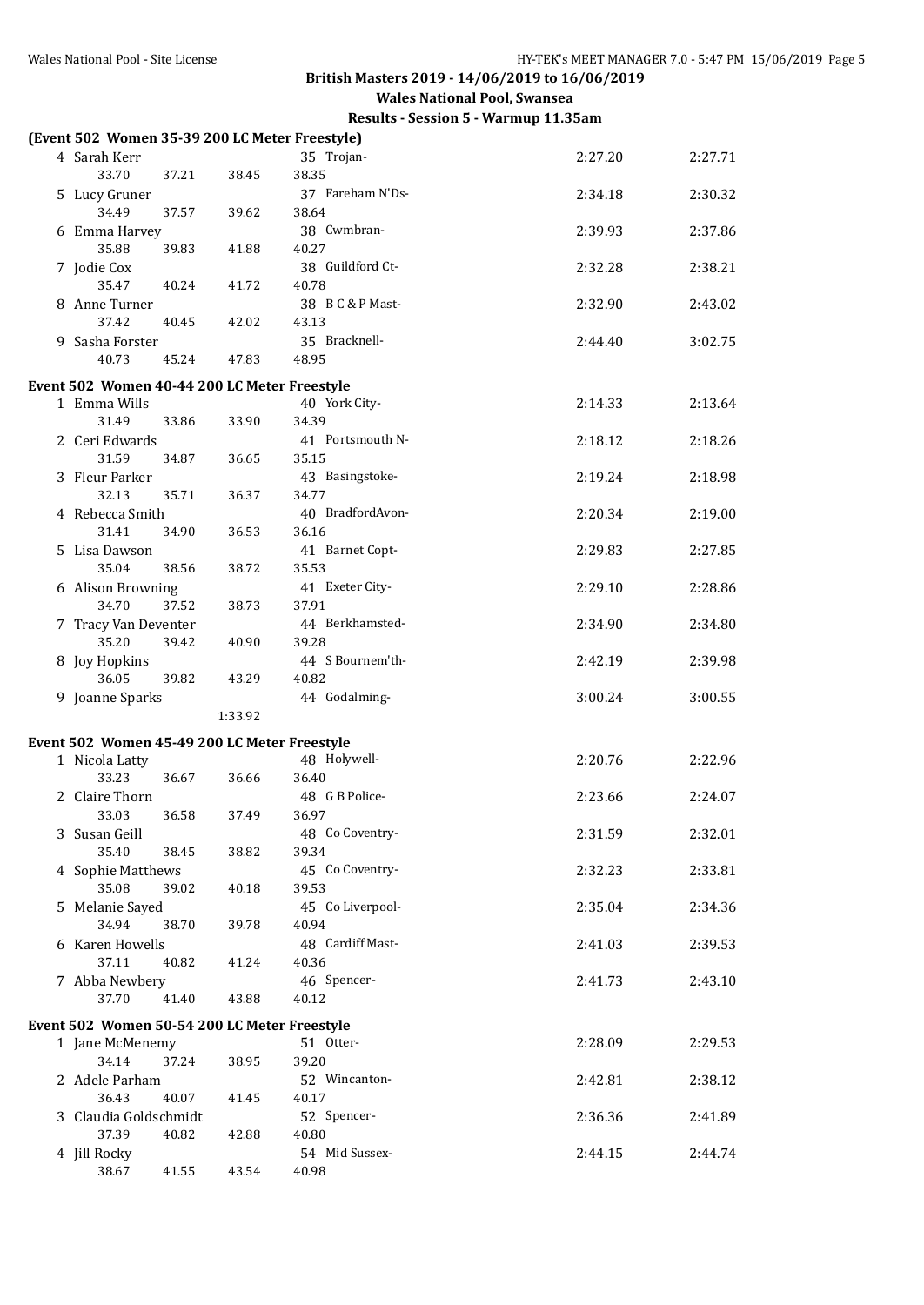| (Event 502 Women 50-54 200 LC Meter Freestyle) |       |       |                                  |         |         |
|------------------------------------------------|-------|-------|----------------------------------|---------|---------|
| 5 Suzanne Maidment                             |       |       | 53 Spencer-                      | 2:41.56 | 2:46.62 |
| 37.12                                          | 40.98 | 43.55 | 44.97                            |         |         |
| 6 Linden Jack                                  |       |       | 53 St Neot Swan-                 | 2:53.09 | 2:51.17 |
| 39.52                                          | 44.54 | 44.19 | 42.92                            |         |         |
| 7 Helen Andrews                                |       |       | 53 Fareham N'Ds-                 | 2:57.70 | 3:01.55 |
| 41.32                                          | 46.16 | 47.99 | 46.08                            |         |         |
| 8 Lynne Dawson                                 |       |       | 52 Chapeltown-                   | 2:53.85 | 3:05.58 |
| 41.94                                          | 46.39 | 49.75 | 47.50                            |         |         |
| Event 502 Women 55-59 200 LC Meter Freestyle   |       |       |                                  |         |         |
| 1 Cate Jackson                                 |       |       | 55 Barnet Copt-                  | 2:28.54 | 2:24.39 |
| 33.81                                          | 36.76 | 37.64 | 36.18                            |         |         |
| 2 Judy Brown                                   |       |       | 55 Warrington M-                 | 2:23.70 | 2:28.93 |
| 33.70                                          | 37.51 | 38.50 | 39.22                            |         |         |
| 3 Dymphna Morris                               |       |       | 58 Aer Lingus Masters - Ireland- | 2:39.80 | 2:34.37 |
| 35.68                                          | 39.02 | 40.02 | 39.65                            |         |         |
| 4 Nuala Muir-Cochrane                          |       |       | 55 Barnet Copt-                  | 2:33.47 | 2:34.72 |
| 35.66                                          | 38.97 | 40.48 | 39.61                            |         |         |
| 5 June Falconer                                |       |       | 55 Silver City-                  | 2:32.90 | 2:38.65 |
| 37.78                                          | 40.46 | 41.12 | 39.29                            |         |         |
| 6 Elaine Seager                                |       |       | 56 Loughborough-                 | 2:41.14 | 2:45.79 |
| 38.70                                          | 42.46 | 42.67 | 41.96                            |         |         |
| 7 Gillian Main                                 |       |       | 56 Silver City-                  | 3:11.92 | 3:06.73 |
| 42.74                                          | 46.81 | 48.82 | 48.36                            |         |         |
| 8 Caroline Madden                              |       |       | 59 Bracknell-                    | 3:15.80 | 3:09.81 |
| 44.19                                          | 47.64 | 49.32 | 48.66                            |         |         |
| 9 Cherie Crozier                               |       |       | 55 Frome-                        | 3:31.60 | 3:33.78 |
| 48.34                                          | 56.29 | 56.51 | 52.64                            |         |         |
| 10 Jacqueline Patel                            |       |       | 59 Kings Corm-                   | 3:23.53 | 3:34.12 |
| 48.46                                          | 55.05 | 57.05 | 53.56                            |         |         |
| Event 502 Women 60-64 200 LC Meter Freestyle   |       |       |                                  |         |         |
| 1 Helen Kula-Przezwanski                       |       |       | 60 Caradon-                      | 2:34.69 | 2:33.28 |
| 35.50                                          | 38.45 | 39.99 | 39.34                            |         |         |
| 2 Joan Edwards                                 |       |       | 61 Gates &whick-                 | 2:33.99 | 2:35.13 |
| 36.12                                          | 40.68 | 40.42 | 37.91                            |         |         |
| 3 Laura Quye                                   |       |       | 61 Hastings-                     | 2:42.96 | 2:40.04 |
| 37.81                                          | 41.10 | 41.39 | 39.74                            |         |         |
| 4 Catherine Hartle                             |       |       | 61 Cardiff Mast-                 | 2:56.41 | 2:55.86 |
| 40.69                                          | 45.30 | 45.69 | 44.18                            |         |         |
| 5 Julia Buchanan                               |       |       | 62 Caldicot-                     | 3:00.08 | 3:01.91 |
| 40.88                                          | 45.37 | 47.33 | 48.33                            |         |         |
| 6 Sharon McLellan                              |       |       | 61 Sudbury-                      | 3:08.90 | 3:06.83 |
| 43.75                                          | 47.47 | 48.07 | 47.54                            |         |         |
| 7 Pauline Hogg<br>43.25                        | 48.62 | 49.61 | 62 Guernsey-<br>48.77            | 3:05.10 | 3:10.25 |
| 8 Frances Wilson                               |       |       | 61 Croydon Amph-                 |         |         |
| 47.91                                          | 56.29 | 58.27 | 54.02                            | 3:35.14 | 3:36.49 |
|                                                |       |       |                                  |         |         |
| Event 502 Women 65-69 200 LC Meter Freestyle   |       |       |                                  |         |         |
| 1 Jayne Stephenson                             |       |       | 65 Gloucester M-                 | 2:46.87 | 2:44.37 |
| 37.19                                          | 40.65 | 44.02 | 42.51                            |         |         |
| 2 Anne Bourne                                  |       |       | 65 Camphill Ed-                  | 2:43.06 | 2:45.23 |
| 38.27                                          | 42.40 | 42.29 | 42.27                            |         |         |
| 3 Shelley Robinson                             |       |       | 67 Sevenoaks SC-                 | 3:32.20 | 3:36.65 |
| 48.14                                          | 54.46 | 56.50 | 57.55<br>69 Caradon-             |         |         |
| 4 Vicki Buck<br>51.43                          | 56.72 | 58.26 | 54.85                            | 3:33.95 | 3:41.26 |
|                                                |       |       |                                  |         |         |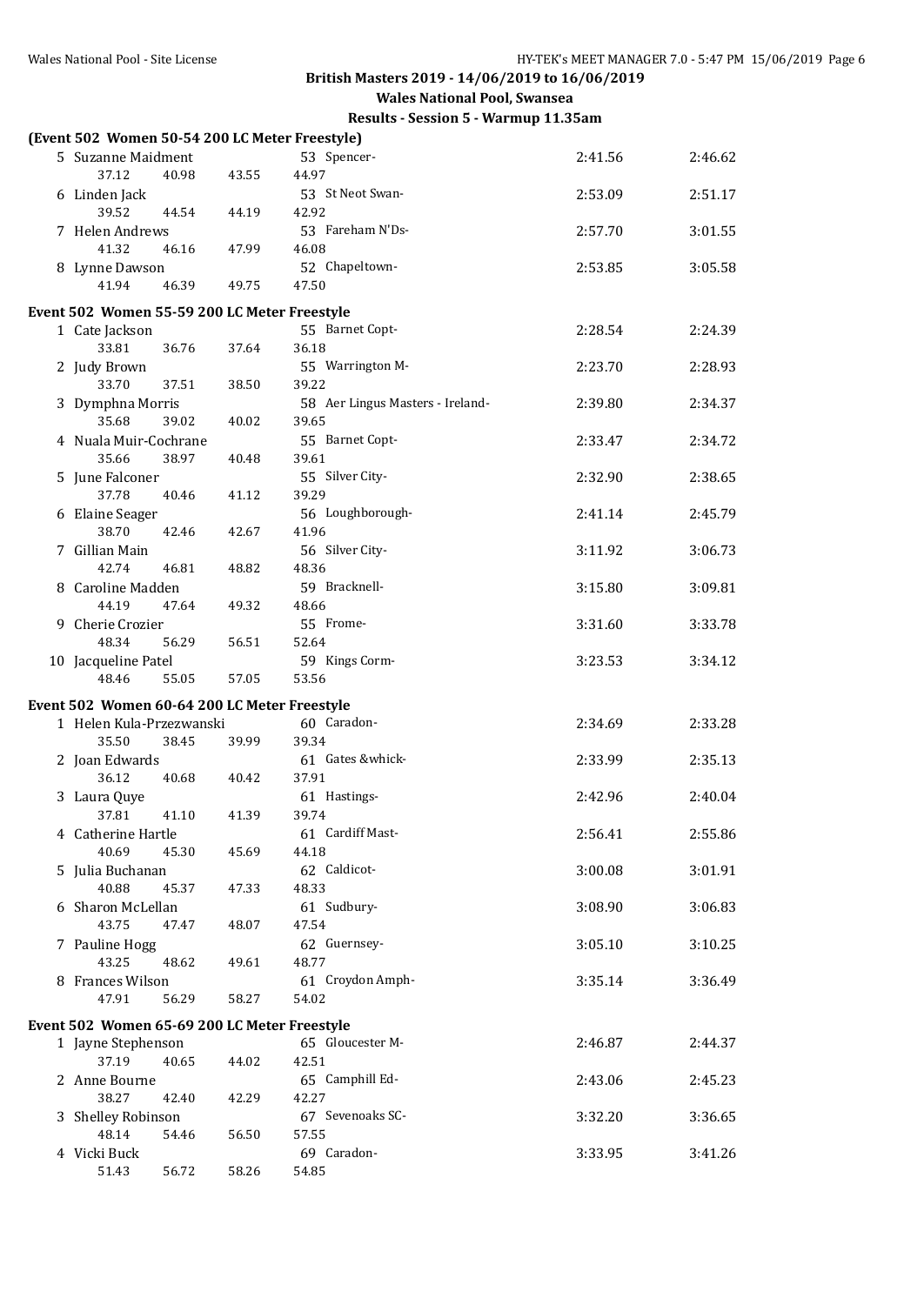| Event 502 Women 70-74 200 LC Meter Freestyle  |         |         |                  |         |         |
|-----------------------------------------------|---------|---------|------------------|---------|---------|
| 1 Rose Dudeney<br>47.52<br>51.11              | 52.30   | 50.75   | 72 Mid Sussex-   | 3:21.73 | 3:21.68 |
| 2 Margaret Rouse                              |         |         | 71 Littled Mast- | 3:14.80 | 3:29.99 |
| 47.37<br>51.98                                | 55.75   | 54.89   |                  |         |         |
| Event 502 Women 75-79 200 LC Meter Freestyle  |         |         |                  |         |         |
| 1 Elizabeth Savidge                           |         |         | 75 Kings Corm-   | 3:40.20 | 3:35.49 |
| 49.75<br>56.54                                | 58.57   | 50.63   |                  |         |         |
| 2 Elaine Bromwich<br>58.69<br>1:09.98         | 1:08.77 | 1:09.53 | 77 Birmingham M- | 3:54.00 | 4:26.97 |
| 3 Margaret Weare                              |         |         | 75 Caldicot-     | 4:33.07 | 4:34.77 |
| 1:01.28<br>1:10.13                            | 1:10.62 | 1:12.74 |                  |         |         |
| Event 503 Men 18-24 100 LC Meter Breaststroke |         |         |                  |         |         |
| 1 Jack Endersby                               |         |         | 19 Reading-      | 1:10.71 | 1:12.89 |
| 33.96<br>38.93                                |         |         |                  |         |         |
| 2 Kyle Job<br>35.58<br>38.79                  |         |         | 21 Penyrheol-    | 1:13.41 | 1:14.37 |
| 3 Charlie Madden                              |         |         | 22 Bracknell-    | 1:14.43 | 1:15.49 |
| 34.65<br>40.84                                |         |         | 20 Chelmsford-   |         |         |
| 4 Ryan Kelly<br>35.26<br>41.13                |         |         |                  | 1:15.63 | 1:16.39 |
| Event 503 Men 25-29 100 LC Meter Breaststroke |         |         |                  |         |         |
| 1 Oliver Samy                                 |         |         | 29 Otter-        | 1:10.05 | 1:10.95 |
| 33.38<br>37.57                                |         |         |                  |         |         |
| 2 Dean Heaps<br>33.59<br>37.53                |         |         | 27 Preston-      | 1:10.48 | 1:11.12 |
| 3 Christopher Unsworth                        |         |         | 28 Out To Swim-  | 1:14.99 | 1:12.33 |
| 33.79<br>38.54                                |         |         |                  |         |         |
| 4 Christopher Knight<br>33.88<br>39.58        |         |         | 28 Trafford Met- | 1:12.40 | 1:13.46 |
| 5 Matthew McLaughlin                          |         |         | 26 DunmowAtlant- | 1:12.25 | 1:13.62 |
| 34.37<br>39.25<br>6 Joshua Patel              |         |         | 26 Warwick Uni-  | 1:12.94 | 1:13.97 |
| 34.05<br>39.92                                |         |         |                  |         |         |
| 7 Calum Winton<br>35.98<br>45.57              |         |         | 27 Kent Weald-   | 1:19.28 | 1:21.55 |
| 8 Christopher May                             |         |         | 27 Ealing-       | 1:20.70 | 1:27.03 |
| 39.95<br>47.08                                |         |         |                  |         |         |
| Event 503 Men 30-34 100 LC Meter Breaststroke |         |         |                  |         |         |
| 1 Gregory Du Tertre<br>32.78                  |         |         | 30 Wycombe Dist- | 1:08.65 | 1:08.91 |
| 36.13<br>2 Richard Hill                       |         |         | 31 Bridgwater-   | 1:12.82 | 1:13.60 |
| 33.85<br>39.75                                |         |         |                  |         |         |
| 3 Matt Wan<br>32.56<br>41.58                  |         |         | 34 Out To Swim-  | 1:12.95 | 1:14.14 |
| 4 Matthew Lewis                               |         |         | 34 Exeter Uni A- | 1:14.94 | 1:15.15 |
| 34.32<br>40.83                                |         |         |                  |         |         |
| 5 Stefano Rigoni                              |         |         | 33 Out To Swim-  | 1:18.20 | 1:18.53 |
| 37.40<br>41.13<br>6 Christopher Street        |         |         | 30 Bristol Nor-  | 1:19.80 | 1:20.43 |
| 38.31<br>42.12                                |         |         |                  |         |         |
| 7 Steven Clark                                |         |         | 31 Exeter City-  | 1:22.90 | 1:21.07 |
| 37.98<br>43.09<br>8 Jonathan Doyle            |         |         | 34 Preston-      | 1:21.50 | 1:25.62 |
| 39.00<br>46.62                                |         |         |                  |         |         |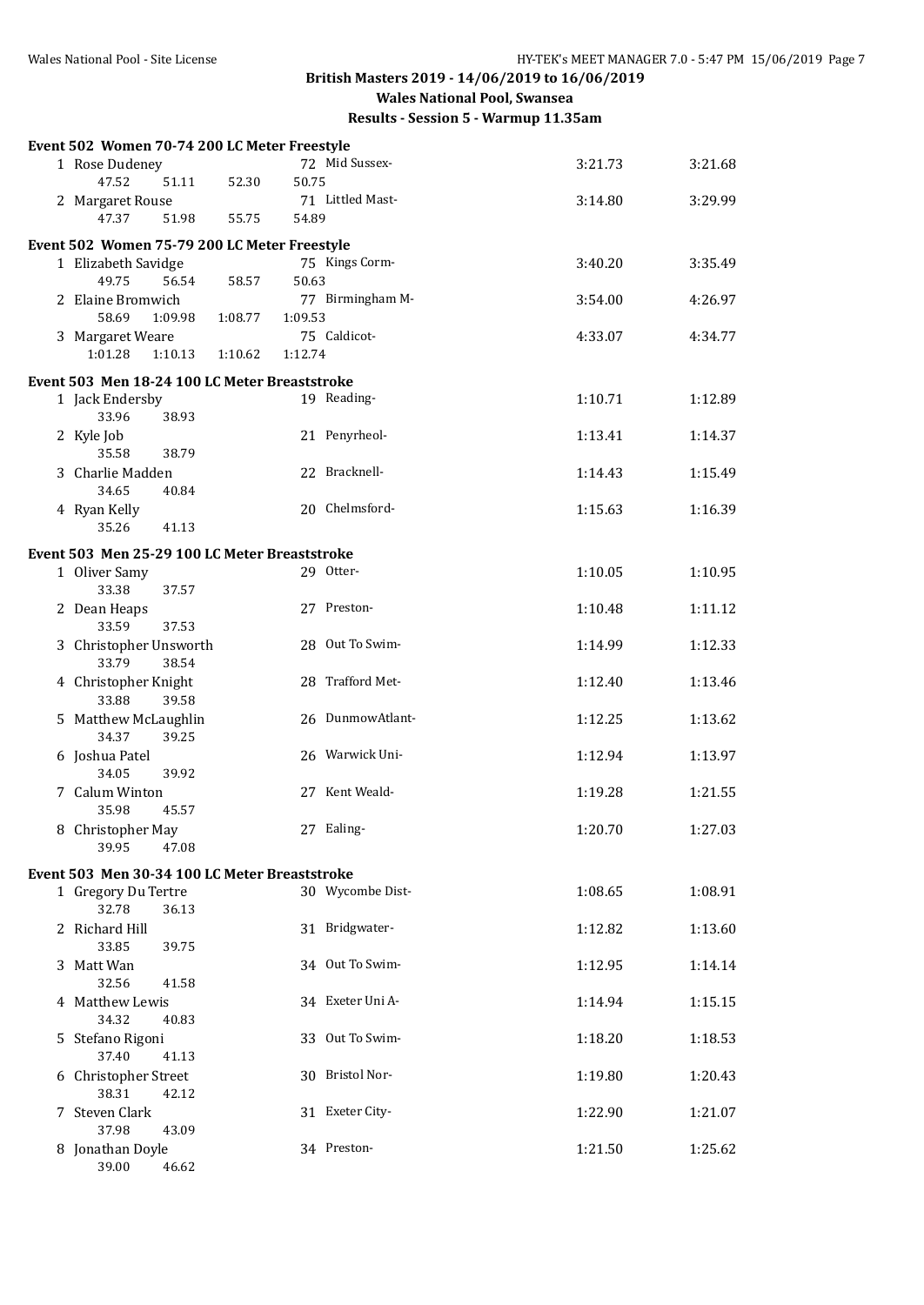**Wales National Pool, Swansea**

|                                | (Event 503 Men 30-34 100 LC Meter Breaststroke) |                           |         |           |
|--------------------------------|-------------------------------------------------|---------------------------|---------|-----------|
| 9 Stuart Reid<br>40.23         | 47.29                                           | 31 Aylesbury-             | 1:25.40 | 1:27.52   |
|                                | Event 503 Men 35-39 100 LC Meter Breaststroke   |                           |         |           |
| 1 Ross Turner<br>32.13         | 39.46                                           | 39 Rugby-                 | 1:11.61 | 1:11.59   |
| 2 Stewart Grant<br>34.43       | 39.38                                           | 35 Kent Weald-            | 1:14.48 | 1:13.81   |
| 3 Phillip Burchell<br>35.64    | 39.96                                           | 39 Holywell-              | 1:13.00 | 1:15.60   |
| 4 Scott Tancock<br>35.80       | 40.83                                           | 37 Cardiff Mast-          | 1:19.13 | 1:16.63   |
| 5 Enrico Hahn<br>35.41         | 41.99                                           | 38 Otter-                 | 1:15.05 | 1:17.40   |
|                                | Event 503 Men 40-44 100 LC Meter Breaststroke   |                           |         |           |
| 1 Ben Harkin<br>31.64          | 35.73                                           | 41 Warrington M-          | 1:06.81 | 1:07.37   |
| 2 Mariusz Barcikowski<br>36.08 | 40.52                                           | 43 Kent Weald-            | 1:16.93 | 1:16.60   |
| 3 David Bower<br>35.48         | 41.65                                           | 41 BelperMarlin-          | 1:15.60 | 1:17.13   |
| 4 Jamie Page<br>37.53          | 42.64                                           | 42 Exe Masters-           | 1:20.76 | 1:20.17   |
| 5 Rhodri McFadyen<br>37.55     | 43.25                                           | 40 Welsh Ind-             | 1:22.02 | 1:20.80   |
|                                | Event 503 Men 45-49 100 LC Meter Breaststroke   |                           |         |           |
| 1 Daryl Mason<br>32.45         | 38.68                                           | 49 Potters Bar-           | 1:10.61 | 1:11.13   |
| 2 Geoff Boddie<br>35.37        | 39.34                                           | 46 G B Police-            | 1:13.89 | 1:14.71   |
| 3 Nigel Masters<br>35.17       | 41.04                                           | 48 Swindon Dolp-          | 1:13.52 | 1:16.21   |
| 4 Graham Bailes<br>35.18       | 42.84                                           | 48 Brentwood-             | 1:18.95 | 1:18.02   |
| 5 Dean Anscombe<br>37.15       | 40.90                                           | 47 Nottingham Leander SC- | 1:16.40 | 1:18.05   |
| 6 Steven Williams<br>37.99     | 43.69                                           | 49 Team Bath AS-          | 1:21.45 | 1:21.68   |
| 7 Neil Mitchell<br>37.64       | 44.30                                           | 49 Basingstoke-           | 1:23.21 | 1:21.94   |
| 8 Nick White<br>39.15          | 43.32                                           | 48 Loughborough-          | 1:21.66 | 1:22.47   |
| 9 Keith Dunnett<br>39.33       | 45.18                                           | 49 Silver City-           | 1:20.79 | 1:24.51   |
| 10 Neville King<br>40.00       | 45.20                                           | 48 Exeter City-           | 1:23.00 | 1:25.20   |
| 11 Luca Milana<br>40.27        | 45.48                                           | 47 Spencer-               | 1:23.80 | 1:25.75   |
| 12 Ashley Raines<br>39.72      | 46.82                                           | 48 Aylesbury-             | 1:21.30 | 1:26.54   |
| --- Robert Robson<br>32.89     | 37.08                                           | 46 Kenilworth M-          | 1:09.92 | <b>DQ</b> |
|                                | Event 503 Men 50-54 100 LC Meter Breaststroke   |                           |         |           |
| 1 Michael Hodgson<br>32.72     | 38.03                                           | 52 Guildford Ct-          | 1:07.85 | 1:10.75   |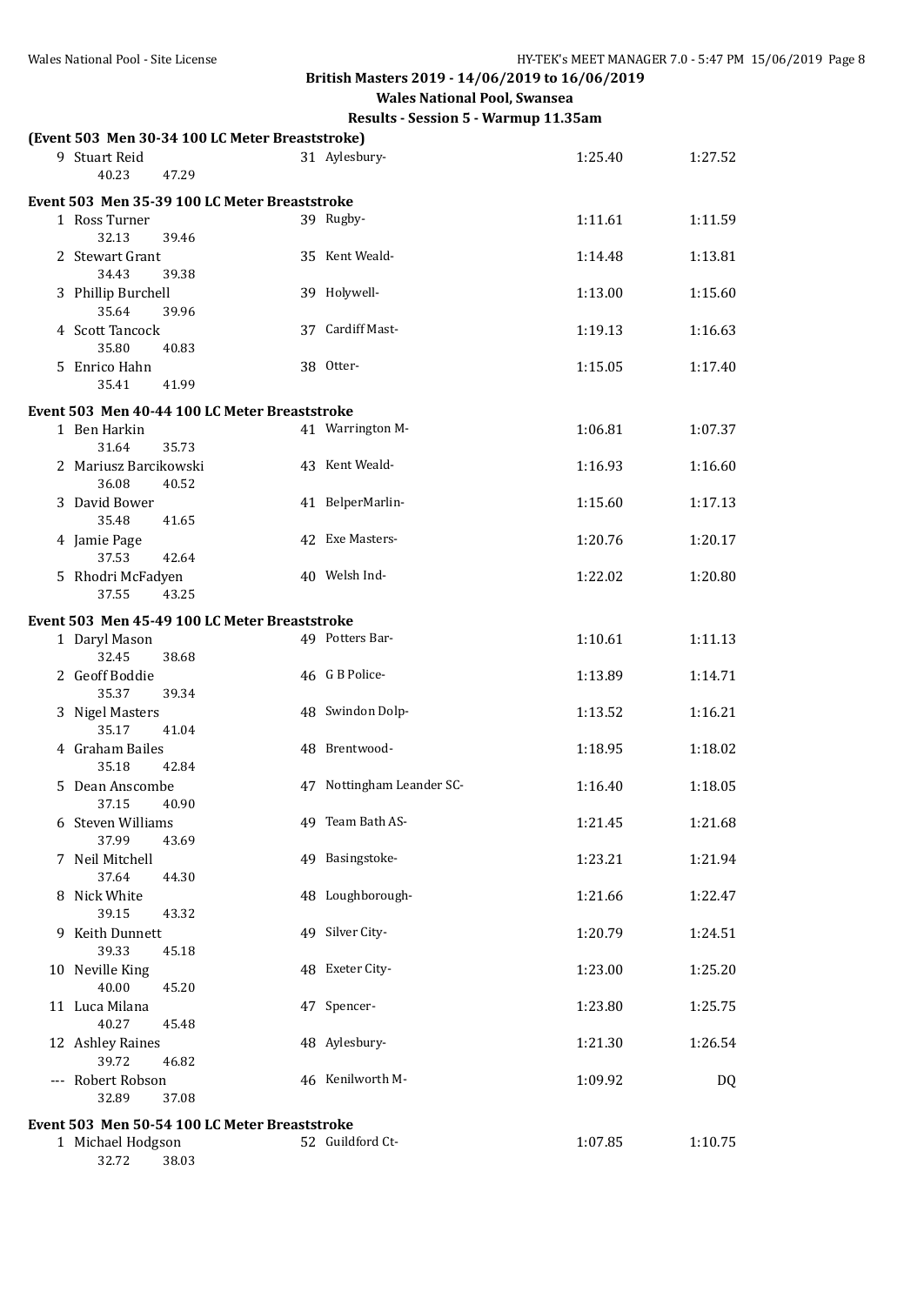| (Event 503 Men 50-54 100 LC Meter Breaststroke)                                   |                                |         |         |
|-----------------------------------------------------------------------------------|--------------------------------|---------|---------|
| 2 Marcel Scholten<br>34.96<br>41.13                                               | 53 Modernian-                  | 1:16.70 | 1:16.09 |
| 3 Anthony Wylie<br>42.20<br>37.38                                                 | 52 Co Liverpool-               | 1:17.00 | 1:19.58 |
| 4 Philip Bradley<br>36.94<br>44.35                                                | 51 Kent Weald-                 | 1:21.24 | 1:21.29 |
| 5 Philip Croxall<br>39.52<br>44.89                                                | 50 Colne-                      | 1:22.73 | 1:24.41 |
| 6 Michael Wilks<br>40.22<br>46.24                                                 | 50 Kenilworth M-               | 1:24.40 | 1:26.46 |
| 7 Kevin McKenna<br>41.49<br>47.78                                                 | 53 Hemel Hemp-                 | 1:24.30 | 1:29.27 |
|                                                                                   |                                |         |         |
| Event 503 Men 55-59 100 LC Meter Breaststroke                                     | 58 Guildford Ct-               |         |         |
| 1 David Bryant<br>36.92<br>40.33                                                  |                                | 1:14.95 | 1:17.25 |
| 2 Mark Jones<br>38.04<br>42.07                                                    | 56 Warrender Ba-               | 1:19.68 | 1:20.11 |
| 3 Ian Yates<br>40.33<br>45.99                                                     | 57 Bridgend SC-                | 1:25.82 | 1:26.32 |
| 4 Mark Partridge<br>40.56<br>48.10                                                | 56 Stroud Mast-                | 1:24.47 | 1:28.66 |
| 5 Martyn Fresher<br>39.90<br>48.79                                                | 57 Team Anglia-                | 1:23.75 | 1:28.69 |
| 6 Graham Wardell<br>41.16<br>47.70                                                | 56 Co Cardiff-                 | 1:33.09 | 1:28.86 |
| 7 Russell Simpson<br>42.74<br>53.79                                               | 57 Amersham-                   | 1:35.04 | 1:36.53 |
| 8 Shaun Cairns<br>44.62<br>52.90                                                  | 55 Chippenham-                 | 1:37.33 | 1:37.52 |
| Event 503 Men 60-64 100 LC Meter Breaststroke                                     |                                |         |         |
| 1 Walter Syrett<br>38.30<br>44.52                                                 | 60 Heads Valley-               | 1:21.62 | 1:22.82 |
| 2 David Pirrie<br>38.71<br>45.60                                                  | 62 Hemel Hemp-                 | 1:23.89 | 1:24.31 |
| 3 David Burchell<br>41.92<br>49.44                                                | 64 Mold-                       | 1:28.40 | 1:31.36 |
| 4 Chris Orchard<br>44.96                                                          | 60 Deepings-                   | 1:41.54 | 1:38.02 |
| 53.06<br>5 Arend Dikkers                                                          | 62 Barnes SC-                  | 1:38.25 | 1:41.95 |
| 46.34<br>55.61                                                                    |                                |         |         |
| Event 503 Men 65-69 100 LC Meter Breaststroke                                     |                                |         |         |
| 1 John Anderson<br>42.02<br>46.50                                                 | 66 Wincanton-                  | 1:28.33 | 1:28.52 |
| 2 Alan Mcmullan<br>50.54<br>57.90                                                 | 66 Bangor (Ni) - Swim Ireland- | 1:38.97 | 1:48.44 |
| Event 503 Men 70-74 100 LC Meter Breaststroke                                     |                                |         |         |
| 1 J Macpherson-Stewart<br>45.52<br>52.11                                          | 70 Free Style-                 | 1:39.35 | 1:37.63 |
|                                                                                   |                                |         |         |
| Event 503 Men 75-79 100 LC Meter Breaststroke<br>1 Keith Ingram<br>49.63<br>57.27 | 79 Birmingham M-               | 1:43.48 | 1:46.90 |
| 2 Dudley Lloyd-Evans<br>56.73 1:02.11                                             | 77 Poole-                      | 1:52.34 | 1:58.84 |
|                                                                                   |                                |         |         |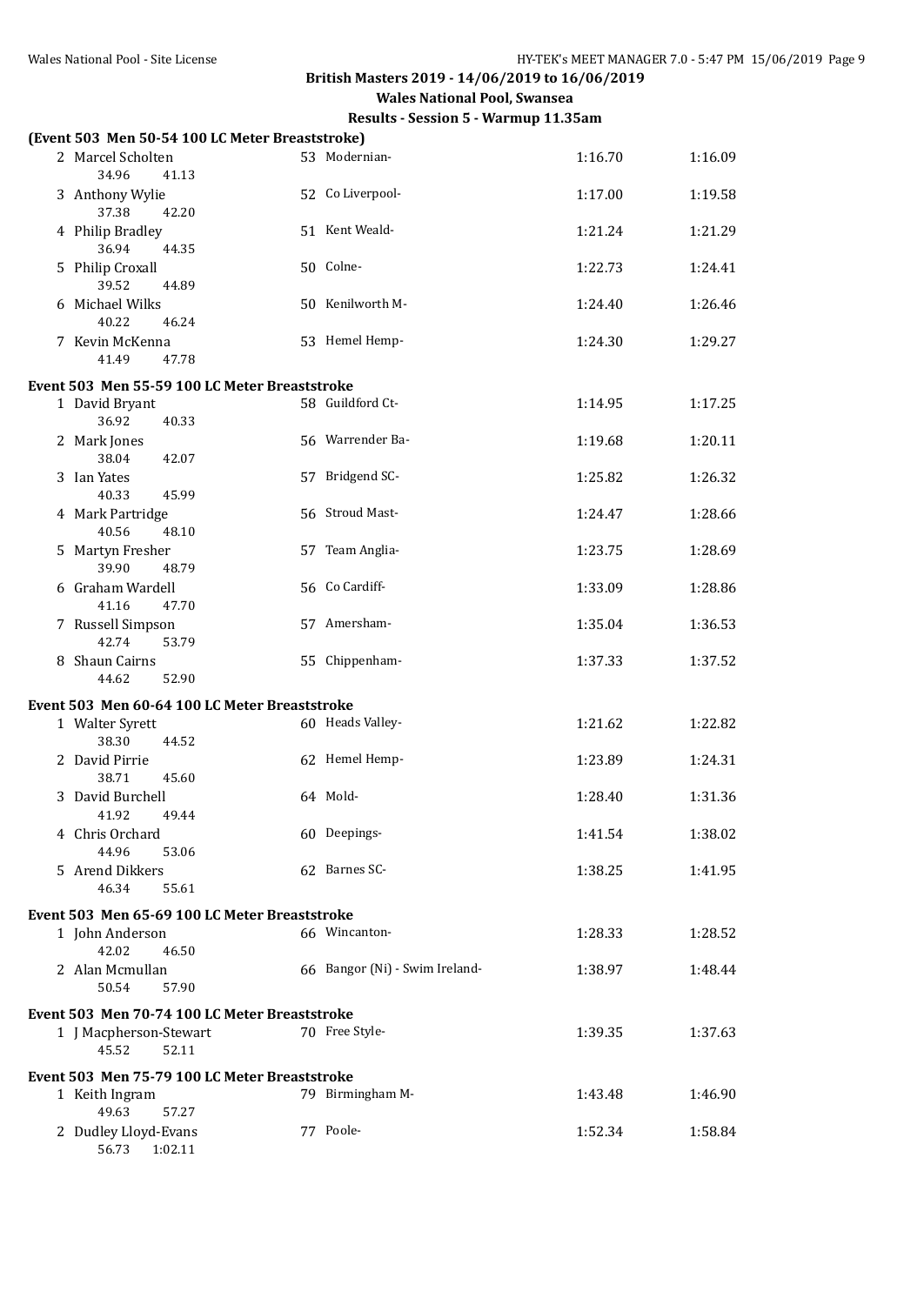**Wales National Pool, Swansea**

| (Event 503 Men 75-79 100 LC Meter Breaststroke) |                                  |         |         |
|-------------------------------------------------|----------------------------------|---------|---------|
| 3 Anthony Hayward<br>1:08.56<br>1:23.90         | 78 Spencer-                      | 2:15.54 | 2:32.46 |
| Event 504 Women 18-24 100 LC Meter Breaststroke |                                  |         |         |
| 1 Rachel Ritchie<br>35.29<br>40.12              | 23 Preston-                      | 1:14.40 | 1:15.41 |
| 2 Lucy Park<br>37.14<br>42.90                   | 23 Watford SC-                   | 1:19.89 | 1:20.04 |
| 3 Rebecca Beal<br>38.48<br>42.36                | 24 South Dorset-                 | 1:21.70 | 1:20.84 |
| 4 Emily Gordon<br>38.15<br>44.69                | 23 Solihull-                     | 1:16.02 | 1:22.84 |
| 5 Hannah Osborne<br>40.67<br>46.20              | 21 Winchester-                   | 1:25.27 | 1:26.87 |
| 6 Rose Stride<br>41.90<br>46.23                 | 19 Crawley-                      | 1:28.16 | 1:28.13 |
| 7 Kayleigh Ward<br>45.39<br>52.37               | 19 Chelmsford-                   | 1:31.40 | 1:37.76 |
| Event 504 Women 25-29 100 LC Meter Breaststroke |                                  |         |         |
| 1 Becky Wilkinson<br>36.16<br>47.31             | 26 Spencer-                      | 1:20.50 | 1:23.47 |
| 2 E Budzynski-Seymour<br>39.69<br>47.14         | 25 Basingstoke-                  | 1:32.45 | 1:26.83 |
| 3 Emily Aust<br>40.82<br>46.79                  | 29 Loughborough-                 | 1:28.50 | 1:27.61 |
| 4 Zuzana Manhartova<br>41.82<br>47.94           | 27 Out To Swim-                  | 1:29.77 | 1:29.76 |
| 5 Holly McGee<br>42.56<br>48.86                 | 26 Cardiff Mast-                 | 1:35.13 | 1:31.42 |
| Event 504 Women 30-34 100 LC Meter Breaststroke |                                  |         |         |
| 1 Justine Clark<br>36.32<br>42.39               | 31 Birmingham M-                 | 1:20.00 | 1:18.71 |
| 2 Camille Vrain<br>39.71<br>44.34               | 31 Otter-                        | 1:25.20 | 1:24.05 |
| 3 Sophie Mountain<br>39.83<br>47.04             | 32 Carm Masters-                 | 1:30.56 | 1:26.87 |
| 4 Sian Dallimore<br>41.98<br>46.55              | 33 Carm Masters-                 | 1:28.30 | 1:28.53 |
| 5 Joanne Blount<br>42.99<br>48.05               | 34 Swindon Dolp-                 | 1:30.49 | 1:31.04 |
| Event 504 Women 35-39 100 LC Meter Breaststroke |                                  |         |         |
| 1 Georgina Heyn<br>34.73<br>38.94               | 35 Teddington-                   | 1:11.76 | 1:13.67 |
| 2 Kathleen Craig<br>40.65<br>47.22              | 36 Sudbury-                      | 1:29.80 | 1:27.87 |
| 3 Anne Turner<br>45.00<br>51.20                 | 38 B C & P Mast-                 | 1:34.02 | 1:36.20 |
| 4 Lisa Mills<br>48.63<br>55.41                  | 39 Mid Sussex-                   | 1:39.20 | 1:44.04 |
| 5 Katherine Hodkinson<br>49.30<br>54.87         | 35 Newbury-                      | 1:42.01 | 1:44.17 |
| Event 504 Women 40-44 100 LC Meter Breaststroke |                                  |         |         |
| 1 Charlotte Reid<br>36.17<br>43.87              | 40 Aer Lingus Masters - Ireland- | 1:23.00 | 1:20.04 |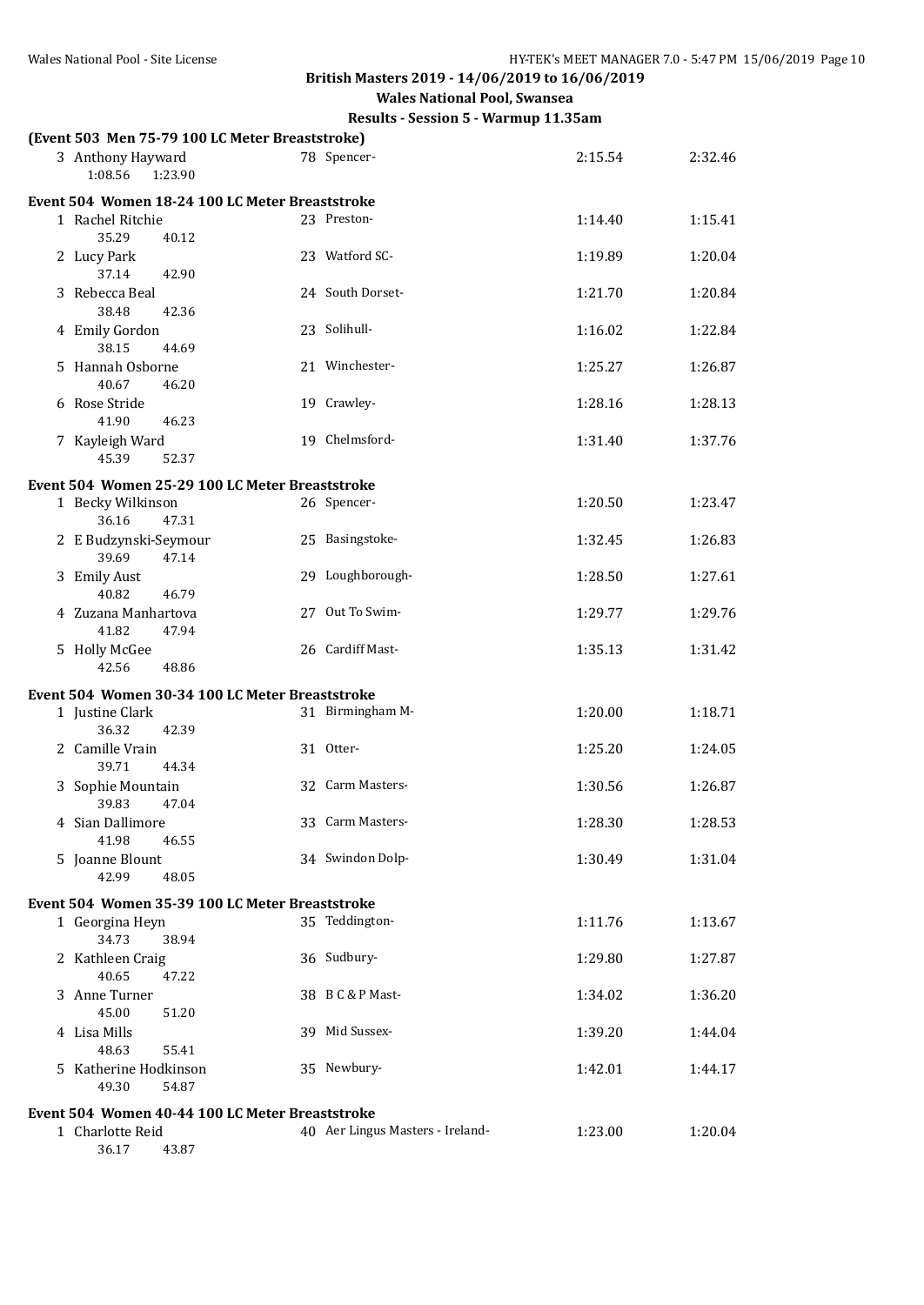| (Event 504 Women 40-44 100 LC Meter Breaststroke) |                                  |         |         |
|---------------------------------------------------|----------------------------------|---------|---------|
| 2 Clare Wilkinson<br>36.88<br>43.81               | 43 Kenilworth M-                 | 1:18.60 | 1:20.69 |
| 3 Jackie Carribine<br>40.51<br>46.73              | 40 Warrington M-                 | 1:24.60 | 1:27.24 |
| 4 Alison Browning<br>42.73<br>46.26               | 41 Exeter City-                  | 1:25.98 | 1:28.99 |
| 5 Joy Hopkins<br>45.57<br>49.49                   | 44 S Bournem'th-                 | 1:37.46 | 1:35.06 |
| 6 Kerry King<br>45.09<br>50.62                    | 42 Aylesbury-                    | 1:35.00 | 1:35.71 |
| 7 Victoria Davies<br>45.77<br>50.39               | 44 Mid Sussex-                   | 1:39.98 | 1:36.16 |
| 8 Lydia Tang<br>53.69<br>1:05.11                  | 41 Swansea Masters-              | 1:58.53 | 1:58.80 |
| Event 504 Women 45-49 100 LC Meter Breaststroke   |                                  |         |         |
| 1 Helen Gorman<br>35.78<br>39.91                  | 47 Co Cardiff-                   | 1:14.21 | 1:15.69 |
| 2 Melanie Sayed<br>44.76<br>48.95                 | 45 Co Liverpool-                 | 1:33.52 | 1:33.71 |
| 3 Deryn Creasy<br>45.44<br>50.71                  | 48 Aylesbury-                    | 1:34.14 | 1:36.15 |
| Event 504 Women 50-54 100 LC Meter Breaststroke   |                                  |         |         |
| 1 Hayley Bird<br>39.59<br>44.78                   | 51 Leic Peng-                    | 1:25.37 | 1:24.37 |
| 2 Ali Skirvin<br>42.10<br>47.78                   | 50 Strat Sharks-                 | 1:33.25 | 1:29.88 |
| 3 Claire Tagg<br>42.40<br>47.84                   | 50 Fareham N'Ds-                 | 1:32.62 | 1:30.24 |
| 4 Tracey Hull<br>51.61<br>44.76                   | 54 Lisburn City - Swim Ireland-  | 1:33.71 | 1:36.37 |
| 5 Elizabeth Shaw<br>45.82<br>51.19                | 53 Otter-                        | 1:34.48 | 1:37.01 |
| 6 Sarah Adcock<br>48.95<br>58.10                  | 52 East Anglian-                 | 1:50.13 | 1:47.05 |
| 7 Rebecca Bird<br>51.86<br>57.05                  | 53 Co Hereford-                  | 1:48.61 | 1:48.91 |
| 8 Helen Andrews<br>54.18<br>57.41                 | 53 Fareham N'Ds-                 | 1:48.40 | 1:51.59 |
| Event 504 Women 55-59 100 LC Meter Breaststroke   |                                  |         |         |
| 1 Lynda Coggins<br>41.75<br>47.33                 | 55 Guildford Ct-                 | 1:25.09 | 1:29.08 |
| 2 Hannah Ueckermann<br>43.59<br>48.78             | 56 Witham Dolph-                 | 1:30.82 | 1:32.37 |
| 3 Philippa Williams<br>46.11<br>51.77             | 57 Wycombe Dist-                 | 1:33.81 | 1:37.88 |
| 4 Patricia Reilly<br>48.43<br>52.72               | 59 Aer Lingus Masters - Ireland- | 1:45.76 | 1:41.15 |
| 5 Kathleen Raymond<br>48.74<br>53.64              | 56 Kent Weald-                   | 1:40.46 | 1:42.38 |
| 6 Michele Romain<br>49.52<br>55.00                | 56 DunmowAtlant-                 | 1:43.60 | 1:44.52 |
| 7 Pavlina Jackson<br>49.88<br>56.22               | 57 Co Coventry-                  | 1:39.80 | 1:46.10 |
| 8 Jayne Spencer<br>52.64<br>59.72                 | 56 Godalming-                    | 1:47.60 | 1:52.36 |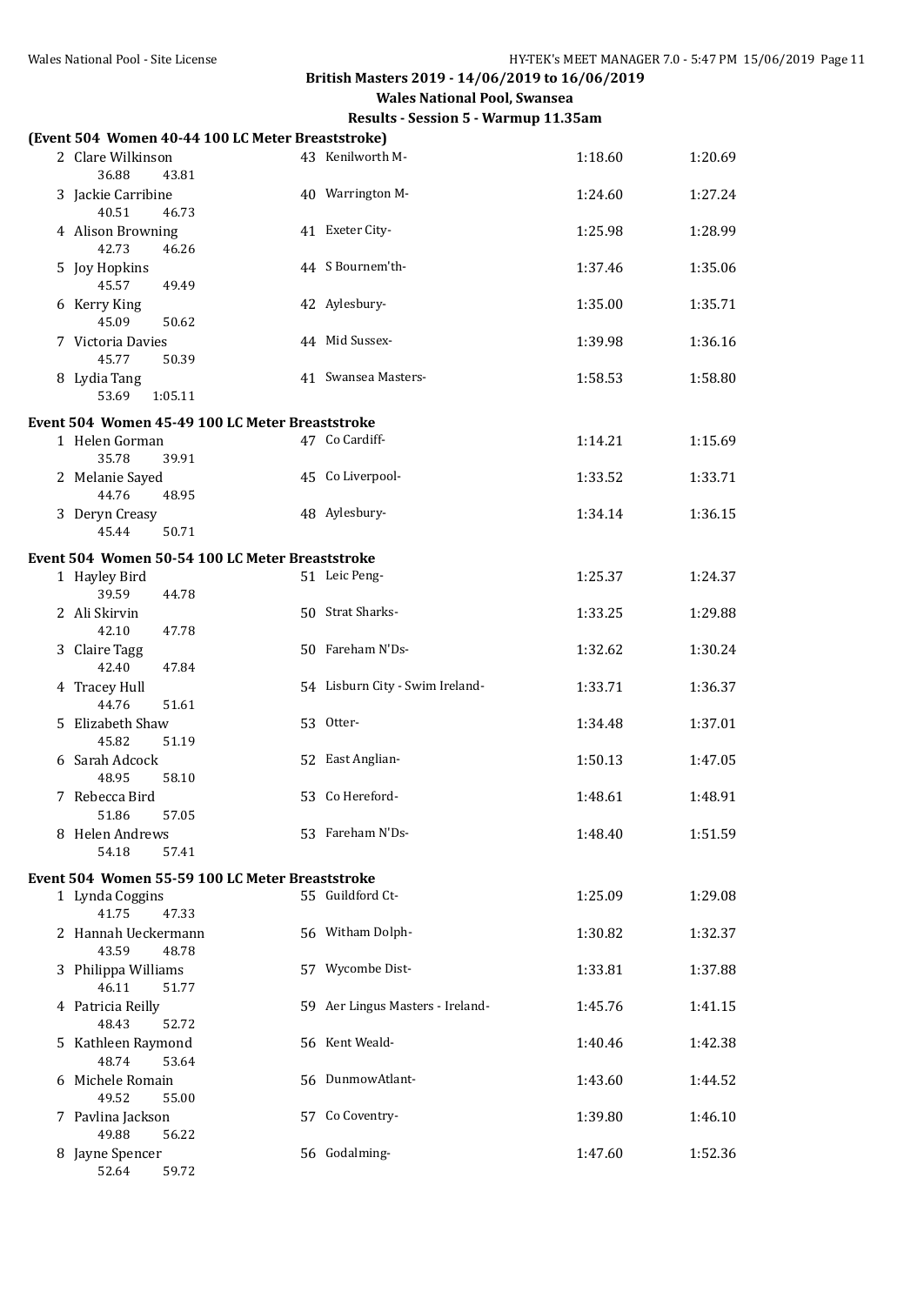|   | (Event 504 Women 55-59 100 LC Meter Breaststroke) |                                  |         |         |
|---|---------------------------------------------------|----------------------------------|---------|---------|
|   | 9 Geraldine Thompson<br>55.63<br>58.48            | 57 Aer Lingus Masters - Ireland- | 1:54.70 | 1:54.11 |
|   | 10 Heather Patrick<br>52.61<br>1:01.87            | 57 South Beds-                   | 1:52.74 | 1:54.48 |
|   | 11 Diane Braid<br>55.32<br>1:01.93                | 57 Mid Sussex-                   | 1:53.29 | 1:57.25 |
|   | 12 Andrea Schede<br>56.91<br>1:00.65              | 59 East Anglian-                 | 1:56.20 | 1:57.56 |
|   | 13 Jacqueline Patel<br>58.57<br>1:03.26           | 59 Kings Corm-                   | 1:53.50 | 2:01.83 |
|   |                                                   |                                  |         |         |
|   | Event 504 Women 60-64 100 LC Meter Breaststroke   |                                  |         |         |
|   | 1 Esther Iseppi<br>42.64<br>47.68                 | 61 Spencer-                      | 1:32.05 | 1:30.32 |
|   | 2 Elin Knag<br>41.26<br>49.17                     | 60 Bergens SC - Norway-          | 1:27.30 | 1:30.43 |
| 3 | Amanda Heath<br>44.12<br>48.79                    | 62 Spencer-                      | 1:30.92 | 1:32.91 |
|   | 4 Verity Dobbie<br>43.10<br>50.25                 | 60 Newcastle-                    | 1:32.28 | 1:33.35 |
|   | Event 504 Women 65-69 100 LC Meter Breaststroke   |                                  |         |         |
|   | 1 Sally Shields                                   | 65 Bo Kirklees-                  | 1:32.40 | 1:33.14 |
|   | 43.29<br>49.85                                    |                                  |         |         |
|   | 2 Christine Ayers<br>49.97<br>59.22               | 66 South Beds-                   | 1:45.29 | 1:49.19 |
|   | 3 Teresa Stringer<br>55.63<br>59.35               | 66 Mid Sussex-                   | 1:51.40 | 1:54.98 |
|   | 4 Sally Lelean<br>58.17<br>1:05.24                | 68 East Anglian-                 | 2:00.44 | 2:03.41 |
|   | 5 Alison Varley<br>1:03.15<br>1:15.34             | 67 Cardiff Mast-                 | 2:18.20 | 2:18.49 |
|   | Event 504 Women 70-74 100 LC Meter Breaststroke   |                                  |         |         |
|   | 1 Frances Jenkins<br>54.99<br>59.17               | 73 Southport-                    | 1:47.39 | 1:54.16 |
|   | 2 Diana Groat<br>56.81<br>1:01.07                 | 70 Aylesbury-                    | 1:55.70 | 1:57.88 |
|   | 3 Patricia Jackson<br>56.68<br>1:02.37            | 72 East Anglian-                 | 2:01.80 | 1:59.05 |
|   | 4 Marilyn Dinsdale<br>1:00.96<br>1:12.51          | 73 Heads Valley-                 | 2:09.55 | 2:13.47 |
|   | 5 Susan Dewar<br>1:04.26<br>1:10.23               | 73 Havant & Wat-                 | 2:07.65 | 2:14.49 |
|   |                                                   |                                  |         |         |
|   | Event 504 Women 75-79 100 LC Meter Breaststroke   |                                  |         |         |
|   | 1 Diane Ford<br>48.49<br>53.78                    | 76 Spencer-                      | 1:42.15 | 1:42.27 |
|   | 2 Elaine Bromwich                                 | 77 Birmingham M-                 | 2:05.78 | 2:35.52 |
|   | 1:11.73<br>1:23.79                                |                                  |         |         |
|   | 3 Valerie Palmer<br>1:44.07<br>1:51.73            | 77 Caldicot-                     | 3:12.80 | 3:35.80 |
|   | Event 504 Women 80-84 100 LC Meter Breaststroke   |                                  |         |         |
|   | 1 Muriel Hitchcock<br>1:06.32<br>1:11.90          | 81 Spencer-                      | 2:15.24 | 2:18.22 |
|   | Event 505 Men 18-24 50 LC Meter Butterfly         |                                  |         |         |
|   | 1 Seb Leather                                     | 24 Elmbridge-                    | 27.49   | 27.44   |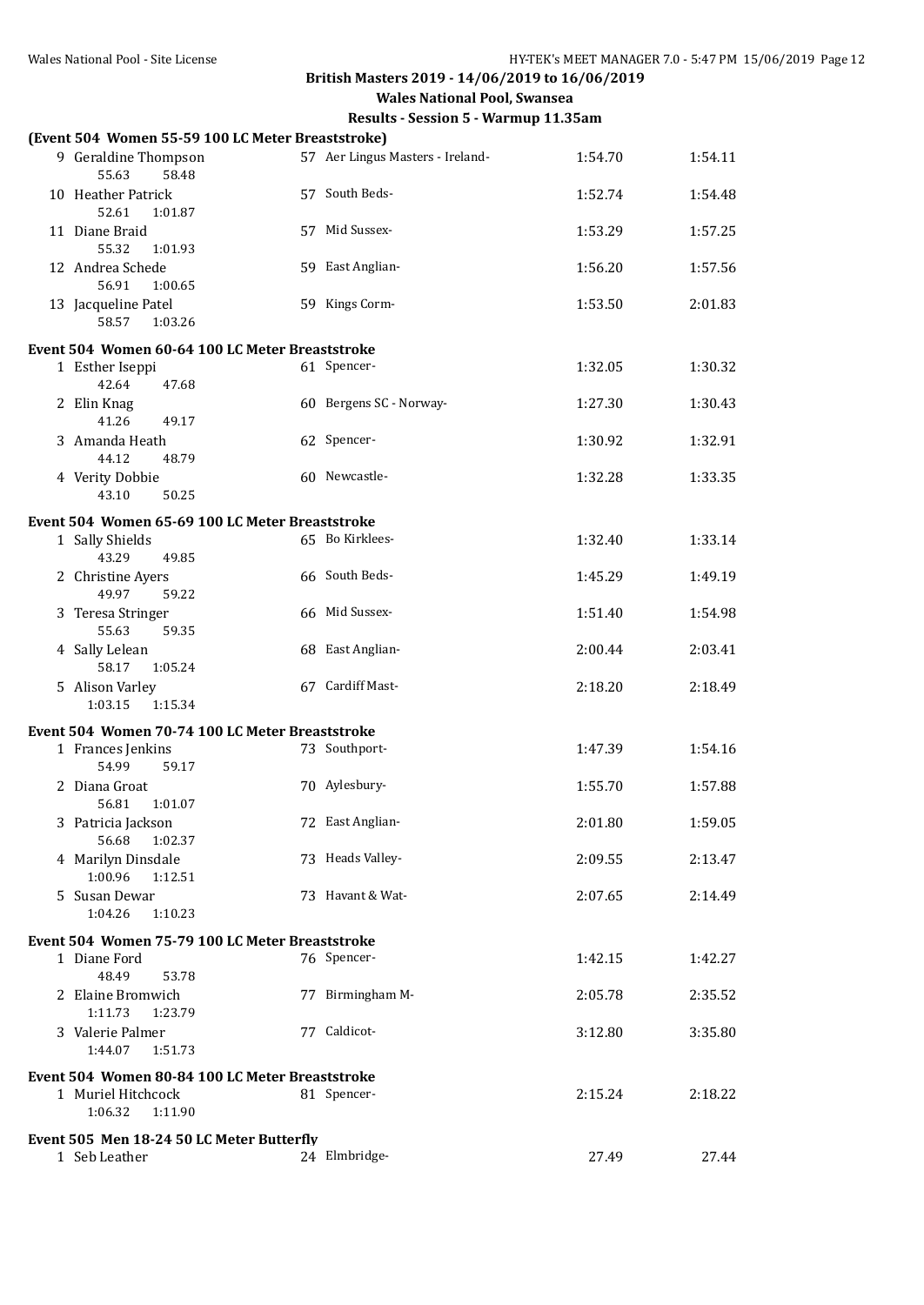**Wales National Pool, Swansea**

|                | (Event 505 Men 18-24 50 LC Meter Butterfly)      |    |                                  |       |       |
|----------------|--------------------------------------------------|----|----------------------------------|-------|-------|
|                | 2 Liam Jefferies                                 |    | 22 Swindon Dolp-                 | 27.12 | 27.46 |
|                | 3 Daniel Thomas                                  |    | 22 Pembs Cty-                    | 27.30 | 27.75 |
|                | 4 Stephen Marshall                               |    | 24 Preston-                      | 27.60 | 27.86 |
|                | 5 Ryan Kelly                                     |    | 20 Chelmsford-                   | 28.40 | 28.04 |
|                | 6 Joel Green                                     |    | 19 Hemel Hemp-                   | 27.84 | 28.19 |
|                | 7 Patrick Hill                                   |    | 21 Preston-                      | 28.60 | 29.00 |
|                | <b>Event 505 Men 25-29 50 LC Meter Butterfly</b> |    |                                  |       |       |
|                | 1 Miroslav Coicici                               |    | 28 Gcross Taper-                 | 25.88 | 25.97 |
|                | 2 Glen Melson                                    |    | 25 Elmbridge-                    | 26.62 | 26.65 |
|                | 3 Joseph Massey                                  |    | 25 Exeter Uni A-                 | 26.47 | 26.66 |
|                | 4 Neal Thomson                                   |    | 28 Out To Swim-                  | 26.37 | 26.67 |
|                | 5 Michael Procter                                |    | 26 Bicester-                     | 25.82 | 26.71 |
|                | 6 Peter Smith                                    |    | 28 Preston-                      | 27.20 | 26.86 |
|                | 7 Samuel Long                                    |    | 28 Bath Dolphin-                 | 27.12 | 27.12 |
|                | 8 Daniel Morgan                                  |    | 25 Aylesbury-                    | 27.00 | 27.34 |
|                | 9 Ryan Borthwick                                 |    | 25 Co Sheffield-                 | 28.30 | 28.01 |
|                | 10 David Booth                                   |    | 28 Cardiff Mast-                 | 28.00 | 28.46 |
|                | 11 Matthew Crackell                              |    | 28 Loughborough-                 | 28.50 | 29.05 |
|                | 12 Craig Booth                                   |    | 26 Arfon-                        | 32.14 | 33.71 |
|                |                                                  |    |                                  |       |       |
|                | Event 505 Men 30-34 50 LC Meter Butterfly        |    |                                  |       |       |
|                | 1 John Wood                                      |    | 33 Bristol Hen-                  | 26.38 | 25.88 |
|                | 2 David Adamson                                  |    | 32 Otter-                        | 25.40 | 26.35 |
|                | 3 Warren Barrett                                 |    | 32 Exeter Uni A-                 | 25.95 | 26.76 |
|                | 4 Ryan Steward                                   |    | 32 Bicester-                     | 29.93 | 28.22 |
|                | 5 Richard Hill                                   |    | 31 Bridgwater-                   | 28.38 | 28.46 |
|                | 6 Benjamin Smith                                 |    | 31 Woking-                       | 27.85 | 29.31 |
|                | 7 Bradley Dotson                                 |    | 32 Camden Swiss-                 | 30.20 | 29.35 |
| 8              | Olegas Petrikas                                  |    | 31 Spencer-                      | 29.82 | 29.59 |
|                | 9 Aitor Rey-Echevarria                           |    | 34 Out To Swim-                  | 32.42 | 31.15 |
|                | 10 Felix Ng                                      |    | 34 Loughborough-                 | 31.30 | 31.65 |
|                | 11 Jaime Irurzun                                 |    | 33 Out To Swim-                  | 32.20 | 31.94 |
|                | 12 Stuart Reid                                   |    | 31 Aylesbury-                    | 32.81 | 34.43 |
|                | Event 505 Men 35-39 50 LC Meter Butterfly        |    |                                  |       |       |
|                | 1 Oliver Espinasse                               |    | 35 Basingstoke-                  | 26.40 | 27.66 |
|                | 2 Craig Steenhoff                                |    | 37 Hailsham-                     | 27.53 | 27.68 |
| 3              | James Barwick                                    |    | 37 East Leeds-                   | 27.87 | 28.08 |
| 4              | Mark Wilson                                      | 35 | Nottingham Leander SC-           | 28.80 | 28.50 |
| 5              | Stephen Lue                                      | 35 | Out To Swim-                     | 27.27 | 28.78 |
|                | 6 Ross Turner                                    |    | 39 Rugby-                        | 28.87 | 29.38 |
| *7             | Csaba Egly                                       |    | 36 Aer Lingus Masters - Ireland- | 29.30 | 29.83 |
| *7             | Douglas Flockhart                                |    | 36 Out To Swim-                  | 28.50 | 29.83 |
|                | 9 Jonathan Grundy                                | 37 | Preston-                         | 30.00 | 30.32 |
|                | 10 Stewart Grant                                 | 35 | Kent Weald-                      | 29.84 | 30.78 |
|                | 11 James Mactavish                               |    | 37 Co South'ton-                 | 31.35 | 31.46 |
|                | 12 Ryan Clay                                     |    | 39 Portsmouth N-                 | 30.50 | 31.48 |
|                | Event 505 Men 40-44 50 LC Meter Butterfly        |    |                                  |       |       |
|                | 1 Martin Bennell                                 |    | 42 Fareham N'Ds-                 | 27.15 | 27.57 |
| $\overline{2}$ | <b>Chris Knee</b>                                |    | 40 East Leeds-                   | 27.27 | 27.99 |
|                | 3 Dean Blackman                                  |    | 44 Elmbridge-                    | 28.08 | 28.00 |
|                | 4 Grant Cooper                                   |    | 44 Kent Weald-                   | 27.69 | 28.66 |
|                | 5 John Smith                                     | 43 | Co Coventry-                     | 28.10 | 29.38 |
|                | 6 Matt Leach                                     |    | 43 Nottingham Leander SC-        | 28.53 | 29.40 |
|                |                                                  |    |                                  |       |       |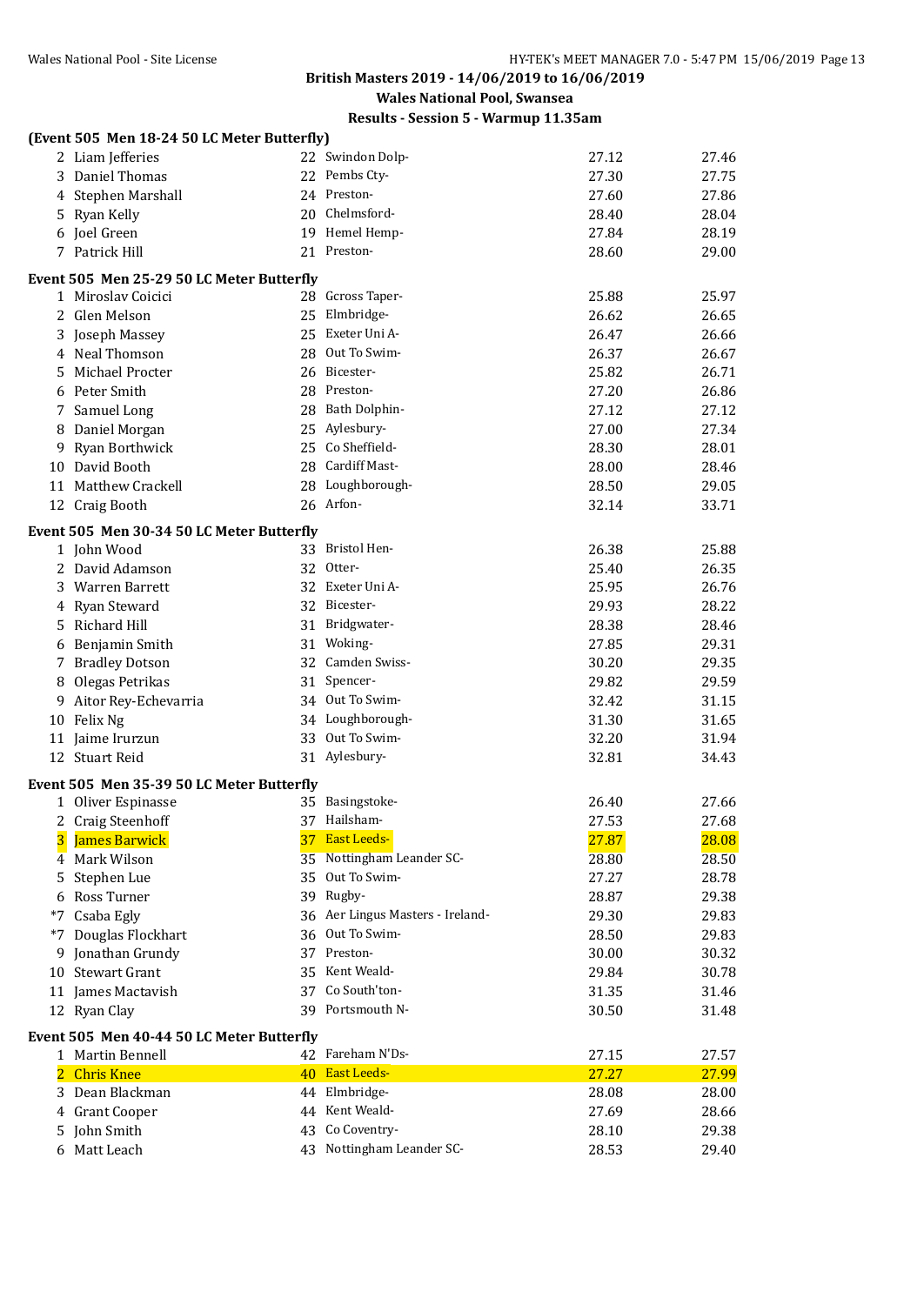| Results - Session 5 - Warmup 11.35am |
|--------------------------------------|
|                                      |

|         | (Event 505 Men 40-44 50 LC Meter Butterfly)                 |                                   |                |       |
|---------|-------------------------------------------------------------|-----------------------------------|----------------|-------|
|         | 7 Adam Acland                                               | 43 Teddington-                    | 31.70          | 29.53 |
|         | 8 Mariusz Barcikowski                                       | 43 Kent Weald-                    | 30.57          | 31.41 |
|         | Event 505 Men 45-49 50 LC Meter Butterfly                   |                                   |                |       |
|         | 1 John Cunningham                                           | 49 Aer Lingus Masters - Ireland-  | 26.21          | 26.72 |
|         | 2 Craig Bransby                                             | 45 Enfield Sq-                    | 27.68          | 27.85 |
|         | 3 Daryl Mason                                               | 49 Potters Bar-                   | 27.19          | 27.90 |
|         | 4 Michael Watkins                                           | 49 Torfaen D-                     | 28.64          | 28.61 |
|         | 5 Jerry O'Riordan                                           | 45 Guildford Ct-                  | 28.75          | 29.13 |
|         | 6 Paul Allen                                                | 47 Boston-                        | 30.36          | 29.93 |
|         | 7 Olivier Geleoc                                            | 45 Spencer-                       | 29.55          | 30.01 |
| 8       | Jason Kenney                                                | 49 Warrender Ba-                  | 29.94          | 30.32 |
| 9       | Ian Wallace                                                 | 49 Brentwood-                     | 30.23          | 30.67 |
| 10      | <b>Graham Bailes</b>                                        | 48 Brentwood-                     | 31.73          | 32.21 |
|         |                                                             |                                   |                |       |
|         | Event 505 Men 50-54 50 LC Meter Butterfly                   | 52 Guildford Ct-                  |                |       |
|         | 1 Michael Hodgson                                           |                                   | 26.56          | 26.86 |
|         | 2 Ian Wilkes                                                | 52 Loughborough-                  | 28.50          | 28.53 |
| 3       | Stephen Atherley                                            | 53 Leic Peng-<br>51 Cardiff Mast- | 29.30<br>31.42 | 29.19 |
|         | 4 Patrick Gore                                              | 50 Mid Sussex-                    |                | 29.87 |
|         | 5 Craig Mayhew                                              |                                   | 30.54          | 30.52 |
| 6       | <b>Charles Wilson</b>                                       | 51 Wycombe Dist-                  | 31.60          | 30.61 |
|         | 7 Alan Burrows                                              | 51 Kent Weald-                    | 29.90          | 30.66 |
|         | *8 Spencer Turner                                           | 50 Basingstoke-                   | 30.10          | 30.71 |
|         | *8 Stephen Beal                                             | 50 DunmowAtlant-                  | 30.42          | 30.71 |
|         | 10 Jonathan Saunders                                        | 53 Co Sheffield-                  | 31.65          | 31.12 |
|         | 11 Sean McQuaid                                             | 51 Barnet Copt-                   | 31.54          | 31.38 |
|         | 12 Marcel Scholten                                          | 53 Modernian-                     | 30.60          | 31.42 |
|         | 13 Alex Metcalfe                                            | 52 Preston-                       | 32.00          | 31.74 |
|         | 14 Robert Frize                                             | 52 Aer Lingus Masters - Ireland-  | 30.76          | 31.85 |
|         | 15 Anthony Palmer                                           | 51 Godalming-                     | 33.49          | 33.52 |
|         | 16 Nigel Travers-Griffin                                    | 50 Exe Masters-                   | 33.80          | 33.84 |
|         | Event 505 Men 55-59 50 LC Meter Butterfly                   |                                   |                |       |
|         | 1 Clive Benson                                              | 56 Spencer-                       | 29.43          | 29.66 |
|         | 2 Michael Brett                                             | 56 Nottingham Leander SC-         | 29.21          | 29.73 |
|         | 3 David Bryant                                              | 58 Guildford Ct-                  | 30.41          | 30.13 |
|         | 4 Peter Conway                                              | 56 Aer Lingus Masters - Ireland-  | 30.80          | 31.02 |
|         | 5 Philip Carpenter                                          | 55 B C & P Mast-                  | 31.86          | 32.63 |
|         | 6 Adrian Morris                                             | 57 Cardiff Mast-                  | 33.63          | 33.02 |
|         | 7 Ross Donaldson                                            | 57 Jersey SC-                     | 32.90          | 33.13 |
| 8       | Mark Partridge                                              | 56 Stroud Mast-                   | 31.62          | 33.71 |
| 9       | Antony Corben                                               | 57 Fareham N'Ds-                  | 34.74          | 35.80 |
| 10      | Mark Strakosch                                              | 58 Hemel Hemp-                    | 36.34          | 37.25 |
|         | Event 505 Men 60-64 50 LC Meter Butterfly                   |                                   |                |       |
|         | 1 Ian McKay                                                 | 63 Warrender Ba-                  | 29.63          | 29.86 |
|         | 2 Martin Jennings                                           | 61 Bo Kirklees-                   | 34.20          | 33.79 |
|         |                                                             |                                   |                |       |
|         | Event 505 Men 65-69 50 LC Meter Butterfly<br>1 Graeme Milne | 65 Truro City-                    | 29.64          | 30.02 |
|         | 2 Stephen Braine                                            | 65 Otter-                         | 30.01          | 31.13 |
|         | 3 Trevor Clark                                              | 65 Birmingham M-                  | 31.80          | 32.27 |
| 4       | Steven Folsom                                               | 66 Teddington-                    | 32.62          | 33.15 |
|         | Ian Woollard                                                | 65 Barnet Copt-                   | 33.82          | 33.60 |
| 5.<br>6 | Mike Foskett                                                | 67 Hemel Hemp-                    | 33.24          | 33.62 |
|         | 7 Anthony Meek                                              | 69 Kent Weald-                    | 35.38          | 34.82 |
|         |                                                             |                                   |                |       |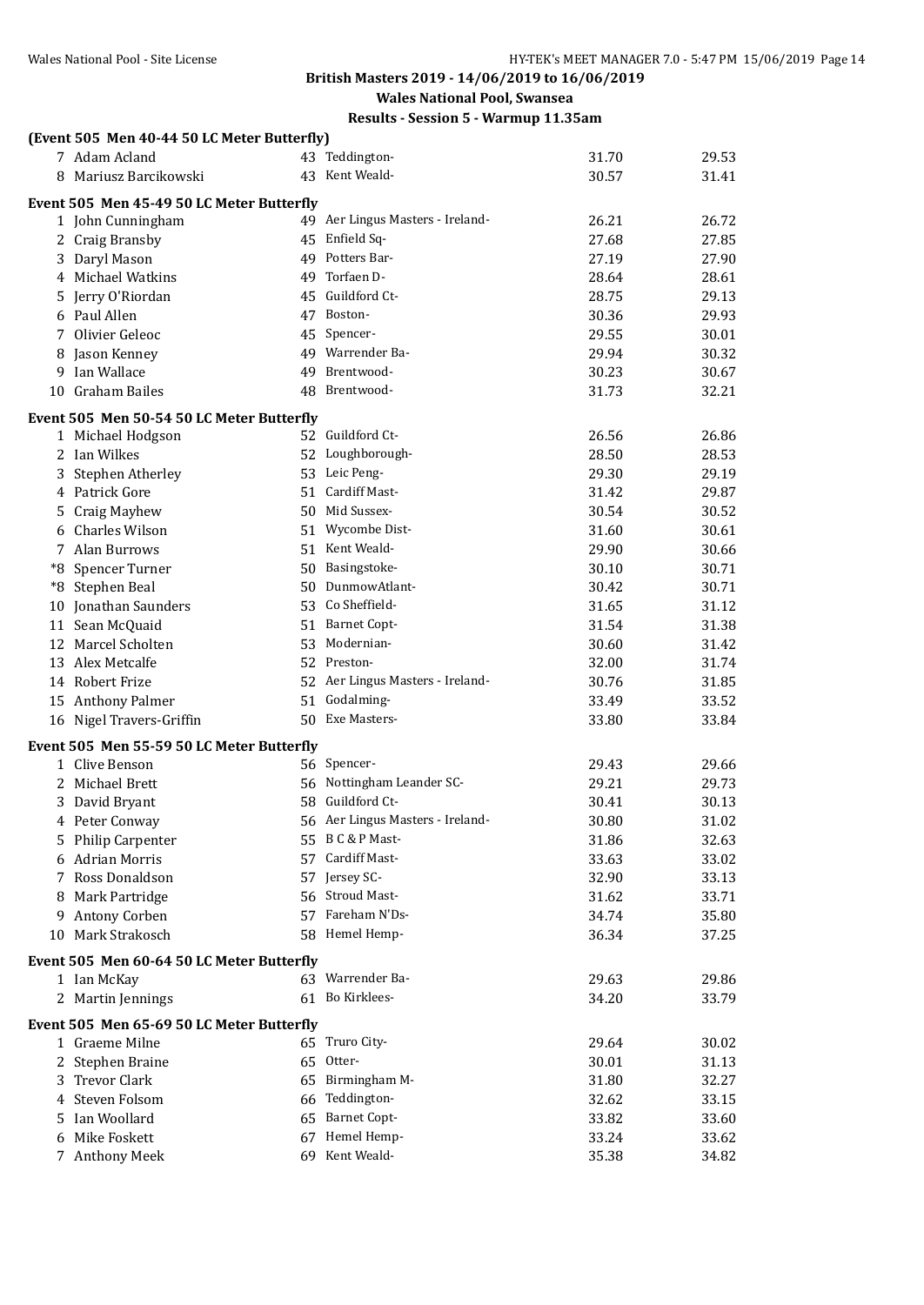**Wales National Pool, Swansea**

| (Event 505 Men 65-69 50 LC Meter Butterfly) |                                 |       |       |
|---------------------------------------------|---------------------------------|-------|-------|
| 8 Alan Mcmullan                             | 66 Bangor (Ni) - Swim Ireland-  | 38.37 | 40.00 |
| 9 Nicholas Minns                            | 66 St Felix Sch-                | 40.89 | 41.08 |
| 10 Stephen Baker                            | 65 Spencer-                     | 39.97 | 42.97 |
| Event 505 Men 70-74 50 LC Meter Butterfly   |                                 |       |       |
| 1 James Pearson                             | 71 Kent Weald-                  | 37.36 | 37.46 |
| 2 Christopher Trueman                       | 72 East Anglian-                | 40.93 | 45.31 |
| 3 Paul Partington                           | 71 Wincanton-                   | 49.32 | 52.38 |
|                                             |                                 |       |       |
| Event 505 Men 75-79 50 LC Meter Butterfly   |                                 |       |       |
| 1 Derek Parr                                | 75 Otter-                       | 34.74 | 35.28 |
| Event 505 Men 80-84 50 LC Meter Butterfly   |                                 |       |       |
| 1 David Cumming                             | 81 Eastbourne-                  | 45.49 | 42.08 |
| Event 506 Women 18-24 50 LC Meter Butterfly |                                 |       |       |
| 1 Katie Jepson                              | 23 Preston-                     | 29.29 | 28.84 |
| 2 Callie-Ann Warrington                     | 19 Kent Weald-                  | 29.16 | 29.97 |
| 3 Lauren Pate                               | 22 Cosacss-                     | 29.72 | 29.99 |
| 4 Sarah Procter                             | 23 Barnet Copt-                 | 31.33 | 30.02 |
| 5 Helen St John-Mosse                       | 22 Portsmouth N-                | 30.88 | 31.62 |
| 6 Katie Maloney                             | 22 East Anglian-                | 33.78 | 31.84 |
| 7 Elissa Gornall                            | 19 Preston-                     | 30.80 | 31.92 |
| 8 Keone Crockwell                           | 22 Basingstoke-                 | 32.10 | 32.18 |
| 9 Katie Gaffing                             | 22 Preston-                     | 36.58 | 32.19 |
| 10 Abigail Hart                             | 20 DunmowAtlant-                | 31.44 | 32.21 |
| 11 Zara Pretious-White                      | 19 Bishop Stort-                | 35.21 | 32.29 |
| 12 Emily Gordon                             | 23 Solihull-                    | 31.40 | 32.49 |
| 13 Georgia Harrod                           | 19 DunmowAtlant-                | 30.70 | 32.60 |
| 14 Alexandra Dobell                         | 22 Co Coventry-                 | 35.40 | 33.44 |
| 15 Ella Hamza                               | 20 Portsmouth N-                | 34.60 | 33.90 |
| 16 Lucy Gale                                | 24 Boldmere-                    | 37.70 | 34.25 |
| 17 Rose Stride                              | 19 Crawley-                     | 33.46 | 34.27 |
| 18 Victoria Malcolm                         | 24 Exe Masters-                 | 38.70 | 35.53 |
| 19 Kayleigh Ward                            | 19 Chelmsford-                  | 35.21 | 36.30 |
|                                             |                                 |       |       |
| Event 506 Women 25-29 50 LC Meter Butterfly |                                 |       |       |
| 1 Jennifer Jones                            | 29 Cardiff Mast-                | 30.67 | 30.27 |
| 2 Kirsty Durose                             | 28 BelperMarlin-                | 30.99 | 30.40 |
| 3 Cathryn Thomson                           | 29 St Ives-                     | 31.79 | 32.20 |
| 4 Caroline Saxon                            | 28 Birmingham M-<br>29 Corsham- | 33.20 | 32.54 |
| 5 Laura Atkinson                            |                                 | 33.10 | 33.17 |
| 6 Samantha Crosby                           | 29 Caradon-                     | 32.95 | 34.26 |
| 7 Leona Hinds                               | 28 Nottingham Leander SC-       | 38.07 | 38.08 |
| Event 506 Women 30-34 50 LC Meter Butterfly |                                 |       |       |
| 1 Sian Dallimore                            | 33 Carm Masters-                | 31.30 | 31.82 |
| 2 Alice Lane                                | 32 Birmingham M-                | 31.83 | 32.34 |
| 3 Sophie Mountain                           | 32 Carm Masters-                | 34.98 | 33.34 |
| 4 Megan Pardoe                              | 30 Bristol Nor-                 | 34.48 | 34.46 |
| 5 Carrie Power                              | 31 British Army-                | 37.01 | 36.51 |
| 6 Heather Rogers                            | 34 Chippenham-                  | 39.40 | 38.52 |
| 7 Laura Kerrigan                            | 34 Spencer-                     | 39.60 | 40.90 |
| Event 506 Women 35-39 50 LC Meter Butterfly |                                 |       |       |
| 1 Aimee Ramm                                | 37 G B Police-                  | 29.63 | 29.74 |
| 2 Georgina Heyn                             | 35 Teddington-                  | 28.60 | 29.96 |
|                                             |                                 |       |       |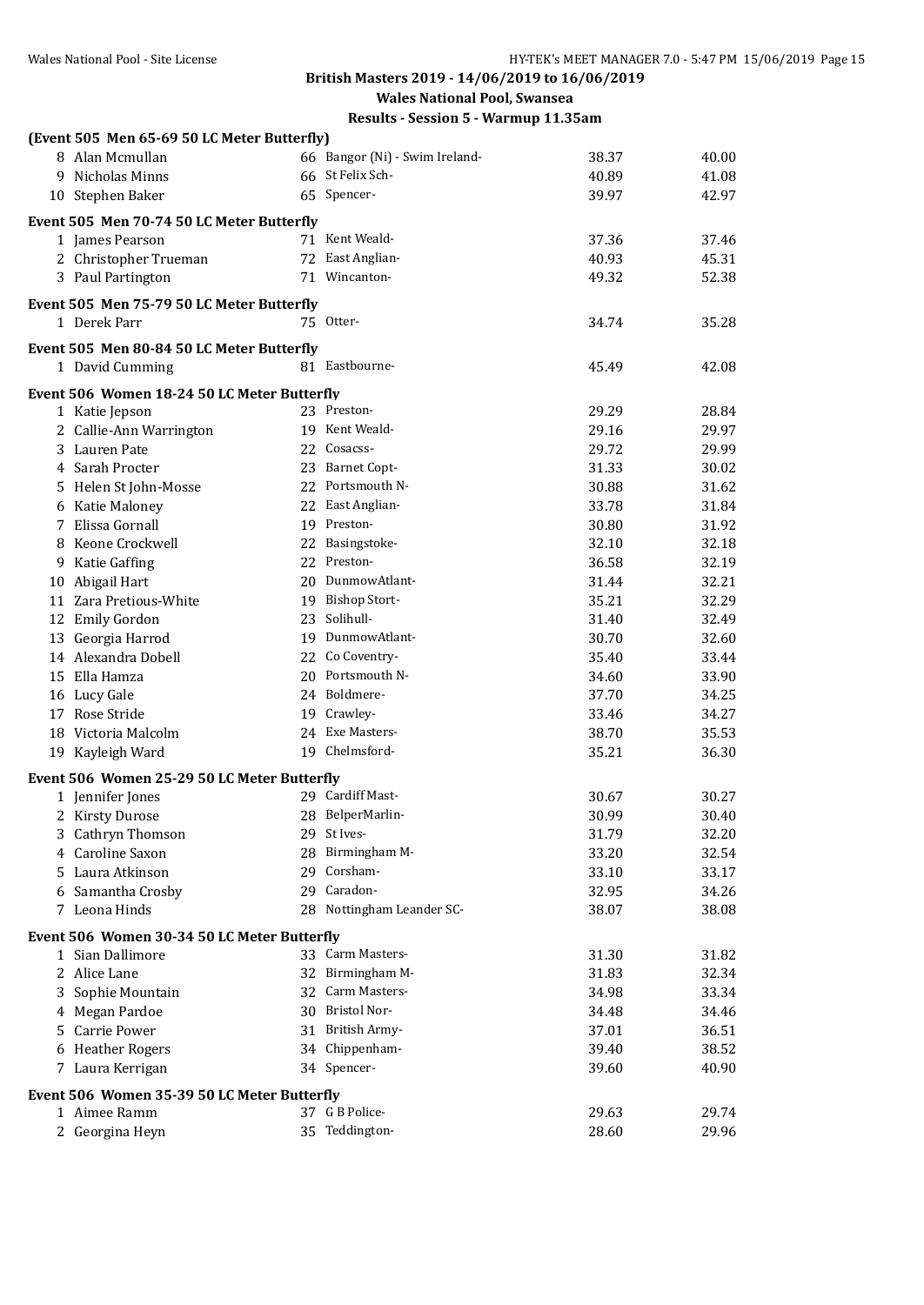**Wales National Pool, Swansea**

|    | (Event 506 Women 35-39 50 LC Meter Butterfly) |                                  |       |       |
|----|-----------------------------------------------|----------------------------------|-------|-------|
|    | 3 Susan Przywara                              | 36 Scw Eshborn - Germany-        | 29.85 | 30.88 |
|    | 4 Catherine Markwell                          | 38 East Anglian-                 | 32.14 | 32.06 |
|    | 5 Hayley Brown                                | 36 Witham Dolph-                 | 33.80 | 33.06 |
|    | 6 Sarah Kerr                                  | 35 Trojan-                       | 34.74 | 34.41 |
|    | 7 Emma Harvey                                 | 38 Cwmbran-                      | 37.47 | 36.21 |
| 8  | Sarah Funderburk                              | 37 Out To Swim-                  | 41.89 | 39.08 |
| 9  | Sasha Forster                                 | 35 Bracknell-                    | 38.50 | 39.59 |
|    | Event 506 Women 40-44 50 LC Meter Butterfly   |                                  |       |       |
|    | 1 Gina Hobson                                 | 42 Otter-                        | 31.38 | 30.89 |
|    | 2 Joy Ravenhall                               | 40 Co Coventry-                  | 32.40 | 31.78 |
|    | 3 Charlotte Reid                              | 40 Aer Lingus Masters - Ireland- | 34.00 | 32.02 |
|    | 4 Fleur Parker                                | 43 Basingstoke-                  | 31.72 | 32.40 |
| 5  | Rebecca Smith                                 | 40 BradfordAvon-                 | 33.73 | 32.97 |
| 6  | Sorcha Kennedy                                | 43 Cardiff Mast-                 | 34.47 | 33.99 |
| 7  | Nicola Russell                                | 42 DunmowAtlant-                 | 34.82 | 34.17 |
| 8  | Caroline Jubb                                 | 41 Wycombe Dist-                 | 37.50 | 35.78 |
| 9  | <b>Heather Fowler</b>                         | 44 Aylesbury-                    | 39.50 | 40.70 |
|    | 10 Victoria Davies                            | 44 Mid Sussex-                   | 39.70 | 41.63 |
|    | Event 506 Women 45-49 50 LC Meter Butterfly   |                                  |       |       |
|    | 1 Michelle Ware                               | 46 Guildford Ct-                 | 29.53 | 30.08 |
|    | 2 Jeanne Petit                                | 49 Leic Peng-                    | 30.94 | 31.33 |
|    | 3 Abba Newbery                                | 46 Spencer-                      | 34.61 | 34.36 |
|    | 4 Rhona Courtier                              | 48 Larkfield-                    | 34.59 | 34.67 |
|    | 5 Gail Henry                                  | 45 Portsmouth N-                 | 34.50 | 36.01 |
| 6  | Karen Howells                                 | 48 Cardiff Mast-                 | 35.46 | 36.19 |
|    | 7 Melanie Sayed                               | 45 Co Liverpool-                 | 36.80 | 36.58 |
| 8  | <b>Sharon Evans</b>                           | 47 B C & P Mast-                 | 37.10 | 37.03 |
| 9  | Karen Mackenzie                               | 46 Team Luton-                   | 36.56 | 37.46 |
|    | 10 Joanne Alexander                           | 48 Kenilworth M-                 | 39.85 | 38.79 |
|    | 11 Kaye Leach                                 | 47 Nottingham Leander SC-        | 39.90 | 39.18 |
|    | 12 Deryn Creasy                               | 48 Aylesbury-                    | 39.80 | 40.78 |
|    | Event 506 Women 50-54 50 LC Meter Butterfly   |                                  |       |       |
|    | 1 Elizabeth Woolner                           | 52 Team Anglia-                  | 30.72 | 31.15 |
|    | 2 Susan Fraser                                | 50 Free Style-                   | 32.07 | 32.99 |
|    | 3 Hayley Bird                                 | 51 Leic Peng-                    | 33.12 | 33.43 |
|    | 4 Philippa O'Grady                            | 50 Wincanton-                    | 32.98 | 33.54 |
|    | 5 Jennifer Powell                             | 51 B C & P Mast-                 | 36.80 | 37.11 |
| 6  | Alison Findlater                              | 53 Silver City-                  | 38.36 | 37.47 |
| 7  | Adele Parham                                  | 52 Wincanton-                    | 38.22 | 37.74 |
| 8  | <b>Jill Rocky</b>                             | 54 Mid Sussex-                   | 38.99 | 38.18 |
| 9  | Ali Skirvin                                   | 50 Strat Sharks-                 | 37.80 | 38.73 |
| 10 | Kate King                                     | 51 Aylesbury-                    | 40.80 | 40.80 |
|    | 11 Denise Humphries                           | 52 Godalming-                    | 41.00 | 42.45 |
|    | 12 Denise Cuer                                | 51 Caldicot-                     | 44.80 | 50.05 |
|    | Event 506 Women 55-59 50 LC Meter Butterfly   |                                  |       |       |
|    | 1 Hayley Bettinson                            | 56 Birmingham M-                 | 32.70 | 31.66 |
|    | 2 Debbie Matless                              | 56 East Anglian-                 | 32.38 | 32.43 |
| 3  | Philippa Williams                             | 57 Wycombe Dist-                 | 33.64 | 33.80 |
| 4  | Heidi Gore                                    | 57 Cardiff Mast-                 | 37.66 | 37.59 |
| 5  | Carolyn Irvine                                | 56 Bo Kirklees-                  | 41.00 | 40.77 |
|    | 6 Diane Braid                                 | 57 Mid Sussex-                   | 44.18 | 47.17 |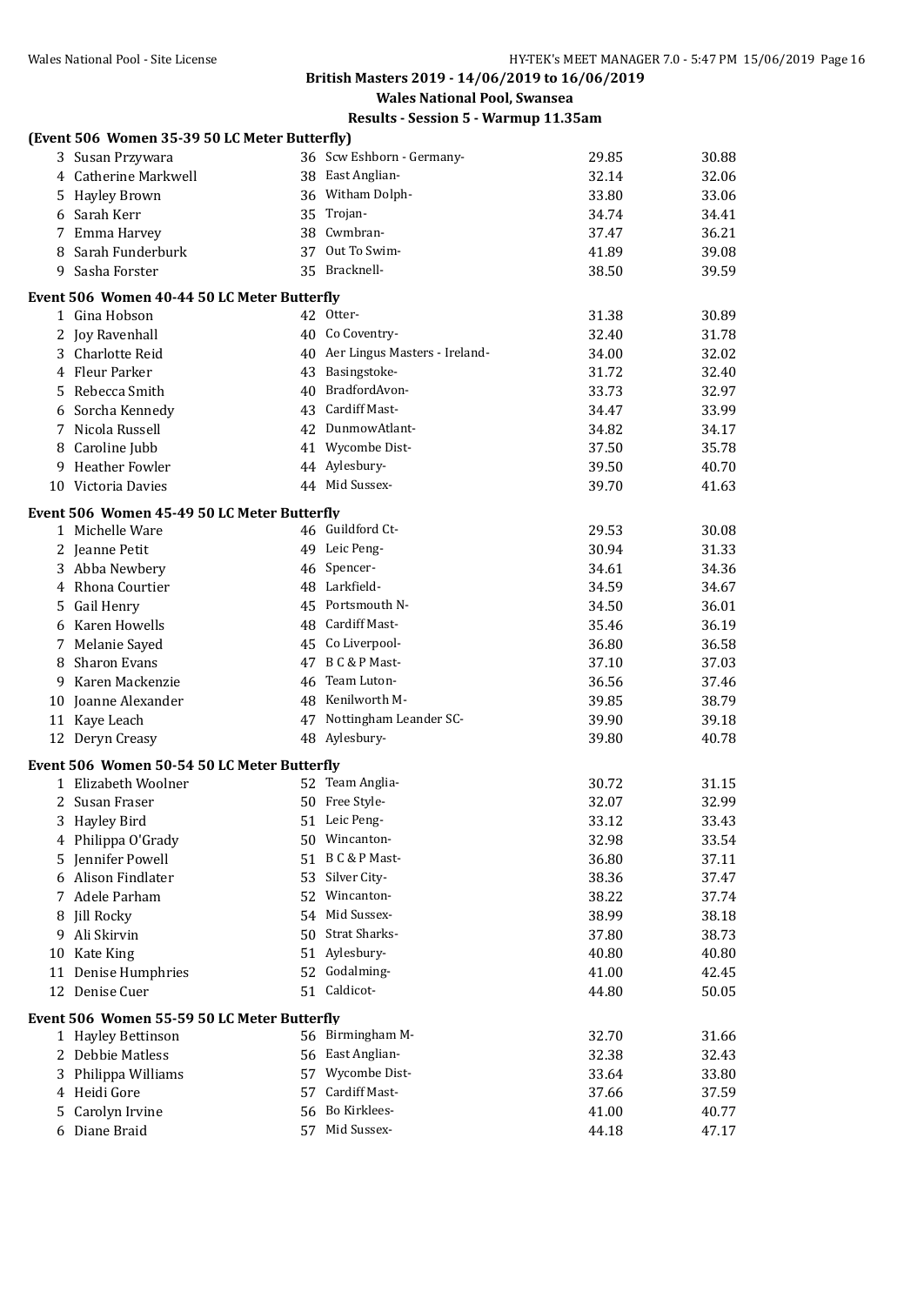**Wales National Pool, Swansea**

| Event 506 Women 60-64 50 LC Meter Butterfly                 |       |                                        |         |                                        |                         |
|-------------------------------------------------------------|-------|----------------------------------------|---------|----------------------------------------|-------------------------|
| 1 Lindsey Gowland                                           |       | 62 B C & P Mast-                       |         | 34.78                                  | 34.64                   |
| 2 Jean Appleby                                              |       | 63 Sudbury-                            |         | 36.20                                  | 36.17                   |
| 3 Sally Mills                                               |       | 64 Mid Sussex-                         |         | 35.40                                  | 36.40                   |
| 4 Susan Procter                                             |       | 63 Barnet Copt-                        |         | 42.09                                  | 41.84                   |
| 5 Kathy Bidnall                                             |       | 64 Mid Sussex-                         |         | 42.85                                  | 44.92                   |
| 6 Christine Goodair                                         |       | 62 Kings Corm-                         |         | 50.50                                  | 50.75                   |
| Event 506 Women 65-69 50 LC Meter Butterfly                 |       |                                        |         |                                        |                         |
| 1 Christina Victor                                          |       | 65 Guildford Ct-                       |         | 38.04                                  | 39.57                   |
| 2 Wendy Offord                                              |       | 65 Bo Kirklees-                        |         | 40.26                                  | 42.93                   |
| Event 506 Women 70-74 50 LC Meter Butterfly                 |       |                                        |         |                                        |                         |
| 1 Patricia Jackson                                          |       | 72 East Anglian-                       |         | 46.52                                  | 46.92                   |
| 2 Frances Jenkins                                           |       | 73 Southport-                          |         | 50.10                                  | 51.15                   |
| 3 Diana Groat                                               |       | 70 Aylesbury-                          |         | 52.61                                  | 55.15                   |
| Event 506 Women 75-79 50 LC Meter Butterfly                 |       |                                        |         |                                        |                         |
| 1 Janet Masters                                             |       | 79 South Beds-                         |         | 53.26                                  | 56.20                   |
| Event 506 Women 85-89 50 LC Meter Butterfly<br>1 Jane Asher |       | 88 Kings Corm-                         |         | 56.28                                  | 57.08                   |
| Event 507 Men 72-99 400 LC Meter Freestyle Relay            |       |                                        |         |                                        |                         |
| 1 Exeter Uni A                                              |       | A                                      |         | 4:30.00                                | 3:38.89                 |
| 1) Dominic Wooldridge M24                                   |       | 2) Peter Lewis M24                     |         | 3) Alexander Cameron M24               | 4) Joseph Massey M25    |
| 26.70<br>54.40                                              | 26.17 | 55.27<br>25.22                         | 53.58   | 25.90<br>55.64                         |                         |
| 2 Preston                                                   |       | A                                      |         | 4:30.00                                | 3:41.97                 |
| 1) Stephen Marshall M24                                     |       | 2) Peter Smith M28                     |         | 3) Patrick Hill M21                    | 4) Luke Pool M25        |
| 27.74<br>57.26                                              | 26.86 | 56.90                                  | 55.95   | 24.63<br>51.86                         |                         |
| 3 Otter                                                     |       | A                                      |         | 4:30.00                                | 3:49.39                 |
| 1) Fraser Peh M29<br>27.20<br>56.14                         | 28.61 | 2) Oliver Samy M29<br>1:02.39<br>26.12 | 55.09   | 3) David Adamson M32<br>26.03<br>55.77 | 4) Utku Bozkurt M24     |
| Event 507 Men 120-159 400 LC Meter Freestyle Relay          |       |                                        |         |                                        |                         |
| 1 Out To Swim                                               |       | A                                      |         | 4:50.00                                | 3:52.25                 |
| 1) Douglas Flockhart M36                                    |       | 2) David McLaughlan M34                |         | 3) Paul Gray M29                       | 4) Neal Thomson M28     |
| 28.17<br>58.74                                              | 28.54 | 1:01.75<br>27.50                       | 57.21   | 25.38<br>54.55                         |                         |
| 2 Loughborough                                              |       | $\boldsymbol{A}$                       |         | 4:50.00                                | 4:09.01                 |
| 1) Ian Wilkes M52<br>28.79<br>59.64                         | 29.86 | 2) Felix Ng M34<br>1:04.87<br>30.46    | 1:05.20 | 3) Martin Lewis M36<br>27.73<br>59.30  | 4) Matthew Crackell M28 |
| 3 Exeter City                                               |       | A                                      |         | 4:50.00                                | 4:18.29                 |
| 1) Matthew Hockin M35                                       |       | 2) Neville King M48                    |         | 3) Ian Lang M31                        | 4) Steven Hurley M44    |
| 31.01<br>1:06.22                                            | 30.82 | 1:05.05<br>31.49                       | 1:05.33 | 29.46<br>1:01.69                       |                         |
| 4 Preston                                                   |       | A                                      |         | 4:50.00                                | 4:19.72                 |
| 1) Alex Metcalfe M52                                        |       | 2) Jonathan Grundy M37                 |         | 3) Byron Hall M29                      | 4) Jonathan Doyle M34   |
| 30.81<br>1:03.36                                            | 29.97 | 1:03.26<br>29.33                       | 1:02.12 | 32.51<br>1:10.98                       |                         |
| Event 507 Men 160-199 400 LC Meter Freestyle Relay          |       |                                        |         |                                        |                         |
| 1 Exe Masters                                               |       | A                                      |         | 5:00.00                                | 4:14.31                 |
| 1) Jamie Page M42                                           |       | 2) Graham Cridland M51                 |         | 3) Nigel Travers-Griffin M50           | 4) Robert Macey M40     |
| 29.76<br>1:03.11                                            | 30.58 | 1:03.96<br>31.83                       | 1:07.61 | 27.57<br>59.63                         |                         |
| Event 507 Men 200-239 400 LC Meter Freestyle Relay          |       |                                        |         |                                        |                         |
| 1 Nottingham Leander SC                                     |       | A                                      |         | 5:15.00                                | 4:02.73                 |
| 1) Matt Leach M43                                           |       | 2) Dean Anscombe M47                   |         | 3) Colin Robbins M55                   | 4) Michael Brett M56    |
| 28.54<br>59.42                                              | 28.74 | 59.84<br>29.62                         | 1:01.53 | 29.62<br>1:01.94                       |                         |
| 2 Spencer                                                   |       | A                                      |         | 5:15.00                                | 4:02.88                 |
| 1) Greg Kahn M49                                            |       | 2) Daniel Cotton M45                   |         | 3) Clive Benson M56                    | 4) Guy Emerson M56      |
| 58.61<br>28.64                                              | 26.90 | 56.11<br>30.39                         | 1:03.56 | 29.86<br>1:04.60                       |                         |
|                                                             |       |                                        |         |                                        |                         |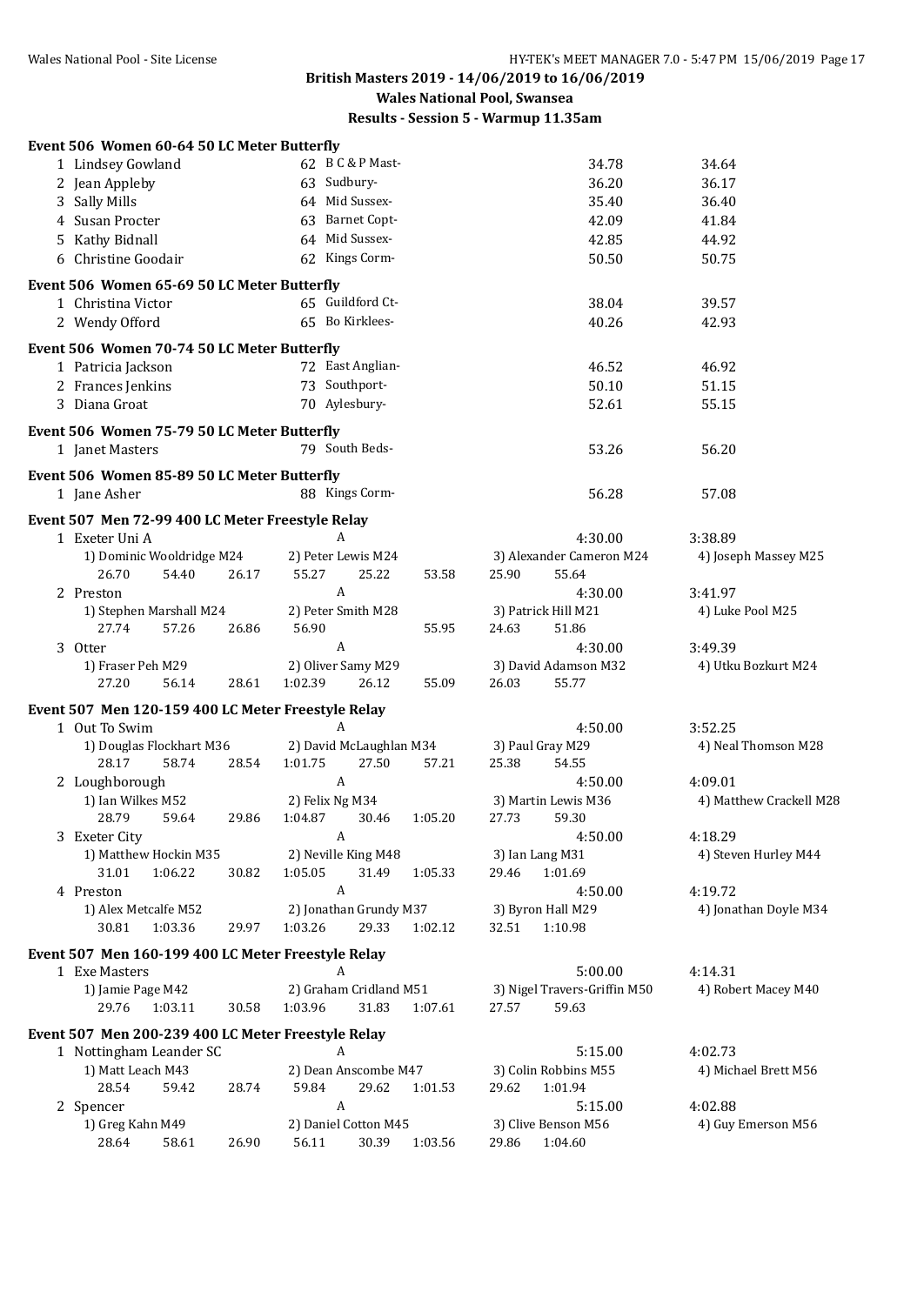**Wales National Pool, Swansea**

| (Event 507 Men 200-239 400 LC Meter Freestyle Relay)                 |       |                                           |         |                                      |                         |
|----------------------------------------------------------------------|-------|-------------------------------------------|---------|--------------------------------------|-------------------------|
| 3 Kent Weald                                                         |       | A                                         |         | 5:15.00                              | 4:04.12                 |
| 1) Grant Cooper M44                                                  |       | 2) Alan Burrows M51                       |         | 3) Philip Bradley M51                | 4) Glen Isaacs M54      |
| 27.85<br>57.69                                                       | 29.20 | 1:00.79<br>30.17                          | 1:02.90 | 30.23<br>1:02.74                     |                         |
| Event 507 Men 240-279 400 LC Meter Freestyle Relay                   |       |                                           |         |                                      |                         |
| 1 Otter                                                              |       | A                                         |         | 5:30.00                              | 4:37.30                 |
| 1) David Warren M48                                                  |       | 2) Simon Williams M56                     |         | 3) Stephen Braine M65                | 4) Derek Parr M75       |
| 27.64<br>57.69                                                       | 31.32 | 1:08.39<br>31.81                          | 37.59   | 1:09.79<br>1:53.63                   |                         |
| 2 Hemel Hemp                                                         |       | A                                         |         | 5:30.00                              | 4:39.94                 |
| 1) David Pirrie M62                                                  |       | 2) Mike Foskett M67                       |         | 3) Mark Strakosch M58                | 4) Kevin McKenna M53    |
| 33.73<br>1:11.40                                                     | 33.69 | 1:11.62<br>33.89                          | 1:10.69 | 31.27<br>1:06.23                     |                         |
| 3 Spencer                                                            |       | A                                         |         | 5:30.00                              | 5:05.55                 |
| 1) Olivier Geleoc M45                                                |       | 2) Peter Stephens M72                     |         | 3) Godfrey Admans M65                | 4) Stephen Baker M65    |
| 1:02.08<br>30.15                                                     | 41.24 | 36.04<br>1:25.65                          | 1:16.83 | 1:20.99                              |                         |
| Event 507 Men 280-319 400 LC Meter Freestyle Relay                   |       |                                           |         |                                      |                         |
| 1 Otter                                                              |       | A                                         |         | 5:45.00                              | 5:51.28                 |
| 1) Peter Rae M66                                                     |       | 2) Roger Sharpley M68                     |         | 3) Charles Stewart M76               | 4) Robert Thomas M76    |
| 38.86<br>1:18.81                                                     | 38.94 | 1:24.46<br>42.30                          | 1:31.98 | 1:36.03<br>46.47                     |                         |
|                                                                      |       |                                           |         |                                      |                         |
| Event 508 Women 72-99 400 LC Meter Freestyle Relay                   |       |                                           |         |                                      |                         |
| 1 Preston                                                            |       | A                                         |         | 4:30.00                              | 4:09.50                 |
| 1) Rachel Ritchie W23                                                |       | 2) Emily Lawrence W18                     |         | 3) Elissa Gornall W19                | 4) Katie Jepson W23     |
| 30.53<br>1:02.06                                                     | 29.79 | 1:01.32<br>31.51                          | 1:06.01 | 28.65<br>1:00.11                     |                         |
| 2 Basingstoke                                                        |       | A                                         |         | 4:30.00                              | 4:28.01                 |
| 1) Samantha Girle W19                                                |       | 2) E Budzynski-Seymour W25                |         | 3) Keone Crockwell W22               | 4) Fleur Parker W43     |
| 31.18<br>1:04.60                                                     | 33.31 | 1:11.03<br>31.30<br>A                     | 1:06.15 | 31.45<br>1:06.23                     |                         |
| 3 Aylesbury                                                          |       |                                           |         | 4:30.00                              | 5:28.18                 |
| 1) Sian Morgan W20<br>31.03<br>1:04.77                               | 40.45 | 2) Heather Fowler W44<br>1:23.02<br>37.55 | 1:20.85 | 3) Kate King W51<br>48.51<br>1:39.54 | 4) Diana Groat W70      |
|                                                                      |       |                                           |         |                                      |                         |
| Event 508 Women 100-119 400 LC Meter Freestyle Relay                 |       |                                           |         |                                      |                         |
| 1 Spencer                                                            |       | A                                         |         | 4:40.00                              | 4:46.79                 |
| 1) Becky Wilkinson W26                                               |       | 2) Melanie Thomas W25                     |         | 3) Laura Kerrigan W34                | 4) Georgina Quayle W25  |
| 32.23<br>1:08.57                                                     | 34.78 | 1:13.04<br>36.61                          | 1:18.06 | 32.22<br>1:07.12                     |                         |
| Event 508 Women 120-159 400 LC Meter Freestyle Relay                 |       |                                           |         |                                      |                         |
| 1 Birmingham M                                                       |       | A                                         |         | 4:50.00                              | 4:04.10                 |
| 1) Katie Walker-Stabeler W30                                         |       | 2) Alice Lane W32                         |         | 3) Anna McCall W38                   | 4) Justine Clark W31    |
| 1:01.03<br>29.27                                                     | 28.89 | 1:01.84<br>28.78                          | 1:02.09 | 27.97<br>59.14                       |                         |
| 2 Otter                                                              |       | A                                         |         | 4:50.00                              | 4:25.40                 |
| 1) Gina Hobson W42                                                   |       | 2) Camille Vrain W31                      |         | 3) Jane McMenemy W51                 | 4) Hayley Davis W35     |
| 29.83<br>1:02.81                                                     | 32.55 | 1:08.46<br>32.68                          | 1:08.35 | 31.27<br>1:05.78                     |                         |
| Event 508 Women 200-239 400 LC Meter Freestyle Relay                 |       |                                           |         |                                      |                         |
| 1 Spencer                                                            |       | A                                         |         | 5:15.00                              | 5:11.36                 |
| 1) Claudia Goldschmidt W52                                           |       | 2) Esther Iseppi W61                      |         | 3) Frances Baker W59                 | 4) Suzanne Maidment W53 |
| 36.00<br>1:12.94                                                     | 37.15 | 1:19.89<br>38.54                          | 1:23.29 | 1:15.24<br>35.42                     |                         |
| --- Heads Valley                                                     |       | $\boldsymbol{A}$                          |         | 5:15.00                              | <b>DQ</b>               |
| 1) Tirion Pryce W29                                                  |       | 2) Marilyn Dinsdale W73                   |         | 3) Rhian Evans W46                   | 4) Caroline Hunt W54    |
| 34.17<br>1:14.60                                                     | 56.46 | 2:06.04<br>37.22                          | 1:22.00 | 1:20.24                              |                         |
|                                                                      |       |                                           |         |                                      |                         |
| Event 508 Women 240-279 400 LC Meter Freestyle Relay<br>1 Mid Sussex |       | A                                         |         | 5:30.00                              | 5:42.20                 |
| 1) Diane Braid W57                                                   |       | 2) Teresa Stringer W66                    |         | 3) Ann Gale W63                      | 4) Jill Rocky W54       |
| 41.71<br>1:27.68                                                     | 45.50 | 1:32.01<br>41.60                          | 1:28.86 | 1:13.65<br>35.46                     |                         |
|                                                                      |       |                                           |         |                                      |                         |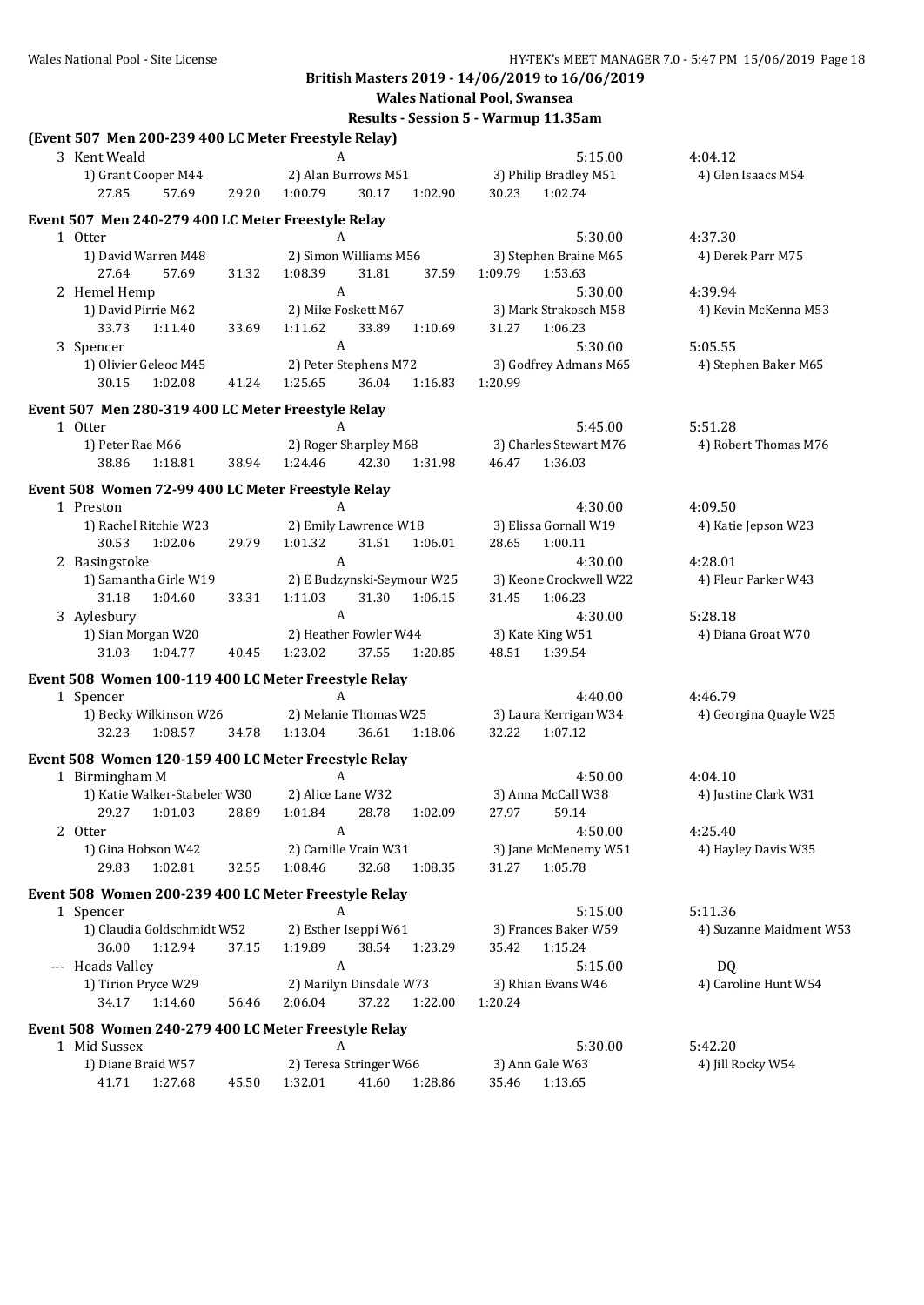| Event 508 Women 280-319 400 LC Meter Freestyle Relay | Mid Sussex |                     |         |         | A                       |         |       | 5:45.00             | 5:42.24                  |
|------------------------------------------------------|------------|---------------------|---------|---------|-------------------------|---------|-------|---------------------|--------------------------|
|                                                      |            | 1) Alison Gwynn W71 |         |         | 2) Jennifer Dean W76    |         |       | 3) Mary Johnson W69 | 4) Sally Mills W64       |
|                                                      | 39.34      | 1:20.49             | 47.39   | 1:42.08 |                         | 14.36   | 24.22 | 2:25.31             |                          |
| Event 508 Women 320-359 400 LC Meter Freestyle Relay |            |                     |         |         |                         |         |       |                     |                          |
| Spencer                                              |            |                     |         |         | A                       |         |       | 6:00.00             | 8:00.29                  |
|                                                      |            | 1) Diane Ford W76   |         |         | 2) Muriel Hitchcock W81 |         |       | 3) Grace Isaac W87  | 4) Jean Howard-Jones W76 |
|                                                      | 45.12      | 1:32.66             | 1:03.38 | 2:18.62 | 1:14.45                 | 2:37.23 | 41.22 | 1:31.78             |                          |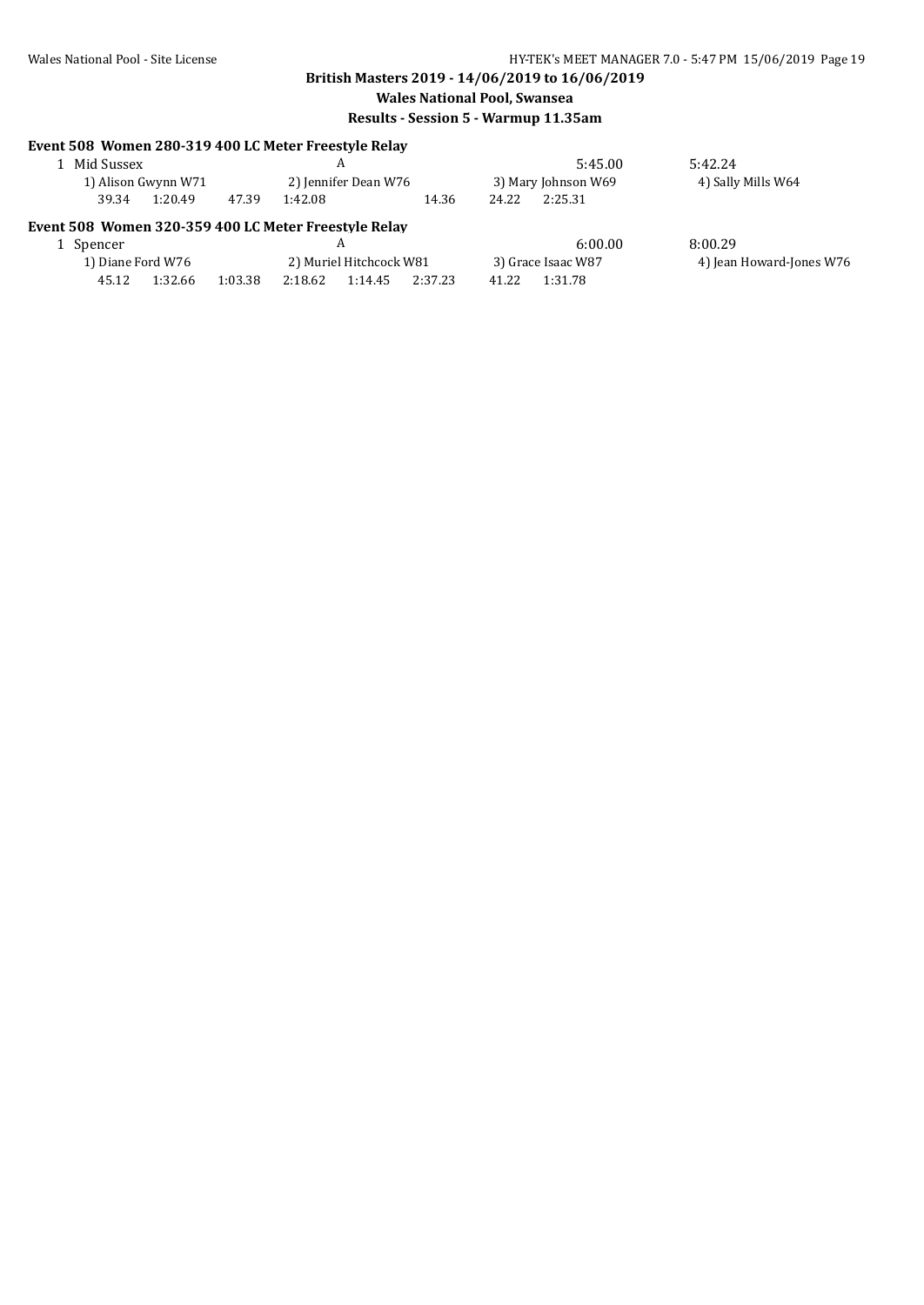#### **British Masters 2019 - 14/06/2019 to 16/06/2019 Wales National Pool, Swansea Results - Session 6 - Warmup 4.15pm**

#### **Event 601 Men 18-24 200 LC Meter IM Name Age Team Age Team Seed Time Finals Time** 1 Ryan Kelly 20 Chelmsford- 2:15.67 2:20.87 29.40 35.81 42.46 33.20 2 Liam Jefferies 22 Swindon Dolp- 2:20.50 2:28.59 29.55 38.90 45.28 34.86 **Event 601 Men 25-29 200 LC Meter IM** 1 David Hanbury 26 Swansea Masters- 2:16.50 2:18.20 28.47 34.90 42.63 32.20 2 Kalon Veale 2:09.10 2:18.27 28.06 35.00 41.64 33.57 3 Neal Thomson 2:19.58 2:19.58 2:19.58 2:19.58 2:19.58 28.38 38.37 40.02 32.81 4 Fraser Peh 2:19.10 2:21.58 29 Otter-29.20 35.87 42.78 33.73 5 Christopher Unsworth 28 Out To Swim- 2:32.43 2:28.79 31.23 40.09 42.38 35.09 6 Adam Warner 2:28.77 2:33.59 29 Barnet Copt-31.47 40.57 47.28 34.27 --- Joshua Patel 26 Warwick Uni- 2:28.30 DQ 32.95 42.08 45.09 39.44 **Event 601 Men 30-34 200 LC Meter IM** 1 John Molyneaux 31 G B Police- 2:14.94 2:15.50 28.64 34.39 41.23 31.24 2 Matt Wan 2:26.17 34 Out To Swim-<br>2:29.24 2:26.17 31.16 38.40 42.32 34.29 3 Gregory Du Tertre 30 Wycombe Dist- 2:30.70 2:30.87 32.13 40.77 40.46 37.51 4 Stefano Rigoni 33 Out To Swim- 2:32.49 2:33.87 33.14 40.45 45.31 34.97 5 Stuart Reid 2:51.60 2:53.26 31 Aylesbury-35.58 44.41 50.04 43.23 **Event 601 Men 35-39 200 LC Meter IM** 1 Jonathan Audis 39 Swindon Dolp- 2:18.73 2:23.39 29.32 36.27 42.61 35.19 2 Craig Steenhoff 37 Hailsham- 2:23.35 2:23.96 29.77 37.68 43.70 32.81 3 Enrico Hahn 2:29.27 2:32.00 38 Otter-31.44 40.21 43.09 37.26 4 Stewart Grant 2:34.25 2:35.14 35 Kent Weald-32.69 44.20 42.34 35.91 **Event 601 Men 40-44 200 LC Meter IM** 1 Johannes Berbers 44 Fareham N'Ds- 2:20.40 2:20.34 29.50 36.72 41.22 32.90 2 Adam Acland 2:28.40 2:30.38 43 Teddington-31.01 39.78 44.47 35.12 3 Mariusz Barcikowski 2:40.11 2:36.76 43 Kent Weald-32.42 41.92 44.63 37.79 **Event 601 Men 45-49 200 LC Meter IM** 1 Daniel Cotton 2:24.44 2:19.71 45 Spencer-30.20 36.03 40.80 32.68 2 Christopher Morgan 47 Otter- 2:39.36 2:39.62 33.35 44.37 45.59 36.31 3 Dean Anscombe 2:35.20 2:41.20 47 Nottingham Leander SC-32.48 46.05 45.16 37.51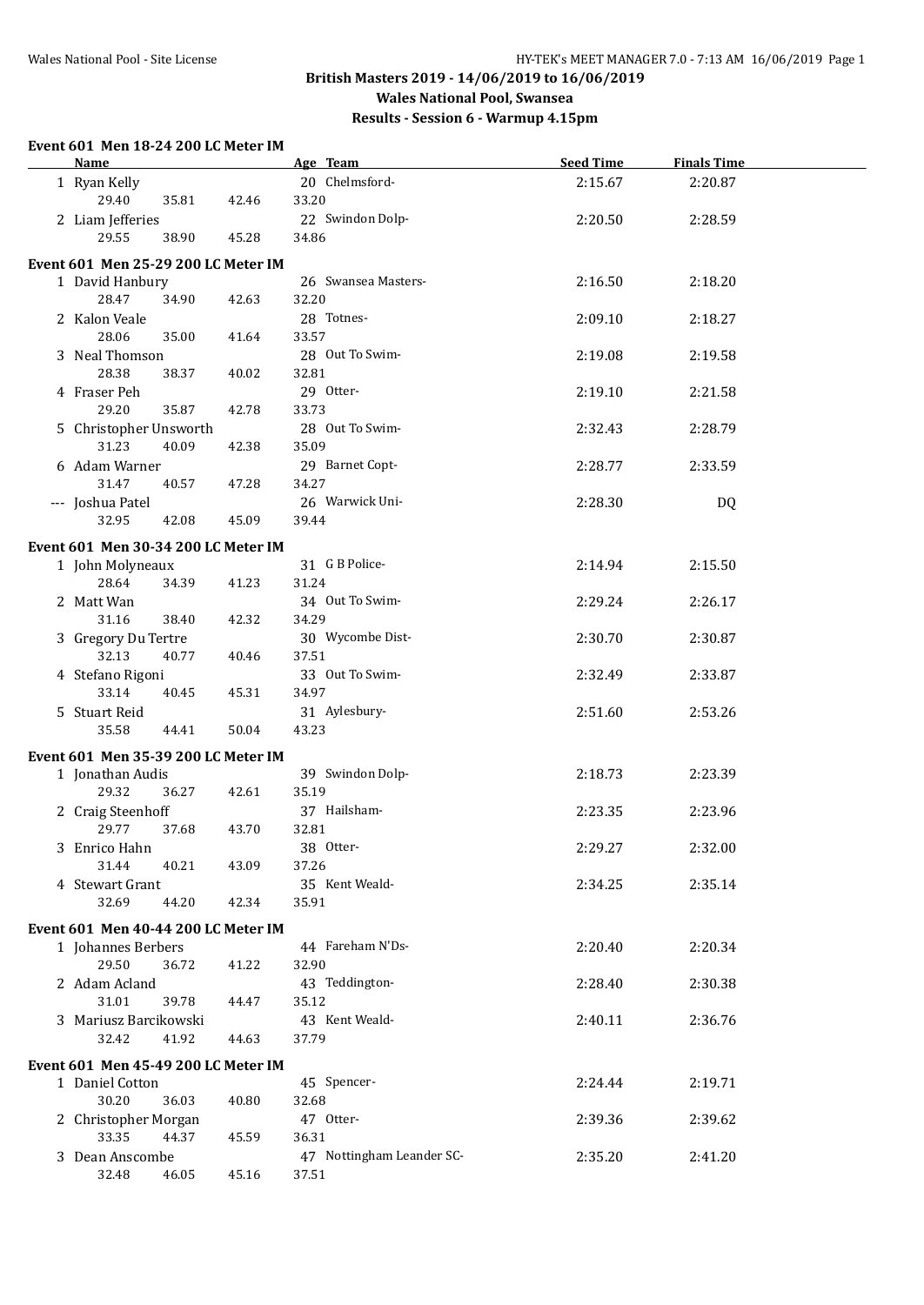|   | (Event 601 Men 45-49 200 LC Meter IM)                 |         |         |                           |         |         |
|---|-------------------------------------------------------|---------|---------|---------------------------|---------|---------|
|   | 4 Olivier Geleoc                                      |         |         | 45 Spencer-               | 2:44.10 | 2:42.04 |
|   | 33.56                                                 | 45.23   | 48.25   | 35.00                     |         |         |
|   | 5 Luca Milana                                         |         |         | 47 Spencer-               | 2:44.70 | 2:43.34 |
|   | 34.28                                                 | 44.56   | 46.61   | 37.89                     |         |         |
|   | 6 Keith Dunnett                                       |         |         | 49 Silver City-           | 2:38.81 | 2:46.68 |
|   | 36.52                                                 | 44.35   | 47.52   | 38.29                     |         |         |
|   | 7 Stuart Gibbs                                        |         |         | 46 Swindon Dolp-          | 2:47.30 | 2:46.72 |
|   | 34.51                                                 | 44.77   | 48.10   | 39.34                     |         |         |
|   | 8 Nick White                                          |         |         | 48 Loughborough-          | 2:45.57 | 2:48.18 |
|   | 37.70                                                 | 45.82   | 47.66   | 37.00                     |         |         |
|   | Event 601 Men 50-54 200 LC Meter IM                   |         |         |                           |         |         |
|   | 1 Peter Dixon                                         |         |         | 51 Tower Hamlet-          | 2:31.22 | 2:27.13 |
|   | 30.96                                                 | 38.90   | 43.75   | 33.52                     |         |         |
|   | 2 Patrick Gore                                        |         |         | 51 Cardiff Mast-          | 2:32.94 | 2:30.46 |
|   | 32.19                                                 | 40.95   | 43.48   | 33.84                     |         |         |
|   | 3 Anthony Wylie                                       |         |         | 52 Co Liverpool-          | 2:29.30 | 2:34.82 |
|   | 32.45                                                 | 41.61   | 44.07   | 36.69                     |         |         |
|   | 4 Stephen Beal<br>34.03                               |         |         | 50 DunmowAtlant-          | 2:47.30 | 2:43.31 |
|   |                                                       | 42.96   | 49.40   | 36.92                     |         |         |
|   | 5 Richard Stock<br>34.67                              | 45.55   | 49.53   | 52 Leic Peng-<br>35.48    | 2:45.36 | 2:45.23 |
|   | 6 Matthew Conrad-Jones                                |         |         | 52 Wycombe Dist-          | 3:06.71 | 3:07.20 |
|   | 37.28                                                 | 49.73   | 54.60   | 45.59                     |         |         |
|   | --- Philip Croxall                                    |         |         | 50 Colne-                 | 2:43.84 | DQ      |
|   | 35.90                                                 | 49.41   | 48.14   | 35.85                     |         |         |
|   |                                                       |         |         |                           |         |         |
|   | Event 601 Men 55-59 200 LC Meter IM<br>1 David Bryant |         |         | 58 Guildford Ct-          | 2:31.69 | 2:36.49 |
|   | 32.95                                                 | 43.72   | 43.00   | 36.82                     |         |         |
|   | 2 Colin Robbins                                       |         |         | 55 Nottingham Leander SC- | 2:40.60 | 2:45.16 |
|   | 33.36                                                 | 44.78   | 50.75   | 36.27                     |         |         |
|   | 3 Mark Jones                                          |         |         | 56 Warrender Ba-          | 2:42.76 | 2:45.49 |
|   | 35.50                                                 | 45.74   | 48.28   | 35.97                     |         |         |
|   | 4 Mark Jones                                          |         |         | 59 Warrington M-          | 2:48.51 | 2:50.01 |
|   | 37.92                                                 | 45.95   | 48.98   | 37.16                     |         |         |
| 5 | <b>Brian Armstrong</b>                                |         |         | 57 Gloucester M-          | 3:01.50 | 3:06.55 |
|   | 38.89                                                 | 52.82   | 53.46   | 41.38                     |         |         |
|   | 6 Mark Strakosch                                      |         |         | 58 Hemel Hemp-            | 2:55.60 | 3:06.57 |
|   | 39.38                                                 | 50.25   | 58.21   | 38.73                     |         |         |
|   | 7 Adam Lelean                                         |         |         | 57 East Anglian-          | 3:01.01 | 3:07.68 |
|   | 41.28                                                 | 52.32   | 54.25   | 39.83                     |         |         |
|   | Event 601 Men 60-64 200 LC Meter IM                   |         |         |                           |         |         |
|   | 1 Simon Veale                                         |         |         | 63 Totnes-                | 2:43.59 | 2:47.79 |
|   | 34.57                                                 | 44.27   | 51.23   | 37.72                     |         |         |
|   | 2 John Anderson<br>38.80                              | 49.80   | 52.80   | 60 Gloucester M-<br>41.22 | 3:01.39 | 3:02.62 |
|   | --- Chris Orchard                                     |         |         | 60 Deepings-              | 3:36.91 | DQ      |
|   | 48.79                                                 | 58.91   | 57.25   | 44.39                     |         |         |
|   |                                                       |         |         |                           |         |         |
|   | Event 601 Men 65-69 200 LC Meter IM                   |         |         |                           |         |         |
|   | 1 Trevor Clark<br>37.46                               | 48.29   | 49.01   | 65 Birmingham M-<br>38.10 | 2:48.79 | 2:52.86 |
|   | 2 Eddie Riach                                         |         |         | 66 Milngavie &B-          | 2:49.50 | 2:53.10 |
|   | 37.51                                                 | 44.86   | 53.68   | 37.05                     |         |         |
| 3 | Christopher Preston                                   |         |         | 68 Out To Swim-           | 3:58.46 | 4:05.19 |
|   | 56.75                                                 | 1:00.77 | 1:15.91 | 51.76                     |         |         |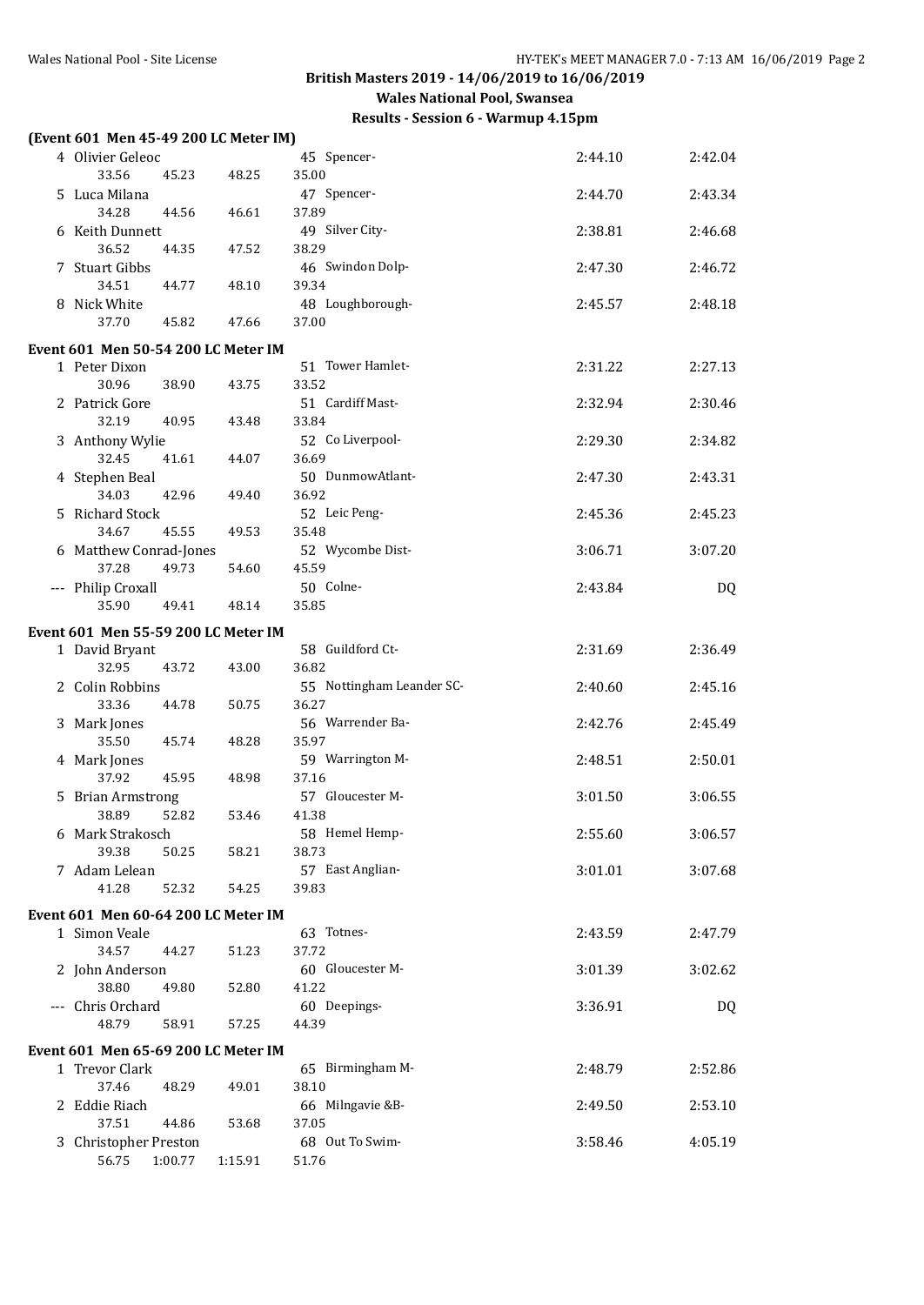| Event 601 Men 70-74 200 LC Meter IM   |         |                       |         |         |
|---------------------------------------|---------|-----------------------|---------|---------|
| 1 Stuart McLellan                     |         | 70 Sudbury-           | 3:15.49 | 3:13.91 |
| 41.69<br>52.09<br>2 Peter Stephens    | 56.80   | 43.33<br>72 Spencer-  | 3:51.63 | 3:56.03 |
| 55.62<br>1:06.33                      | 1:07.30 | 46.78                 |         |         |
| 3 Paul Partington                     |         | 71 Wincanton-         | 4:35.41 | 5:21.24 |
| 59.41<br>1:21.16                      | 1:50.79 | 1:09.88               |         |         |
| Event 601 Men 75-79 200 LC Meter IM   |         |                       |         |         |
| 1 Derek Parr                          |         | 75 Otter-             | 3:24.67 | 3:30.16 |
| 39.10<br>1:01.03                      | 1:01.42 | 48.61                 |         |         |
| 2 Michael Read                        |         | 78 Brighton-          | 3:59.92 | 4:01.63 |
| 1:00.95<br>1:03.96                    | 1:11.04 | 45.68                 |         |         |
| Event 602 Women 18-24 200 LC Meter IM |         |                       |         |         |
| 1 Amy Farthing                        |         | 21 Swansea Uni-       | 2:27.79 | 2:30.57 |
| 31.44<br>37.31                        | 44.60   | 37.22                 |         |         |
| 2 Lauren Pate                         |         | 22 Cosacss-           | 2:31.98 | 2:33.81 |
| 31.89<br>37.78                        | 47.12   | 37.02                 |         |         |
| 3 Ellie Westoby                       |         | 19 Swansea Uni-       | 2:28.66 | 2:34.03 |
| 31.79<br>38.45                        | 46.33   | 37.46                 |         |         |
| 4 Samantha Girle                      |         | 19 Basingstoke-       | 2:32.78 | 2:39.49 |
| 33.19<br>41.27                        | 47.80   | 37.23                 |         |         |
| 5 Sarah Procter                       |         | 23 Barnet Copt-       | 2:39.01 | 2:40.37 |
| 32.38<br>44.04                        | 47.65   | 36.30                 |         |         |
| 6 Rebecca Beal                        |         | 24 South Dorset-      | 2:42.50 | 2:41.81 |
| 33.82<br>45.32                        | 44.76   | 37.91                 |         |         |
| 7 Amy Barton                          |         | 24 Otter-             | 2:45.70 | 2:43.57 |
| 34.93<br>41.40                        | 50.46   | 36.78                 |         |         |
| 8 Katie Maloney                       |         | 22 East Anglian-      | 2:40.30 | 2:43.61 |
| 33.65<br>42.51                        | 51.23   | 36.22                 |         |         |
| 9 Emily Gordon                        |         | 23 Solihull-          | 2:39.54 | 2:45.05 |
| 34.10<br>44.61                        | 46.87   | 39.47                 |         |         |
| 10 Jade Burton                        |         | 21 Sborne Storm-      | 2:40.33 | 2:45.17 |
| 36.19<br>40.47                        | 49.50   | 39.01                 |         |         |
| 11 Lucy Gale                          |         | 24 Boldmere-<br>37.53 | 2:49.05 | 2:45.22 |
| 35.35<br>42.65                        | 49.69   | 19 Chelmsford-        |         | 2:46.15 |
| 12 Melissa Eley<br>41.23<br>33.46     | 51.80   | 39.66                 | 2:36.60 |         |
| 13 Zara Pretious-White                |         | 19 Bishop Stort-      | 2:45.90 | 2:47.95 |
| 34.30<br>42.29                        | 52.13   | 39.23                 |         |         |
| 14 Rose Stride                        |         | 19 Crawley-           | 2:42.45 | 2:50.38 |
| 36.26<br>45.25                        | 49.03   | 39.84                 |         |         |
| 15 Alexandra Dobell                   |         | 22 Co Coventry-       | 2:48.80 | 2:54.34 |
| 35.60<br>44.90                        | 53.85   | 39.99                 |         |         |
| 16 Abigail Hart                       |         | 20 DunmowAtlant-      | 2:52.10 | 2:54.47 |
| 33.40<br>44.74                        | 54.74   | 41.59                 |         |         |
| --- Lucy Park                         |         | 23 Watford SC-        | 2:39.72 | DQ      |
| 34.28<br>43.02                        | 45.19   | 37.09                 |         |         |
| Event 602 Women 25-29 200 LC Meter IM |         |                       |         |         |
| 1 Cathryn Thomson                     |         | 29 St Ives-           | 2:36.30 | 2:40.75 |
| 32.92<br>41.91                        | 48.68   | 37.24                 |         |         |
| 2 Sophie Clarke                       |         | 28 Portsmouth N-      | 2:40.30 | 2:41.84 |
| 33.39<br>39.66                        | 48.71   | 40.08                 |         |         |
| 3 Zuzana Manhartova                   |         | 27 Out To Swim-       | 3:02.72 | 2:57.47 |
| 37.14<br>49.75                        | 50.19   | 40.39                 |         |         |
| 4 Rebecca Ewers                       |         | 28 Co Coventry-       | 2:56.10 | 3:07.80 |
| 41.97<br>51.81                        | 51.79   | 42.23                 |         |         |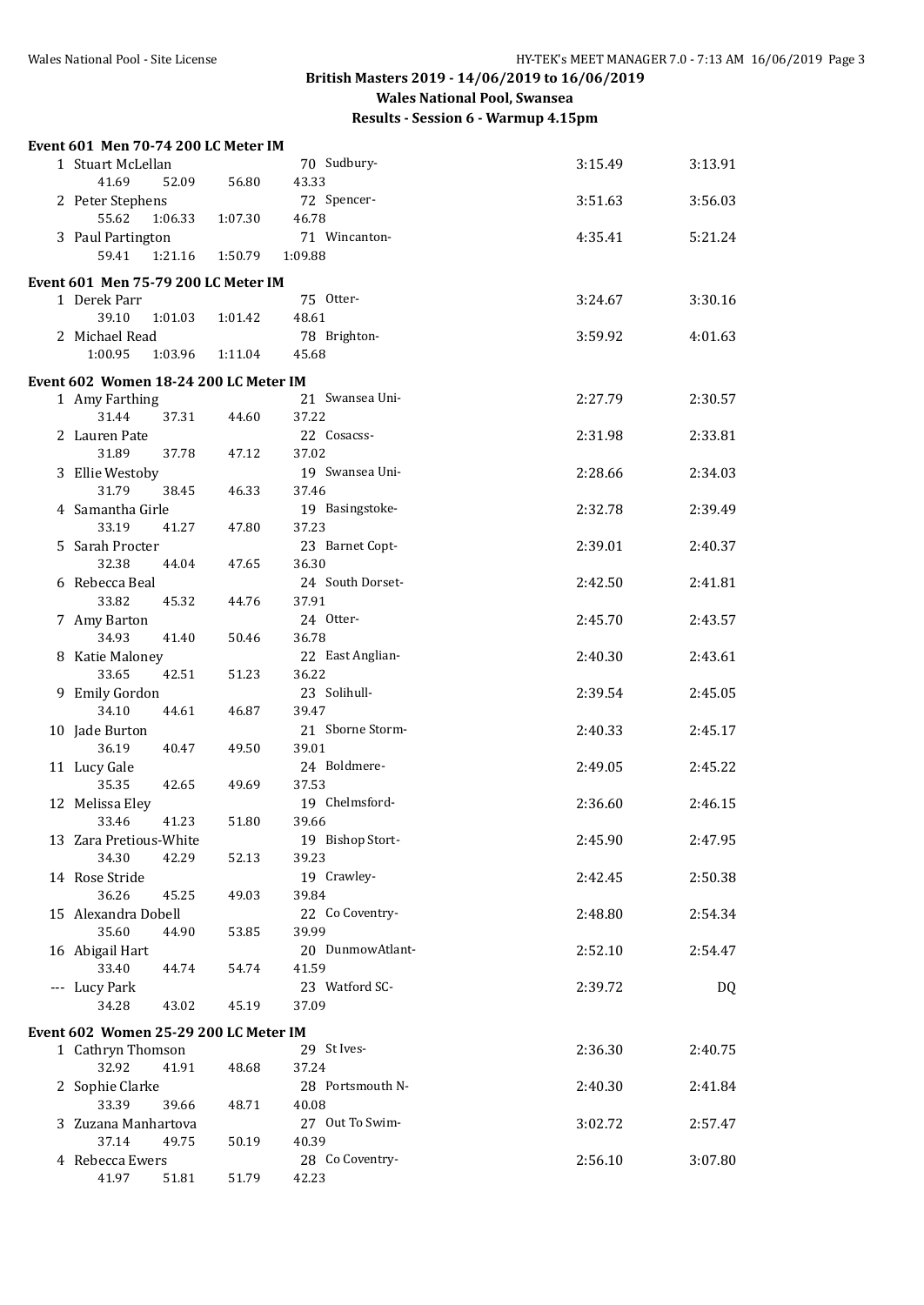| Results - Session 6 - Warmup 4.15pm |  |  |
|-------------------------------------|--|--|
|-------------------------------------|--|--|

|    | (Event 602 Women 25-29 200 LC Meter IM) |       |       |                           |         |         |
|----|-----------------------------------------|-------|-------|---------------------------|---------|---------|
|    | 5 Leona Hinds                           |       |       | 28 Nottingham Leander SC- | 3:09.90 | 3:15.59 |
|    | 38.98                                   | 55.93 | 55.30 | 45.38                     |         |         |
|    | Event 602 Women 30-34 200 LC Meter IM   |       |       |                           |         |         |
|    | 1 Laura Molyneaux                       |       |       | 32 Fareham N'Ds-          | 2:32.97 | 2:35.25 |
|    | 32.95                                   | 39.34 | 46.62 | 36.34                     |         |         |
|    | 2 Camille Vrain                         |       |       | 31 Otter-                 | 2:44.40 | 2:43.82 |
|    | 34.35                                   | 43.72 | 47.51 | 38.24                     |         |         |
|    | 3 Kimberley Durno                       |       |       | 32 Camden Swiss-          | 2:54.11 | 2:55.12 |
|    | 36.63                                   | 50.10 | 47.91 | 40.48                     |         |         |
|    | Event 602 Women 35-39 200 LC Meter IM   |       |       |                           |         |         |
|    | 1 Hayley Davis                          |       |       | 35 Otter-                 | 2:34.08 | 2:36.27 |
|    | 32.95                                   | 38.90 | 47.76 | 36.66                     |         |         |
|    | 2 Fiona Kinsella                        |       |       | 35 Trojan - Swim Ireland- | 2:34.56 | 2:36.77 |
|    | 32.49                                   | 41.43 | 45.84 | 37.01                     |         |         |
|    | 3 Susan Przywara                        |       |       | 36 Scw Eshborn - Germany- | 2:40.80 | 2:38.70 |
|    | 33.11                                   | 41.74 | 47.08 | 36.77                     |         |         |
|    | 4 Kirsty Johnson                        |       |       | 38 Bracknell-             | 2:43.60 | 2:41.19 |
|    | 33.48                                   | 41.26 | 48.22 | 38.23                     |         |         |
| 5. | Anna McCall<br>32.44                    | 44.25 | 47.52 | 38 Birmingham M-<br>37.13 | 2:45.50 | 2:41.34 |
|    | 6 Kathleen Craig                        |       |       | 36 Sudbury-               | 2:54.30 | 2:54.35 |
|    | 38.49                                   | 46.95 | 49.22 | 39.69                     |         |         |
|    | 7 Anne Turner                           |       |       | 38 B C & P Mast-          | 2:59.43 | 3:01.16 |
|    | 38.76                                   | 50.15 | 51.62 | 40.63                     |         |         |
|    | 8 Emma Harvey                           |       |       | 38 Cwmbran-               | 2:58.10 | 3:03.36 |
|    | 37.70                                   | 48.64 | 54.60 | 42.42                     |         |         |
|    | Event 602 Women 40-44 200 LC Meter IM   |       |       |                           |         |         |
|    | 1 Gina Hobson                           |       |       | 42 Otter-                 | 2:44.93 | 2:43.98 |
|    | 33.52                                   | 42.37 | 51.62 | 36.47                     |         |         |
|    | 2 Lisa Dawson                           |       |       | 41 Barnet Copt-           | 2:45.04 | 2:45.67 |
|    | 35.86                                   | 44.61 | 47.52 | 37.68                     |         |         |
|    | 3 Rebecca Smith                         |       |       | 40 BradfordAvon-          | 2:48.60 | 2:46.15 |
|    | 34.58                                   | 43.21 | 50.95 | 37.41                     |         |         |
|    | 4 Caroline Jubb<br>36.17                |       |       | 41 Wycombe Dist-          | 2:56.10 | 2:52.92 |
|    |                                         | 44.67 | 50.92 | 41.16<br>44 Berkhamsted-  |         |         |
|    | 5 Tracy Van Deventer<br>36.63           | 45.68 | 51.27 | 40.01                     | 2:53.10 | 2:53.59 |
|    | 6 Nicola Russell                        |       |       | 42 DunmowAtlant-          | 2:56.30 | 2:56.56 |
|    | 35.78                                   | 46.14 | 52.75 | 41.89                     |         |         |
|    | 7 Kerry King                            |       |       | 42 Aylesbury-             | 3:01.20 | 3:11.17 |
|    | 40.83                                   | 50.57 | 54.01 | 45.76                     |         |         |
|    | Event 602 Women 45-49 200 LC Meter IM   |       |       |                           |         |         |
|    | 1 Jeanne Petit                          |       |       | 49 Leic Peng-             | 2:51.25 | 2:52.25 |
|    | 33.80                                   | 49.48 | 50.08 | 38.89                     |         |         |
|    | 2 Melanie Sayed                         |       |       | 45 Co Liverpool-          | 2:55.63 | 2:57.02 |
|    | 36.95                                   | 48.76 | 51.51 | 39.80                     |         |         |
|    | 3 Bryony Wilkes                         |       |       | 49 Loughborough-          | 2:59.37 | 2:58.74 |
|    | 38.60                                   | 48.20 | 52.10 | 39.84                     |         |         |
|    | 4 Deryn Creasy                          |       |       | 48 Aylesbury-             | 3:11.20 | 3:26.01 |
|    | 43.10                                   | 59.13 | 54.59 | 49.19                     |         |         |
|    | Event 602 Women 50-54 200 LC Meter IM   |       |       |                           |         |         |
|    | 1 Allie Price                           |       |       | 54 Cardiff Mast-          | 2:43.85 | 2:42.45 |
|    | 33.95                                   | 41.76 | 48.75 | 37.99                     |         |         |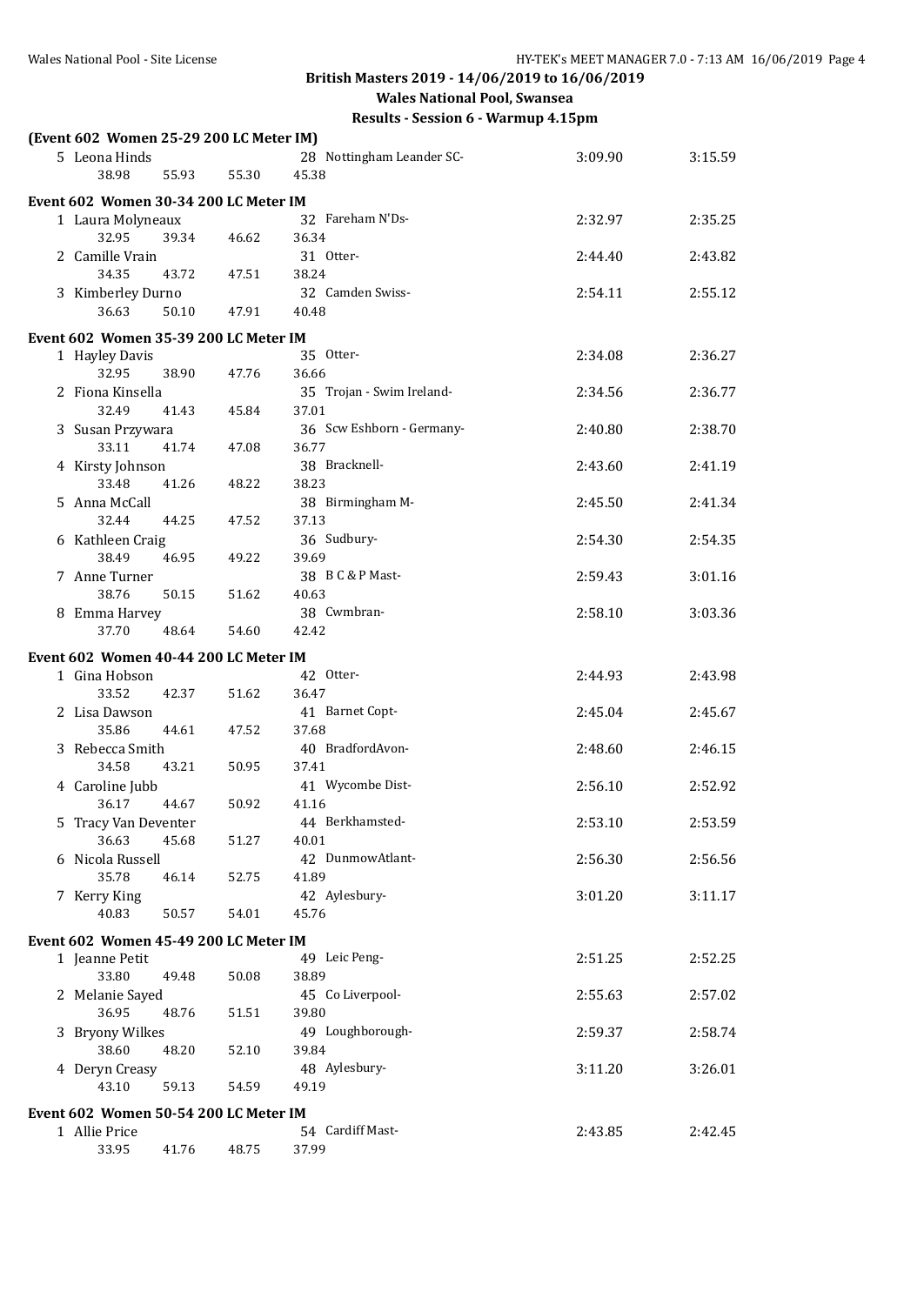| (Event 602 Women 50-54 200 LC Meter IM)   |         |                           |         |         |
|-------------------------------------------|---------|---------------------------|---------|---------|
| 2 Philippa O'Grady                        |         | 50 Wincanton-             | 2:49.13 | 2:47.59 |
| 34.04<br>45.05                            | 49.33   | 39.17                     |         |         |
| 3 Claire Tagg                             |         | 50 Fareham N'Ds-          | 3:00.81 | 2:56.04 |
| 37.69<br>47.24                            | 49.21   | 41.90                     |         |         |
| 4 Adele Parham                            |         | 52 Wincanton-             | 3:01.23 | 2:57.44 |
| 38.03<br>48.77                            | 50.52   | 40.12<br>50 Strat Sharks- |         |         |
| 5 Ali Skirvin<br>41.69<br>51.93           | 51.43   | 45.04                     | 3:04.70 | 3:10.09 |
| 6 Alison Findlater                        |         | 53 Silver City-           | 3:11.57 | 3:10.57 |
| 38.92<br>53.30                            | 57.11   | 41.24                     |         |         |
|                                           |         |                           |         |         |
| Event 602 Women 55-59 200 LC Meter IM     |         |                           |         |         |
| 1 Judy Brown<br>35.76<br>41.74            | 53.12   | 55 Warrington M-<br>38.90 | 2:48.11 | 2:49.52 |
| 2 Heidi Gore                              |         | 57 Cardiff Mast-          | 3:06.79 | 3:05.42 |
| 38.19<br>48.90                            | 55.53   | 42.80                     |         |         |
| 3 Elaine Seager                           |         | 56 Loughborough-          | 3:06.34 | 3:13.18 |
| 42.89<br>49.47                            | 58.60   | 42.22                     |         |         |
| 4 Frances Baker                           |         | 59 Spencer-               | 3:11.79 | 3:24.82 |
| 43.34<br>53.60                            | 1:03.58 | 44.30                     |         |         |
| 5 Kathleen Raymond                        |         | 56 Kent Weald-            | 3:20.94 | 3:26.39 |
| 49.42<br>57.40                            | 54.40   | 45.17                     |         |         |
| Event 602 Women 60-64 200 LC Meter IM     |         |                           |         |         |
| 1 Helen Kula-Przezwanski                  |         | 60 Caradon-               | 2:58.45 | 3:00.78 |
| 37.83<br>44.06                            | 55.98   | 42.91                     |         |         |
| 2 Amanda Heath                            |         | 62 Spencer-               | 3:02.27 | 3:04.74 |
| 39.12<br>51.08                            | 51.24   | 43.30                     |         |         |
| 3 Susan Procter                           |         | 63 Barnet Copt-           | 3:37.90 | 3:42.45 |
| 45.70<br>1:04.03                          | 1:01.19 | 51.53                     |         |         |
| Event 602 Women 65-69 200 LC Meter IM     |         |                           |         |         |
| 1 Audrey Cooper                           |         | 65 Silver City-           | 3:08.30 | 3:07.49 |
| 44.23<br>50.00                            | 50.81   | 42.45                     |         |         |
| 2 Sally Lelean                            |         | 68 East Anglian-          | 4:26.98 | 4:40.03 |
| 1:10.48<br>1:09.58                        | 1:08.97 | 1:11.00                   |         |         |
| 3 Lorraine Crook<br>1:05.56<br>1:20.48    | 1:23.11 | 65 Caldicot-<br>1:05.88   | 4:52.76 | 4:55.03 |
|                                           |         |                           |         |         |
| Event 602 Women 70-74 200 LC Meter IM     |         |                           |         |         |
| 1 Patricia Jackson                        |         | 72 East Anglian-          | 3:51.05 | 4:00.20 |
| 53.87<br>1:06.71                          | 1:05.47 | 54.15                     |         |         |
| Event 602 Women 75-79 200 LC Meter IM     |         |                           |         |         |
| 1 Janet Masters                           |         | 79 South Beds-            | 4:10.09 | 4:21.59 |
| 57.30<br>1:02.61                          | 1:19.17 | 1:02.51                   |         |         |
| 2 Margaret Weare                          |         | 75 Caldicot-              | 5:19.80 | 5:25.58 |
|                                           | 1:32.49 | 1:09.23                   |         |         |
| Event 602 Women 85-89 200 LC Meter IM     |         |                           |         |         |
| 1 Jane Asher                              |         | 88 Kings Corm-            | 4:26.83 | 4:26.34 |
| 1:02.45<br>1:13.30                        | 1:19.72 | 50.87                     |         |         |
| Event 603 Men 18-24 50 LC Meter Freestyle |         |                           |         |         |
| 1 Liam Jefferies                          |         | 22 Swindon Dolp-          | 24.60   | 24.98   |
| 2 Seb Leather                             |         | 24 Elmbridge-             | 24.99   | 24.99   |
| 3 Samuel Withers                          |         | 22 Pembs Cty-             | 25.80   | 25.22   |
| 4 Peter Lewis                             |         | 24 Exeter Uni A-          | 25.31   | 25.47   |
| 5 Patrick Hill                            |         | 21 Preston-               | 25.82   | 26.01   |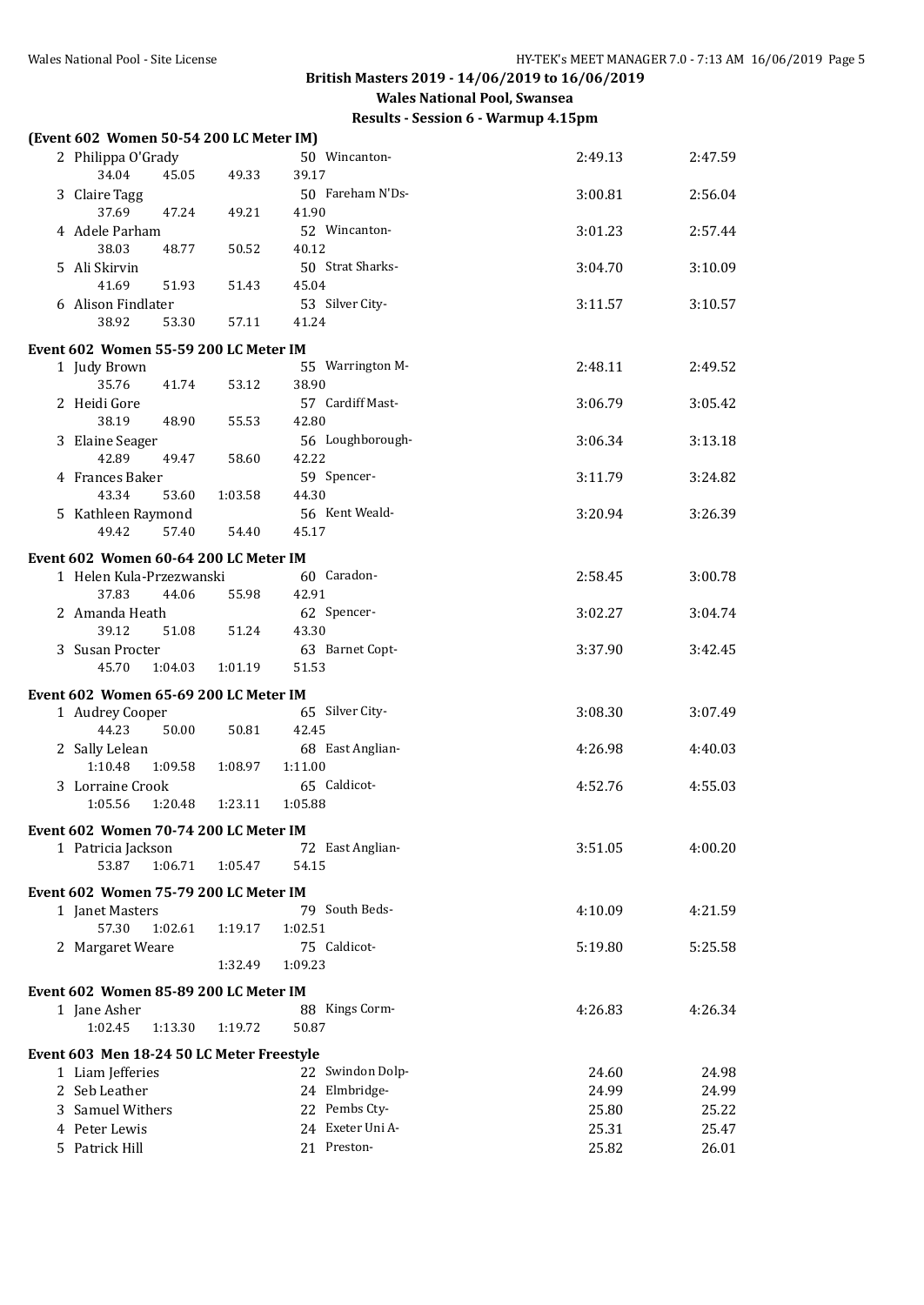**Wales National Pool, Swansea**

|    | (Event 603 Men 18-24 50 LC Meter Freestyle) |    |                        |       |       |
|----|---------------------------------------------|----|------------------------|-------|-------|
|    | 6 Stephen Marshall                          |    | 24 Preston-            | 26.10 | 26.24 |
| 7  | <b>Callum Morris</b>                        |    | 24 Cardiff Mast-       | 27.66 | 26.93 |
|    | 8 Ryan Kelly                                |    | 20 Chelmsford-         | 26.04 | 27.35 |
|    | 9 Joel Green                                |    | 19 Hemel Hemp-         | 27.10 | 27.40 |
|    | 10 Ethan Fielding                           |    | 21 Preston-            | 27.20 | 29.07 |
|    | Event 603 Men 25-29 50 LC Meter Freestyle   |    |                        |       |       |
|    | 1 Luke Pool                                 |    | 25 Preston-            | 23.38 | 24.09 |
|    | 2 Glen Melson                               |    | 25 Elmbridge-          | 23.80 | 24.30 |
|    | 3 Kiroless Saba                             | 29 | Cardiff Mast-          | 24.76 | 25.14 |
|    | *4 Joseph Massey                            |    | 25 Exeter Uni A-       | 25.47 | 25.15 |
|    | *4 Neal Thomson                             |    | 28 Out To Swim-        | 24.43 | 25.15 |
|    | 6 Michael Procter                           |    | 26 Bicester-           | 24.86 | 25.20 |
| 7  | Samuel Long                                 |    | 28 Bath Dolphin-       | 25.44 | 25.37 |
|    | 8 Daniel Morgan                             |    | 25 Aylesbury-          | 25.00 | 25.56 |
|    | 9 Martin Sartorius                          |    | 27 Otter-              | 25.53 | 25.96 |
|    | 10 Peter Smith                              |    | 28 Preston-            | 26.40 | 25.97 |
|    | 11 Ryan Borthwick                           |    | 25 Co Sheffield-       | 26.20 | 25.99 |
|    | 12 Paul Gray                                |    | 29 Out To Swim-        | 27.10 | 26.60 |
|    | 13 Matthew Crackell                         |    | 28 Loughborough-       | 26.06 | 27.05 |
|    | 14 Byron Hall                               |    | 29 Preston-            | 27.00 | 27.10 |
|    | 15 Stephen McQuilliam                       |    | 26 Co Liverpool-       | 26.72 | 27.24 |
|    | 16 Matthew McLaughlin                       |    | 26 DunmowAtlant-       | 26.91 | 27.68 |
|    | 17 Craig Booth                              |    | 26 Arfon-              | 29.09 | 30.65 |
|    | Event 603 Men 30-34 50 LC Meter Freestyle   |    |                        |       |       |
|    | 1 Ryan Steward                              |    | 32 Bicester-           | 24.86 | 24.66 |
|    | 2 David Adamson                             |    | 32 Otter-              | 24.63 | 24.86 |
|    | 3 John Wood                                 |    | 33 Bristol Hen-        | 25.40 | 25.19 |
|    | 4 Richard Hill                              |    | 31 Bridgwater-         | 26.26 | 26.25 |
|    | 5 Jonathan Borland                          |    | 33 Warrender Ba-       | 26.49 | 26.94 |
|    | 6 Benjamin Smith                            |    | 31 Woking-             | 26.58 | 26.98 |
|    | 7 John Williams                             |    | 30 G B Police-         | 26.23 | 27.10 |
| 8. | Olegas Petrikas                             | 31 | Spencer-               | 27.78 | 27.22 |
|    | 9 David McLaughlan                          |    | 34 Out To Swim-        | 28.27 | 27.79 |
|    | 10 Aitor Rey-Echevarria                     |    | 34 Out To Swim-        | 29.85 | 28.73 |
|    | 11 Felix Ng                                 |    | 34 Loughborough-       | 28.00 | 28.80 |
|    | 12 Stuart Reid                              |    | 31 Aylesbury-          | 29.90 | 30.38 |
|    | 13 Jaime Irurzun                            |    | 33 Out To Swim-        | 29.70 | 30.81 |
|    | Event 603 Men 35-39 50 LC Meter Freestyle   |    |                        |       |       |
|    | 1 Stephen Lue                               |    | 35 Out To Swim-        | 25.01 | 26.10 |
| 2  | Oliver Espinasse                            |    | 35 Basingstoke-        | 25.28 | 26.31 |
|    | 3 Ryan Clay                                 | 39 | Portsmouth N-          | 26.90 | 26.33 |
|    | Chris Ferguson                              | 37 | Silver City-           | 25.67 | 26.59 |
|    | 5 Ross Turner                               | 39 | Rugby-                 | 26.05 | 26.65 |
|    | <b>James Barwick</b>                        | 37 | <b>East Leeds-</b>     | 26.29 | 26.77 |
| 7  | <b>Mark Wilson</b>                          | 35 | Nottingham Leander SC- | 24.70 | 26.94 |
|    | 8 Andrew Luxton                             | 36 | Swansea Masters-       | 27.22 | 27.44 |
| 9  | <b>Stewart Grant</b>                        | 35 | Kent Weald-            | 27.85 | 27.77 |
| 10 | <b>Scott Tancock</b>                        | 37 | Cardiff Mast-          | 28.28 | 28.10 |
|    | 11 James Mactavish                          | 37 | Co South'ton-          | 27.82 | 28.32 |
|    | 12 James Grigg                              |    | 38 Rochford-           | 28.12 | 28.44 |
|    | 13 Jonathan Grundy                          |    | 37 Preston-            | 28.40 | 28.94 |
|    | 14 Matthew Hockin                           |    | 35 Exeter City-        | 30.26 | 29.87 |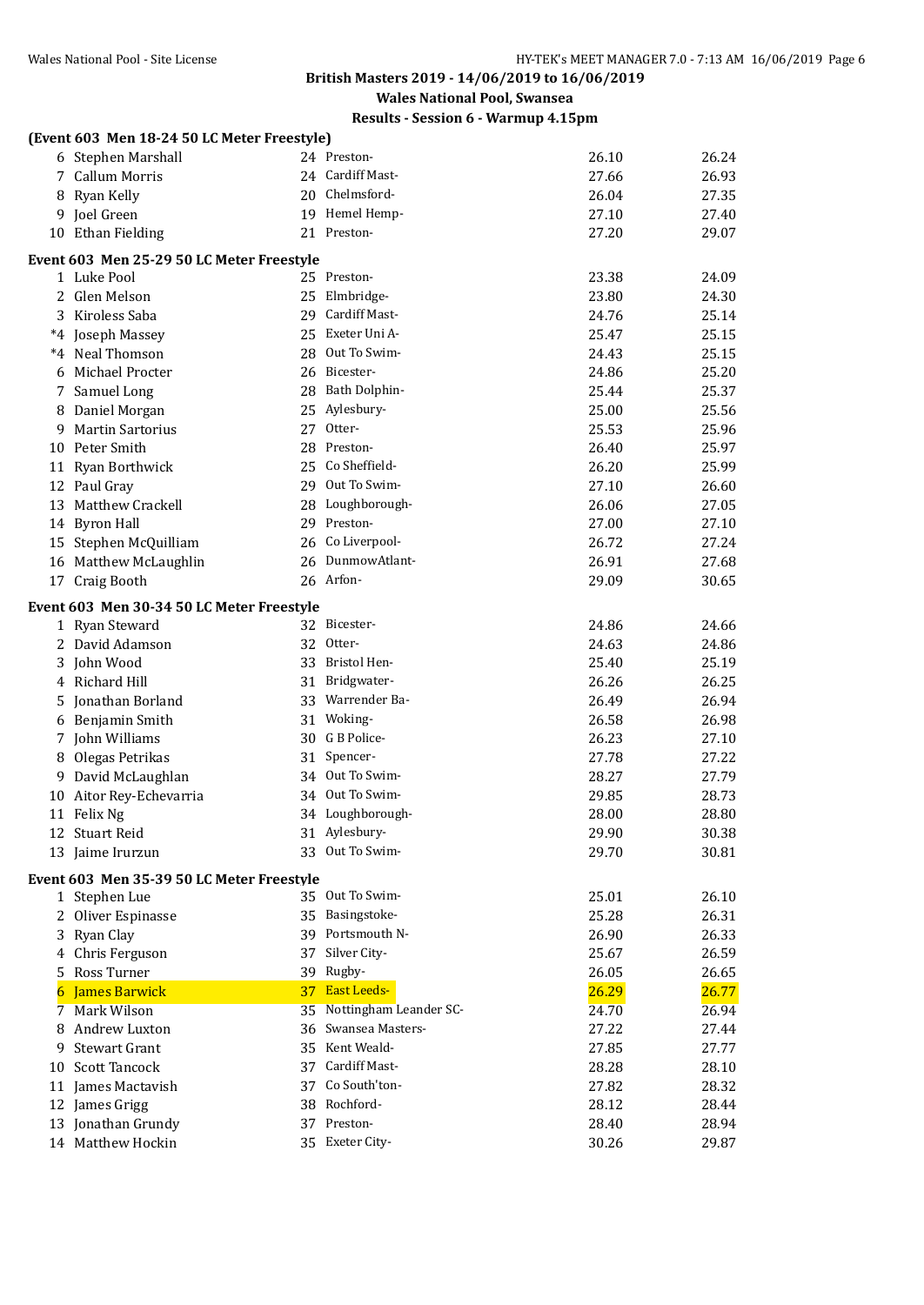## **Results - Session 6 - Warmup 4.15pm**

#### **Event 603 Men 40-44 50 LC Meter Freestyle**

|                | 1 Ben Harkin                              |    | 41 Warrington M-                 | 24.97 | 24.88 |
|----------------|-------------------------------------------|----|----------------------------------|-------|-------|
| $\overline{2}$ | <b>Chris Knee</b>                         |    | 40 East Leeds-                   | 24.99 | 25.55 |
| 3              | <b>Martin Bennell</b>                     |    | 42 Fareham N'Ds-                 | 25.63 | 25.95 |
|                | 4 Grant Cooper                            |    | 44 Kent Weald-                   | 26.26 | 26.51 |
|                | 5 Robert Macey                            | 40 | Exe Masters-                     | 26.60 | 26.55 |
|                | 6 Dean Blackman                           |    | 44 Elmbridge-                    | 26.62 | 26.62 |
| 7              | Nigel Gaskin                              |    | 42 G B Police-                   | 27.40 | 27.28 |
|                | 8 Matt Leach                              | 43 | Nottingham Leander SC-           | 27.79 | 27.73 |
| 9              | Jamie Page                                | 42 | Exe Masters-                     | 28.12 | 28.28 |
|                | 10 Mariusz Barcikowski                    |    | 43 Kent Weald-                   | 28.51 | 28.66 |
|                | 11 Michael Devlin                         |    | 42 Out To Swim-                  | 29.94 | 28.89 |
|                | 12 Noel Quigley                           |    | 42 Alton & Dist-                 | 28.70 | 29.43 |
|                |                                           |    |                                  |       |       |
|                | Event 603 Men 45-49 50 LC Meter Freestyle |    |                                  |       |       |
|                | *1 Craig Bransby                          |    | 45 Enfield Sq-                   | 25.20 | 25.64 |
|                | *1 Daryl Mason                            | 49 | Potters Bar-                     | 25.23 | 25.64 |
|                | 3 John Cunningham                         | 49 | Aer Lingus Masters - Ireland-    | 25.71 | 25.74 |
|                | 4 Paul Allen                              |    | 47 Boston-                       | 25.58 | 26.23 |
|                | 5 Jerry O'Riordan                         |    | 45 Guildford Ct-                 | 26.90 | 26.99 |
|                | 6 Olivier Geleoc                          |    | 45 Spencer-                      | 27.40 | 27.36 |
|                | 7 Jason Kenney                            |    | 49 Warrender Ba-                 | 26.97 | 27.41 |
|                | 8 Mike Poole                              | 47 | Thornaby-                        | 27.50 | 27.44 |
| 9.             | Graham Bailes                             |    | 48 Brentwood-                    | 29.27 | 29.53 |
|                | 10 Ashley Raines                          |    | 48 Aylesbury-                    | 29.90 | 31.04 |
|                | 11 Luca Milana                            | 47 | Spencer-                         | 30.60 | 31.24 |
|                | --- Fabian Bull                           |    | 47 Brighton Dol-                 | 29.50 | DQ    |
|                | Event 603 Men 50-54 50 LC Meter Freestyle |    |                                  |       |       |
|                | 1 Michael Hodgson                         |    | 52 Guildford Ct-                 | 25.34 | 25.43 |
|                | 2 Spencer Turner                          | 50 | Basingstoke-                     | 25.83 | 26.58 |
|                | 3 Marcel Scholten                         | 53 | Modernian-                       | 26.31 | 26.79 |
|                | 4 Ian Wilkes                              |    | 52 Loughborough-                 | 27.50 | 27.17 |
| 5              | Sean McQuaid                              |    | 51 Barnet Copt-                  | 27.55 | 27.28 |
|                | 6 Philip Bradley                          |    | 51 Kent Weald-                   | 27.75 | 28.19 |
|                | 7 Alan Burrows                            |    | 51 Kent Weald-                   | 27.90 | 28.22 |
|                | 8 Nigel Travers-Griffin                   |    | 50 Exe Masters-                  | 28.43 | 28.25 |
| 9              | Stephen Atherley                          |    | 53 Leic Peng-                    | 28.17 | 28.28 |
|                | 10 Craig Mayhew                           |    | 50 Mid Sussex-                   | 28.77 | 28.30 |
|                | 11 Alex Metcalfe                          |    | 52 Preston-                      | 28.95 | 28.44 |
|                | 12 Jonathan Saunders                      | 53 | Co Sheffield-                    | 29.12 | 28.72 |
|                | 13 Robert Frize                           |    | 52 Aer Lingus Masters - Ireland- | 29.34 | 29.06 |
|                | 14 Stephen Beal                           |    | 50 DunmowAtlant-                 | 29.60 | 29.12 |
|                | 15 Charles Wilson                         |    | 51 Wycombe Dist-                 | 29.45 | 29.19 |
|                | 16 Kevin McKenna                          |    | 53 Hemel Hemp-                   | 29.20 | 29.48 |
|                | 17 Glen Isaacs                            |    | 54 Kent Weald-                   | 28.65 | 29.61 |
|                | 18 Anthony Palmer                         |    | 51 Godalming-                    | 32.17 | 31.65 |
|                | 19 Matthew Conrad-Jones                   |    | 52 Wycombe Dist-                 | 30.90 | 31.70 |
|                | 20 Phil Attwood                           |    | 54 Godalming-                    | 31.00 | 31.73 |
|                |                                           |    |                                  |       |       |
|                | Event 603 Men 55-59 50 LC Meter Freestyle |    |                                  |       |       |
|                | 1 Mark Reynolds                           |    | 56 Barnet Copt-                  | 26.71 | 26.92 |
|                | 2 Michael Brett                           |    | 56 Nottingham Leander SC-        | 28.13 | 27.80 |
|                | 3 Andrew Bennett                          |    | 55 Warrington M-                 | 26.90 | 27.81 |
|                | 4 Peter Conway                            |    | 56 Aer Lingus Masters - Ireland- | 27.45 | 27.98 |
|                | 5 Peter Long                              |    | 56 Silver City-                  | 27.58 | 28.26 |
| 6              | Clive Benson                              |    | 56 Spencer-                      | 28.04 | 28.50 |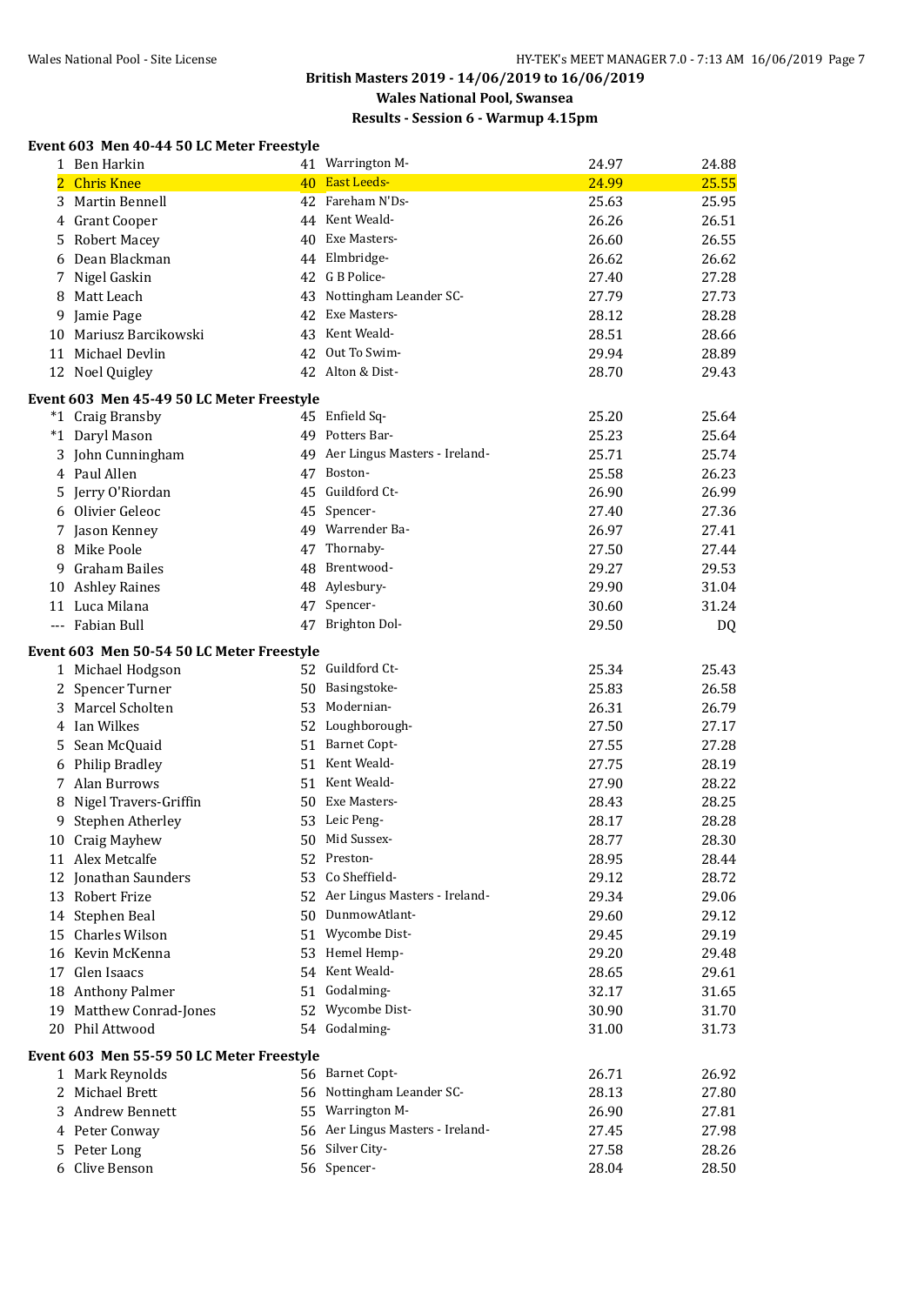**Wales National Pool, Swansea**

|    | (Event 603 Men 55-59 50 LC Meter Freestyle) |                                |       |       |
|----|---------------------------------------------|--------------------------------|-------|-------|
|    | 7 Colin Robbins                             | 55 Nottingham Leander SC-      | 27.97 | 28.75 |
|    | 8 Simon Williams                            | 56 Otter-                      | 28.82 | 29.54 |
| 9  | <b>Adrian Morris</b>                        | 57 Cardiff Mast-               | 29.50 | 29.55 |
|    | 10 Mark Partridge                           | 56 Stroud Mast-                | 29.86 | 29.78 |
|    | 11 Guy Emerson                              | 56 Spencer-                    | 29.30 | 29.91 |
|    | 12 Philip Carpenter                         | 55 B C & P Mast-               | 29.64 | 29.93 |
|    | 13 Ross Donaldson                           | 57 Jersey SC-                  | 29.90 | 30.04 |
|    | 14 Martyn Fresher                           | 57 Team Anglia-                | 29.55 | 30.19 |
|    | 15 Shaun Cairns                             | 55 Chippenham-                 | 32.63 | 33.68 |
|    | 16 Patrick Allen                            | 57 Guildford Ct-               | 32.51 | 34.49 |
|    | Event 603 Men 60-64 50 LC Meter Freestyle   |                                |       |       |
|    | 1 Ian McKay                                 | 63 Warrender Ba-               | 27.42 | 27.80 |
|    | 2 Martin Jennings                           | 61 Bo Kirklees-                | 31.40 | 30.43 |
|    | 3 Graham Perry                              | 60 Swindon Dolp-               | 31.30 | 31.01 |
|    | 4 David Pirrie                              | 62 Hemel Hemp-                 | 32.13 | 31.09 |
| 5. | Christopher Kaethner                        | 64 Hackney-                    | 33.29 | 32.08 |
|    | 6 Chris Orchard                             | 60 Deepings-                   | 34.29 | 35.30 |
|    | Event 603 Men 65-69 50 LC Meter Freestyle   |                                |       |       |
|    | 1 Stephen Braine                            | 65 Otter-                      | 29.21 | 29.28 |
|    | 2 Graeme Milne                              | 65 Truro City-                 | 29.31 | 29.85 |
|    | 3 Trevor Clark                              | 65 Birmingham M-               | 29.57 | 30.18 |
|    | 4 Ian Woollard                              | 65 Barnet Copt-                | 31.85 | 31.85 |
| 5  | Steven Folsom                               | 66 Teddington-                 | 32.30 | 31.95 |
|    | 6 Alan Mcmullan                             | 66 Bangor (Ni) - Swim Ireland- | 32.15 | 31.96 |
|    | 7 Godfrey Admans                            | 65 Spencer-                    | 33.46 | 33.00 |
| 8  | <b>Anthony Meek</b>                         | 69 Kent Weald-                 | 32.22 | 33.02 |
| 9  | Ian Whyte                                   | 65 Co Sund'land-               | 35.51 | 34.52 |
| 10 | Stephen Baker                               | 65 Spencer-                    | 34.95 | 35.28 |
|    | 11 Peter Rank                               | 67 Co Cambridge-               | 38.72 | 38.47 |
|    | Event 603 Men 70-74 50 LC Meter Freestyle   |                                |       |       |
|    | 1 James Pearson                             | 71 Kent Weald-                 | 32.50 | 31.96 |
|    | 2 Paul Partington                           | 71 Wincanton-                  | 38.93 | 41.42 |
|    |                                             |                                |       |       |
|    | Event 603 Men 75-79 50 LC Meter Freestyle   |                                |       |       |
|    | 1 Tony Cherrington                          | 77 Gloucester M-               | 33.58 | 35.20 |
|    | 2 Roger Billing                             | 76 Guildford Ct-               | 34.85 | 35.27 |
|    | 3 Robert Thomas                             | 76 Otter-                      | 40.21 | 37.85 |
|    | 4 Nigel Salsbury                            | 79 Spencer-                    | 36.22 | 41.65 |
|    | Event 603 Men 80-84 50 LC Meter Freestyle   |                                |       |       |
|    | 1 Donald Leatherbarrow                      | 81 Gloucester M-               | 35.05 | 34.91 |
|    | Event 604 Women 18-24 50 LC Meter Freestyle |                                |       |       |
|    | 1 Katie Jepson                              | 23 Preston-                    | 27.36 | 27.60 |
|    | 2 Callie-Ann Warrington                     | 19 Kent Weald-                 | 27.06 | 27.77 |
|    | 3 Emily Lawrence                            | 18 Preston-                    | 27.80 | 27.85 |
|    | 4 Carla Thornewell                          | 22 Co Hereford-                | 28.28 | 28.57 |
| 5. | Sarah Procter                               | 23 Barnet Copt-                | 29.23 | 28.72 |
|    | 6 Georgia Harrod                            | 19 DunmowAtlant-               | 28.96 | 30.09 |
|    | 7 Katie Gaffing                             | 22 Preston-                    | 31.60 | 30.14 |
|    | 8 Keone Crockwell                           | 22 Basingstoke-                | 30.20 | 30.17 |
| 9  | Elissa Gornall                              | 19 Preston-                    | 28.98 | 30.24 |
|    | 10 Hannah Osborne                           | 21 Winchester-                 | 29.92 | 30.51 |
|    | 11 Katie Maloney                            | 22 East Anglian-               | 31.81 | 30.53 |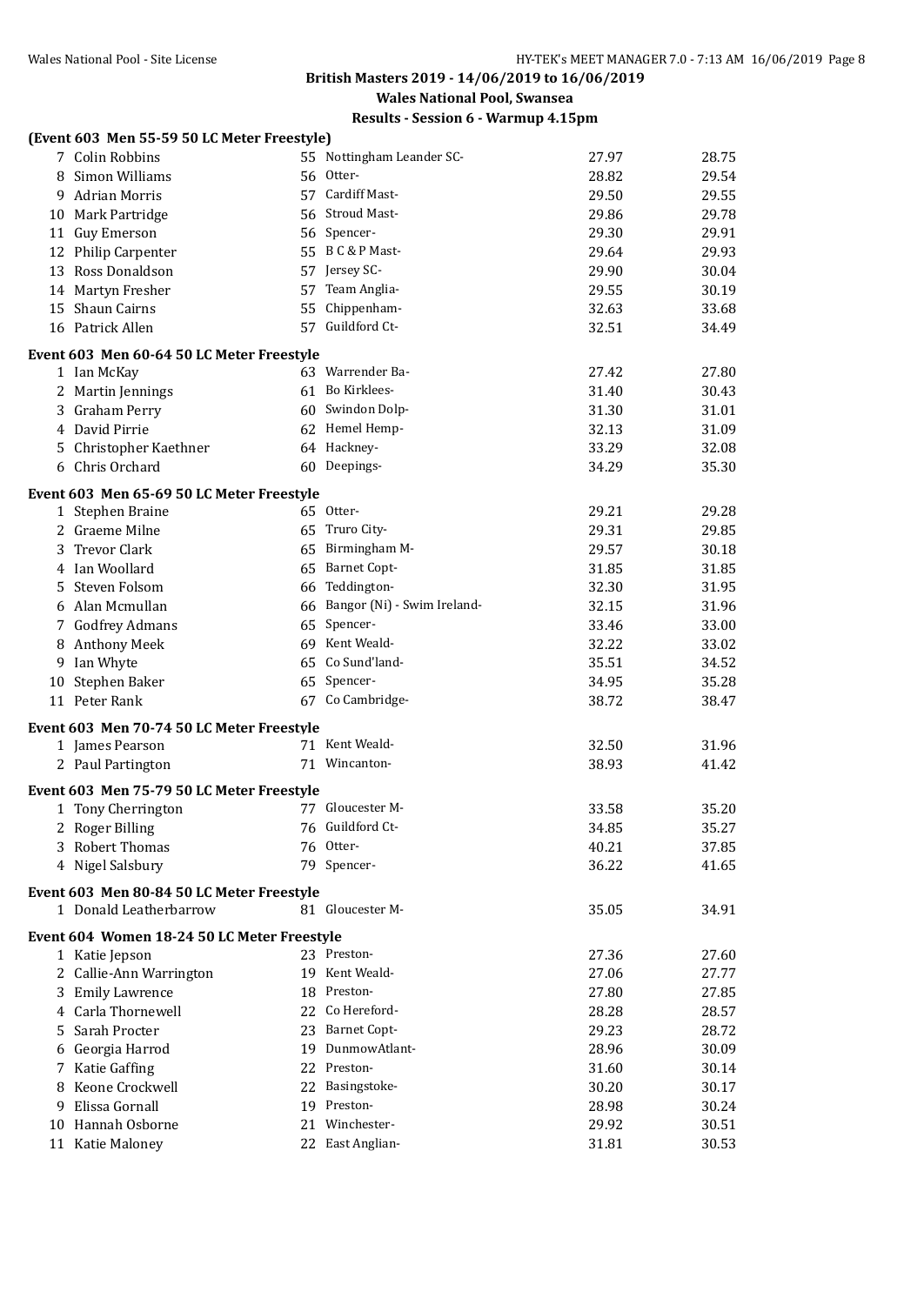**Wales National Pool, Swansea**

|    | (Event 604 Women 18-24 50 LC Meter Freestyle) |                                  |       |       |
|----|-----------------------------------------------|----------------------------------|-------|-------|
|    | 12 Lauren Flynn                               | 21 Welsh Ind-                    | 30.17 | 30.69 |
|    | 13 Melissa Eley                               | 19 Chelmsford-                   | 29.96 | 30.71 |
|    | 14 Jennifer Chaplin                           | 23 Guildford Ct-                 | 30.63 | 30.95 |
|    | 15 Amy Barton                                 | 24 Otter-                        | 30.90 | 31.02 |
|    | 16 Ella Hamza                                 | 20 Portsmouth N-                 | 31.90 | 31.13 |
|    | 17 Zara Pretious-White                        | 19 Bishop Stort-                 | 32.00 | 31.16 |
|    | 18 Laura Joyce                                | 23 Preston-                      | 32.05 | 31.50 |
|    | 19 Victoria Malcolm                           | 24 Exe Masters-                  | 33.50 | 31.76 |
| 20 | Emma Smith                                    | 22 Birm'ham Uni-                 | 31.10 | 32.17 |
|    | 21 Rachael Coles                              | 20 S Bournem'th-                 | 33.50 | 32.40 |
|    | 22 Aoife Power                                | 18 Royston-                      | 31.91 | 32.74 |
|    | 23 Kayleigh Ward                              | 19 Chelmsford-                   | 32.29 | 33.41 |
|    | Event 604 Women 25-29 50 LC Meter Freestyle   |                                  |       |       |
|    | 1 Becky Wilkinson                             | 26 Spencer-                      | 28.99 | 28.81 |
|    | 2 Cathryn Thomson                             | 29 St Ives-                      | 28.64 | 28.99 |
|    | 3 Caroline Saxon                              | 28 Birmingham M-                 | 29.50 | 29.28 |
|    | 4 Laura Atkinson                              | 29 Corsham-                      | 31.50 | 30.10 |
|    | 5 E Budzynski-Seymour                         | 25 Basingstoke-                  | 31.50 | 31.76 |
| 6  | <b>Emily Aust</b>                             | 29 Loughborough-                 | 31.66 | 32.13 |
| 7  | Samantha Crosby                               | 29 Caradon-                      | 31.70 | 32.51 |
| 8  | Harriet Smith                                 | 25 Co Sheffield-                 | 32.60 | 32.81 |
|    | --- Jennifer Jones                            | 29 Cardiff Mast-                 | 28.06 | DQ    |
|    | Event 604 Women 30-34 50 LC Meter Freestyle   |                                  |       |       |
|    | 1 Justine Clark                               | 31 Birmingham M-                 | 28.61 | 27.42 |
|    | 2 Alice Lane                                  | 32 Birmingham M-                 | 27.80 | 28.36 |
|    | 3 Katie Walker-Stabeler                       | 30 Birmingham M-                 | 29.10 | 28.85 |
|    | 4 Sian Dallimore                              | 33 Carm Masters-                 | 30.03 | 30.17 |
| 5. | Megan Pardoe                                  | 30 Bristol Nor-                  | 30.67 | 30.49 |
| 6  | Carrie Power                                  | 31 British Army-                 | 33.00 | 32.58 |
|    | 7 Joanne Blount                               | 34 Swindon Dolp-                 | 32.76 | 32.84 |
| 8  | <b>Heather Rogers</b>                         | 34 Chippenham-                   | 35.20 | 34.18 |
|    | 9 Laura Kerrigan                              | 34 Spencer-                      | 35.32 | 35.86 |
|    | Event 604 Women 35-39 50 LC Meter Freestyle   |                                  |       |       |
|    | 1 Georgina Heyn                               | 35 Teddington-                   | 27.05 | 27.84 |
|    | 2 Catherine Markwell                          | 38 East Anglian-                 | 28.91 | 28.73 |
|    | 3 Aimee Ramm                                  | 37 G B Police-                   | 28.11 | 28.75 |
| 4  | Rebecca Rimmington                            | 36 Trafford Met-                 | 29.70 | 29.53 |
| 5. | Sarah Kerr                                    | 35 Trojan-                       | 31.39 | 31.24 |
| 6  | Lucy Gruner                                   | 37 Fareham N'Ds-                 | 32.10 | 31.68 |
| 7  | Emma Harvey                                   | 38 Cwmbran-                      | 32.39 | 32.17 |
| 8  | <b>Hayley Brown</b>                           | 36 Witham Dolph-                 | 32.41 | 32.38 |
| 9  | Anne Turner                                   | 38 B C & P Mast-                 | 32.50 | 33.11 |
| 10 | Sarah Funderburk                              | 37 Out To Swim-                  | 36.40 | 35.74 |
|    | Event 604 Women 40-44 50 LC Meter Freestyle   |                                  |       |       |
|    | 1 Fleur Parker                                | 43 Basingstoke-                  | 28.12 | 28.39 |
| 2  | Gina Hobson                                   | 42 Otter-                        | 28.81 | 28.90 |
| 3  | Rebecca Smith                                 | 40 BradfordAvon-                 | 29.03 | 28.91 |
| 4  | Charlotte Reid                                | 40 Aer Lingus Masters - Ireland- | 30.50 | 29.27 |
| 5. | Ceri Edwards                                  | 41 Portsmouth N-                 | 29.89 | 29.89 |
| 6  | Joy Ravenhall                                 | 40 Co Coventry-                  | 30.80 | 30.66 |
| 7  | Lisa Dawson                                   | 41 Barnet Copt-                  | 31.12 | 31.65 |
| 8  | Nicola Russell                                | 42 DunmowAtlant-                 | 31.83 | 31.75 |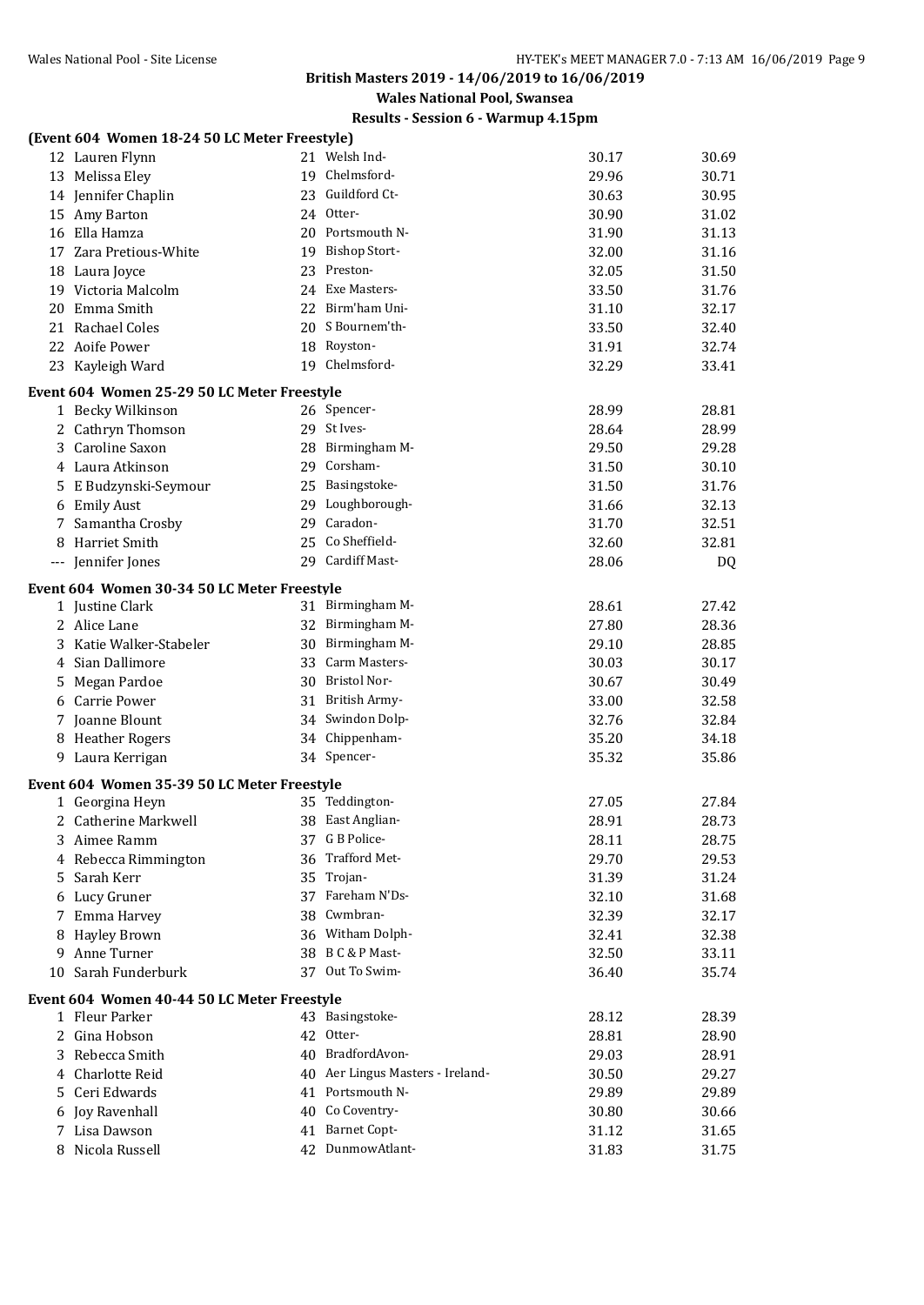# **Wales National Pool, Swansea**

|    | (Event 604 Women 40-44 50 LC Meter Freestyle) |    |                                  |       |       |
|----|-----------------------------------------------|----|----------------------------------|-------|-------|
|    | 9 Jackie Carribine                            |    | 40 Warrington M-                 | 31.10 | 32.08 |
|    | 10 Joy Hopkins                                |    | 44 S Bournem'th-                 | 33.41 | 33.60 |
|    | 11 Bronwyn Cummings                           |    | 41 Aer Lingus Masters - Ireland- | 35.20 | 34.68 |
|    | 12 Heather Fowler                             |    | 44 Aylesbury-                    | 34.60 | 35.15 |
|    | 13 Victoria Davies                            |    | 44 Mid Sussex-                   | 35.80 | 36.30 |
|    | Event 604 Women 45-49 50 LC Meter Freestyle   |    |                                  |       |       |
|    | 1 Michelle Ware                               |    | 46 Guildford Ct-                 | 27.66 | 28.30 |
|    | 2 Helen Gorman                                |    | 47 Co Cardiff-                   | 29.02 | 29.06 |
|    | 3 Gail Henry                                  |    | 45 Portsmouth N-                 | 30.50 | 30.81 |
|    | 4 Rhona Courtier                              |    | 48 Larkfield-                    | 31.93 | 31.76 |
|    | 5 Karen Mackenzie                             |    | 46 Team Luton-                   | 31.31 | 31.81 |
| 6  | Sharon Evans                                  |    | 47 B C & P Mast-                 | 31.80 | 32.00 |
|    | 7 Sarah Forbes                                |    | 48 Swindon Dolp-                 | 32.20 | 32.49 |
|    | 8 Karen Howells                               |    | 48 Cardiff Mast-                 | 32.96 | 32.83 |
|    | 9 Abba Newbery                                |    | 46 Spencer-                      | 32.79 | 33.02 |
|    | 10 Catherine Freeman                          |    | 47 Co St Albans-                 | 32.40 | 33.44 |
|    | 11 Kaye Leach                                 |    | 47 Nottingham Leander SC-        | 34.20 | 34.87 |
|    | 12 Sarah Jones                                |    | 45 S Bournem'th-                 | 37.28 | 36.00 |
|    | Event 604 Women 50-54 50 LC Meter Freestyle   |    |                                  |       |       |
|    | 1 Nicola Harris                               |    | 51 Swindon Dolp-                 | 29.10 | 29.00 |
|    | 2 Elizabeth Woolner                           |    | 52 Team Anglia-                  | 29.16 | 29.59 |
|    | 3 Susan Fraser                                |    | 50 Free Style-                   | 29.19 | 29.75 |
|    | 4 Claudia Goldschmidt                         |    | 52 Spencer-                      | 31.26 | 31.79 |
|    | 5 Adele Parham                                |    | 52 Wincanton-                    | 33.20 | 33.52 |
|    | 6 Jill Rocky                                  |    | 54 Mid Sussex-                   | 32.79 | 33.84 |
|    | 7 Kate King                                   |    | 51 Aylesbury-                    | 34.18 | 34.39 |
| 8  | <b>Suzanne Maidment</b>                       |    | 53 Spencer-                      | 33.52 | 34.45 |
| 9. | Linden Jack                                   |    | 53 St Neot Swan-                 | 34.25 | 34.55 |
|    | 10 Ali Skirvin                                |    | 50 Strat Sharks-                 | 34.50 | 34.63 |
|    | 11 Denise Cuer                                |    | 51 Caldicot-                     | 37.80 | 38.49 |
|    | Event 604 Women 55-59 50 LC Meter Freestyle   |    |                                  |       |       |
|    | 1 Hayley Bettinson                            |    | 56 Birmingham M-                 | 29.91 | 29.33 |
|    | 2 Cate Jackson                                |    | 55 Barnet Copt-                  | 30.03 | 29.89 |
|    | 3 Lindsey Gaywood                             |    | 58 Co Sheffield-                 | 30.50 | 30.43 |
|    | 4 Philippa Williams                           |    | 57 Wycombe Dist-                 | 30.92 | 30.56 |
| 5  | Debbie Matless                                |    | 56 East Anglian-                 | 30.70 | 30.86 |
|    | Lynda Coggins                                 |    | 55 Guildford Ct-                 | 32.06 | 32.24 |
| 7  | Heidi Gore                                    | 57 | Cardiff Mast-                    | 35.22 | 34.81 |
| 8  | Wendy Mellett                                 | 56 | Trafford Met-                    | 35.50 | 35.51 |
| 9  | Carolyn Irvine                                |    | 56 Bo Kirklees-                  | 36.03 | 36.03 |
| 10 | Jayne Spencer                                 |    | 56 Godalming-                    | 36.20 | 36.05 |
| 11 | Diane Braid                                   |    | 57 Mid Sussex-                   | 37.11 | 36.93 |
| 12 | <b>Gillian Main</b>                           |    | 56 Silver City-                  | 37.99 | 38.43 |
|    | Event 604 Women 60-64 50 LC Meter Freestyle   |    |                                  |       |       |
|    | 1 Elin Knag                                   |    | 60 Bergens SC - Norway-          | 29.83 | 31.29 |
|    | 2 Lindsey Gowland                             |    | 62 B C & P Mast-                 | 30.47 | 31.99 |
| 3  | Jean Appleby                                  |    | 63 Sudbury-                      | 33.20 | 33.20 |
| 4  | Joan Edwards                                  |    | 61 Gates &whick-                 | 33.61 | 34.30 |
| 5  | Pauline Hogg                                  |    | 62 Guernsey-                     | 35.91 | 35.85 |
| 6  | Julia Buchanan                                |    | 62 Caldicot-                     | 36.81 | 36.99 |
| 7  | Christine Goodair                             | 62 | Kings Corm-                      | 38.60 | 38.55 |
|    | 8 Ann Gale                                    |    | 63 Mid Sussex-                   | 39.60 | 40.03 |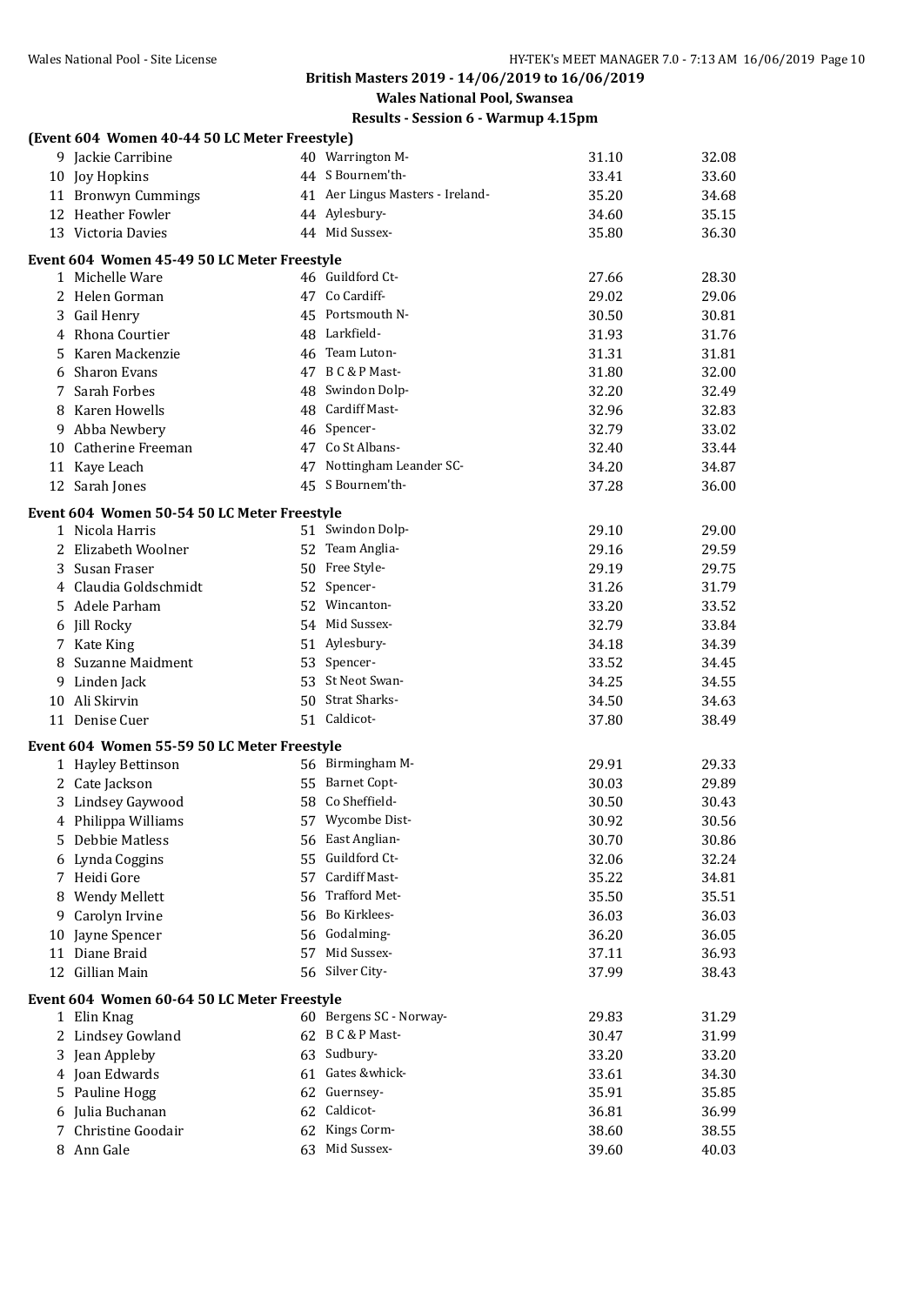# **Wales National Pool, Swansea**

|    | Event 604 Women 65-69 50 LC Meter Freestyle     |       |                               |                          |                              |
|----|-------------------------------------------------|-------|-------------------------------|--------------------------|------------------------------|
|    | 1 Kathleen Tunnicliffe                          |       | 67 B C & P Mast-              | 33.81                    | 33.68                        |
|    | 2 Jayne Stephenson                              |       | 65 Gloucester M-              | 34.38                    | 34.19                        |
|    | 3 Wendy Offord                                  |       | 65 Bo Kirklees-               | 34.44                    | 36.21                        |
|    | 4 Mary Johnson                                  |       | 69 Mid Sussex-                | 38.93                    | 38.01                        |
| 5. | Marianne Davey                                  |       | 66 Crawley-                   | 42.63                    | 43.12                        |
|    | 6 Shelley Robinson                              |       | 67 Sevenoaks SC-              | 41.90                    | 43.45                        |
|    | 7 Alison Varley                                 |       | 67 Cardiff Mast-              | 47.03                    | 48.40                        |
|    |                                                 |       |                               |                          |                              |
|    | Event 604 Women 70-74 50 LC Meter Freestyle     |       |                               |                          |                              |
|    | 1 Alison Gwynn                                  |       | 71 Mid Sussex-                | 35.44                    | 36.75                        |
|    | 2 Diana Groat                                   |       | 70 Aylesbury-                 | 40.00                    | 41.44                        |
|    | Event 604 Women 75-79 50 LC Meter Freestyle     |       |                               |                          |                              |
|    | 1 Jean Howard-Jones                             |       | 76 Spencer-                   | 40.23                    | 41.33                        |
|    | 2 Elizabeth Savidge                             |       | 75 Kings Corm-                | 42.60                    | 41.78                        |
|    | 3 Elaine Bromwich                               |       | 77 Birmingham M-              | 51.71                    | 57.21                        |
|    | 4 Margaret Weare                                |       | 75 Caldicot-                  | 58.50                    | 59.75                        |
|    |                                                 |       |                               |                          |                              |
|    | Event 605 Men 72-99 200 LC Meter Medley Relay   |       |                               |                          |                              |
|    | 1 Otter                                         |       | A                             | 2:00.00                  | 1:52.11                      |
|    | 1) Fraser Peh M29                               |       | 2) Oliver Samy M29            | 3) Utku Bozkurt M24      | 4) David Adamson M32         |
|    | 30.49<br>31.95                                  | 25.49 | 24.18                         |                          |                              |
|    | 2 Exeter Uni A                                  |       | $\boldsymbol{A}$              | 2:00.00                  | 1:52.35                      |
|    | 1) Joseph Massey M25                            |       | 2) Dominic Wooldridge M24     | 3) Alexander Cameron M24 | 4) Peter Lewis M24           |
|    | 29.60<br>33.25                                  | 25.04 | 24.46                         |                          |                              |
|    | 3 Preston                                       |       | $\boldsymbol{A}$              | 2:00.00                  | 2:03.07                      |
|    | 1) Patrick Hill M21                             |       | 2) Jonathan Doyle M34         | 3) Jonathan Grundy M37   | 4) Stephen Marshall M24      |
|    | 31.33<br>35.61                                  | 30.46 | 25.67                         |                          |                              |
|    | Event 605 Men 100-119 200 LC Meter Medley Relay |       |                               |                          |                              |
|    | 1 Preston                                       |       | A                             | 2:10.00                  | 1:53.22                      |
|    | 1) Byron Hall M29                               |       | 2) Dean Heaps M27             | 3) Peter Smith M28       | 4) Luke Pool M25             |
|    | 31.30<br>31.61                                  | 26.68 | 23.63                         |                          |                              |
|    | Event 605 Men 120-159 200 LC Meter Medley Relay |       |                               |                          |                              |
|    | 1 Cardiff Mast                                  |       | A                             | 2:20.00                  | 1:56.50                      |
|    | 1) Patrick Gore M51                             |       | 2) Kiroless Saba M29          | 3) David Booth M28       | 4) Scott Tancock M37         |
|    | 31.73<br>30.08                                  | 27.54 | 27.15                         |                          |                              |
|    | 2 Exeter City                                   |       | A                             | 2:20.00                  | 2:20.28                      |
|    | 1) Neville King M48                             |       | 2) Ian Lang M31               | 3) Steven Clark M31      | 4) Matthew Hockin M35        |
|    | 37.61<br>37.57                                  | 35.15 | 29.95                         |                          |                              |
|    |                                                 |       |                               |                          |                              |
|    | Event 605 Men 160-199 200 LC Meter Medley Relay |       |                               |                          |                              |
|    | 1 Kenilworth M                                  |       | A                             | 2:30.00                  | 1:50.97                      |
|    | 1) Alistair Knight M38                          |       | 2) Robert Robson M46          | 3) James Wardle M34      | 4) Neal Smith M42            |
|    | 29.51<br>30.94                                  | 26.09 | 24.43                         |                          |                              |
|    | 2 Exe Masters                                   |       | A                             | 2:30.00                  | 2:03.44                      |
|    | 1) Robert Macey M40                             |       | 2) Jamie Page M42             | 3) Graham Cridland M51   | 4) Nigel Travers-Griffin M50 |
|    | 31.03<br>34.47                                  | 30.20 | 27.74                         |                          |                              |
|    | 3 Spencer                                       |       | A                             | 2:30.00                  | 2:08.14                      |
|    | 1) Guy Emerson M56                              |       | 2) Luca Milana M47            | 3) Greg Kahn M49         | 4) Olegas Petrikas M31       |
|    | 34.88<br>39.14                                  | 27.24 | 26.88<br>A                    |                          |                              |
|    | 4 Loughborough                                  |       |                               | 2:30.00                  | 2:09.08                      |
|    | 1) Ian Wilkes M52                               |       | 2) Nick White M48<br>28.87    | 3) Matthew Crackell M28  | 4) Felix Ng M34              |
|    | 33.50<br>37.38                                  | 29.33 | $\boldsymbol{A}$              |                          |                              |
|    | 5 Aylesbury<br>1) Michael Whitehead M62         |       |                               | 2:30.00                  | 2:10.57                      |
|    | 36.00<br>36.91                                  | 27.29 | 2) Ashley Raines M48<br>30.37 | 3) Daniel Morgan M25     | 4) Stuart Reid M31           |
|    |                                                 |       |                               |                          |                              |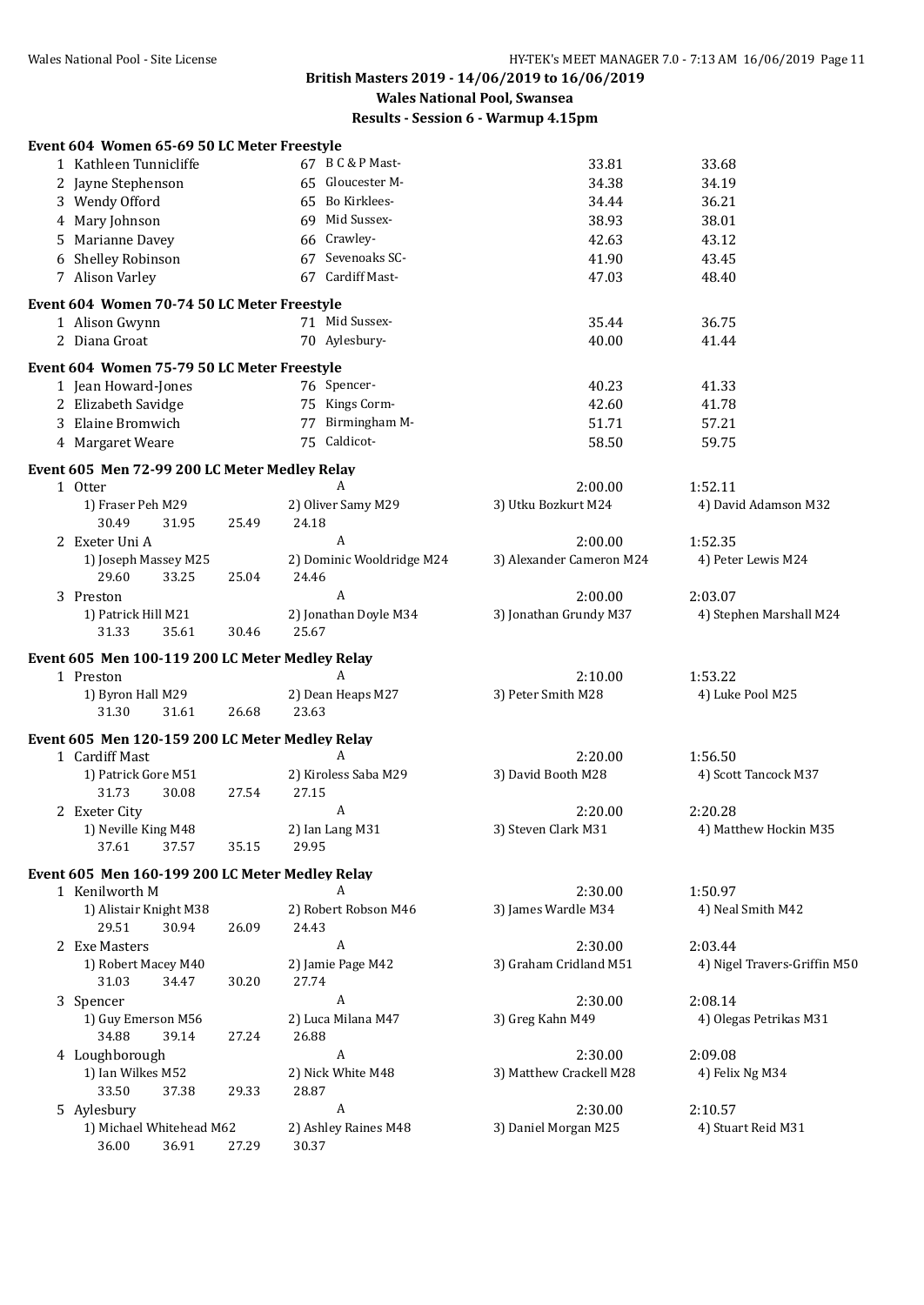**Wales National Pool, Swansea**

| (Event 605 Men 160-199 200 LC Meter Medley Relay) |       |                                     |                        |                        |
|---------------------------------------------------|-------|-------------------------------------|------------------------|------------------------|
| --- Guildford Ct                                  |       |                                     | 2:30.00                | DQ                     |
| 1) Richard Hope M43<br>31.27<br>30.96             | 26.30 | 2) Michael Hodgson M52<br>26.27     | 3) Robert Doran M34    | 4) Jerry O'Riordan M45 |
| Event 605 Men 200-239 200 LC Meter Medley Relay   |       |                                     |                        |                        |
| 1 Nottingham Leander SC                           |       | A                                   | 2:40.00                | 2:03.37                |
| 1) Michael Brett M56<br>32.32<br>34.17            | 29.07 | 2) Dean Anscombe M47<br>27.81       | 3) Matt Leach M43      | 4) Colin Robbins M55   |
| 2 Warrender Ba                                    |       | A                                   | 2:40.00                | 2:05.22                |
| 1) Jason Kenney M49<br>34.08<br>33.43             | 29.83 | 2) Jonathan Borland M33<br>27.88    | 3) Ian McKay M63       | 4) Mark Jones M56      |
| 3 Kent Weald                                      |       | A                                   | 2:40.00                | 2:06.36                |
| 1) Alan Burrows M51<br>33.94<br>35.50             | 28.17 | 2) Philip Bradley M51<br>28.75      | 3) Grant Cooper M44    | 4) Glen Isaacs M54     |
| 4 Spencer                                         |       | A                                   | 2:40.00                | 2:09.73                |
| 1) Daniel Cotton M45<br>29.63<br>37.08            | 30.43 | 2) Olivier Geleoc M45<br>32.59      | 3) Clive Benson M56    | 4) Godfrey Admans M65  |
| Event 605 Men 240-279 200 LC Meter Medley Relay   |       |                                     |                        |                        |
| 1 Kent Weald                                      |       | A                                   | 3:00.00                | 2:15.74                |
| 1) Brian Hunt M70<br>37.39<br>32.17               | 33.72 | 2) Stewart Grant M35<br>32.46       | 3) Anthony Meek M69    | 4) James Pearson M71   |
| 2 Hemel Hemp                                      |       | A                                   | 3:00.00                | 2:18.75                |
| 1) Kevin McKenna M53<br>36.65<br>36.98            | 33.60 | 2) David Pirrie M62<br>31.52        | 3) Mike Foskett M67    | 4) Mark Strakosch M58  |
| 3 Cardiff Mast                                    |       | A                                   | 3:00.00                | 2:26.20                |
| 1) Malcolm Wilson M66<br>38.40<br>42.85           | 32.39 | 2) Michael Battersby M61<br>32.56   | 3) Adrian Morris M57   | 4) David Lowe M63      |
| Event 605 Men 280-319 200 LC Meter Medley Relay   |       |                                     |                        |                        |
| 1 Otter                                           |       | A                                   | 3:15.00                | 2:37.39                |
| 1) Charles Stewart M76<br>45.66<br>43.85          | 37.61 | 2) Roger Sharpley M68<br>30.27      | 3) Derek Parr M75      | 4) Stephen Braine M65  |
| 2 Spencer                                         |       | A                                   | 3:15.00                | 3:20.03                |
| 1) Nigel Salsbury M79<br>1:05.35<br>49.52         | 42.78 | 2) Anthony Hayward M78<br>42.38     | 3) Stephen Baker M65   | 4) Peter Stephens M72  |
| Event 606 Women 72-99 200 LC Meter Medley Relay   |       |                                     |                        |                        |
| 1 Preston                                         |       | A                                   | 2:00.00                | 2:08.61                |
| 1) Emily Lawrence W18<br>34.70<br>34.70           | 31.92 | 2) Rachel Ritchie W23<br>27.29      | 3) Elissa Gornall W19  | 4) Katie Jepson W23    |
| 2 Basingstoke                                     |       | A                                   | 2:00.00                | 2:13.74                |
| 1) Samantha Girle W19<br>34.21<br>39.64           | 31.84 | 2) E Budzynski-Seymour W25<br>28.05 | 3) Keone Crockwell W22 | 4) Fleur Parker W43    |
| 3 Otter                                           |       | A                                   | 2:00.00                | 2:14.81                |
| 1) Amy Barton W24<br>35.13<br>38.54               | 30.65 | 2) Camille Vrain W31<br>30.49       | 3) Hayley Davis W35    | 4) Jane McMenemy W51   |
| 4 Co Coventry                                     |       | A                                   | 2:00.00                | 2:21.62                |
| 1) Alexandra Dobell W22<br>39.87<br>36.94         | 32.37 | 2) Sophie Matthews W45<br>32.44     | 3) Joy Ravenhall W40   | 4) Susan Geill W48     |
| Event 606 Women 100-119 200 LC Meter Medley Relay |       |                                     |                        |                        |
| 1 Spencer                                         |       | A                                   | 2:10.00                | 2:21.19                |
| 1) Melanie Thomas W25<br>35.85<br>36.06           | 33.31 | 2) Becky Wilkinson W26<br>35.97     | 3) Georgina Quayle W25 | 4) Laura Kerrigan W34  |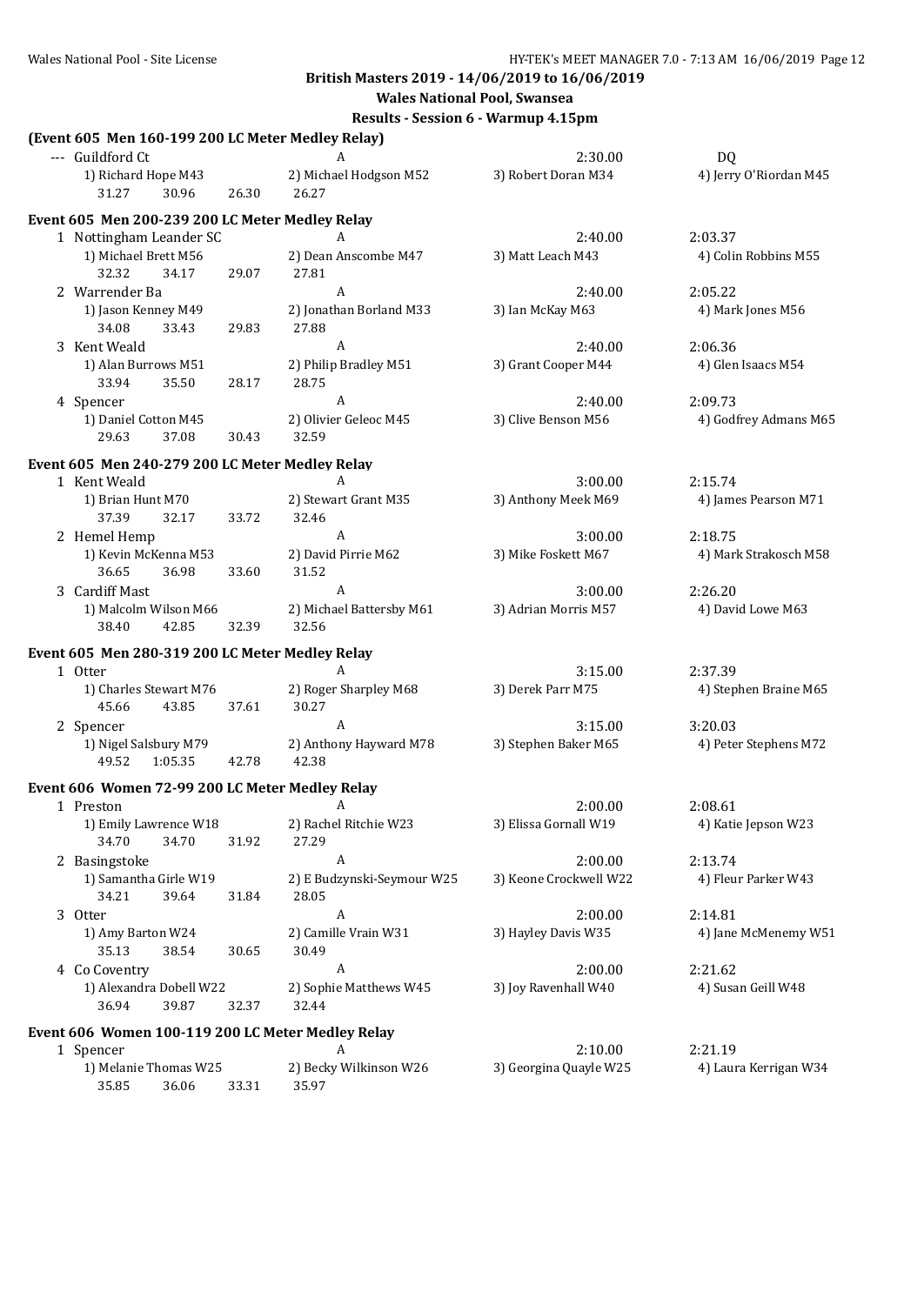| Event 606 Women 120-159 200 LC Meter Medley Relay |       |                         |                        |                              |
|---------------------------------------------------|-------|-------------------------|------------------------|------------------------------|
| 1 Birmingham M                                    |       | A                       | 2:20.00                | 2:08.17                      |
| 1) Alice Lane W32                                 |       | 2) Anna McCall W38      | 3) Justine Clark W31   | 4) Katie Walker-Stabeler W30 |
| 36.68<br>33.80                                    | 29.48 | 28.21                   |                        |                              |
| Event 606 Women 160-199 200 LC Meter Medley Relay |       |                         |                        |                              |
| 1 Swindon Dolp                                    |       | A                       | 2:30.00                | 2:25.77                      |
| 1) Sarah Forbes W48                               |       | 2) Alison Nye W62       | 3) Joanne Blount W34   | 4) Nicola Harris W51         |
| 36.97<br>41.87                                    | 37.88 | 29.05                   |                        |                              |
| 2 Aylesbury                                       |       | A                       | 2:30.00                | 2:46.55                      |
| 1) Kerry King W42                                 |       | 2) Deryn Creasy W48     | 3) Heather Fowler W44  | 4) Kate King W51             |
| 40.95<br>45.11                                    | 44.87 | 35.62                   |                        |                              |
| Event 606 Women 200-239 200 LC Meter Medley Relay |       |                         |                        |                              |
| 1 B C & P Mast                                    |       | A                       | 2:40.00                | 2:28.62                      |
| 1) Jennifer Powell W51                            |       | 2) Sharon Evans W47     | 3) Lindsey Gowland W62 | 4) Kathleen Tunnicliffe W67  |
| 38.07<br>42.93                                    | 34.30 | 33.32                   |                        |                              |
| 2 Heads Valley                                    |       | A                       | 2:40.00                | 2:56.45                      |
| 1) Caroline Hunt W54                              |       | 2) Marilyn Dinsdale W73 | 3) Tirion Pryce W29    | 4) Rhian Evans W46           |
| 43.88<br>59.32                                    | 37.51 | 35.74                   |                        |                              |
| 3 Mid Sussex                                      |       | A                       | 2:40.00                | 2:57.49                      |
| 1) Victoria Davies W44                            |       | 2) Lisa Mills W39       | 3) Diane Braid W57     | 4) Rose Dudeney W72          |
| 41.49                                             |       | 1:55.22                 |                        |                              |
| Event 606 Women 240-279 200 LC Meter Medley Relay |       |                         |                        |                              |
| 1 Spencer                                         |       | A                       | 3:00.00                | 2:38.37                      |
| 1) Helen Trippe W73                               |       | 2) Amanda Heath W62     | 3) Abba Newbery W46    | 4) Esther Iseppi W61         |
| 45.32<br>43.42                                    | 34.67 | 34.96                   |                        |                              |
| 2 Mid Sussex                                      |       | $\overline{A}$          | 3:00.00                | 2:50.91                      |
| 1) Kathy Bidnall W64                              |       | 2) Teresa Stringer W66  | 3) Jill Rocky W54      | 4) Ann Gale W63              |
| 40.73<br>52.85                                    | 38.21 | 39.12                   |                        |                              |
| Event 606 Women 280-319 200 LC Meter Medley Relay |       |                         |                        |                              |
| 1 Mid Sussex                                      |       | A                       | 3:15.00                | 2:59.28                      |
| 1) Mary Johnson W69                               |       | 2) Jennifer Dean W76    | 3) Sally Mills W64     | 4) Alison Gwynn W71          |
| 44.83                                             |       | 1:48.45                 |                        |                              |
| Event 606 Women 320-359 200 LC Meter Medley Relay |       |                         |                        |                              |
| 1 Spencer                                         |       | A                       | 3:30.00                | 3:37.24                      |
| 1) Grace Isaac W87                                |       | 2) Muriel Hitchcock W81 | 3) Diane Ford W76      | 4) Jean Howard-Jones W76     |
| 1:10.90<br>58.48                                  | 47.33 | 40.53                   |                        |                              |
|                                                   |       |                         |                        |                              |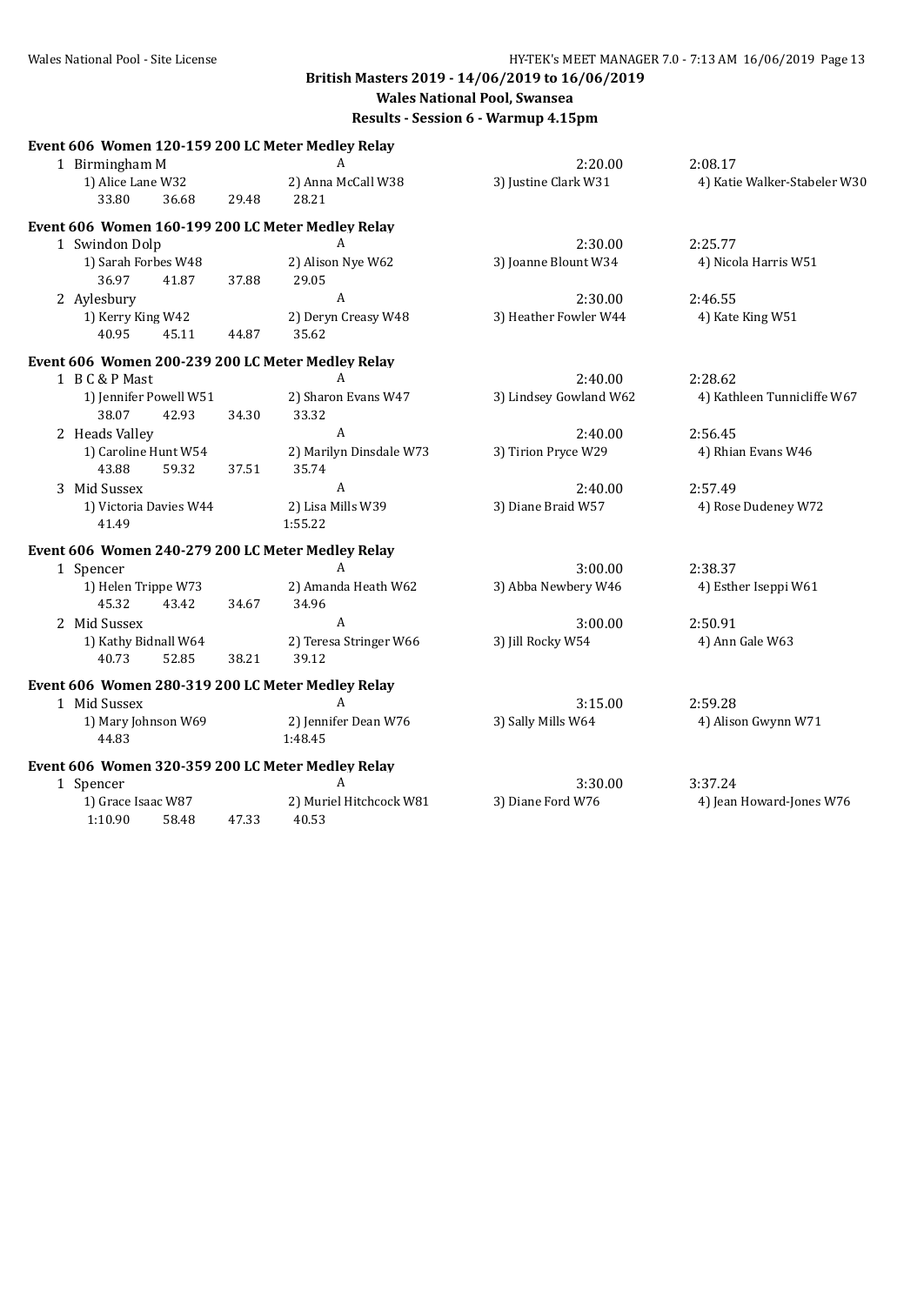**Results - Session 7 - Warmup 8.00am**

#### **Event 701 Women 18-24 400 LC Meter Freestyle**

| <b>Name</b>                                  |       | Age Team                  |       |       | <b>Seed Time</b> | <b>Finals Time</b> |  |
|----------------------------------------------|-------|---------------------------|-------|-------|------------------|--------------------|--|
| 1 Lucy Gale                                  |       | 24 Boldmere-              |       |       | 5:02.70          | 5:03.17            |  |
| 33.65<br>38.52                               | 38.96 | 39.20<br>39.24            | 38.39 | 38.39 | 36.82            |                    |  |
| 2 Jennifer Chaplin                           |       | 23 Guildford Ct-          |       |       | 5:07.78          | 5:05.72            |  |
| 35.75<br>39.04                               | 38.56 | 38.38<br>38.68            | 38.56 | 38.59 | 38.16            |                    |  |
| 3 Nicola Lawrence                            |       | 21 Hackney-               |       |       | 5:07.71          |                    |  |
|                                              |       | 40.26                     |       |       |                  | 5:11.69            |  |
| 33.38<br>37.60                               | 38.79 | 40.33                     | 41.24 | 40.33 | 39.76            |                    |  |
| 4 Rose Stride                                |       | 19 Crawley-               |       |       | 5:07.59          | 5:14.79            |  |
| 35.42<br>39.25                               | 40.34 | 40.30<br>40.36            | 40.20 | 40.31 | 38.61            |                    |  |
| 5 Alexandra Dobell                           |       | 22 Co Coventry-           |       |       | 5:14.70          | 5:26.50            |  |
| 35.18<br>40.85                               | 42.21 | 42.16<br>42.08            | 42.42 | 42.14 | 39.46            |                    |  |
| 6 Bethany Evans                              |       | 20 Soundwell-             |       |       | 5:33.54          | 5:47.92            |  |
| 35.04<br>39.16                               | 43.32 | 44.65<br>46.86            | 46.89 | 47.90 | 44.10            |                    |  |
|                                              |       |                           |       |       |                  |                    |  |
| Event 701 Women 25-29 400 LC Meter Freestyle |       |                           |       |       |                  |                    |  |
| 1 Hannah Munday                              |       | 28 Swansea Masters-       |       |       | 4:46.00          | 4:36.61            |  |
| 31.92<br>34.60                               | 34.93 | 35.59<br>35.31            | 35.23 | 34.77 | 34.26            |                    |  |
| 2 Cathryn Thomson                            |       | 29 St Ives-               |       |       | 4:53.59          | 4:55.13            |  |
| 32.22<br>35.95                               | 37.39 | 37.33<br>37.89            | 38.59 | 38.71 | 37.05            |                    |  |
| 3 Georgina Quayle                            |       | 25 Spencer-               |       |       | 5:17.55          | 5:05.78            |  |
| 35.72<br>39.19                               | 40.02 | 39.59<br>39.81            | 39.20 | 37.84 | 34.41            |                    |  |
| 4 Sophie Liddament                           |       | 27 Co Norwich-            |       |       | 5:00.41          | 5:20.03            |  |
| 36.06<br>39.22                               | 39.97 | 40.81<br>40.94            | 41.40 | 41.67 | 39.96            |                    |  |
| 5 Zuzana Manhartova                          |       | 27 Out To Swim-           |       |       | 5:23.00          | 5:27.38            |  |
| 36.32<br>40.45                               | 41.98 | 42.31<br>42.16            | 42.77 | 41.87 | 39.52            |                    |  |
| 6 Leona Hinds                                |       | 28 Nottingham Leander SC- |       |       | 5:55.90          | 5:57.44            |  |
| 39.62<br>44.51                               | 46.60 | 46.19<br>46.43            | 45.58 | 45.32 | 43.19            |                    |  |
|                                              |       |                           |       |       |                  |                    |  |
| Event 701 Women 30-34 400 LC Meter Freestyle |       |                           |       |       |                  |                    |  |
| 1 Laura Molyneaux                            |       | 32 Fareham N'Ds-          |       |       | 4:41.61          | 4:43.92            |  |
| 32.58<br>35.41                               | 35.96 | 35.87<br>36.47            | 36.41 | 36.00 | 35.22            |                    |  |
| 2 Katie Walker-Stabeler                      |       | 30 Birmingham M-          |       |       | 4:48.10          | 4:52.35            |  |
| 32.17<br>36.10                               | 36.84 | 37.58<br>37.28            | 37.77 | 38.05 | 36.56            |                    |  |
| 3 Alice Lane                                 |       | 32 Birmingham M-          |       |       | 4:56.50          | 5:08.60            |  |
| 34.44<br>40.00                               | 40.43 | 39.75<br>39.56            | 39.82 | 38.97 | 35.63            |                    |  |
| 4 Camille Vrain                              |       | 31 Otter-                 |       |       | 5:20.13          | 5:14.28            |  |
| 36.17<br>39.92                               | 39.25 | 40.24<br>40.06            | 40.06 | 39.82 | 38.76            |                    |  |
| 5 Danielle Ryan                              |       | 34 Kent Weald-            |       |       |                  | 5:33.94            |  |
| 39.20                                        |       | 42.43                     |       | 42.66 | 5:23.36          |                    |  |
| 41.66                                        | 42.68 | 42.84                     | 42.12 |       | 40.35            |                    |  |
| 6 Laura Kerrigan                             |       | 34 Spencer-               |       |       | 5:42.06          | 5:43.37            |  |
| 38.22<br>42.50                               | 44.76 | 43.88<br>44.45            | 43.73 | 43.30 | 42.53            |                    |  |
| 7 Kate McCormack                             |       | 30 East Anglian-          |       |       | 5:56.80          | 5:52.05            |  |
| 39.67<br>44.67                               | 45.71 | 46.08<br>45.38            | 45.41 | 44.49 | 40.64            |                    |  |
| Event 701 Women 35-39 400 LC Meter Freestyle |       |                           |       |       |                  |                    |  |
| 1 Rebecca Rimmington                         |       | 36 Trafford Met-          |       |       | 4:59.20          | 4:53.71            |  |
| 34.22<br>37.03                               | 37.73 | 37.53<br>36.70            | 36.56 | 37.61 | 36.33            |                    |  |
| 2 Catherine Markwell                         |       | 38 East Anglian-          |       |       | 5:14.88          | 5:10.35            |  |
| 33.55<br>38.06                               | 39.47 | 40.02<br>40.25            | 40.27 | 39.75 | 38.98            |                    |  |
|                                              |       | 38 Bracknell-             |       |       |                  |                    |  |
| 3 Kirsty Johnson                             |       |                           |       |       | 5:14.00          | 5:19.54            |  |
| 35.64<br>39.35                               | 41.00 | 41.77<br>42.10            | 41.74 | 40.99 | 36.95            |                    |  |
| 4 Sarah Kerr                                 |       | 35 Trojan-                |       |       | 5:34.50          | 5:19.63            |  |
| 34.73<br>37.60                               | 39.64 | 41.03<br>41.48            | 42.06 | 42.79 | 40.30            |                    |  |
| 5 Lucy Gruner                                |       | 37 Fareham N'Ds-          |       |       | 5:25.64          | 5:19.73            |  |
| 35.99<br>39.51                               | 40.52 | 41.30<br>41.50            | 41.57 | 40.74 | 38.60            |                    |  |
| 6 Kathleen Craig                             |       | 36 Sudbury-               |       |       | 5:29.10          | 5:23.65            |  |
| 36.77<br>40.86                               | 40.70 | 41.57<br>40.41            | 41.81 | 41.38 | 40.15            |                    |  |
| 7 Jodie Cox                                  |       | 38 Guildford Ct-          |       |       | 5:32.41          | 5:35.18            |  |
| 37.26<br>41.64                               | 42.68 | 43.53<br>42.98            | 43.54 | 42.77 | 40.78            |                    |  |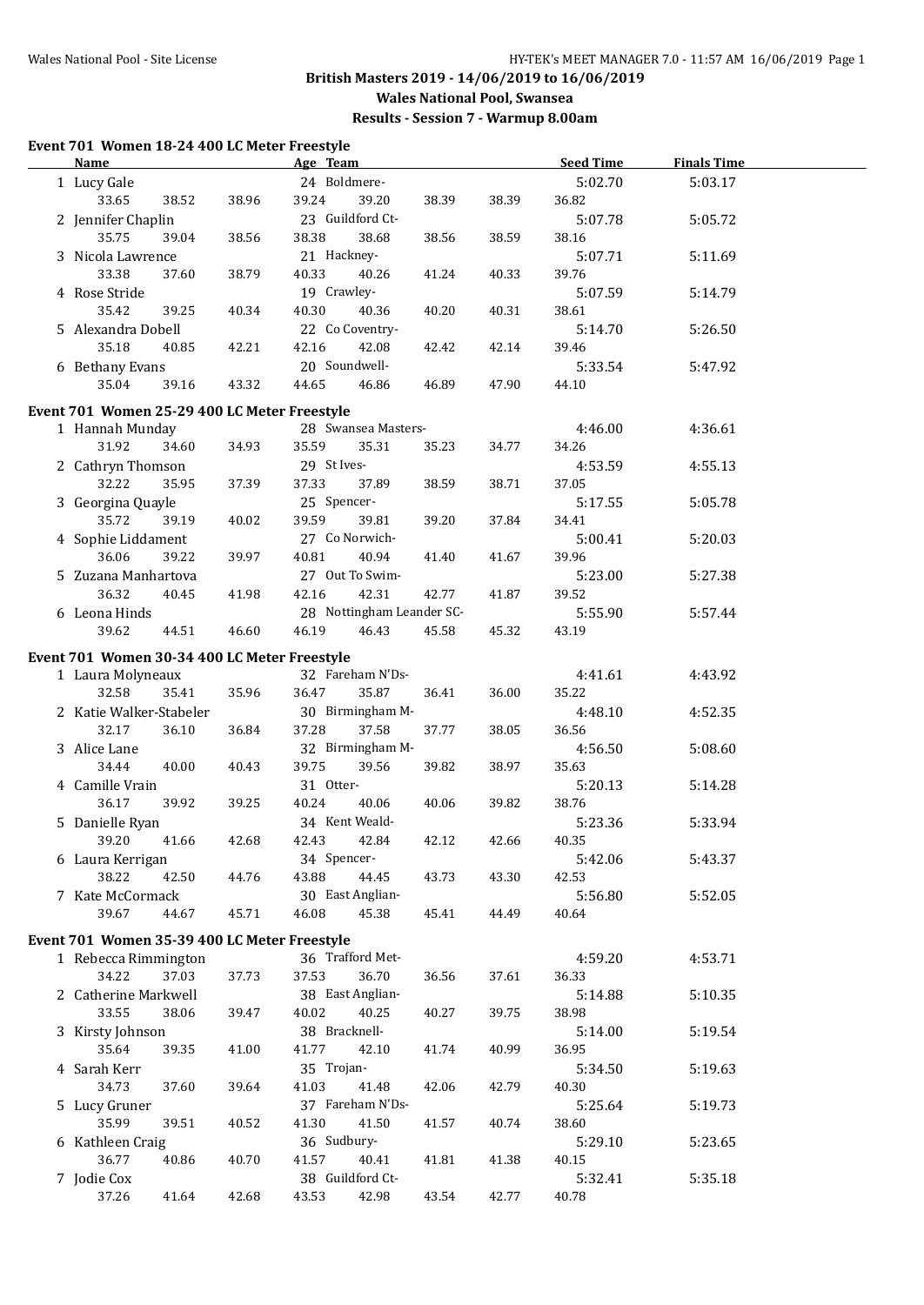**Wales National Pool, Swansea**

| (Event 701 Women 35-39 400 LC Meter Freestyle)                  |       |       |             |                                  |       |         |         |         |
|-----------------------------------------------------------------|-------|-------|-------------|----------------------------------|-------|---------|---------|---------|
| 8 Emma Harvey                                                   |       |       |             | 38 Cwmbran-                      |       |         | 5:44.36 | 5:42.20 |
| 36.79                                                           | 41.78 | 43.55 | 43.90       | 44.03                            | 44.75 | 45.01   | 42.39   |         |
| Event 701 Women 40-44 400 LC Meter Freestyle                    |       |       |             |                                  |       |         |         |         |
| 1 Emma Wills                                                    |       |       |             | 40 York City-                    |       |         | 4:37.04 | 4:40.42 |
| 31.70                                                           | 34.20 | 35.02 | 35.55       | 35.96                            | 36.11 | 36.14   | 35.74   |         |
| 2 Ceri Edwards                                                  |       |       |             | 41 Portsmouth N-                 |       |         | 4:50.42 | 4:50.01 |
| 32.13                                                           | 35.87 | 36.82 | 37.13       | 37.50                            | 37.07 | 37.29   | 36.20   |         |
| 3 Sarah Hempenstall                                             |       |       |             | 41 G B Police-                   |       |         | 5:14.53 | 5:03.00 |
| 33.96                                                           | 37.66 | 39.38 | 39.53       | 38.74                            | 38.30 | 38.29   | 37.14   |         |
| 4 Alison Browning                                               |       |       |             | 41 Exeter City-                  |       |         | 5:08.40 | 5:13.41 |
| 36.46                                                           | 38.80 | 39.88 | 40.04       | 40.57                            | 39.98 | 40.43   | 37.25   |         |
| 5 Tracy Van Deventer                                            |       |       |             | 44 Berkhamsted-                  |       |         | 5:17.50 | 5:26.58 |
| 36.33                                                           | 40.28 | 41.60 | 42.13       | 41.99                            | 42.38 | 41.84   | 40.03   |         |
| 6 Jackie Carribine                                              |       |       |             | 40 Warrington M-                 |       |         | 5:30.30 | 5:34.46 |
| 36.58                                                           | 41.19 | 42.80 | 43.09       | 44.23                            | 44.45 | 41.76   | 40.36   |         |
| 7 Joy Hopkins                                                   |       |       |             | 44 S Bournem'th-                 |       |         | 5:40.53 | 5:42.94 |
| 38.12                                                           | 42.06 | 44.00 | 44.58       | 44.08                            | 44.70 | 1:25.40 |         |         |
| 8 Kerry King                                                    |       |       |             | 42 Aylesbury-                    |       |         | 5:40.60 | 5:52.25 |
| 38.79                                                           | 42.98 | 44.67 | 45.20       | 45.10                            | 45.68 | 45.21   | 44.62   |         |
| 9 Bronwyn Cummings                                              |       |       |             | 41 Aer Lingus Masters - Ireland- |       |         | 6:13.49 | 6:13.02 |
| 39.60                                                           | 45.93 | 47.89 | 48.50       | 48.08                            | 48.39 | 48.27   | 46.36   |         |
| Event 701 Women 45-49 400 LC Meter Freestyle                    |       |       |             |                                  |       |         |         |         |
| 1 Claire Thorn                                                  |       |       |             | 48 G B Police-                   |       |         | 4:59.13 | 5:03.92 |
| 34.23                                                           | 37.54 | 39.04 | 39.16       | 39.46                            | 38.94 | 39.21   | 36.34   |         |
| 2 Nicola Latty                                                  |       |       |             | 48 Holywell-                     |       |         | 4:52.79 | 5:08.92 |
| 34.61                                                           | 38.21 | 39.11 | 40.02       | 40.19                            | 40.23 | 40.47   | 36.08   |         |
| 3 Sophie Matthews                                               |       |       |             | 45 Co Coventry-                  |       |         | 5:22.06 | 5:23.14 |
| 36.20                                                           | 40.23 | 40.38 | 40.77       | 41.05                            | 41.63 | 41.81   | 41.07   |         |
| 4 Susan Geill                                                   |       |       |             | 48 Co Coventry-                  |       |         | 5:17.70 | 5:25.30 |
| 37.03                                                           | 40.62 | 42.30 | 41.58       | 41.35                            | 40.33 | 41.34   | 40.75   |         |
| 5 Bryony Wilkes                                                 |       |       |             | 49 Loughborough-                 |       |         | 5:22.07 | 5:26.26 |
| 35.88                                                           | 40.82 | 41.58 | 41.98       | 41.78                            | 42.56 | 41.30   | 40.36   |         |
| 6 Karen Howells                                                 |       |       |             | 48 Cardiff Mast-                 |       |         | 5:39.62 | 5:50.73 |
| 38.23                                                           | 42.69 | 44.64 | 45.28       | 45.72                            | 45.61 | 46.13   | 42.43   |         |
| 7 Sarah Jones                                                   |       |       |             | 45 S Bournem'th-                 |       |         | 5:56.84 | 6:03.45 |
| 41.12                                                           | 44.85 | 46.43 | 46.76       | 46.26                            | 47.00 | 46.49   | 44.54   |         |
|                                                                 |       |       |             |                                  |       |         |         |         |
| Event 701 Women 50-54 400 LC Meter Freestyle<br>1 Jane McMenemy |       |       | 51 Otter-   |                                  |       |         | 5:07.90 | 5:20.14 |
| 35.91                                                           | 39.50 | 39.84 | 40.99       | 41.06                            | 41.67 | 41.14   | 40.03   |         |
| 2 Adele Parham                                                  |       |       |             | 52 Wincanton-                    |       |         | 5:41.71 | 5:44.34 |
| 37.82                                                           | 41.83 | 44.55 | 44.25       | 44.43                            | 44.66 | 44.80   | 42.00   |         |
| 3 Alison Findlater                                              |       |       |             | 53 Silver City-                  |       |         | 6:05.91 | 5:46.40 |
| 38.62                                                           | 42.59 | 44.40 | 44.47       | 44.94                            | 44.95 | 44.37   | 42.06   |         |
| 4 Jill Rocky                                                    |       |       |             | 54 Mid Sussex-                   |       |         | 5:36.82 | 5:48.76 |
| 37.75                                                           | 41.92 | 44.21 | 44.35       | 44.80                            | 44.81 | 46.73   | 44.19   |         |
| 5 Karen Bassett                                                 |       |       |             | 51 Bracknell-                    |       |         | 5:47.93 | 5:48.82 |
| 38.84                                                           | 43.27 | 44.29 | 44.33       | 45.10                            | 44.97 | 45.10   | 42.92   |         |
| 6 Suzanne Maidment                                              |       |       | 53 Spencer- |                                  |       |         | 5:41.47 | 5:59.24 |
| 38.69                                                           | 42.69 | 45.23 | 46.12       | 46.50                            | 46.83 | 47.07   | 46.11   |         |
| 7 Kate King                                                     |       |       |             | 51 Aylesbury-                    |       |         | 6:11.26 | 6:18.74 |
| 42.06                                                           | 47.76 | 48.20 | 48.28       | 48.76                            | 49.21 | 48.16   | 46.31   |         |
|                                                                 |       |       |             |                                  |       |         |         |         |
| Event 701 Women 55-59 400 LC Meter Freestyle                    |       |       |             |                                  |       |         |         |         |
| 1 Judy Brown                                                    |       |       |             | 55 Warrington M-                 |       |         | 5:08.60 | 5:13.57 |
| 36.30                                                           | 39.39 | 40.04 | 40.12       | 40.17                            | 40.61 | 39.56   | 37.38   |         |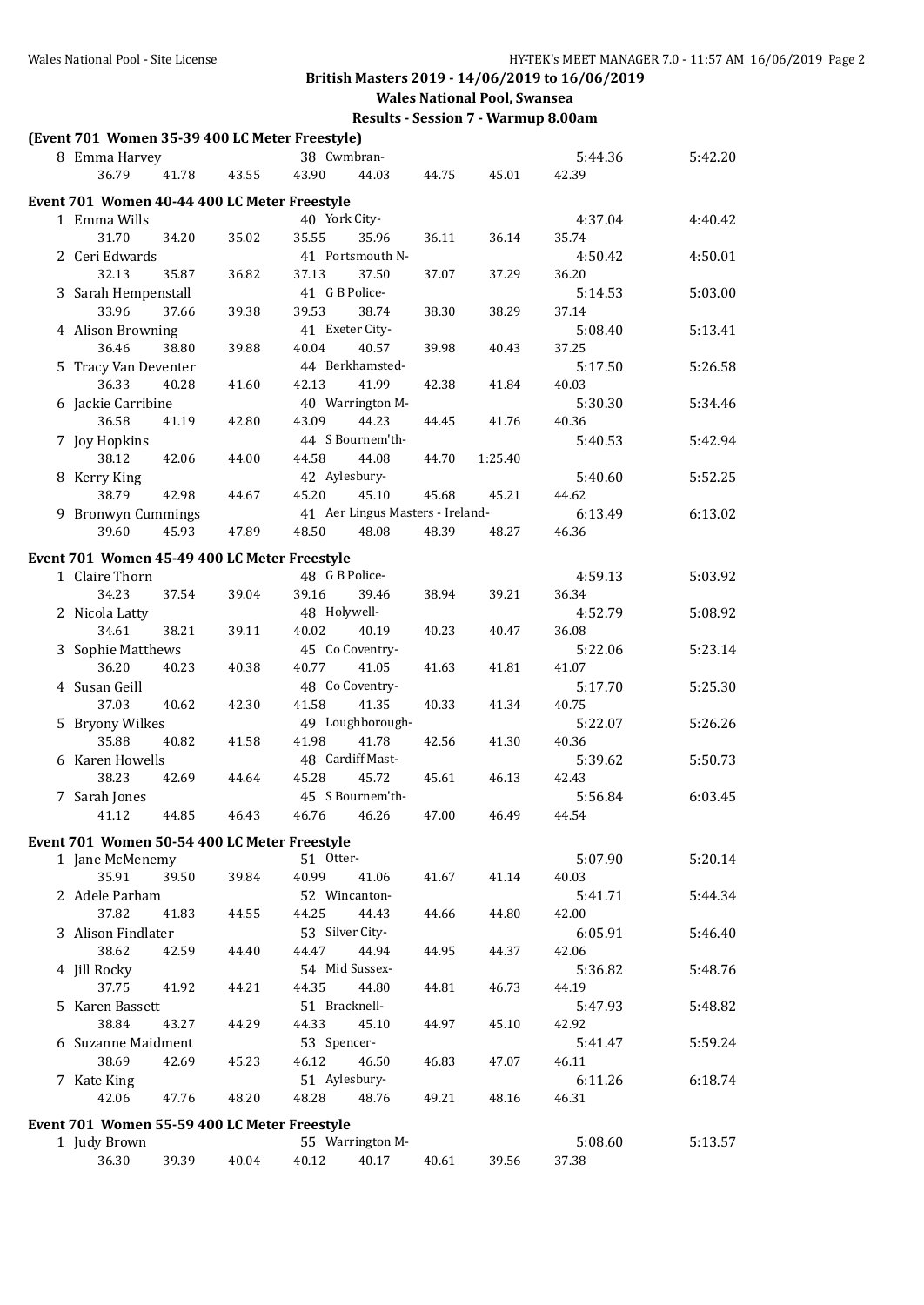**Results - Session 7 - Warmup 8.00am**

#### **(Event 701 Women 55-59 400 LC Meter Freestyle)**

| 2 Nuala Muir-Cochrane                        |         |               | 55 Barnet Copt-  |                                  |         | 5:12.56 | 5:19.71 |
|----------------------------------------------|---------|---------------|------------------|----------------------------------|---------|---------|---------|
| 36.16<br>39.93                               | 41.08   | 40.55         | 40.86            | 40.83                            | 40.72   | 39.58   |         |
| 3 Dymphna Morris                             |         |               |                  | 58 Aer Lingus Masters - Ireland- |         | 5:24.90 | 5:24.38 |
| 37.11<br>39.73                               | 40.89   | 41.51         | 41.59            | 41.52                            | 41.85   | 40.18   |         |
| 4 June Falconer                              |         |               | 55 Silver City-  |                                  |         | 5:18.23 | 5:28.62 |
| 38.52<br>41.43                               | 42.13   | 41.99         | 42.06            | 41.59                            | 41.53   | 39.37   |         |
| 5 Heidi Gore                                 |         |               | 57 Cardiff Mast- |                                  |         | 5:46.41 | 5:42.41 |
| 38.35<br>42.66                               | 44.10   | 44.62         | 43.81            | 44.33                            | 43.41   | 41.13   |         |
| 6 Hannah Ueckermann                          |         |               | 56 Witham Dolph- |                                  |         | 5:47.38 | 5:42.91 |
| 39.47<br>43.02                               | 43.05   | 43.82         | 43.90            | 44.53                            | 43.75   | 41.37   |         |
| 7 Elaine Seager                              |         |               | 56 Loughborough- |                                  |         | 5:33.17 | 5:48.33 |
| 40.31<br>43.72                               | 44.44   | 44.39         | 44.23            | 44.68                            | 44.33   | 42.23   |         |
| 8 Kathleen Raymond                           |         |               | 56 Kent Weald-   |                                  |         | 6:21.21 | 6:22.35 |
|                                              |         |               |                  |                                  |         |         |         |
| 42.61<br>48.10                               | 49.39   | 48.98         | 48.91            | 48.84                            | 49.22   | 46.30   |         |
| 9 Caroline Madden                            |         | 59 Bracknell- |                  |                                  |         | 6:37.80 | 6:28.00 |
| 44.84<br>47.64                               | 49.31   | 49.21         | 49.46            | 49.46                            | 49.89   | 48.19   |         |
| 10 Gillian Main                              |         |               | 56 Silver City-  |                                  |         | 6:37.14 | 6:28.35 |
| 43.10<br>48.00                               | 49.73   | 49.49         | 49.45            | 49.90                            | 50.18   | 48.50   |         |
| 11 Cherie Crozier                            |         | 55 Frome-     |                  |                                  |         | 7:22.00 | 7:26.71 |
| 49.93<br>56.44                               | 58.49   | 58.13         | 58.08            | 57.14                            | 56.68   | 51.82   |         |
| 12 Jacqueline Patel                          |         |               | 59 Kings Corm-   |                                  |         | 7:09.89 | 7:35.04 |
| 49.14<br>56.45                               | 57.93   | 59.80         | 58.45            | 58.74                            | 58.07   | 56.46   |         |
| Event 701 Women 60-64 400 LC Meter Freestyle |         |               |                  |                                  |         |         |         |
| 1 Joan Edwards                               |         |               | 61 Gates &whick- |                                  |         | 5:19.40 | 5:26.51 |
| 36.67<br>41.76                               | 42.29   | 42.17         | 41.51            |                                  |         |         |         |
|                                              |         |               |                  | 41.81                            | 41.44   | 38.86   |         |
| 2 Laura Quye                                 |         | 61 Hastings-  |                  |                                  |         | 5:42.45 | 5:39.69 |
| 38.89<br>43.03                               | 44.57   | 44.18         | 43.79            | 42.80                            | 42.44   | 39.99   |         |
| 3 Verity Dobbie                              |         |               | 60 Newcastle-    |                                  |         | 5:44.97 | 5:55.64 |
| 39.92<br>43.96                               | 45.55   | 45.73         | 45.43            | 45.66                            | 45.30   | 44.09   |         |
| 4 Catherine Hartle                           |         |               | 61 Cardiff Mast- |                                  |         | 6:00.63 | 6:06.72 |
| 41.43<br>44.87                               | 46.94   | 47.10         | 46.66            | 47.38                            | 47.08   | 45.26   |         |
| 5 Sharon McLellan                            |         | 61 Sudbury-   |                  |                                  |         | 6:24.98 | 6:35.14 |
| 45.06<br>48.72                               | 50.57   | 50.59         | 50.52            | 50.39                            | 50.96   | 48.33   |         |
| 6 Frances Wilson                             |         |               | 61 Croydon Amph- |                                  |         | 7:41.47 | 7:36.58 |
| 51.59<br>56.99                               | 59.61   | 1:00.65       | 1:00.09          | 59.27                            | 57.65   | 50.73   |         |
| Event 701 Women 65-69 400 LC Meter Freestyle |         |               |                  |                                  |         |         |         |
| 1 Audrey Cooper                              |         |               | 65 Silver City-  |                                  |         | 5:32.00 | 5:42.49 |
| 39.76<br>42.50                               | 42.91   | 43.38         | 43.84            | 43.71                            | 43.75   | 42.64   |         |
|                                              |         |               | 65 Camphill Ed-  |                                  |         |         |         |
| 2 Anne Bourne                                |         |               |                  |                                  |         | 5:41.28 | 5:47.68 |
| 39.54<br>44.63                               | 44.98   | 45.75         | 43.22            | 43.88                            | 43.15   | 42.53   |         |
| 3 Jayne Stephenson                           |         |               | 65 Gloucester M- |                                  |         | 5:49.50 | 5:53.37 |
| 40.11<br>43.81                               | 46.59   | 45.83         | 46.03            | 45.36                            | 44.40   | 41.24   |         |
| 4 Teresa Stringer                            |         |               | 66 Mid Sussex-   |                                  |         | 6:43.07 | 6:44.58 |
| 46.43<br>49.36                               | 52.64   | 50.79         | 52.97            | 51.72                            | 51.74   | 48.93   |         |
| 5 Shelley Robinson                           |         |               | 67 Sevenoaks SC- |                                  |         | 7:22.89 | 7:26.56 |
| 47.96<br>55.24                               | 58.51   | 57.94         | 58.30            | 57.54                            | 57.07   | 54.00   |         |
| 6 Lorraine Crook                             |         | 65 Caldicot-  |                  |                                  |         | 8:43.67 | 9:01.68 |
| 1:00.83<br>1:08.03                           | 1:08.50 | 1:10.04       | 1:09.65          | 1:10.22                          | 1:08.14 | 1:06.27 |         |
|                                              |         |               |                  |                                  |         |         |         |
| Event 701 Women 70-74 400 LC Meter Freestyle |         |               | 72 Mid Sussex-   |                                  |         |         |         |
| 1 Rose Dudeney                               |         |               |                  |                                  |         | 7:01.02 | 6:55.64 |
| 48.48<br>51.98                               | 52.83   | 54.52         | 52.67            | 53.12                            | 52.40   | 49.64   |         |
| 2 Margaret Rouse                             |         |               | 71 Littled Mast- |                                  |         | 6:51.40 | 7:04.00 |
| 49.43<br>53.94                               | 53.53   | 54.63         | 54.59            | 53.93                            | 53.44   | 50.51   |         |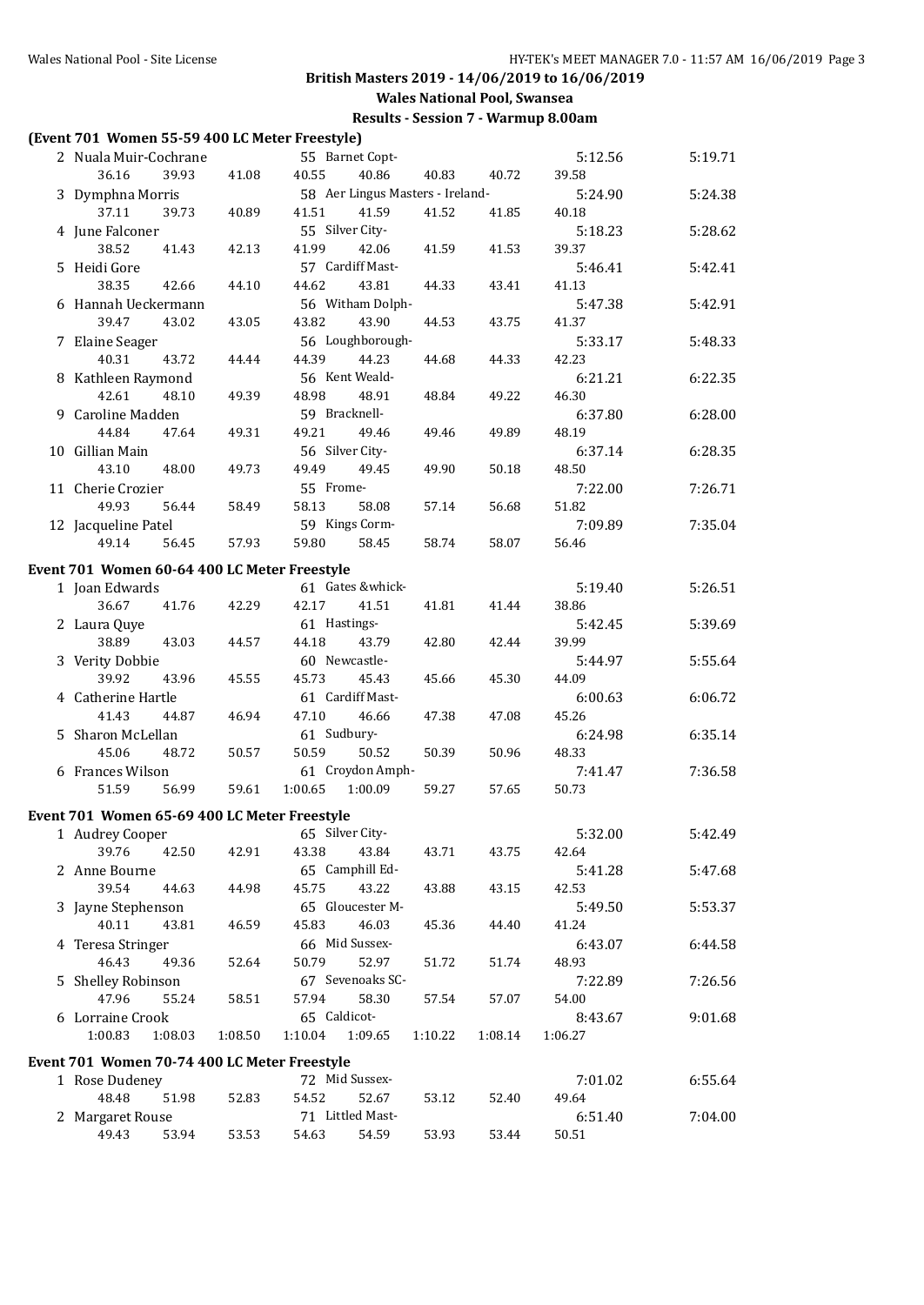| Event 701 Women 75-79 400 LC Meter Freestyle |         |                     |                |         |         |         |
|----------------------------------------------|---------|---------------------|----------------|---------|---------|---------|
| 1 Elizabeth Savidge                          |         | 75 Kings Corm-      |                |         | 7:40.80 | 7:42.94 |
| 50.81<br>57.82                               |         | 1:00.35             | 59.43          | 59.35   | 53.14   |         |
| 2 Elaine Bromwich                            |         | 77 Birmingham M-    |                |         | 8:10.07 | 9:54.79 |
| 1:04.53<br>1:16.64                           | 1:16.01 | 1:16.91<br>1:17.25  | 1:16.92        | 1:15.66 | 1:10.87 |         |
| Event 701 Women 80-84 400 LC Meter Freestyle |         |                     |                |         |         |         |
| 1 Jenny Ball                                 |         | 81 Camphill Ed-     |                |         | 8:17.48 | 8:38.16 |
| 57.03<br>1:03.88                             | 1:06.45 | 1:06.77<br>1:06.35  | 1:07.21        | 1:06.88 | 1:03.59 |         |
| Event 702 Men 18-24 400 LC Meter Freestyle   |         |                     |                |         |         |         |
| 1 Jack Endersby                              |         | 19 Reading-         |                |         | 4:24.20 | 4:41.51 |
| 30.20<br>33.85                               | 35.31   | 35.49               | 35.59<br>36.99 | 36.96   | 37.12   |         |
| Event 702 Men 25-29 400 LC Meter Freestyle   |         |                     |                |         |         |         |
| 1 William Jolly                              |         | 28 Newcastle-       |                |         | 4:15.31 | 4:18.86 |
| 29.68<br>32.55                               | 33.13   | 33.56               | 33.20<br>33.73 | 33.55   | 29.46   |         |
| 2 Adam Warner                                |         | 29 Barnet Copt-     |                |         | 4:36.58 | 4:45.68 |
| 30.67<br>33.97                               | 36.25   | 36.58               | 37.36<br>37.00 | 37.91   | 35.94   |         |
| 3 Cameron Kelly                              |         | 26 Serpentine-      |                |         | 4:52.00 | 5:04.83 |
| 33.63<br>36.42                               | 38.20   | 38.79               | 39.66<br>40.00 | 40.82   | 37.31   |         |
| 4 Calum Winton                               |         | 27 Kent Weald-      |                |         | 5:09.08 | 5:08.02 |
| 32.74<br>37.85                               | 39.77   | 40.19               | 39.80<br>39.77 | 39.70   | 38.20   |         |
| 5 Christopher May                            |         | 27 Ealing-          |                |         | 5:24.40 | 5:18.03 |
| 32.94<br>38.51                               | 40.74   | 42.13               | 42.36<br>42.90 | 40.33   | 38.12   |         |
| Event 702 Men 30-34 400 LC Meter Freestyle   |         |                     |                |         |         |         |
| 1 Robert Doran                               |         | 34 Guildford Ct-    |                |         | 4:25.03 | 4:23.12 |
| 29.74<br>32.14                               | 33.12   | 33.44               | 33.22<br>33.92 | 33.92   | 33.62   |         |
| 2 Dan John                                   |         | 32 Totnes-          |                |         | 4:27.93 | 4:28.81 |
| 30.56<br>33.70                               | 34.58   | 34.37               | 34.71<br>34.11 | 33.72   | 33.06   |         |
| 3 John Wood                                  |         | 33 Bristol Hen-     |                |         | 4:28.19 | 4:32.30 |
| 30.03<br>33.61                               | 34.24   | 35.18               | 34.88<br>35.10 | 35.12   | 34.14   |         |
| 4 Ian Lang                                   |         | 31 Exeter City-     |                |         | 4:57.40 | 5:10.83 |
| 35.54<br>38.31                               | 39.42   | 39.94               | 40.36<br>40.23 | 39.36   | 37.67   |         |
| 5 Gregory Smedley                            |         | 34 Silver City-     |                |         | 5:08.00 | 5:14.18 |
| 33.09<br>38.28                               | 40.37   | 41.50               | 41.48<br>41.61 | 40.53   | 37.32   |         |
| 6 Douglas Alexander                          |         | 33 Swindon Dolp-    |                |         | 5:07.40 | 5:17.00 |
| 34.90<br>38.67                               | 39.59   | 40.98               | 40.94<br>41.53 | 40.74   | 39.65   |         |
| 7 Jonathan Burnett                           |         | 31 Welsh Ind-       |                |         | 5:23.37 | 5:19.92 |
| 33.68<br>38.34                               |         |                     | 42.32<br>41.77 | 42.01   | 39.82   |         |
| Event 702 Men 35-39 400 LC Meter Freestyle   |         |                     |                |         |         |         |
| 1 Pip Bennett                                |         | 38 Otter-           |                |         | 4:43.84 | 4:47.67 |
| 32.30<br>35.74                               | 36.30   | 36.64               | 36.51<br>37.40 | 37.33   | 35.45   |         |
| 2 Ned Gill                                   |         | 39 Swansea Masters- |                |         | 4:59.66 | 4:57.17 |
| 34.47<br>37.22                               | 37.72   | 37.78               | 38.14<br>38.28 | 37.09   | 36.47   |         |
| Event 702 Men 40-44 400 LC Meter Freestyle   |         |                     |                |         |         |         |
| 1 Johannes Berbers                           |         | 44 Fareham N'Ds-    |                |         | 4:40.26 | 4:30.32 |
| 30.44<br>33.41                               | 34.55   | 34.86               | 34.41<br>34.33 | 34.54   | 33.78   |         |
| 2 Richard Hope                               |         | 43 Guildford Ct-    |                |         | 4:35.66 | 4:37.35 |
| 31.52<br>34.61                               | 35.15   | 35.24               | 35.50<br>35.61 | 35.26   | 34.46   |         |
| 3 Steven Hurley                              |         | 44 Exeter City-     |                |         | 4:42.22 | 4:40.00 |
| 32.07<br>34.82                               | 35.23   | 35.90               | 35.53<br>36.25 | 35.77   | 34.43   |         |
| 4 Adam Acland                                |         | 43 Teddington-      |                |         | 4:45.50 | 4:49.14 |
| 32.34<br>35.30                               | 37.06   | 37.69               | 37.72<br>37.85 | 37.39   | 33.79   |         |
| 5 Nigel Gaskin                               |         | 42 G B Police-      |                |         | 4:44.70 | 4:49.17 |
| 30.75<br>36.04                               | 37.72   | 38.57               | 35.81<br>39.05 | 36.43   | 34.80   |         |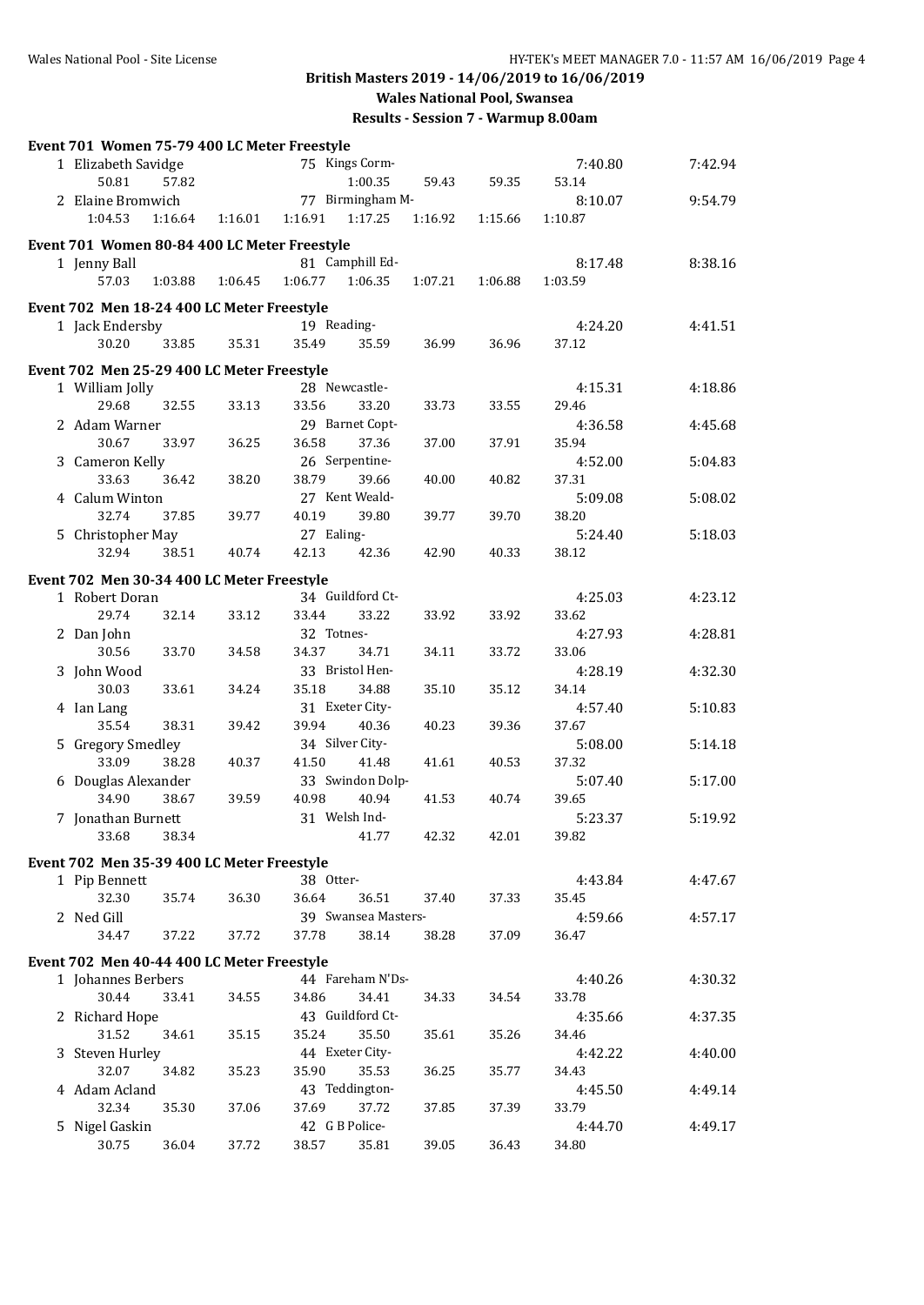| (Event 702 Men 40-44 400 LC Meter Freestyle) |       |                                  |       |       |                  |         |
|----------------------------------------------|-------|----------------------------------|-------|-------|------------------|---------|
| 6 Adam Rose                                  |       | 40 Nottingham Leander SC-        |       |       | 5:31.77          | 5:42.80 |
| 37.20<br>40.48                               | 42.99 | 43.85<br>44.60                   | 45.02 | 45.46 | 43.20            |         |
| Event 702 Men 45-49 400 LC Meter Freestyle   |       |                                  |       |       |                  |         |
| 1 Stuart Dyble                               |       | 48 Norfolk Vikg-                 |       |       | 4:44.30          | 4:49.23 |
| 31.85<br>35.83                               | 36.81 | 37.40<br>36.95                   | 37.27 | 37.29 | 35.83            |         |
| 2 Ian Wallace                                |       | 49 Brentwood-                    |       |       | 4:55.19          | 4:53.11 |
| 33.70<br>35.73                               | 37.03 | 37.03<br>37.77                   | 37.65 | 37.50 | 36.70            |         |
| 3 Christopher Morgan                         |       | 47 Otter-                        |       |       | 5:00.96          | 4:55.92 |
| 33.22<br>36.58                               | 37.81 | 37.85<br>38.55                   | 38.27 | 37.62 | 36.02            |         |
| 4 Nick White                                 |       | 48 Loughborough-                 |       |       | 5:07.50          | 5:10.39 |
| 34.45<br>38.68                               | 39.86 | 40.06<br>39.59                   | 40.05 | 39.30 | 38.40            |         |
| 5 Stuart Gibbs                               |       | 46 Swindon Dolp-                 |       |       | 5:06.60          | 5:14.82 |
| 34.85<br>38.78                               | 40.39 | 40.39<br>40.62                   | 40.75 | 40.58 | 38.46            |         |
|                                              |       | 48 Exeter City-                  |       |       |                  |         |
| 6 Neville King                               |       |                                  |       |       | 5:09.80          | 5:16.03 |
| 34.74<br>38.70                               | 40.34 | 41.12<br>41.17                   | 41.01 | 40.52 | 38.43            |         |
| Event 702 Men 50-54 400 LC Meter Freestyle   |       |                                  |       |       |                  |         |
| 1 Peter Dixon                                |       | 51 Tower Hamlet-                 |       |       | 4:28.95          | 4:32.83 |
| 33.33<br>30.41                               | 34.97 | 34.97<br>35.41                   | 35.24 | 35.27 | 33.23            |         |
| 2 Alan Burrows                               |       | 51 Kent Weald-                   |       |       | 4:53.70          | 5:01.49 |
| 33.61<br>36.23                               | 37.77 | 38.07<br>39.41                   | 39.31 | 39.56 | 37.53            |         |
| 3 Paul Hatton                                |       | 50 Caradon-                      |       |       | 5:02.26          | 5:04.79 |
| 35.74<br>38.35                               | 38.83 | 39.69<br>38.09                   | 38.36 | 38.39 | 37.34            |         |
| 4 Philip Croxall                             |       | 50 Colne-                        |       |       | 5:11.10          | 5:12.40 |
| 35.47<br>40.51                               | 40.83 | 40.08<br>40.08                   | 39.83 | 39.27 | 36.33            |         |
| 5 Glen Isaacs                                |       | 54 Kent Weald-                   |       |       | 5:09.46          | 5:14.45 |
| 34.76<br>39.71                               | 41.07 | 39.94<br>41.56                   | 39.99 | 39.78 | 37.64            |         |
| Event 702 Men 55-59 400 LC Meter Freestyle   |       |                                  |       |       |                  |         |
| 1 Mark Reynolds                              |       | 56 Barnet Copt-                  |       |       | 4:36.52          | 4:43.79 |
| 32.48<br>35.49                               | 36.66 | 36.34<br>36.63                   | 36.08 | 35.61 | 34.50            |         |
| 2 Mark Jones                                 |       | 59 Warrington M-                 |       |       | 5:01.51          | 5:02.03 |
| 35.25<br>38.12                               | 39.10 | 37.71<br>39.00                   | 38.33 | 37.87 | 36.65            |         |
| 3 Boyd Freeman                               |       | 57 Aer Lingus Masters - Ireland- |       |       | 5:30.00          | 5:12.34 |
| 35.20<br>39.11                               | 41.58 | 40.58<br>40.14                   | 40.35 | 39.20 | 36.18            |         |
| 4 Colin Robbins                              |       | 55 Nottingham Leander SC-        |       |       | 5:12.62          | 5:15.67 |
| 33.20<br>38.72                               | 40.65 | 41.22<br>42.68                   | 42.42 | 41.47 | 35.31            |         |
|                                              |       | 58 Hemel Hemp-                   |       |       |                  | 5:21.15 |
| 5 Mark Strakosch<br>36.20<br>39.33           | 41.24 | 41.34<br>41.13                   | 41.15 | 41.42 | 5:12.18<br>39.34 |         |
| 6 Andrew Gristwood                           |       | 55 Cleethorpes-                  |       |       | 5:14.44          | 5:34.38 |
| 37.76<br>41.30                               | 42.13 | 42.23<br>42.64                   | 42.61 | 43.79 | 41.92            |         |
| 7 Adam Lelean                                |       | 57 East Anglian-                 |       |       | 5:26.84          | 5:37.92 |
| 37.08<br>41.73                               | 42.51 | 43.16<br>42.80                   | 43.61 | 43.95 | 43.08            |         |
|                                              |       | 57 Gloucester M-                 |       |       |                  |         |
| 8 Brian Armstrong<br>38.87<br>42.57          | 43.97 | 43.90<br>44.17                   |       | 44.70 | 5:41.90          | 5:44.40 |
|                                              |       | 57 Guildford Ct-                 | 44.50 |       | 41.72            |         |
| 9 Patrick Allen<br>39.88                     |       |                                  |       |       | 5:50.21          | 5:50.45 |
| 44.33                                        | 45.20 | 45.18<br>44.72                   | 44.25 | 44.08 | 42.81            |         |
| Event 702 Men 60-64 400 LC Meter Freestyle   |       |                                  |       |       |                  |         |
| 1 Simon Veale                                |       | 63 Totnes-                       |       |       | 5:07.94          | 5:13.20 |
| 35.15<br>39.49                               | 40.79 | 40.21<br>40.07                   | 40.14 | 39.48 | 37.87            |         |
| 2 Ian Murray                                 |       | 62 Flitwick-                     |       |       | 5:27.91          | 5:31.86 |
| 37.68<br>40.18                               | 42.17 | 42.15<br>42.74                   | 42.76 | 42.89 | 41.29            |         |
| 3 Chris Orchard                              |       | 60 Deepings-                     |       |       | 6:06.80          | 6:01.63 |
| 40.86<br>43.42                               | 45.16 | 45.24<br>46.42                   | 46.79 | 47.32 | 46.42            |         |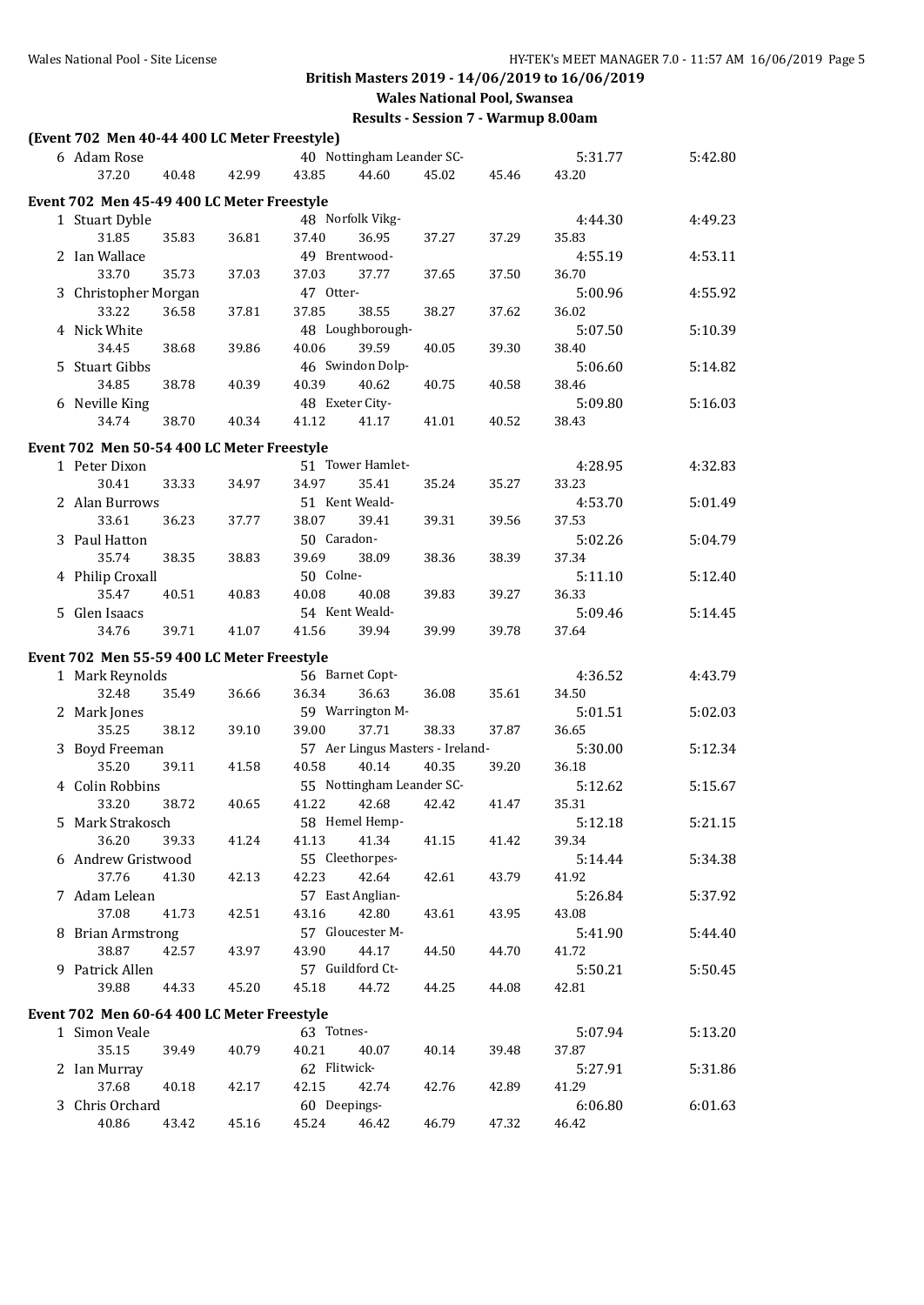34.42 36.60

# **British Masters 2019 - 14/06/2019 to 16/06/2019 Wales National Pool, Swansea**

| Event 702 Men 65-69 400 LC Meter Freestyle    |       |       |       |              |                          |       |       |                  |         |
|-----------------------------------------------|-------|-------|-------|--------------|--------------------------|-------|-------|------------------|---------|
| 1 Nicholas Minns                              |       |       |       |              | 66 St Felix Sch-         |       |       | 6:02.47          | 6:07.27 |
| 41.47                                         | 44.62 | 46.39 | 45.83 |              | 48.17                    | 46.19 | 48.57 | 46.03            |         |
| 2 Ian Whyte                                   |       |       |       |              | 65 Co Sund'land-         |       |       | 6:33.94          | 6:20.56 |
| 41.01                                         | 45.87 | 48.22 | 48.52 |              | 48.91                    | 50.14 | 50.82 | 47.07            |         |
| 3 Christopher Preston<br>43.61                | 52.14 | 52.27 | 53.38 |              | 68 Out To Swim-<br>52.54 | 52.65 | 51.41 | 6:50.13<br>48.61 | 6:46.61 |
| 4 Peter Rank                                  |       |       |       |              | 67 Co Cambridge-         |       |       | 7:08.48          | 7:10.59 |
| 45.60                                         | 53.58 | 54.15 | 57.69 |              | 55.22                    | 56.95 | 54.90 | 52.50            |         |
| Event 702 Men 70-74 400 LC Meter Freestyle    |       |       |       |              |                          |       |       |                  |         |
| 1 Stuart McLellan                             |       |       |       | 70 Sudbury-  |                          |       |       | 5:50.17          | 5:52.78 |
| 38.77                                         | 43.74 | 45.16 | 45.91 |              | 45.38                    | 45.67 | 44.96 | 43.19            |         |
| 2 James Pearson                               |       |       |       |              | 71 Kent Weald-           |       |       | 6:01.20          | 5:54.56 |
| 39.57                                         | 46.08 | 46.11 | 46.01 |              | 45.52                    | 45.61 | 44.62 | 41.04            |         |
| 3 Peter Stephens<br>44.12                     | 49.95 | 53.21 | 53.24 | 72 Spencer-  | 52.06                    |       |       | 6:31.59<br>46.16 | 6:40.08 |
|                                               |       |       |       |              |                          | 51.65 | 49.69 |                  |         |
| Event 702 Men 75-79 400 LC Meter Freestyle    |       |       |       |              | 77 Gloucester M-         |       |       |                  |         |
| 1 Tony Cherrington<br>43.36                   | 50.27 | 52.96 | 53.88 |              | 53.56                    | 52.93 | 52.76 | 6:38.75<br>45.74 | 6:45.46 |
| 2 Michael Read                                |       |       |       | 78 Brighton- |                          |       |       | 6:41.16          | 6:47.53 |
| 44.96                                         | 51.51 | 52.31 | 52.34 |              | 52.86                    | 52.77 | 51.91 | 48.87            |         |
| Event 702 Men 80-84 400 LC Meter Freestyle    |       |       |       |              |                          |       |       |                  |         |
| 1 Geoff Stokes                                |       |       |       |              | 80 Rushmoor Ryl-         |       |       | 6:38.80          | 6:45.80 |
| 45.08                                         | 50.74 | 52.02 | 53.11 |              | 52.90                    | 53.61 | 51.78 | 46.56            |         |
| Event 703 Women 18-24 100 LC Meter Backstroke |       |       |       |              |                          |       |       |                  |         |
| 1 Lauren Pate                                 |       |       |       | 22 Cosacss-  |                          |       |       | 1:07.21          | 1:08.38 |
| 33.70                                         | 34.68 |       |       |              |                          |       |       |                  |         |
| 2 Ellie Westoby                               |       |       |       |              | 19 Swansea Uni-          |       |       | 1:07.71          | 1:09.51 |
| 33.62<br>3 Ekaterina Zossimova                | 35.89 |       |       |              | 23 Exeter Uni A-         |       |       | 1:11.09          | 1:11.98 |
| 34.89                                         | 37.09 |       |       |              |                          |       |       |                  |         |
| 4 Samantha Girle                              |       |       |       |              | 19 Basingstoke-          |       |       | 1:08.62          | 1:12.57 |
| 34.69                                         | 37.88 |       |       |              |                          |       |       |                  |         |
| 5 Hannah Osborne                              |       |       |       |              | 21 Winchester-           |       |       | 1:11.43          | 1:12.70 |
| 35.11                                         | 37.59 |       |       |              |                          |       |       |                  |         |
| 6 Melissa Eley<br>35.65                       | 39.79 |       |       |              | 19 Chelmsford-           |       |       | 1:11.54          | 1:15.44 |
| 7 Amy Barton                                  |       |       |       | 24 Otter-    |                          |       |       | 1:13.10          | 1:15.57 |
| 36.44                                         | 39.13 |       |       |              |                          |       |       |                  |         |
| 8 Georgia Harrod                              |       |       |       |              | 19 DunmowAtlant-         |       |       | 1:13.06          | 1:16.40 |
| 35.84                                         | 40.56 |       |       |              |                          |       |       |                  |         |
| 9 Nicola Lawrence                             |       |       |       | 21 Hackney-  |                          |       |       | 1:13.97          | 1:17.07 |
| 37.03                                         | 40.04 |       |       |              | 20 Birm'ham Uni-         |       |       |                  |         |
| 10 Abigail Morrison<br>37.83                  | 41.47 |       |       |              |                          |       |       | 1:16.20          | 1:19.30 |
| 11 Victoria Malcolm                           |       |       |       |              | 24 Exe Masters-          |       |       | 1:22.40          | 1:21.89 |
| 39.16                                         | 42.73 |       |       |              |                          |       |       |                  |         |
| 12 Aoife Power                                |       |       |       | 18 Royston-  |                          |       |       | 1:17.41          | 1:22.01 |
| 39.36                                         | 42.65 |       |       |              |                          |       |       |                  |         |
| 13 Rachael Coles                              |       |       |       |              | 20 S Bournem'th-         |       |       | 1:29.30          | 1:28.76 |
| 45.67                                         | 43.09 |       |       |              |                          |       |       |                  |         |
| Event 703 Women 25-29 100 LC Meter Backstroke |       |       |       |              |                          |       |       |                  |         |
| 1 Sophie Clarke                               |       |       |       |              | 28 Portsmouth N-         |       |       | 1:11.84          | 1:11.02 |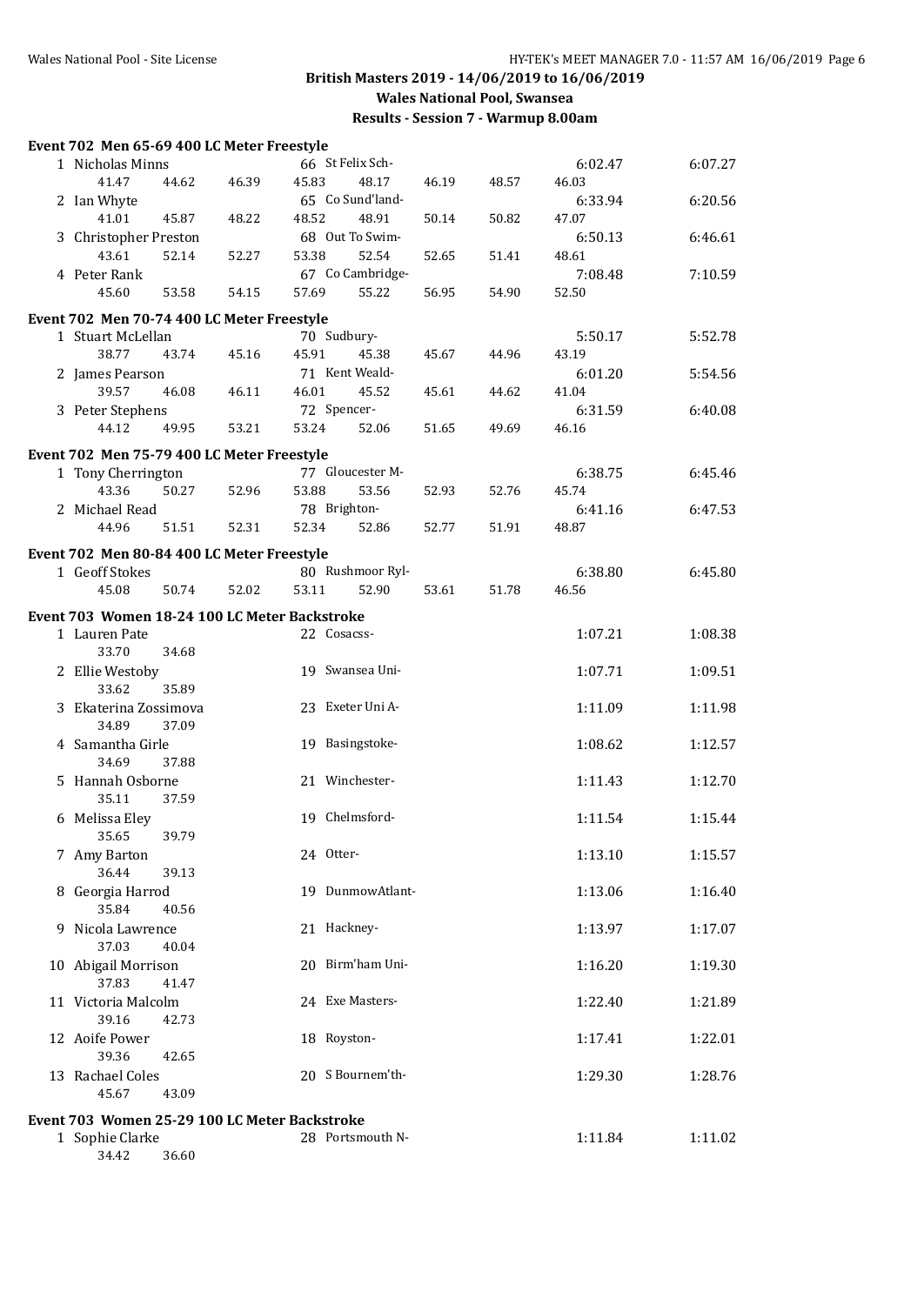| (Event 703 Women 25-29 100 LC Meter Backstroke) |                           |         |         |
|-------------------------------------------------|---------------------------|---------|---------|
| 2 Cathryn Thomson<br>35.25<br>38.64             | 29 St Ives-               | 1:13.28 | 1:13.89 |
| 3 Laura Atkinson<br>34.47<br>39.44              | 29 Corsham-               | 1:15.00 | 1:13.91 |
| 4 Melanie Thomas<br>37.59<br>40.22              | 25 Spencer-               | 1:21.61 | 1:17.81 |
| 5 Harriet Smith<br>39.66<br>42.53               | 25 Co Sheffield-          | 1:23.20 | 1:22.19 |
| 6 Samantha Crosby<br>41.31<br>42.69             | 29 Caradon-               | 1:22.30 | 1:24.00 |
| Event 703 Women 35-39 100 LC Meter Backstroke   |                           |         |         |
| 1 Susan Przywara<br>33.90<br>35.81              | 36 Scw Eshborn - Germany- | 1:11.73 | 1:09.71 |
| 2 Hayley Davis<br>34.77<br>36.07                | 35 Otter-                 | 1:10.32 | 1:10.84 |
| Event 703 Women 40-44 100 LC Meter Backstroke   |                           |         |         |
| 1 Ceri Edwards<br>36.49<br>38.53                | 41 Portsmouth N-          | 1:14.35 | 1:15.02 |
| 2 Gina Hobson<br>36.28<br>38.82                 | 42 Otter-                 | 1:15.09 | 1:15.10 |
| 3 Lisa Dawson<br>37.77<br>39.99                 | 41 Barnet Copt-           | 1:18.87 | 1:17.76 |
| 4 Jackie Carribine<br>39.30<br>41.95            | 40 Warrington M-          | 1:23.50 | 1:21.25 |
| 5 Victoria Davies<br>44.32<br>47.64             | 44 Mid Sussex-            | 1:29.90 | 1:31.96 |
|                                                 |                           |         |         |
| Event 703 Women 45-49 100 LC Meter Backstroke   |                           |         |         |
| 1 Joanna Corben<br>33.53<br>34.26               | 49 Fareham N'Ds-          | 1:07.98 | 1:07.79 |
| 2 Michelle Ware<br>34.30<br>38.32               | 46 Guildford Ct-          | 1:11.74 | 1:12.62 |
| 3 Sarah Forbes<br>39.66<br>40.74                | 48 Swindon Dolp-          | 1:18.00 | 1:20.40 |
| 4 Karen Mackenzie<br>39.12<br>42.85             | 46 Team Luton-            | 1:21.62 | 1:21.97 |
| Event 703 Women 50-54 100 LC Meter Backstroke   |                           |         |         |
| 1 Lydia Anne Lock<br>34.68<br>39.32             | 50 Leic Peng-             | 1:13.20 | 1:14.00 |
| 2 Allie Price<br>36.41<br>38.48                 | 54 Cardiff Mast-          | 1:15.13 | 1:14.89 |
| 3 Jennifer Powell<br>40.02<br>43.86             | 51 B C & P Mast-          | 1:21.50 | 1:23.88 |
| 4 Hilary Coulson<br>44.58<br>46.70              | 52 Hemel Hemp-            | 1:31.15 | 1:31.28 |
| 5 Ali Skirvin<br>44.69<br>47.11                 | 50 Strat Sharks-          | 1:30.00 | 1:31.80 |
| 6 Kate King<br>48.36<br>49.64                   | 51 Aylesbury-             | 1:32.50 | 1:38.00 |
| 7 Lynne Dawson<br>47.97<br>50.93                | 52 Chapeltown-            | 1:29.10 | 1:38.90 |
| 8 Denise Humphries<br>52.50<br>47.03            | 52 Godalming-             | 1:36.60 | 1:39.53 |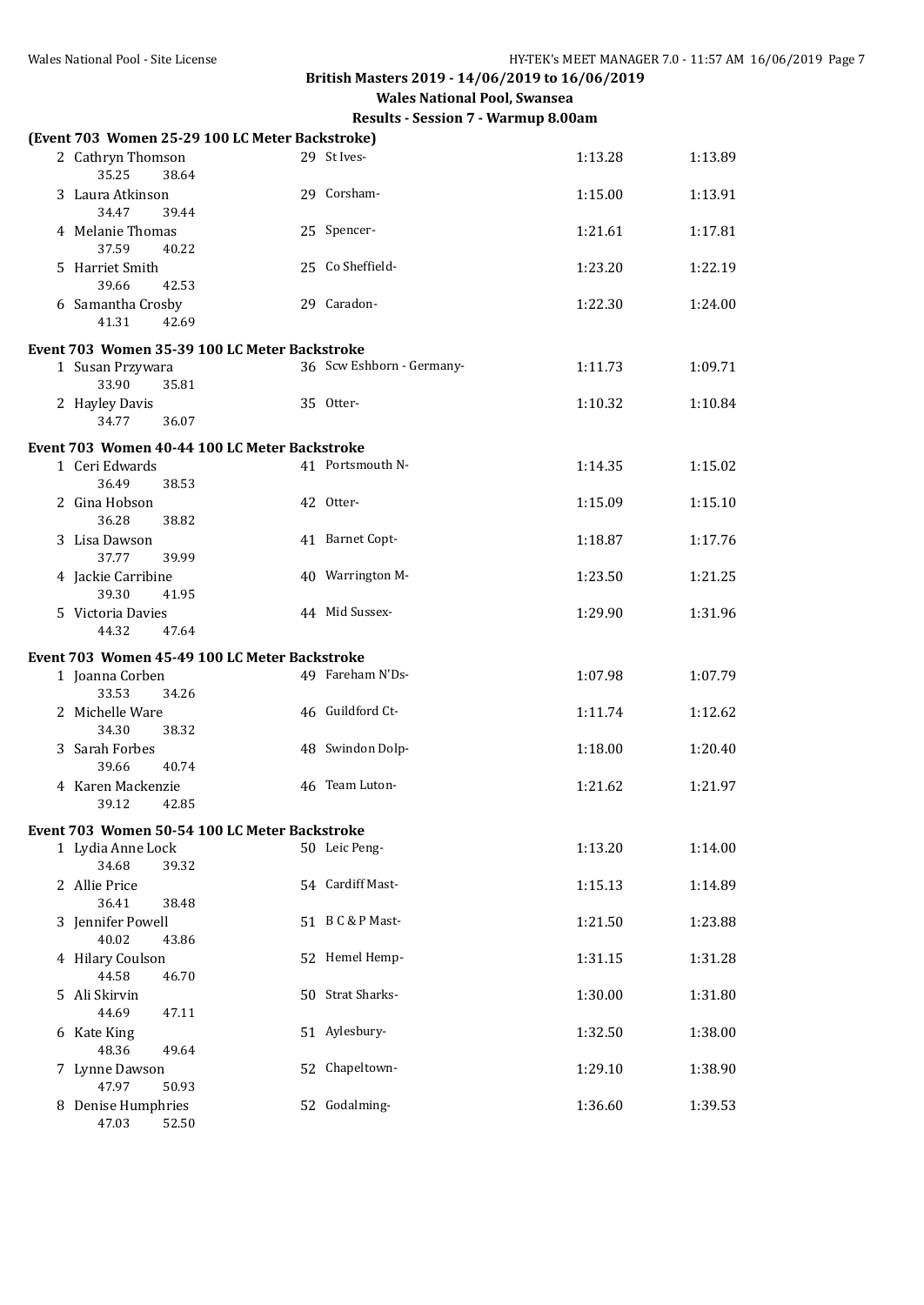| Event 703 Women 55-59 100 LC Meter Backstroke |                     |         |         |
|-----------------------------------------------|---------------------|---------|---------|
| 1 Judy Brown<br>37.30<br>37.92                | 55 Warrington M-    | 1:14.75 | 1:15.22 |
| 2 Lynda Coggins<br>38.99<br>41.25             | 55 Guildford Ct-    | 1:18.93 | 1:20.24 |
| 3 Philippa Williams<br>41.08<br>45.63         | 57 Wycombe Dist-    | 1:27.19 | 1:26.71 |
| 4 Carolyn Irvine<br>41.95<br>45.96            | 56 Bo Kirklees-     | 1:27.45 | 1:27.91 |
| 5 Caroline Jupp<br>43.33<br>45.86             | 57 Swansea Masters- | 1:33.60 | 1:29.19 |
| 6 Heidi Gore<br>44.23<br>46.85                | 57 Cardiff Mast-    | 1:31.30 | 1:31.08 |
| 7 Frances Baker<br>46.56<br>47.70             | 59 Spencer-         | 1:35.57 | 1:34.26 |
| 8 Jayne Spencer<br>47.25<br>48.25             | 56 Godalming-       | 1:34.18 | 1:35.50 |
| 9 Alison Cox<br>48.42<br>49.91                | 59 Y Swim-          | 1:35.66 | 1:38.33 |
| 10 Kathleen Raymond<br>52.92<br>53.90         | 56 Kent Weald-      | 1:37.70 | 1:46.82 |
| Event 703 Women 60-64 100 LC Meter Backstroke |                     |         |         |
| 1 Helen Kula-Przezwanski<br>39.07<br>41.31    | 60 Caradon-         | 1:20.43 | 1:20.38 |
| 2 Kathy Bidnall<br>42.85<br>46.05             | 64 Mid Sussex-      | 1:29.51 | 1:28.90 |
| 3 Pauline Hogg<br>46.27<br>47.79              | 62 Guernsey-        | 1:35.29 | 1:34.06 |
| 4 Julia Buchanan<br>46.09<br>52.82            | 62 Caldicot-        | 1:37.00 | 1:38.91 |
| 5 Ann Gale<br>48.72<br>51.44                  | 63 Mid Sussex-      | 1:38.99 | 1:40.16 |
| Event 703 Women 65-69 100 LC Meter Backstroke |                     |         |         |
| 1 Kathleen Tunnicliffe<br>45.11<br>47.99      | 67 B C & P Mast-    | 1:28.95 | 1:33.10 |
| 2 Mary Johnson<br>46.54<br>49.31              | 69 Mid Sussex-      | 1:36.16 | 1:35.85 |
| 3 Wendy Offord<br>47.24<br>51.19              | 65 Bo Kirklees-     | 1:40.60 | 1:38.43 |
| 4 Marianne Davey<br>53.25<br>58.49            | 66 Crawley-         | 1:47.90 | 1:51.74 |
| 5 Vicki Buck<br>57.94<br>57.06                | 69 Caradon-         | 1:56.40 | 1:55.00 |
| 6 Shelley Robinson<br>57.49<br>1:00.57        | 67 Sevenoaks SC-    | 1:54.03 | 1:58.06 |
| 7 Sally Lelean<br>1:02.03<br>1:03.63          | 68 East Anglian-    | 1:58.27 | 2:05.66 |
| 8 Alison Varley<br>1:01.54<br>1:07.20         | 67 Cardiff Mast-    | 2:06.12 | 2:08.74 |
| Event 703 Women 70-74 100 LC Meter Backstroke |                     |         |         |
| 1 Alison Gwynn<br>47.95<br>50.79              | 71 Mid Sussex-      | 1:35.00 | 1:38.74 |
| 2 Helen Trippe<br>48.96<br>53.50              | 73 Spencer-         | 1:40.79 | 1:42.46 |
| 3 Lynne Tanner<br>50.85<br>59.50              | 72 Witney-          | 1:41.80 | 1:50.35 |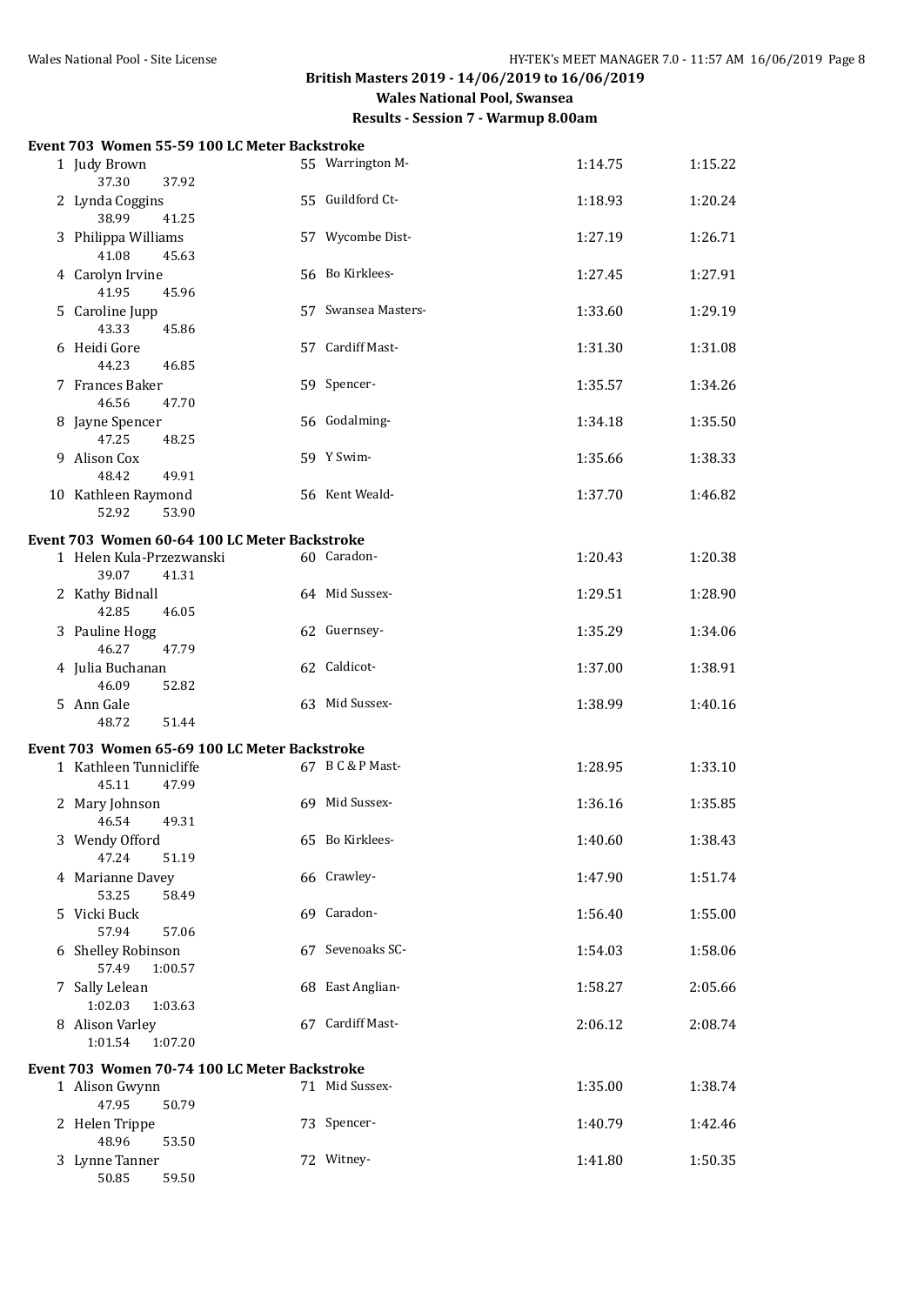**Wales National Pool, Swansea**

|   | (Event 703 Women 70-74 100 LC Meter Backstroke) |                  |         |         |
|---|-------------------------------------------------|------------------|---------|---------|
|   | 4 Susan Dewar<br>1:01.02<br>1:01.50             | 73 Havant & Wat- | 1:58.22 | 2:02.52 |
|   | Event 703 Women 75-79 100 LC Meter Backstroke   |                  |         |         |
|   | 1 Janet Masters<br>54.92<br>59.42               | 79 South Beds-   | 1:47.14 | 1:54.34 |
|   | Event 703 Women 80-84 100 LC Meter Backstroke   |                  |         |         |
|   | 1 Jenny Ball<br>1:02.12<br>1:04.89              | 81 Camphill Ed-  | 2:03.59 | 2:07.01 |
|   | Event 703 Women 85-89 100 LC Meter Backstroke   |                  |         |         |
|   | 1 Jane Asher<br>57.93<br>58.09                  | 88 Kings Corm-   | 2:00.59 | 1:56.02 |
|   | 2 Grace Isaac<br>1:21.64<br>1:26.28             | 87 Spencer-      | 2:36.27 | 2:47.92 |
|   | Event 704 Men 18-24 100 LC Meter Backstroke     |                  |         |         |
|   | 1 Ryan Kelly<br>29.82<br>31.42                  | 20 Chelmsford-   | 1:01.36 | 1:01.24 |
|   | 2 Joel Green<br>30.62<br>32.75                  | 19 Hemel Hemp-   | 1:05.02 | 1:03.37 |
|   | 3 Michael Andrews<br>31.92<br>33.38             | 24 Fareham N'Ds- | 1:03.50 | 1:05.30 |
|   | 4 Daniel Thomas<br>32.74<br>35.41               | 22 Pembs Cty-    | 1:08.78 | 1:08.15 |
|   | 5 Liam Jefferies<br>33.77<br>35.30              | 22 Swindon Dolp- | 1:07.00 | 1:09.07 |
|   | Event 704 Men 25-29 100 LC Meter Backstroke     |                  |         |         |
|   | 1 Daniel Morgan                                 | 25 Aylesbury-    | 1:01.66 | 59.47   |
|   | 29.16<br>30.31                                  |                  |         |         |
|   | 2 Kalon Veale<br>32.30<br>28.91                 | 28 Totnes-       | 59.80   | 1:01.21 |
|   | 3 Ryan Borthwick<br>32.48<br>35.05              | 25 Co Sheffield- | 1:06.90 | 1:07.53 |
|   | 4 Paul Gray<br>32.79<br>34.87                   | 29 Out To Swim-  | 1:07.50 | 1:07.66 |
|   | 5 Christopher Unsworth<br>33.04<br>35.87        | 28 Out To Swim-  | 1:04.90 | 1:08.91 |
|   | 6 Stephen McQuilliam<br>34.90<br>40.24          | 26 Co Liverpool- | 1:13.95 | 1:15.14 |
|   | Event 704 Men 30-34 100 LC Meter Backstroke     |                  |         |         |
|   | 1 John Molyneaux<br>29.13<br>31.55              | 31 G B Police-   | 1:02.18 | 1:00.68 |
|   | 2 Matt Wan<br>33.38<br>35.25                    | 34 Out To Swim-  | 1:07.97 | 1:08.63 |
| 3 | Christopher Street<br>37.08<br>36.97            | 30 Bristol Nor-  | 1:12.77 | 1:14.05 |
|   | 4 David McLaughlan<br>35.76<br>39.37            | 34 Out To Swim-  | 1:14.50 | 1:15.13 |
|   | 5 Stuart Reid<br>38.72<br>41.38                 | 31 Aylesbury-    | 1:18.10 | 1:20.10 |
|   | Event 704 Men 35-39 100 LC Meter Backstroke     |                  |         |         |
|   | 1 Jonathan Audis                                | 39 Swindon Dolp- | 1:01.88 | 1:03.65 |
|   | 30.81<br>32.84                                  |                  |         |         |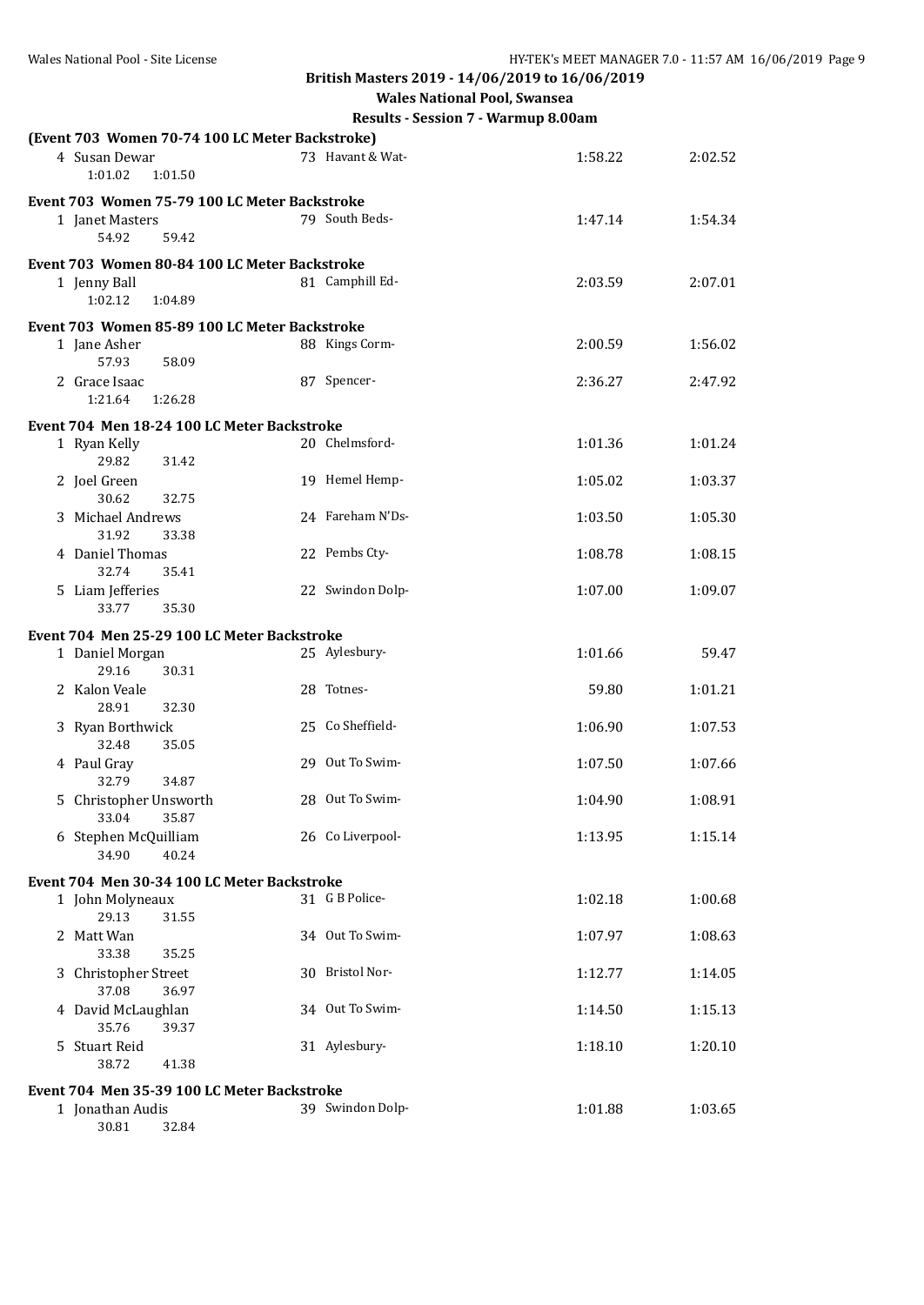| (Event 704 Men 35-39 100 LC Meter Backstroke) |                     |         |         |
|-----------------------------------------------|---------------------|---------|---------|
| 2 Craig Steenhoff<br>31.62<br>33.66           | 37 Hailsham-        | 1:06.58 | 1:05.28 |
| 3 Andrew Luxton<br>32.64<br>33.65             | 36 Swansea Masters- | 1:06.07 | 1:06.29 |
| 4 Nicholas Hope<br>32.15<br>34.20             | 35 Wigan-           | 1:05.38 | 1:06.35 |
| 5 Gye Whitlam<br>33.05<br>36.50               | 38 DerbyPhoenix-    | 1:10.02 | 1:09.55 |
| 6 James Grigg<br>34.00<br>36.61               | 38 Rochford-        | 1:11.85 | 1:10.61 |
| 7 Scott Tancock<br>35.23<br>38.67             | 37 Cardiff Mast-    | 1:12.69 | 1:13.90 |
| Event 704 Men 40-44 100 LC Meter Backstroke   |                     |         |         |
| 1 Richard Hope<br>33.28<br>33.61              | 43 Guildford Ct-    | 1:08.40 | 1:06.89 |
| 2 Robert Macey<br>33.28<br>37.09              | 40 Exe Masters-     | 1:08.20 | 1:10.37 |
| 3 Mariusz Barcikowski<br>36.61<br>38.38       | 43 Kent Weald-      | 1:13.67 | 1:14.99 |
| Event 704 Men 45-49 100 LC Meter Backstroke   |                     |         |         |
| 1 Daniel Cotton<br>30.05<br>31.95             | 45 Spencer-         | 1:04.10 | 1:02.00 |
| 2 Greg Kahn<br>30.59<br>33.59                 | 49 Spencer-         | 1:03.05 | 1:04.18 |
| 3 Neil Mitchell<br>41.20<br>43.14             | 49 Basingstoke-     | 1:22.40 | 1:24.34 |
| Event 704 Men 50-54 100 LC Meter Backstroke   |                     |         |         |
| 1 Patrick Gore<br>32.89<br>34.98              | 51 Cardiff Mast-    | 1:10.07 | 1:07.87 |
| 2 Ian Wilkes<br>38.09<br>34.58                | 52 Loughborough-    | 1:10.70 | 1:12.67 |
| 3 Stephen Beal<br>36.09<br>37.59              | 50 DunmowAtlant-    | 1:18.60 | 1:13.68 |
| 4 Kevin McKenna<br>38.29<br>40.74             | 53 Hemel Hemp-      | 1:13.80 | 1:19.03 |
| 5 Stephen Atherley<br>41.03<br>41.02          | 53 Leic Peng-       | 1:20.40 | 1:22.05 |
| 6 Matthew Conrad-Jones<br>41.04<br>43.97      | 52 Wycombe Dist-    | 1:24.32 | 1:25.01 |
| 7 Phil Attwood<br>40.87<br>45.25              | 54 Godalming-       | 1:24.00 | 1:26.12 |
| Event 704 Men 55-59 100 LC Meter Backstroke   |                     |         |         |
| 1 Guy Emerson<br>35.96<br>40.98               | 56 Spencer-         | 1:14.55 | 1:16.94 |
| 2 Antony Corben<br>42.57<br>42.56             | 57 Fareham N'Ds-    | 1:22.30 | 1:25.13 |
| 3 Mark Partridge<br>40.91<br>44.87            | 56 Stroud Mast-     | 1:18.90 | 1:25.78 |
| Event 704 Men 60-64 100 LC Meter Backstroke   |                     |         |         |
| 1 Robert Guy<br>35.75<br>37.29                | 61 Bristol Nor-     | 1:11.48 | 1:13.04 |
| 2 Graham Perry<br>39.75<br>46.79              | 60 Swindon Dolp-    | 1:24.40 | 1:26.54 |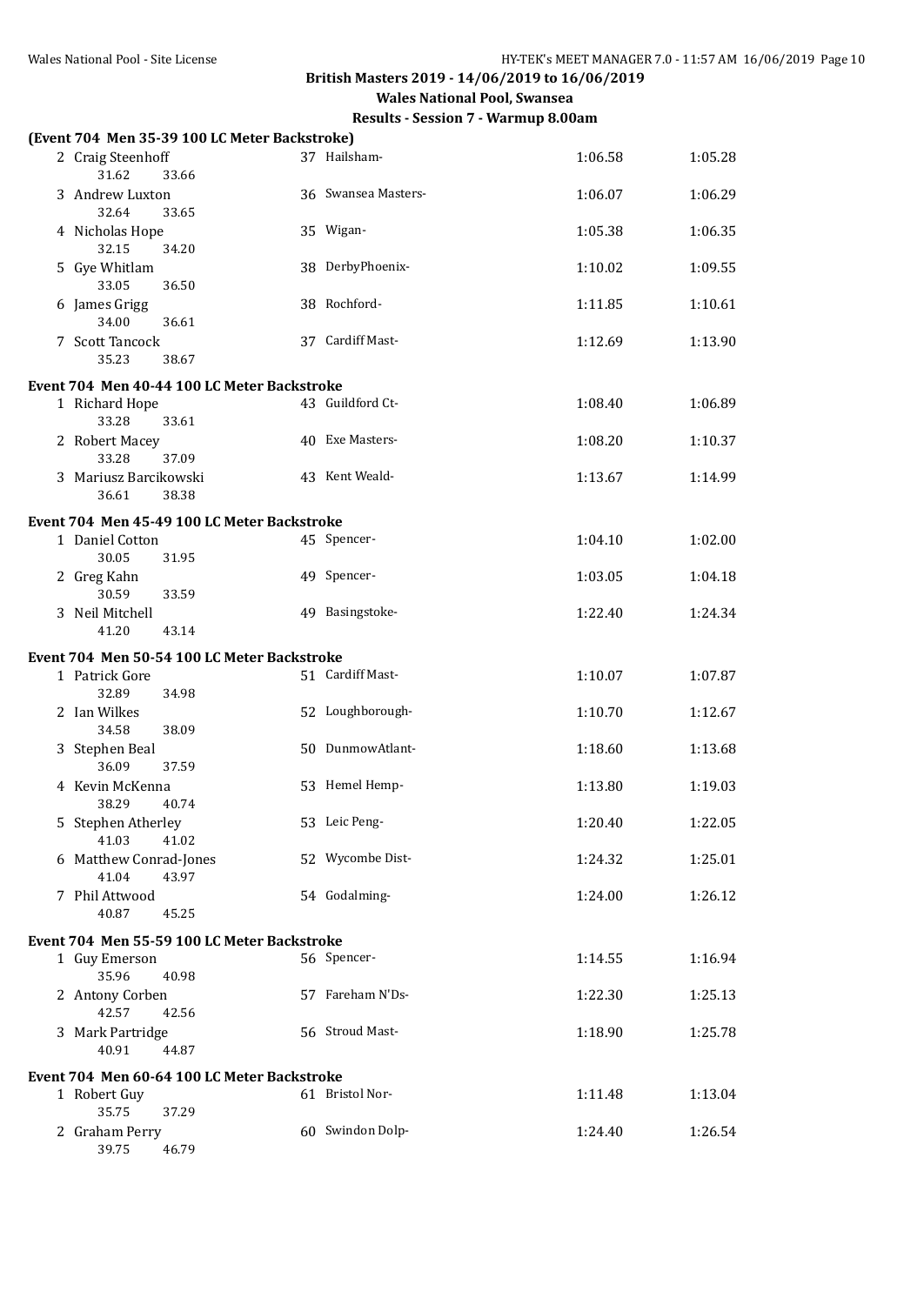| Event 704 Men 65-69 100 LC Meter Backstroke          |       |       |                                |                        |                         |
|------------------------------------------------------|-------|-------|--------------------------------|------------------------|-------------------------|
| 1 Trevor Clark<br>37.83<br>39.70                     |       |       | 65 Birmingham M-               | 1:16.55                | 1:17.53                 |
| 2 Mike Foskett<br>40.60<br>37.68                     |       |       | 67 Hemel Hemp-                 | 1:15.56                | 1:18.28                 |
| 3 Nigel Foster<br>40.76<br>42.72                     |       |       | 69 Littled Mast-               | 1:21.30                | 1:23.48                 |
| 4 Alan Mcmullan<br>40.16<br>43.75                    |       |       | 66 Bangor (Ni) - Swim Ireland- | 1:24.75                | 1:23.91                 |
| 5 Godfrey Admans<br>40.71<br>45.22                   |       |       | 65 Spencer-                    | 1:25.62                | 1:25.93                 |
| 6 Christopher Preston<br>55.08<br>48.62              |       |       | 68 Out To Swim-                | 1:41.98                | 1:43.70                 |
| Event 704 Men 75-79 100 LC Meter Backstroke          |       |       |                                |                        |                         |
| 1 Roger Billing<br>45.60<br>47.78                    |       |       | 76 Guildford Ct-               | 1:30.96                | 1:33.38                 |
| Event 705 Mixed 72-99 200 LC Meter Freestyle Relay   |       |       |                                |                        |                         |
| 1 Preston                                            |       |       | A                              | 2:00.00                | 1:43.72                 |
| 1) Luke Pool M25<br>24.08<br>27.55                   | 25.20 | 26.89 | 2) Rachel Ritchie W23          | 3) Patrick Hill M21    | 4) Katie Jepson W23     |
| 2 Basingstoke                                        |       |       | $\mathbf{A}$                   | 2:00.00                | 1:49.18                 |
| 1) Oliver Espinasse M35<br>26.24<br>25.68            | 29.34 | 27.92 | 2) Spencer Turner M50          | 3) Samantha Girle W19  | 4) Fleur Parker W43     |
| 3 Otter                                              |       |       | A                              | 2:00.00                | 1:50.22                 |
| 1) Fraser Peh M29<br>25.68<br>23.96                  | 30.56 | 30.02 | 2) Utku Bozkurt M24            | 3) Amy Barton W24      | 4) Camille Vrain W31    |
| 4 Preston                                            |       |       | B                              | 2:00.00                | 1:54.30                 |
| 1) Alex Metcalfe M52<br>28.11<br>28.39               | 27.96 | 29.84 | 2) Emily Lawrence W18          | 3) Byron Hall M29      | 4) Elissa Gornall W19   |
| 5 Kent Weald                                         |       |       | A                              | 2:00.00                | 1:58.34                 |
| 1) Callie-Ann Warrington W19<br>28.35<br>26.68       | 29.11 | 34.20 | 2) Stewart Grant M35           | 3) Calum Winton M27    | 4) Danielle Ryan W34    |
| Event 705 Mixed 120-159 200 LC Meter Freestyle Relay |       |       |                                |                        |                         |
| 1 Cardiff Mast                                       |       |       | A                              | 2:20.00                | 1:49.34                 |
| 1) Kiroless Saba M29<br>24.71<br>27.12               | 29.99 | 27.52 | 2) Scott Tancock M37           | 3) Allie Price W54     | 4) Jennifer Jones W29   |
| 2 Spencer                                            |       |       | A                              | 2:20.00                | 1:54.02                 |
| 1) Olegas Petrikas M31<br>27.33<br>29.52             | 30.50 | 26.67 | 2) Becky Wilkinson W26         | 3) Georgina Quayle W25 | 4) Olivier Geleoc M45   |
| Event 705 Mixed 160-199 200 LC Meter Freestyle Relay |       |       |                                |                        |                         |
| 1 Fareham N'Ds                                       |       |       |                                | 2:30.00                | 1:52.12                 |
| 1) Martin Bennell M42<br>26.22<br>30.49              | 29.40 | 26.01 | 2) Joanna Corben W49           | 3) Laura Molyneaux W32 | 4) Johannes Berbers M44 |
| 2 Loughborough                                       |       |       | A                              | 2:30.00                | 2:05.70                 |
| 1) Felix Ng M34<br>28.73<br>36.48                    | 32.48 | 28.01 | 2) Elaine Seager W56           | 3) Bryony Wilkes W49   | 4) Ian Wilkes M52       |
| Event 705 Mixed 200-239 200 LC Meter Freestyle Relay |       |       |                                |                        |                         |
| 1 Guildford Ct                                       |       |       | A                              | 2:40.00                | 1:52.84                 |
| 1) Michael Hodgson M52<br>25.68<br>31.61             | 27.77 | 27.78 | 2) Lynda Coggins W55           | 3) Michelle Ware W46   | 4) David Bryant M58     |
| 2 Leic Peng                                          |       |       | A                              | 2:40.00                | 1:56.44                 |
| 1) Richard Stock M52<br>27.95<br>29.86               | 31.14 | 27.49 | 2) Lydia Anne Lock W50         | 3) Hayley Bird W51     | 4) Stephen Atherley M53 |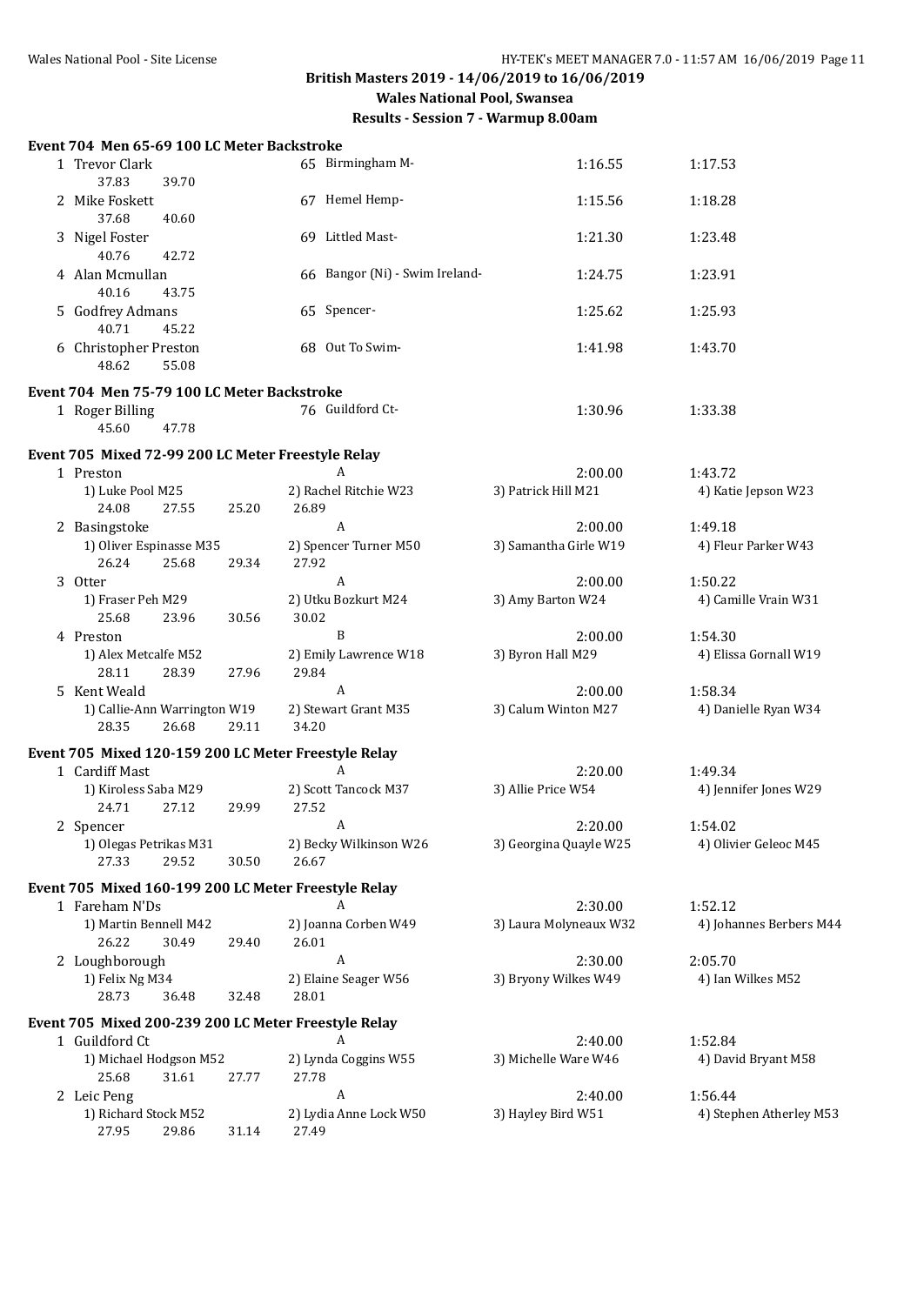**Wales National Pool, Swansea**

|   |                |                        |       | (Event 705 Mixed 200-239 200 LC Meter Freestyle Relay) |                         |                         |
|---|----------------|------------------------|-------|--------------------------------------------------------|-------------------------|-------------------------|
|   | 3 Spencer      |                        |       | A                                                      | 2:40.00                 | 2:03.84                 |
|   |                | 1) Guy Emerson M56     |       | 2) Claudia Goldschmidt W52                             | 3) Abba Newbery W46     | 4) Luca Milana M47      |
|   | 29.98          | 31.64                  | 31.55 | 30.67                                                  |                         |                         |
| 4 | Silver City    |                        |       | A                                                      | 2:40.00                 | 2:07.39                 |
|   |                | 1) Chris Ferguson M37  |       | 2) Gillian Main W56                                    | 3) Alison Findlater W53 | 4) Peter Long M56       |
|   | 26.85          | 37.79                  | 34.49 | 28.26                                                  |                         |                         |
|   |                |                        |       | Event 705 Mixed 240-279 200 LC Meter Freestyle Relay   |                         |                         |
|   | 1 B C & P Mast |                        |       | A                                                      | 3:00.00                 | 2:06.24                 |
|   |                | 1) Lindsey Gowland W62 |       | 2) Kathleen Tunnicliffe W67                            | 3) Martyn Finney M61    | 4) Philip Carpenter M55 |
|   | 31.34          | 34.30                  | 31.25 | 29.35                                                  |                         |                         |
|   | 2 Cardiff Mast |                        |       | A                                                      | 3:00.00                 | 2:17.49                 |
|   |                | 1) Malcolm Wilson M66  |       | 2) David Lowe M63                                      | 3) Jenny Burns W52      | 4) Catherine Hartle W61 |
|   | 32.40          | 32.55                  | 36.72 | 35.82                                                  |                         |                         |
|   |                |                        |       | Event 705 Mixed 320-359 200 LC Meter Freestyle Relay   |                         |                         |
|   | 1 Spencer      |                        |       | A                                                      | 3:30.00                 | 3:43.20                 |
|   |                | 1) Anthony Hayward M78 |       | 2) Grace Isaac W87                                     | 3) Muriel Hitchcock W81 | 4) Nigel Salsbury M79   |
|   | 49.15          | 1:14.91                | 58.88 | 40.26                                                  |                         |                         |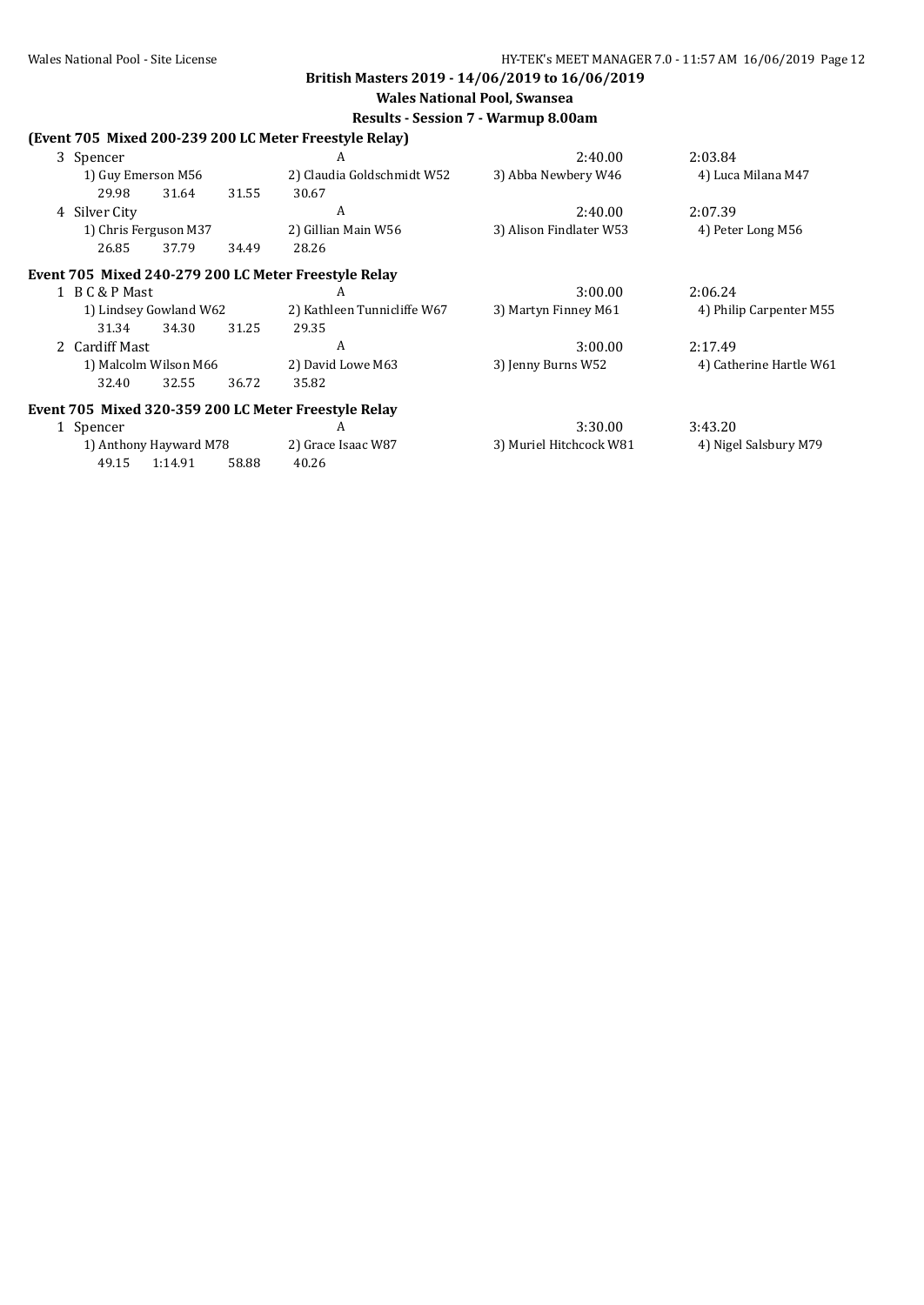#### Wales National Pool - Site License **HY-TEK's MEET MANAGER 7.0 - 3:49 PM 16/06/2019** Page 1 **British Masters 2019 - 14/06/2019 to 16/06/2019 Wales National Pool, Swansea Results - Session 8 - Warmup 12.40pm Event 801 Women 72-99 400 LC Meter Medley Relay Team Relay Relay Seed Time** Finals Time 1 Preston 4:51.45 A and 4:30.00 4:51.45 1) Emily Lawrence W18 2) Rachel Ritchie W23 3) Elissa Gornall W19 4) Laura Joyce W23 35.68 1:13.58 35.81 1:16.22 33.45 1:12.80 31.88 1:08.85 --- G B Police 4:30.00 X4:58.55 A 1) Sarah Hempenstall W41 2) Claire Thorn W48 3) Aimee Ramm W37 38.21 1:19.85 38.49 1:23.09 30.45 1:08.79 31.27 1:06.82 **Event 801 Women 120-159 400 LC Meter Medley Relay** 1 Birmingham M  $A$  A  $4:50.00$   $4:40.87$ 1) Alice Lane W32 2) Laura Cranshaw W32 3) Justine Clark W31 4) Katie Walker-Stabeler W30 37.81 1:16.87 36.68 1:17.99 29.92 1:05.46 28.75 1:00.55 2 Swansea Masters **4:50.00** A 4:50.00 5:17.07 1) Caroline Jupp W57 2) Jordanna Roberts W37 3) Hannah Munday W28 4) Hannah Griffiths W25 43.85 1:29.86 41.93 1:29.61 31.89 1:07.75 33.84 1:09.85 **Event 801 Women 200-239 400 LC Meter Medley Relay** 1 B C & P Mast 6:01.36 A 6:01.36 1) Kathleen Tunnicliffe W67 2) Anne Turner W38 3) Sharon Evans W47 4) Lindsey Gowland W62 46.01 1:35.71 44.76 1:34.92 42.20 1:29.77 37.08 1:20.96 **Event 801 Women 240-279 400 LC Meter Medley Relay** 1 Spencer **A** 5:30.00 5:56.51 1) Helen Trippe W73 2) Amanda Heath W62 3) Esther Iseppi W61 4) Claudia Goldschmidt W52 49.58 1:43.03 44.35 1:33.55 40.13 1:27.40 1:12.53 **Event 801 Women 320-359 400 LC Meter Medley Relay** 1 Spencer 6:00.00 8:21.15 1) Grace Isaac W87 2) Muriel Hitchcock W81 3) Diane Ford W76 4) Jean Howard-Jones W76 1:16.83 2:10.65 30.88 1:03.13 2:17.11 51.35 3:22.51 **Event 802 Men 72-99 400 LC Meter Medley Relay** 1 Preston 4:18.47 A A A 4:30.00 4:18.47 1) Patrick Hill M21 2) Dean Heaps M27 3) Stephen Marshall M24 4) Luke Pool M25 33.07 1:09.78 33.34 1:11.80 28.59 1:03.05 25.36 53.84 **Event 802 Men 100-119 400 LC Meter Medley Relay** 1 Out To Swim **A** A 4:40.00 4:27.58 1) Christopher Unsworth M28 2) Stephen Clark M29 3) Neal Thomson M28 4) Paul Gray M29 33.44 1:08.91 36.99 1:19.11 27.97 1:02.03 27.97 57.53 **Event 802 Men 120-159 400 LC Meter Medley Relay** 1 Out To Swim A A 4:50.00 4:33.46 1) Christophe Donot M33 2) Matt Wan M34 3) Stephen Lue M35 4) Stefano Rigoni M33 35.37 1:12.24 33.57 1:12.41 32.19 1:09.52 27.98 59.29 2 Kent Weald 4:50.00 4:42.79 1) Mariusz Barcikowski M43 2) Stewart Grant M35 3) Guy Armstrong M37 4) Calum Winton M27 35.31 1:13.02 33.67 1:13.01 32.78 1:10.73 30.45 1:06.03 -- Exeter City **A** 4:50.00 DQ 1) Matthew Hockin M35 2) Ian Lang M31 3) Steven Clark M31 4) Steven Hurley M44 41.35 1:26.15 39.81 1:24.78 37.22 1:23.18 30.00 1:03.22 **Event 802 Men 160-199 400 LC Meter Medley Relay** 1 Kenilworth M 5:00.00 4:10.52 A 1) Alistair Knight M38 2) Robert Robson M46 3) James Wardle M34 4) Neal Smith M42 30.92 1:03.96 32.26 1:10.38 27.43 59.97 25.64 56.21 2 Otter 138.57 A 2 Otter 138.57 1) Pip Bennett M38 2) Enrico Hahn M38 3) David Adamson M32 4) Simon Williams M56 35.15 1:12.19 34.86 1:16.83 28.18 1:01.29 31.93 1:08.26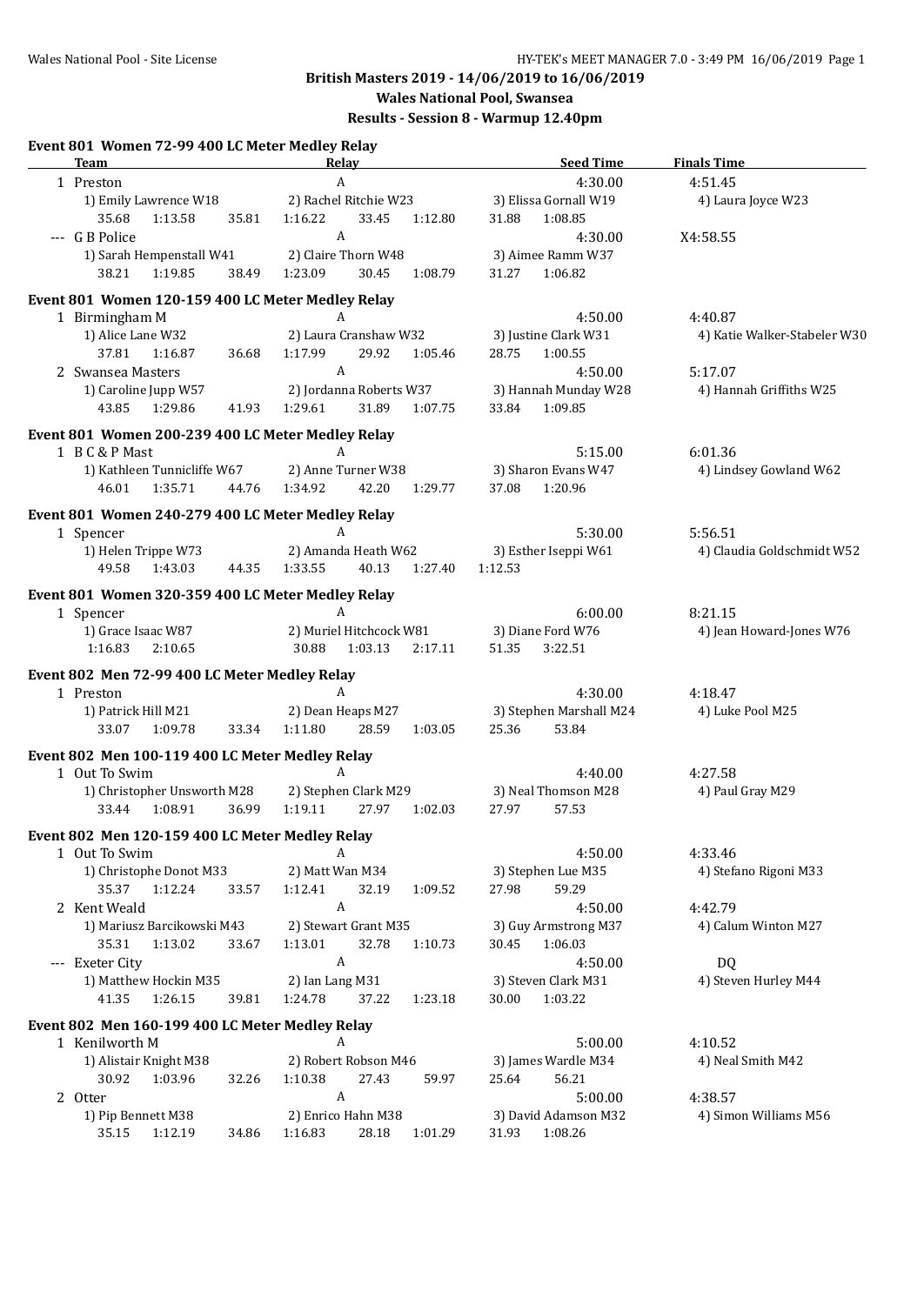**Wales National Pool, Swansea**

## **Results - Session 8 - Warmup 12.40pm**

| (Event 802 Men 160-199 400 LC Meter Medley Relay) |       |                                                  |                                            |                              |
|---------------------------------------------------|-------|--------------------------------------------------|--------------------------------------------|------------------------------|
| 3 Exe Masters                                     |       | A                                                | 5:00.00                                    | 4:48.75                      |
| 1) Robert Macey M40<br>34.11<br>1:12.38           | 35.72 | 2) Jamie Page M42<br>1:18.74<br>31.90<br>1:09.99 | 3) Graham Cridland M51<br>1:07.64<br>31.10 | 4) Nigel Travers-Griffin M50 |
| 4 Loughborough                                    |       | A                                                | 5:00.00                                    | 4:51.22                      |
| 1) Martin Lewis M36                               |       | 2) Nick White M48                                | 3) Ian Wilkes M52                          | 4) Felix Ng M34              |
| 36.43<br>1:16.52                                  | 37.86 | 1:22.09<br>30.37<br>1:06.15                      | 31.79<br>1:06.46                           |                              |
| --- Out To Swim                                   |       | A                                                | 5:00.00                                    | DQ                           |
| 1) Christopher Preston M68                        |       | 2) Connor Creeley M25                            | 3) David McLaughlan M34                    | 4) Michael Devlin M42        |
| 48.91<br>1:43.81                                  | 41.84 | 1:29.44<br>34.62<br>1:16.96                      | 1:05.31<br>30.61                           |                              |
| Event 802 Men 200-239 400 LC Meter Medley Relay   |       |                                                  |                                            |                              |
| 1 Spencer                                         |       | A                                                | 5:15.00                                    | 4:35.88                      |
| 1) Daniel Cotton M45                              |       | 2) Guy Emerson M56                               | 3) Greg Kahn M49                           | 4) Clive Benson M56          |
| 30.65<br>1:02.41                                  | 40.10 | 1:28.67<br>28.21<br>1:01.67                      | 30.22 1:03.13                              |                              |
| 2 Kent Weald                                      |       | $\mathbf{A}$                                     | 5:15.00                                    | 4:40.63                      |
| 1) Alan Burrows M51                               |       | 2) Philip Bradley M51                            | 3) Grant Cooper M44                        | 4) Glen Isaacs M54           |
| 1:13.58<br>35.46                                  | 36.72 | 1:19.22<br>28.47 1:04.01                         | 30.53 1:03.82                              |                              |
|                                                   |       |                                                  |                                            |                              |
| Event 802 Men 240-279 400 LC Meter Medley Relay   |       |                                                  |                                            |                              |
| 1 Hemel Hemp                                      |       | A                                                | 5:30.00                                    | 5:14.25                      |
| 1) Kevin McKenna M53                              |       | 2) David Pirrie M62                              | 3) Mike Foskett M67                        | 4) Mark Strakosch M58        |
| 1:19.10<br>37.46                                  | 39.03 | 1:25.20<br>36.29<br>1:19.08                      | 1:10.87                                    |                              |
| 2 Otter                                           |       | $\mathbf{A}$                                     | 5:30.00                                    | 5:17.79                      |
| 1) David Warren M48                               |       | 2) Roger Sharpley M68                            | 3) Stephen Braine M65                      | 4) Peter Rae M66             |
| 1:09.56<br>33.94                                  | 45.04 | 33.11<br>1:12.18<br>1:39.48                      | 36.45<br>1:16.57                           |                              |
| 3 Spencer                                         |       | $\boldsymbol{A}$                                 | 5:30.00                                    | 6:16.38                      |
| 1) Godfrey Admans M65                             |       | 2) Luca Milana M47                               | 3) Peter Stephens M72                      | 4) Stephen Baker M65         |
| 41.43                                             |       | 55.11<br>2:00.97                                 | 1:22.22                                    |                              |
| Event 803 Women 18-24 200 LC Meter Butterfly      |       |                                                  |                                            |                              |
| 1 Helen St John-Mosse                             |       | 22 Portsmouth N-                                 | 2:29.17                                    | 2:30.42                      |
| 33.09<br>38.77                                    | 40.04 | 38.52                                            |                                            |                              |
| 2 Lauren Pate                                     |       | 22 Cosacss-                                      | 2:20.75                                    | 2:32.46                      |
| 32.59<br>37.48                                    | 39.38 | 43.01                                            |                                            |                              |
| 3 Katie Maloney                                   |       | 22 East Anglian-                                 | 2:42.83                                    | 2:37.30                      |
| 34.37<br>39.59                                    | 41.47 | 41.87                                            |                                            |                              |
| --- Katie Gaffing                                 |       | 22 Preston-                                      | 2:48.30                                    | DQ                           |
| 35.21<br>47.79                                    | 44.15 | 52.89                                            |                                            |                              |
| Event 803 Women 25-29 200 LC Meter Butterfly      |       |                                                  |                                            |                              |
| 1 Natalie Harbisher                               |       | 25 Newquay-                                      | 2:34.93                                    | 2:33.85                      |
| 33.57<br>38.28                                    | 39.67 | 42.33                                            |                                            |                              |
|                                                   |       | 29 Caradon-                                      |                                            |                              |
| 2 Samantha Crosby                                 |       |                                                  | 2:53.47                                    | 3:08.25                      |
| 38.69<br>47.06                                    | 50.58 | 51.92                                            |                                            |                              |
| Event 803 Women 30-34 200 LC Meter Butterfly      |       |                                                  |                                            |                              |
| 1 Danielle Ryan                                   |       | 34 Kent Weald-                                   | 3:07.60                                    | 3:18.23                      |
| 44.44<br>49.81                                    | 52.32 | 51.66                                            |                                            |                              |
| Event 803 Women 35-39 200 LC Meter Butterfly      |       |                                                  |                                            |                              |
| 1 Fiona Kinsella                                  |       | 35 Trojan - Swim Ireland-                        | 2:34.21                                    | 2:33.20                      |
| 33.88<br>38.77                                    | 39.72 | 40.83                                            |                                            |                              |
| 2 Hayley Davis                                    |       | 35 Otter-                                        | 2:34.33                                    | 2:34.61                      |
| 34.56<br>40.00                                    | 40.45 | 39.60                                            |                                            |                              |
|                                                   |       | 38 Bracknell-                                    | 2:50.60                                    | 2:59.77                      |
| 3 Kirsty Johnson                                  |       | 47.10                                            |                                            |                              |
| 39.53<br>45.31                                    | 47.83 |                                                  |                                            |                              |
| 4 Hoda Elridi                                     |       | 38 Spencer-                                      | 3:24.91                                    | 3:20.38                      |
| 42.94<br>51.13                                    | 54.55 | 51.76                                            |                                            |                              |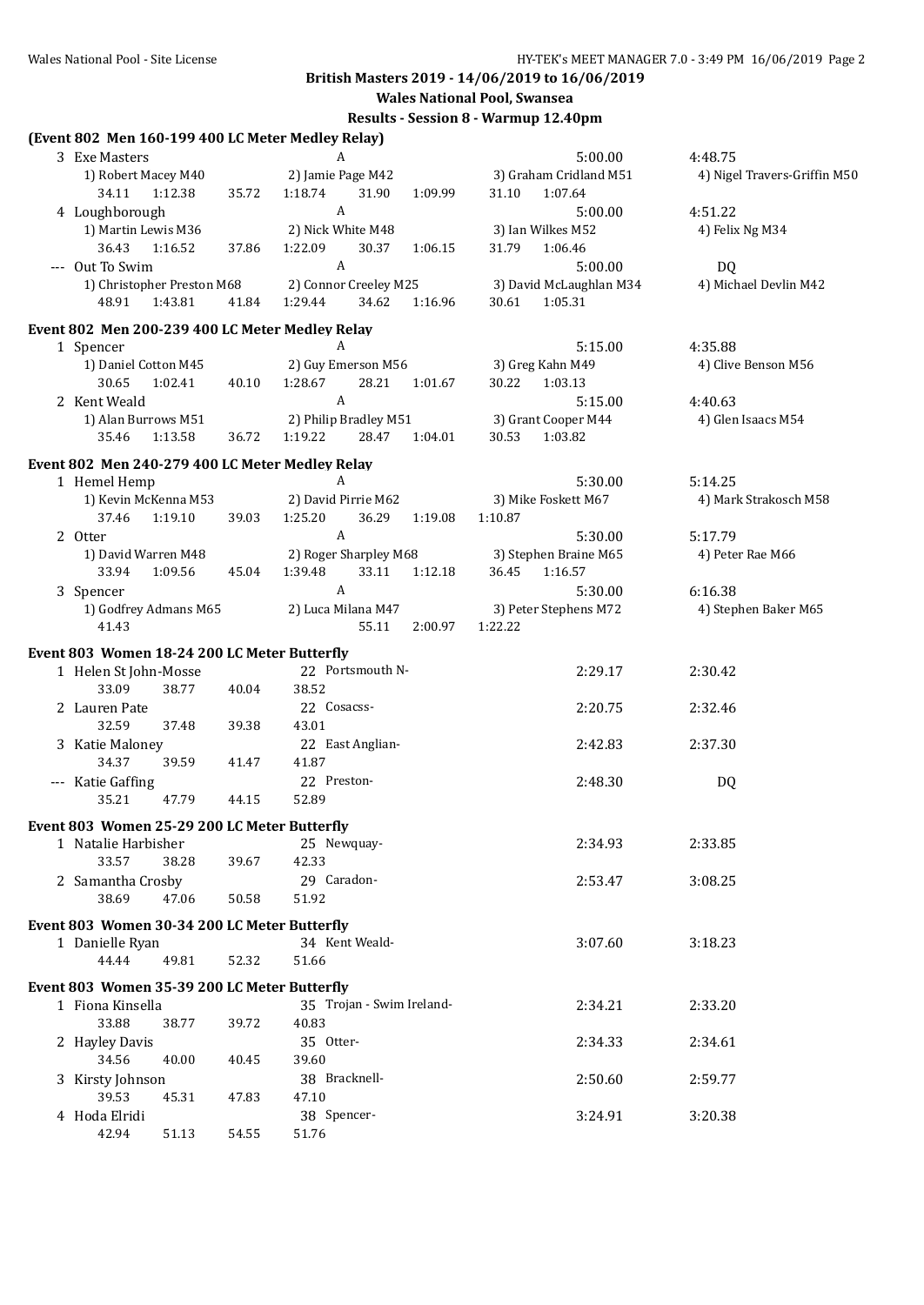**Results - Session 8 - Warmup 12.40pm**

| Event 803 Women 40-44 200 LC Meter Butterfly |         |                              |         |         |
|----------------------------------------------|---------|------------------------------|---------|---------|
| 1 Tracy Van Deventer<br>37.61<br>45.75       | 48.96   | 44 Berkhamsted-<br>49.91     | 2:56.60 | 3:02.23 |
| 2 Joanne Sparks<br>47.38<br>53.82            | 58.75   | 44 Godalming-<br>1:00.99     | 3:23.80 | 3:40.94 |
| 3 Heather Fowler<br>54.13<br>1:03.18         | 1:02.57 | 44 Aylesbury-<br>58.68       | 3:39.60 | 3:58.56 |
| Event 803 Women 45-49 200 LC Meter Butterfly |         |                              |         |         |
| 1 Nicola Latty<br>37.04<br>40.46             | 41.54   | 48 Holywell-<br>41.47        | 2:33.83 | 2:40.51 |
| 2 Abba Newbery<br>43.15<br>50.57             | 52.59   | 46 Spencer-<br>49.09         | 3:10.89 | 3:15.40 |
| 3 Karen Howells<br>41.08<br>48.81            | 52.14   | 48 Cardiff Mast-<br>55.23    | 3:08.60 | 3:17.26 |
|                                              |         |                              |         |         |
| Event 803 Women 50-54 200 LC Meter Butterfly |         |                              |         |         |
| 1 Philippa O'Grady<br>36.79<br>42.27         | 45.35   | 50 Wincanton-<br>49.01       | 2:51.10 | 2:53.42 |
| 2 Adele Parham<br>40.48<br>46.70             | 51.55   | 52 Wincanton-<br>55.68       | 3:20.40 | 3:14.41 |
| 3 Lynne Dawson<br>59.03<br>1:08.73           | 1:10.79 | 52 Chapeltown-<br>1:03.21    | 3:51.80 | 4:21.76 |
| Event 803 Women 55-59 200 LC Meter Butterfly |         |                              |         |         |
| 1 Elaine Seager<br>47.27<br>53.99            | 54.87   | 56 Loughborough-<br>51.48    | 3:10.87 | 3:27.61 |
| 2 Frances Baker                              |         | 59 Spencer-                  | 3:38.46 | 3:54.83 |
| 1:00.23<br>52.65                             | 1:01.02 | 1:00.93                      |         |         |
| Event 803 Women 60-64 200 LC Meter Butterfly |         |                              |         |         |
| 1 Esther Iseppi                              |         | 61 Spencer-                  | 3:10.32 | 3:15.22 |
|                                              |         |                              |         |         |
| 43.32<br>49.58                               | 50.76   | 51.56                        |         |         |
| 2 Sally Mills<br>40.79<br>49.46              | 53.95   | 64 Mid Sussex-<br>55.54      | 3:08.77 | 3:19.74 |
| 3 Amanda Heath                               |         | 62 Spencer-                  | 3:16.60 | 3:33.81 |
| 48.32<br>54.56                               | 55.57   | 55.36                        |         |         |
| Event 803 Women 65-69 200 LC Meter Butterfly |         |                              |         |         |
| 1 Christina Victor                           |         | 65 Guildford Ct-             | 3:57.20 | 3:57.71 |
| 54.40<br>1:00.81<br>2 Lorraine Crook         | 1:02.32 | 1:00.18<br>65 Caldicot-      | 4:51.90 | 5:07.34 |
| 1:10.08<br>1:18.93                           | 1:20.01 | 1:18.32                      |         |         |
|                                              |         |                              |         |         |
| Event 804 Men 18-24 200 LC Meter Butterfly   |         |                              |         |         |
| 1 Daniel Thomas<br>30.09<br>35.23            | 37.32   | 22 Pembs Cty-<br>39.91       | 2:17.46 | 2:22.55 |
| 2 Dylan Nutt<br>30.66<br>36.59               | 40.42   | 20 DunmowAtlant-<br>47.33    | 2:31.31 | 2:35.00 |
| 3 Michael Andrews<br>37.83<br>48.45          |         | 24 Fareham N'Ds-             | 3:00.30 | 3:08.55 |
| --- Liam Jefferies                           | 53.08   | 49.19<br>22 Swindon Dolp-    | 2:20.90 | DQ      |
| 30.33<br>36.25                               | 38.66   | 39.74                        |         |         |
| Event 804 Men 25-29 200 LC Meter Butterfly   |         |                              |         |         |
| 1 David Hanbury<br>29.08<br>33.18            | 34.01   | 26 Swansea Masters-<br>37.43 | 2:15.66 | 2:13.70 |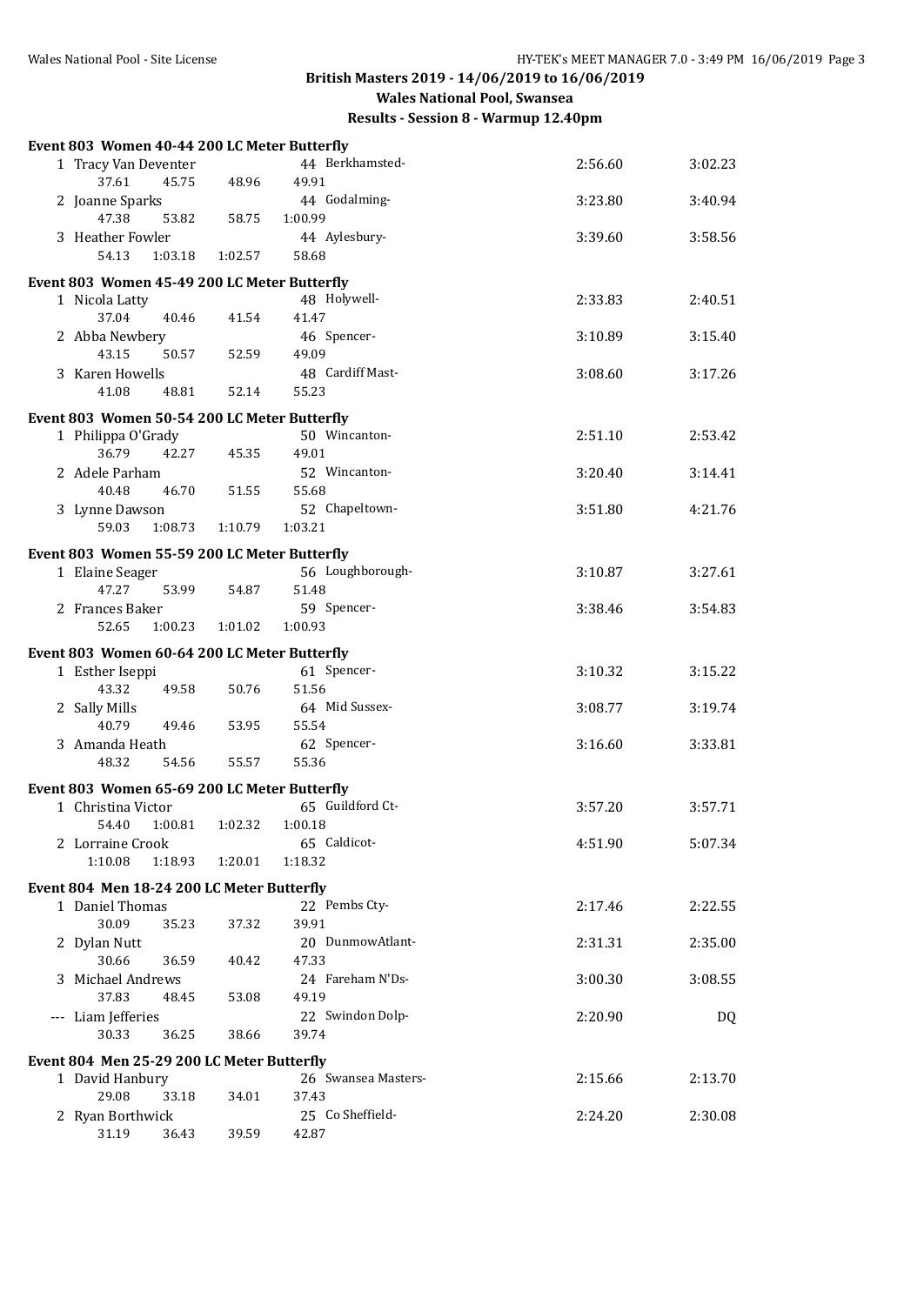**British Masters 2019 - 14/06/2019 to 16/06/2019 Wales National Pool, Swansea**

| Event 804 Men 30-34 200 LC Meter Butterfly     |         |                                  |         |         |
|------------------------------------------------|---------|----------------------------------|---------|---------|
| 1 Dan John                                     |         | 32 Totnes-                       | 2:16.08 | 2:24.38 |
| 31.23<br>36.85                                 | 38.12   | 38.18                            |         |         |
| Event 804 Men 35-39 200 LC Meter Butterfly     |         |                                  |         |         |
| 1 Paul Wilkes                                  |         | 35 Birmingham M-                 | 2:09.09 | 2:09.30 |
| 28.60<br>32.51                                 | 34.16   | 34.03                            |         |         |
| 2 Craig Steenhoff                              |         | 37 Hailsham-                     | 2:17.67 | 2:18.36 |
| 30.01<br>35.04                                 | 36.48   | 36.83                            |         |         |
| 3 Pip Bennett                                  |         | 38 Otter-                        | 2:29.04 | 2:36.48 |
| 34.36<br>40.46                                 | 40.96   | 40.70                            |         |         |
|                                                |         |                                  |         |         |
| Event 804 Men 40-44 200 LC Meter Butterfly     |         |                                  |         |         |
| 1 Johannes Berbers                             |         | 44 Fareham N'Ds-                 | 2:29.60 | 2:26.73 |
| 31.70<br>36.69                                 | 38.79   | 39.55                            |         |         |
| 2 Adam Acland                                  |         | 43 Teddington-                   | 2:46.33 | 2:34.18 |
| 31.29<br>37.72                                 | 40.15   | 45.02                            |         |         |
| 3 Isidoros Pagiavlas                           |         | 42 Olympiacos Sfp - Hellenic SF- | 2:59.38 | 3:06.99 |
| 35.89<br>42.40                                 | 49.50   | 59.20                            |         |         |
| Event 804 Men 45-49 200 LC Meter Butterfly     |         |                                  |         |         |
| 1 Ian Wallace                                  |         | 49 Brentwood-                    | 2:37.35 | 2:40.42 |
| 36.15<br>41.29                                 | 43.09   | 39.89                            |         |         |
| 2 Dave Pethers                                 |         | 49 Chelmsford-                   | 3:03.90 | 3:09.90 |
| 37.16<br>48.39                                 | 53.55   | 50.80                            |         |         |
| Event 804 Men 50-54 200 LC Meter Butterfly     |         |                                  |         |         |
| 1 Robert Frize                                 |         | 52 Aer Lingus Masters - Ireland- | 3:00.05 | 3:00.69 |
| 39.90<br>46.31                                 | 48.20   | 46.28                            |         |         |
| 2 Michael Wilks                                |         | 50 Kenilworth M-                 | 3:24.14 | 3:20.82 |
| 42.34<br>50.97                                 | 54.85   | 52.66                            |         |         |
|                                                |         |                                  |         |         |
| Event 804 Men 55-59 200 LC Meter Butterfly     |         |                                  |         |         |
| 1 Mark Jones                                   |         | 59 Warrington M-                 | 2:52.71 | 3:00.30 |
| 40.01<br>46.79                                 | 46.76   | 46.74                            |         |         |
| 2 Andrew Gristwood                             |         | 55 Cleethorpes-                  | 2:52.61 | 3:07.64 |
| 40.85<br>47.97                                 | 50.36   | 48.46                            |         |         |
| 3 Colin Robbins                                |         | 55 Nottingham Leander SC-        | 3:08.65 | 3:14.31 |
| 40.01<br>49.82                                 | 52.19   | 52.29                            |         |         |
| Event 804 Men 60-64 200 LC Meter Butterfly     |         |                                  |         |         |
| 1 Vladimirs Sveds                              |         | 63 Cardiff Mast-                 | 3:36.60 | 3:38.33 |
| 48.23<br>54.55                                 | 57.50   | 58.05                            |         |         |
|                                                |         |                                  |         |         |
| Event 804 Men 65-69 200 LC Meter Butterfly     |         |                                  |         |         |
| 1 Steven Folsom                                |         | 66 Teddington-                   | 3:12.41 | 3:21.32 |
| 43.09<br>50.04                                 | 53.85   | 54.34                            |         |         |
| Event 804 Men 75-79 200 LC Meter Butterfly     |         |                                  |         |         |
| 1 Derek Parr                                   |         | 75 Otter-                        | 3:35.25 | 3:27.74 |
| 45.25<br>50.92                                 | 52.71   | 58.86                            |         |         |
| 2 Michael Read                                 |         | 78 Brighton-                     | 4:42.40 | 4:59.60 |
| 1:03.36<br>1:19.22                             | 1:18.89 | 1:18.13                          |         |         |
|                                                |         |                                  |         |         |
| Event 804 Men 80-84 200 LC Meter Butterfly     |         | 81 Eastbourne-                   | 4:10.41 | 4:02.28 |
| 1 David Cumming<br>51.94<br>1:02.86            | 1:05.13 | 1:02.35                          |         |         |
|                                                |         |                                  |         |         |
| Event 805 Women 18-24 50 LC Meter Breaststroke |         |                                  |         |         |
| 1 Emily Lawrence                               |         | 18 Preston-                      | 34.01   | 34.45   |
| 2 Rachel Ritchie                               |         | 23 Preston-                      | 33.95   | 34.68   |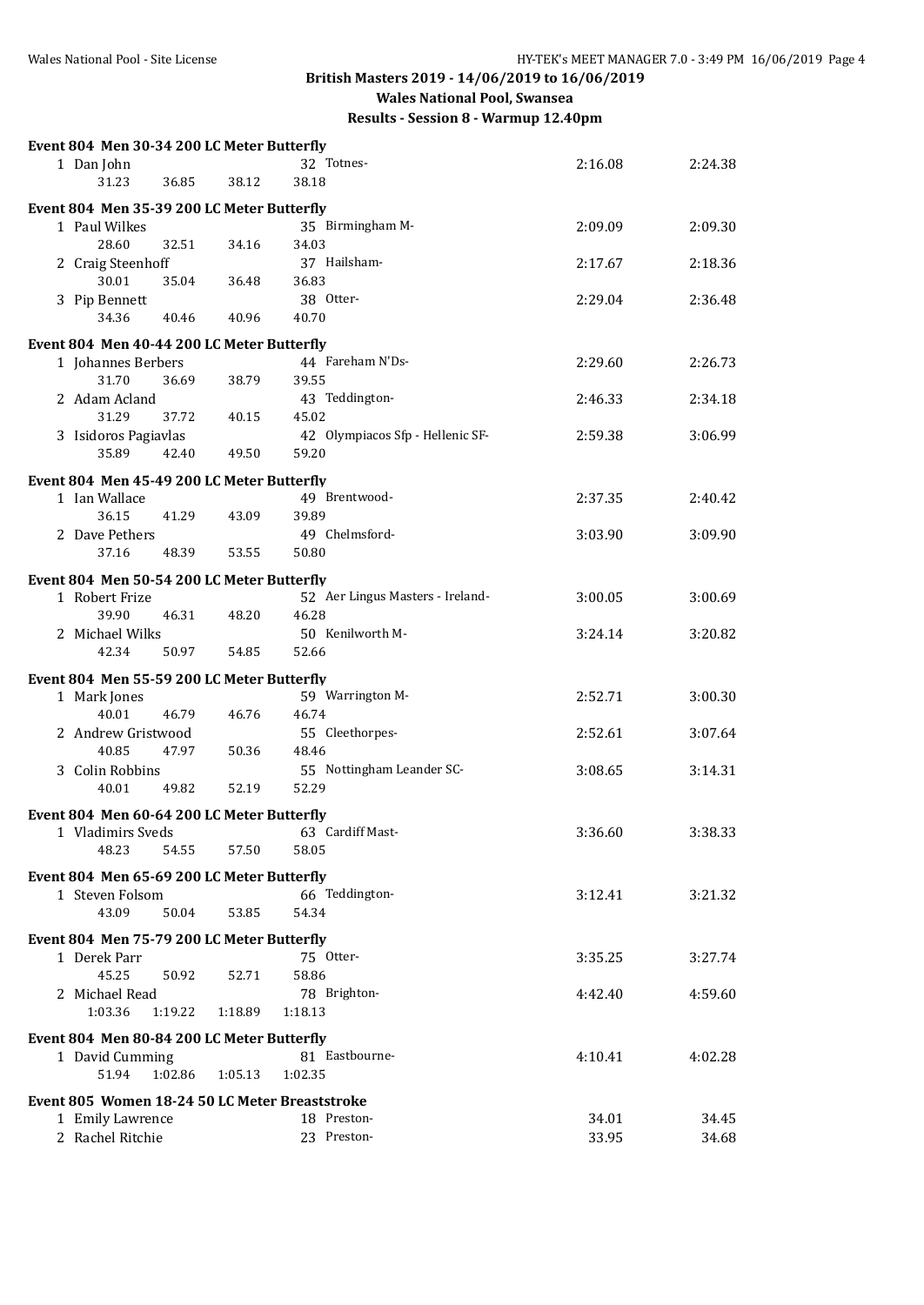**British Masters 2019 - 14/06/2019 to 16/06/2019**

**Wales National Pool, Swansea**

|    | (Event 805 Women 18-24 50 LC Meter Breaststroke) |                                  |       |       |
|----|--------------------------------------------------|----------------------------------|-------|-------|
|    | 3 Lucy Park                                      | 23 Watford SC-                   | 36.75 | 36.82 |
|    | 4 Emily Gordon                                   | 23 Solihull-                     | 35.67 | 37.88 |
|    | 5 Callie-Ann Warrington                          | 19 Kent Weald-                   | 37.43 | 38.94 |
|    | 6 Hannah Evans                                   | 21 Soundwell-                    | 40.50 | 40.99 |
|    | 7 Rose Stride                                    | 19 Crawley-                      | 40.54 | 41.31 |
|    | 8 Kayleigh Ward                                  | 19 Chelmsford-                   | 41.63 | 44.35 |
|    | Event 805 Women 25-29 50 LC Meter Breaststroke   |                                  |       |       |
|    | 1 Jennifer Jones                                 | 29 Cardiff Mast-                 | 36.18 | 35.56 |
|    | 2 Becky Wilkinson                                | 26 Spencer-                      | 36.58 | 35.98 |
|    | 3 Laura Atkinson                                 | 29 Corsham-                      | 40.20 | 38.68 |
|    | 4 Cathryn Thomson                                | 29 St Ives-                      | 38.56 | 38.89 |
|    | 5 Harriet Smith                                  | 25 Co Sheffield-                 | 41.80 | 42.03 |
|    | 6 Holly McGee                                    | 26 Cardiff Mast-                 | 43.10 | 42.05 |
|    | 7 Leona Hinds                                    | 28 Nottingham Leander SC-        | 46.30 | 44.35 |
|    | Event 805 Women 30-34 50 LC Meter Breaststroke   |                                  |       |       |
|    | 1 Justine Clark                                  | 31 Birmingham M-                 | 38.44 | 35.70 |
|    | 2 Sophie Mountain                                | 32 Carm Masters-                 | 39.67 | 38.63 |
|    | 3 Joanne Blount                                  | 34 Swindon Dolp-                 | 40.99 | 41.17 |
|    | Event 805 Women 35-39 50 LC Meter Breaststroke   |                                  |       |       |
|    | 1 Georgina Heyn                                  | 35 Teddington-                   | 32.48 | 32.98 |
|    | 2 Fiona Kinsella                                 | 35 Trojan - Swim Ireland-        | 38.95 | 37.61 |
|    | 3 Aimee Ramm                                     | 37 G B Police-                   | 38.73 | 39.36 |
|    | 4 Anne Turner                                    | 38 B C & P Mast-                 | 43.60 | 42.61 |
|    | 5 Emma Harvey                                    | 38 Cwmbran-                      | 43.30 | 43.21 |
|    | 6 Lisa Mills                                     | 39 Mid Sussex-                   | 44.60 | 45.76 |
|    | 7 Rhiannon Berrill                               | 39 Cardiff Mast-                 | 46.20 | 46.82 |
|    | Event 805 Women 40-44 50 LC Meter Breaststroke   |                                  |       |       |
|    | 1 Charlotte Reid                                 | 40 Aer Lingus Masters - Ireland- | 37.00 | 36.26 |
|    | 2 Clare Wilkinson                                | 43 Kenilworth M-                 | 36.10 | 36.36 |
|    | 3 Victoria Davies                                | 44 Mid Sussex-                   | 43.66 | 44.09 |
|    | 4 Bronwyn Cummings                               | 41 Aer Lingus Masters - Ireland- | 46.52 | 46.41 |
|    | 5 Lydia Tang                                     | 41 Swansea Masters-              | 51.90 | 52.68 |
|    | Event 805 Women 45-49 50 LC Meter Breaststroke   |                                  |       |       |
|    | 1 Helen Gorman                                   | 47 Co Cardiff-                   | 34.61 | 34.98 |
|    | 2 Sharon Evans                                   | 47 B C & P Mast-                 | 42.40 | 42.88 |
|    | 3 Deryn Creasy                                   | 48 Aylesbury-                    | 42.85 | 43.91 |
|    | Event 805 Women 50-54 50 LC Meter Breaststroke   |                                  |       |       |
|    | 1 Hayley Bird                                    | 51 Leic Peng-                    | 38.47 | 38.12 |
|    | 2 Allie Price                                    | 54 Cardiff Mast-                 | 38.89 | 38.13 |
| 3. | Nicola Harris                                    | 51 Swindon Dolp-                 | 38.60 | 38.85 |
|    | 4 Susan Fraser                                   | 50 Free Style-                   | 38.85 | 39.37 |
|    | 5 Ali Skirvin                                    | 50 Strat Sharks-                 | 41.90 | 41.41 |
|    | 6 Tracey Hull                                    | 54 Lisburn City - Swim Ireland-  | 44.31 | 44.08 |
| 7  | Sarah Adcock                                     | 52 East Anglian-                 | 47.70 | 46.94 |
|    | 8 Helen Andrews                                  | 53 Fareham N'Ds-                 | 51.50 | 49.73 |
|    | 9 Denise Humphries                               | 52 Godalming-                    | 48.33 | 49.76 |
|    | 10 Denise Cuer                                   | 51 Caldicot-                     | 48.90 | 55.14 |
|    | Event 805 Women 55-59 50 LC Meter Breaststroke   |                                  |       |       |
|    | 1 Hayley Bettinson                               | 56 Birmingham M-                 | 43.43 | 40.39 |
|    | 2 Philippa Williams                              | 57 Wycombe Dist-                 | 40.86 | 40.60 |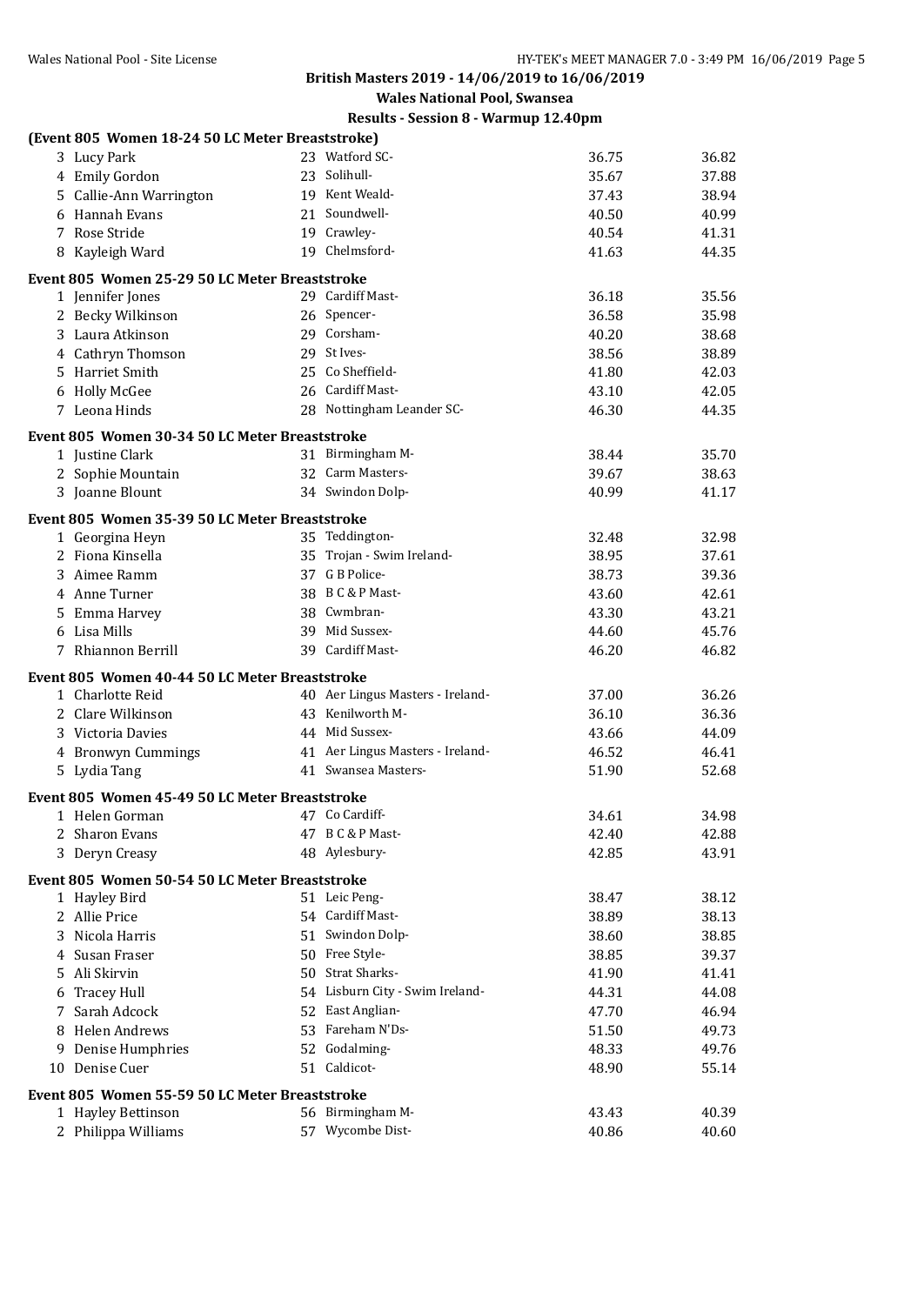# **British Masters 2019 - 14/06/2019 to 16/06/2019**

**Wales National Pool, Swansea**

|    | (Event 805 Women 55-59 50 LC Meter Breaststroke) |    |                                  |         |         |
|----|--------------------------------------------------|----|----------------------------------|---------|---------|
|    | 3 Patricia Reilly                                |    | 59 Aer Lingus Masters - Ireland- | 44.99   | 42.61   |
|    | 4 Caroline Jupp                                  |    | 57 Swansea Masters-              | 44.60   | 45.85   |
|    | 5 Kathleen Raymond                               |    | 56 Kent Weald-                   | 48.13   | 46.47   |
| 6  | Michele Romain                                   |    | 56 DunmowAtlant-                 | 48.70   | 48.24   |
|    | 7 Jayne Spencer                                  |    | 56 Godalming-                    | 46.80   | 48.92   |
|    | 8 Heather Patrick                                |    | 57 South Beds-                   | 49.94   | 50.03   |
| 9  | <b>Geraldine Thompson</b>                        |    | 57 Aer Lingus Masters - Ireland- | 53.52   | 51.77   |
|    | 10 Andrea Schede                                 |    | 59 East Anglian-                 | 56.14   | 56.82   |
|    | Event 805 Women 60-64 50 LC Meter Breaststroke   |    |                                  |         |         |
|    | 1 Elin Knag                                      |    | 60 Bergens SC - Norway-          | 38.73   | 39.99   |
|    | 2 Verity Dobbie                                  |    | 60 Newcastle-                    | 40.50   | 40.48   |
|    | 3 Amanda Heath                                   |    | 62 Spencer-                      | 41.47   | 43.11   |
| 4  | Christine Goodair                                |    | 62 Kings Corm-                   | 49.00   | 48.54   |
|    | Event 805 Women 65-69 50 LC Meter Breaststroke   |    |                                  |         |         |
|    | 1 Sally Shields                                  |    | 65 Bo Kirklees-                  | 41.90   | 42.05   |
|    | 2 Sally Lelean                                   |    | 68 East Anglian-                 | 52.34   | 55.76   |
|    | 3 Shelley Robinson                               |    | 67 Sevenoaks SC-                 | 55.40   | 58.05   |
|    | 4 Alison Varley                                  |    | 67 Cardiff Mast-                 | 1:03.10 | 1:01.03 |
|    |                                                  |    |                                  |         |         |
|    | Event 805 Women 70-74 50 LC Meter Breaststroke   |    |                                  |         |         |
|    | 1 Diana Groat                                    |    | 70 Aylesbury-                    | 52.35   | 51.55   |
|    | 2 Rose Dudeney                                   |    | 72 Mid Sussex-                   | 56.96   | 55.13   |
|    | 3 Marilyn Dinsdale                               |    | 73 Heads Valley-                 | 59.31   | 58.71   |
|    | Event 805 Women 75-79 50 LC Meter Breaststroke   |    |                                  |         |         |
|    | 1 Diane Ford                                     |    | 76 Spencer-                      | 46.67   | 46.83   |
|    | 2 Elaine Bromwich                                |    | 77 Birmingham M-                 | 54.47   | 1:08.81 |
|    | 3 Valerie Palmer                                 |    | 77 Caldicot-                     | 1:21.50 | 1:30.25 |
|    | Event 805 Women 80-84 50 LC Meter Breaststroke   |    |                                  |         |         |
|    | 1 Muriel Hitchcock                               |    | 81 Spencer-                      | 57.12   | 58.29   |
|    |                                                  |    |                                  |         |         |
|    | Event 806 Men 18-24 50 LC Meter Breaststroke     |    |                                  |         |         |
|    | 1 Kyle Job                                       |    | 21 Penyrheol-                    | 32.79   | 32.75   |
|    | 2 Ryan Kelly                                     |    | 20 Chelmsford-                   | 33.35   | 33.89   |
|    | Event 806 Men 25-29 50 LC Meter Breaststroke     |    |                                  |         |         |
|    | 1 Kiroless Saba                                  |    | 29 Cardiff Mast-                 | 31.16   | 30.15   |
|    | 2 Dean Heaps                                     |    | 27 Preston-                      | 31.86   | 32.20   |
| 3  | Matthew McLaughlin                               | 26 | DunmowAtlant-                    | 31.35   | 32.21   |
| 4  | Oliver Samy                                      | 29 | Otter-                           | 30.99   | 32.22   |
| 5  | Fraser Peh                                       |    | 29 Otter-                        | 31.76   | 32.37   |
| 6  | Joshua Patel                                     |    | 26 Warwick Uni-                  | 32.22   | 32.63   |
| 7  | Christopher Unsworth                             |    | 28 Out To Swim-                  | 33.19   | 33.50   |
| 8  | Stephen Clark                                    |    | 29 Out To Swim-                  | 35.90   | 35.54   |
| 9  | <b>Calum Winton</b>                              |    | 27 Kent Weald-                   | 35.97   | 36.52   |
| 10 | Christopher May                                  |    | 27 Ealing-                       | 34.98   | 36.82   |
|    | Event 806 Men 30-34 50 LC Meter Breaststroke     |    |                                  |         |         |
|    | 1 Gregory Du Tertre                              |    | 30 Wycombe Dist-                 | 30.87   | 30.97   |
|    | 2 Ryan Steward                                   |    | 32 Bicester-                     | 31.05   | 31.40   |
|    | 3 Richard Hill                                   |    | 31 Bridgwater-                   | 32.66   | 32.55   |
| 4  | Matt Wan                                         |    | 34 Out To Swim-                  | 32.28   | 32.56   |
| 5  | Matthew Lewis                                    |    | 34 Exeter Uni A-                 | 33.39   | 33.03   |
| 6  | Jonathan Borland                                 |    | 33 Warrender Ba-                 | 31.99   | 33.58   |
|    | 7 Benjamin Smith                                 |    | 31 Woking-                       | 33.61   | 33.81   |
|    |                                                  |    |                                  |         |         |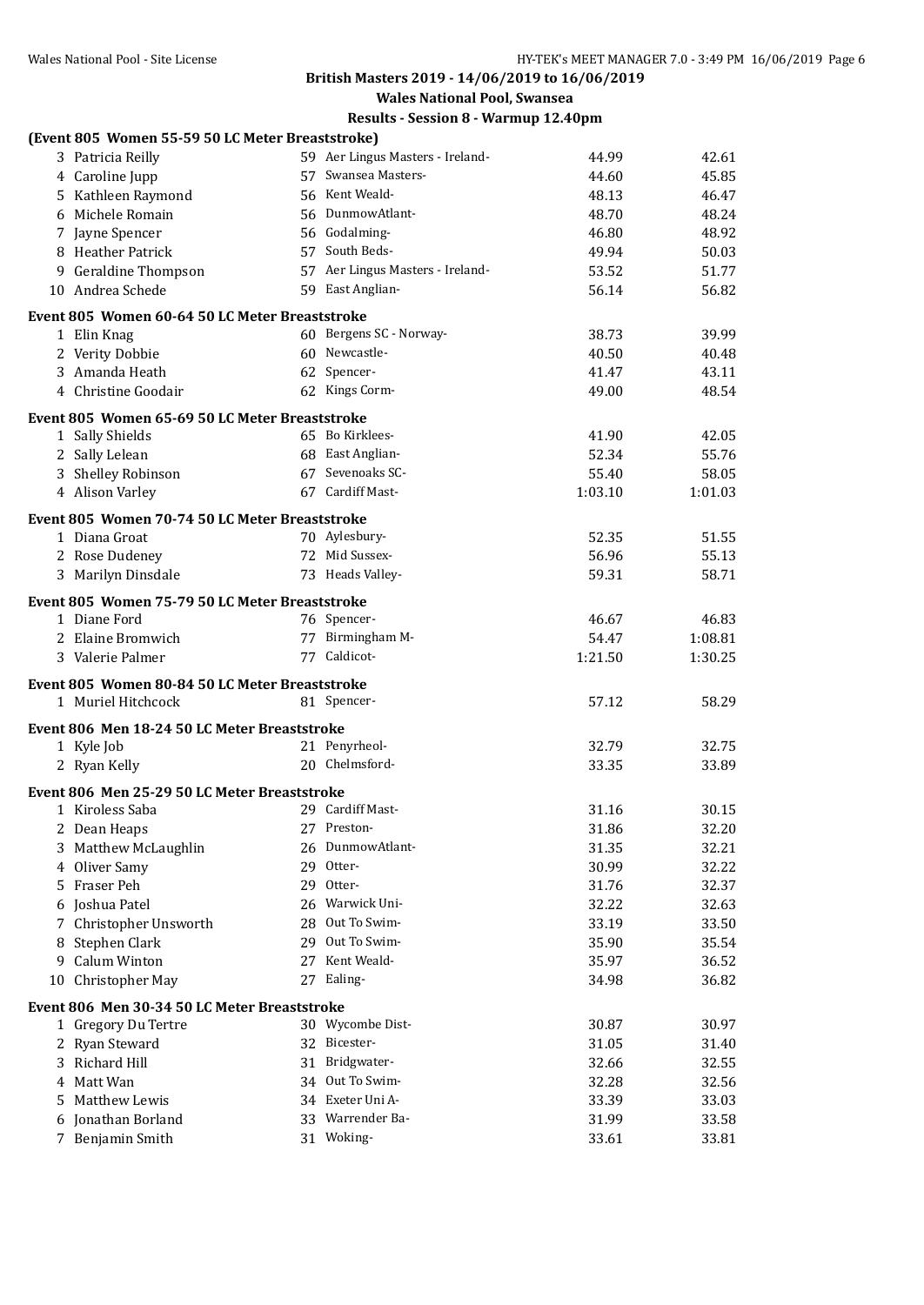**British Masters 2019 - 14/06/2019 to 16/06/2019**

**Wales National Pool, Swansea**

|   | (Event 806 Men 30-34 50 LC Meter Breaststroke) |    |                                  |       |       |
|---|------------------------------------------------|----|----------------------------------|-------|-------|
|   | 8 John Williams                                |    | 30 G B Police-                   | 33.17 | 34.23 |
|   | 9 Christopher Street                           |    | 30 Bristol Nor-                  | 35.60 | 35.68 |
|   | 10 Jonathan Doyle                              |    | 34 Preston-                      | 36.60 | 35.81 |
|   | 11 Stefano Rigoni                              |    | 33 Out To Swim-                  | 33.44 | 36.19 |
|   | 12 Stuart Reid                                 |    | 31 Aylesbury-                    | 38.00 | 37.14 |
|   | Event 806 Men 35-39 50 LC Meter Breaststroke   |    |                                  |       |       |
|   | 1 Ross Turner                                  |    | 39 Rugby-                        | 30.68 | 30.98 |
|   | 2 Stewart Grant                                |    | 35 Kent Weald-                   | 33.47 | 32.47 |
|   | 3 Stephen Lue                                  |    | 35 Out To Swim-                  | 31.51 | 33.23 |
|   | 4 Enrico Hahn                                  |    | 38 Otter-                        | 35.04 | 35.78 |
|   | Event 806 Men 40-44 50 LC Meter Breaststroke   |    |                                  |       |       |
|   | 1 Ben Harkin                                   |    | 41 Warrington M-                 | 30.15 | 30.64 |
|   | 2 Mariusz Barcikowski                          |    | 43 Kent Weald-                   | 33.34 | 33.98 |
|   | 3 Jamie Page                                   |    | 42 Exe Masters-                  | 34.25 | 34.82 |
|   | 4 Michael Devlin                               |    | 42 Out To Swim-                  | 40.10 | 40.53 |
|   |                                                |    |                                  |       |       |
|   | Event 806 Men 45-49 50 LC Meter Breaststroke   |    | 46 Kenilworth M-                 |       |       |
|   | 1 Robert Robson                                |    | 49 Aer Lingus Masters - Ireland- | 31.26 | 32.13 |
|   | 2 John Cunningham                              |    | 48 Brentwood-                    | 33.48 | 32.14 |
|   | 3 Graham Bailes                                |    | 49 Team Bath AS-                 | 33.29 | 33.34 |
|   | 4 Steven Williams                              |    | 45 Guildford Ct-                 | 36.40 | 34.85 |
|   | 5 Jerry O'Riordan                              |    |                                  | 34.60 | 35.46 |
|   | 6 Ashley Raines                                |    | 48 Aylesbury-                    | 36.39 | 35.97 |
|   | 7 Stuart Gibbs                                 |    | 46 Swindon Dolp-                 | 35.70 | 36.14 |
| 8 | Olivier Geleoc                                 |    | 45 Spencer-                      | 36.50 | 36.53 |
|   | 9 Nick White                                   |    | 48 Loughborough-                 | 36.55 | 37.66 |
|   | Event 806 Men 50-54 50 LC Meter Breaststroke   |    |                                  |       |       |
|   | 1 Michael Hodgson                              |    | 52 Guildford Ct-                 | 30.26 | 31.58 |
|   | 2 Richard Stock                                |    | 52 Leic Peng-                    | 34.53 | 34.66 |
|   | 3 Philip Bradley                               |    | 51 Kent Weald-                   | 33.48 | 35.46 |
|   | 4 Michael Wilks                                |    | 50 Kenilworth M-                 | 39.90 | 39.19 |
|   | Event 806 Men 55-59 50 LC Meter Breaststroke   |    |                                  |       |       |
|   | *1 Peter Long                                  |    | 56 Silver City-                  | 36.70 | 35.69 |
|   | *1 Mark Jones                                  |    | 56 Warrender Ba-                 | 36.10 | 35.69 |
|   | 3 Mark Partridge                               |    | 56 Stroud Mast-                  | 35.41 | 36.87 |
|   | 4 Martyn Fresher                               | 57 | Team Anglia-                     | 35.91 | 37.60 |
|   | 5 Peter Conway                                 | 56 | Aer Lingus Masters - Ireland-    | 37.10 | 37.98 |
|   | 6 Ian Yates                                    | 57 | Bridgend SC-                     | 38.53 | 38.61 |
| 7 | Adam Lelean                                    | 57 | East Anglian-                    | 39.70 | 40.32 |
| 8 | Shaun Cairns                                   | 55 | Chippenham-                      | 40.66 | 40.96 |
|   | 9 Russell Simpson                              | 57 | Amersham-                        | 41.14 | 41.73 |
|   | 10 Brian Armstrong                             |    | 57 Gloucester M-                 | 41.10 | 43.26 |
|   | Event 806 Men 60-64 50 LC Meter Breaststroke   |    |                                  |       |       |
|   | 1 Martin Jennings                              |    | 61 Bo Kirklees-                  | 37.90 | 36.26 |
|   | 2 Walter Syrett                                |    | 60 Heads Valley-                 | 36.46 | 36.61 |
| 3 | David Pirrie                                   |    | 62 Hemel Hemp-                   | 36.85 | 37.06 |
| 4 | Christopher Kaethner                           |    | 64 Hackney-                      | 37.15 | 37.35 |
| 5 | <b>Graham Perry</b>                            | 60 | Swindon Dolp-                    | 42.30 | 42.04 |
| 6 | Chris Orchard                                  | 60 | Deepings-                        | 41.31 | 42.29 |
|   | 7 Arend Dikkers                                |    | 62 Barnes SC-                    | 42.77 | 44.85 |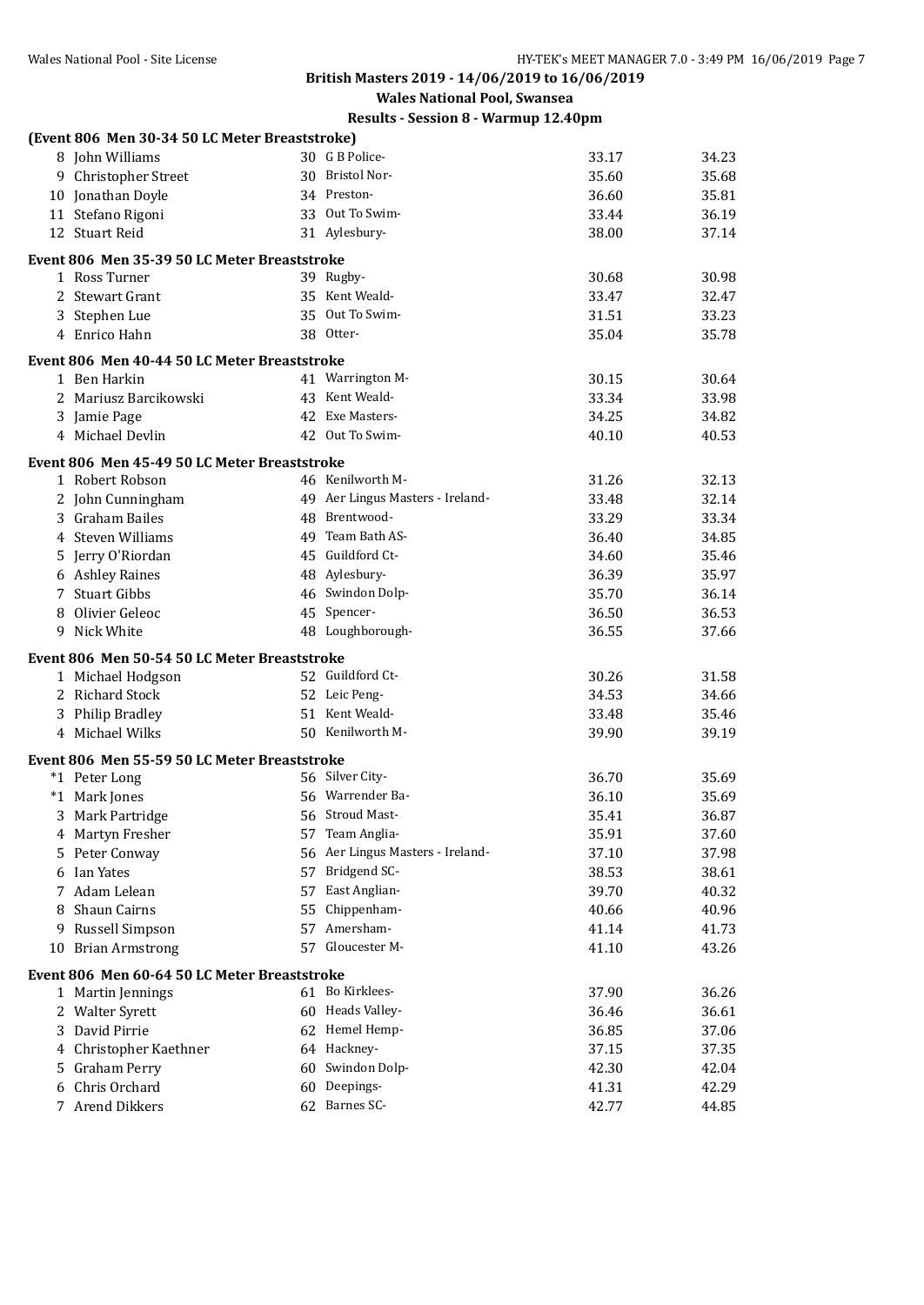#### **British Masters 2019 - 14/06/2019 to 16/06/2019 Wales National Pool, Swansea**

| Event 806 Men 65-69 50 LC Meter Breaststroke                           |                                                          |                                         |                                 |
|------------------------------------------------------------------------|----------------------------------------------------------|-----------------------------------------|---------------------------------|
| 1 Trevor Clark                                                         | 65 Birmingham M-                                         | 37.97                                   | 38.95                           |
| 2 John Anderson                                                        | 66 Wincanton-                                            | 38.93                                   | 38.99                           |
| 3 Alan Mcmullan                                                        | 66 Bangor (Ni) - Swim Ireland-                           | 43.75                                   | 45.51                           |
| Event 806 Men 70-74 50 LC Meter Breaststroke                           |                                                          |                                         |                                 |
| 1 J Macpherson-Stewart                                                 | 70 Free Style-                                           | 43.73                                   | 44.48                           |
| 2 Christopher Trueman                                                  | 72 East Anglian-                                         | 45.65                                   | 49.97                           |
| Event 806 Men 75-79 50 LC Meter Breaststroke                           |                                                          |                                         |                                 |
| 1 Keith Ingram                                                         | 79 Birmingham M-                                         | 45.37                                   | 46.00                           |
| 2 Robert Thomas                                                        | 76 Otter-                                                | 49.10                                   | 50.76                           |
| 3 Dudley Lloyd-Evans                                                   | 77 Poole-                                                | 50.94                                   | 52.92                           |
| Event 807 Mixed 72-99 400 LC Meter Freestyle Relay                     |                                                          |                                         |                                 |
| 1 Preston                                                              | A                                                        | 4:30.00                                 | 3:49.56                         |
| 1) Patrick Hill M21                                                    | 2) Rachel Ritchie W23                                    | 3) Katie Jepson W23                     | 4) Luke Pool M25                |
| 27.10<br>56.26<br>29.71                                                | 1:01.05<br>28.70<br>59.96                                | 24.83<br>52.29                          |                                 |
| 2 Kent Weald                                                           | $\boldsymbol{A}$                                         | 4:30.00                                 | 4:41.07                         |
| 1) Callie-Ann Warrington W19                                           | 2) Guy Armstrong M37                                     | 3) Danielle Ryan W34                    | 4) James Pearson M71            |
| 30.18<br>1:04.03<br>30.23                                              | 1:02.58<br>37.69<br>1:18.04                              | 36.16<br>1:16.42                        |                                 |
| Event 807 Mixed 100-119 400 LC Meter Freestyle Relay                   |                                                          |                                         |                                 |
| 1 Swansea Masters                                                      | A                                                        | 4:40.00                                 | 4:08.26                         |
| 1) Andrew Luxton M36                                                   | 2) Hannah Griffiths W25                                  | 3) Hannah Munday W28                    | 4) David Hanbury M26            |
| 28.89<br>59.62<br>33.14                                                | 1:09.20<br>30.55<br>1:02.55                              | 26.94<br>56.89                          |                                 |
| Event 807 Mixed 120-159 400 LC Meter Freestyle Relay                   |                                                          |                                         |                                 |
| 1 Otter                                                                | A                                                        | 4:50.00                                 | 3:56.32                         |
| 1) David Adamson M32                                                   | 2) David Warren M48                                      | 3) Gina Hobson W42                      | 4) Hayley Davis W35             |
| 25.83<br>54.67<br>26.76                                                | 56.32<br>29.21<br>1:01.64                                | 30.26<br>1:03.69                        |                                 |
| Event 807 Mixed 160-199 400 LC Meter Freestyle Relay                   |                                                          |                                         |                                 |
| 1 Silver City                                                          | A                                                        | 5:00.00                                 | 4:47.43                         |
| 1) Gregory Smedley M34                                                 | 2) Alison Findlater W53                                  | 3) Gillian Main W56                     | 4) Peter Long M56               |
| 28.70<br>1:00.94<br>36.52                                              | 1:16.57<br>40.21<br>1:25.46                              | 30.31<br>1:04.46                        |                                 |
| 2 Aylesbury                                                            | $\boldsymbol{A}$                                         | 5:00.00                                 | 4:58.36                         |
| 1) Stuart Reid M31<br>32.54<br>1:09.12<br>33.33                        | 2) Ashley Raines M48<br>1:09.12<br>37.78<br>1:21.07      | 3) Deryn Creasy W48<br>37.76<br>1:19.05 | 4) Heather Fowler W44           |
|                                                                        |                                                          |                                         |                                 |
| Event 807 Mixed 200-239 400 LC Meter Freestyle Relay                   |                                                          |                                         |                                 |
| 1 Aer Lingus Masters - Ireland                                         | A                                                        | 5:15.00                                 | 4:17.92                         |
| 1) Charlotte Reid W40                                                  | 2) Boyd Freeman M57                                      | 3) Dymphna Morris W58                   | 4) John Cunningham M49          |
| 1:03.60<br>31.18<br>30.53                                              | 34.12<br>1:04.51<br>1:11.91<br>$\boldsymbol{\mathsf{A}}$ | 28.21<br>57.90                          |                                 |
| 2 Leic Peng<br>1) Stephen Atherley M53                                 | 2) Lydia Anne Lock W50                                   | 5:15.00<br>3) Hayley Bird W51           | 4:21.54<br>4) Richard Stock M52 |
| 1:01.39<br>32.05                                                       | 1:07.77<br>33.30<br>1:08.76                              | 1:03.62<br>29.71                        |                                 |
| 3 Swindon Dolp                                                         | $\boldsymbol{A}$                                         | 5:15.00                                 | 4:27.47                         |
| 1) Nicola Harris W51                                                   | 2) Graham Perry M60                                      | 3) Nigel Masters M48                    | 4) Sarah Forbes W48             |
| 30.60<br>1:04.93                                                       | 1:09.60<br>28.78<br>1:01.84                              | 33.25<br>1:11.10                        |                                 |
|                                                                        |                                                          |                                         |                                 |
| Event 807 Mixed 240-279 400 LC Meter Freestyle Relay<br>1 B C & P Mast | A                                                        | 5:30.00                                 | 4:54.50                         |
| 1) Lindsey Gowland W62                                                 | 2) Kathleen Tunnicliffe W67                              | 3) Martyn Finney M61                    | 4) Philip Carpenter M55         |
| 1:16.22<br>36.01<br>34.73                                              | 1:15.49<br>36.23<br>1:15.52                              | 1:07.27<br>32.03                        |                                 |
| 2 Spencer                                                              | $\boldsymbol{A}$                                         | 5:30.00                                 | 5:36.63                         |
| 1) Frances Baker W59                                                   | 2) Amanda Heath W62                                      | 3) Stephen Baker M65                    | 4) Peter Stephens M72           |
| 1:22.65<br>38.60<br>40.21                                              | 1:24.33<br>1:21.08                                       | 1:28.57                                 |                                 |
|                                                                        |                                                          |                                         |                                 |